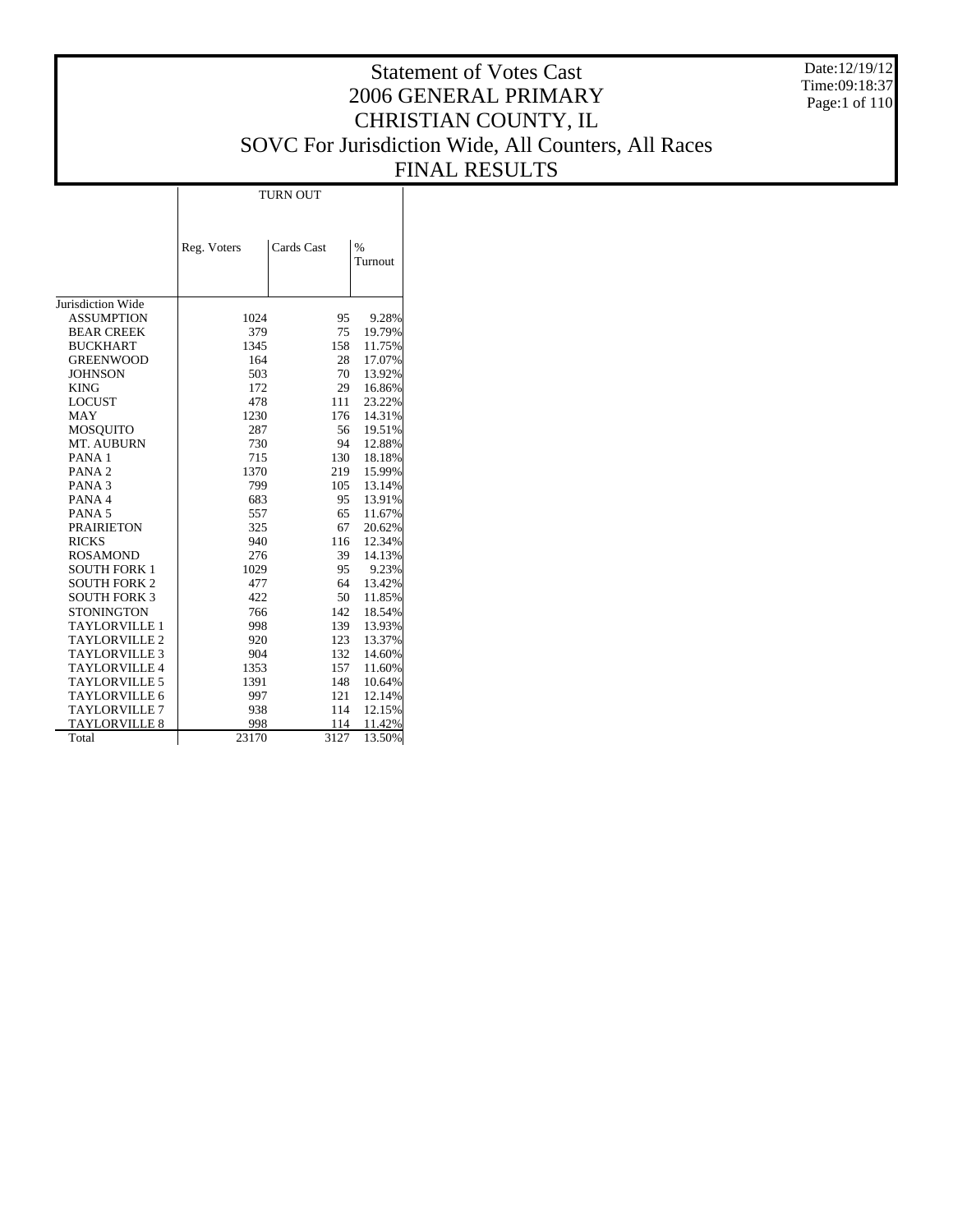Date:12/19/12 Time:09:18:37 Page:2 of 110

## Statement of Votes Cast 2006 GENERAL PRIMARY CHRISTIAN COUNTY, IL SOVC For Jurisdiction Wide, All Counters, All Races FINAL RESULTS

|  | <b>DEM GOVERNOR</b> |  |
|--|---------------------|--|

|                      | Reg. Voters | Times<br>Counted | <b>Total Votes</b> | ROD <sub>R</sub><br><b>BLAGOJEVICH</b><br>(DEM) |        | <b>EDWIN</b><br><b>EISENDRATH</b><br>(DEM) |        | <b>JAMES DAVIS</b> |          | Write-In Votes |       |
|----------------------|-------------|------------------|--------------------|-------------------------------------------------|--------|--------------------------------------------|--------|--------------------|----------|----------------|-------|
| Jurisdiction Wide    |             |                  |                    |                                                 |        |                                            |        |                    |          |                |       |
| <b>ASSUMPTION</b>    | 1024        | 41               | 37                 | 17                                              | 45.95% | 20                                         | 54.05% | $\Omega$           | $0.00\%$ | $\Omega$       | 0.00% |
| <b>BEAR CREEK</b>    | 379         | 42               | 36                 | 20                                              | 55.56% | 15                                         | 41.67% | $\Omega$           | 0.00%    | $\mathbf{1}$   | 2.78% |
| <b>BUCKHART</b>      | 1345        | 47               | 41                 | 21                                              | 51.22% | 20                                         | 48.78% | $\Omega$           | 0.00%    | $\Omega$       | 0.00% |
| <b>GREENWOOD</b>     | 164         | 8                | 8                  | 3                                               | 37.50% | 5                                          | 62.50% | $\theta$           | 0.00%    | $\Omega$       | 0.00% |
| <b>JOHNSON</b>       | 503         | 23               | 18                 | 9                                               | 50.00% | 9                                          | 50.00% | $\theta$           | 0.00%    | $\Omega$       | 0.00% |
| <b>KING</b>          | 172         | 10               | 8                  | $\overline{c}$                                  | 25.00% | 6                                          | 75.00% | $\theta$           | 0.00%    | $\Omega$       | 0.00% |
| <b>LOCUST</b>        | 478         | 58               | 51                 | 28                                              | 54.90% | 22                                         | 43.14% | $\Omega$           | 0.00%    | -1             | 1.96% |
| <b>MAY</b>           | 1230        | 77               | 73                 | 56                                              | 76.71% | 17                                         | 23.29% | $\Omega$           | 0.00%    | $\Omega$       | 0.00% |
| <b>MOSOUITO</b>      | 287         | 17               | 16                 | 8                                               | 50.00% | 8                                          | 50.00% | $\Omega$           | 0.00%    | $\Omega$       | 0.00% |
| MT. AUBURN           | 730         | 32               | 27                 | 16                                              | 59.26% | 11                                         | 40.74% | $\Omega$           | 0.00%    | $\Omega$       | 0.00% |
| PANA <sub>1</sub>    | 715         | 70               | 65                 | 40                                              | 61.54% | 25                                         | 38.46% | $\Omega$           | 0.00%    | $\Omega$       | 0.00% |
| PANA <sub>2</sub>    | 1370        | 123              | 116                | 48                                              | 41.38% | 68                                         | 58.62% | $\Omega$           | 0.00%    | $\Omega$       | 0.00% |
| PANA <sub>3</sub>    | 799         | 52               | 46                 | 28                                              | 60.87% | 17                                         | 36.96% | $\mathbf{0}$       | 0.00%    | -1             | 2.17% |
| PANA 4               | 683         | 58               | 57                 | 31                                              | 54.39% | 26                                         | 45.61% | $\Omega$           | 0.00%    | $\Omega$       | 0.00% |
| PANA <sub>5</sub>    | 557         | 37               | 32                 | 19                                              | 59.38% | 13                                         | 40.63% | $\Omega$           | 0.00%    | $\Omega$       | 0.00% |
| <b>PRAIRIETON</b>    | 325         | 18               | 18                 | 16                                              | 88.89% | $\mathfrak{D}$                             | 11.11% | $\Omega$           | 0.00%    | $\Omega$       | 0.00% |
| <b>RICKS</b>         | 940         | 49               | 47                 | 26                                              | 55.32% | 21                                         | 44.68% | $\Omega$           | 0.00%    | $\Omega$       | 0.00% |
| <b>ROSAMOND</b>      | 276         | $\overline{7}$   | 6                  | $\overline{c}$                                  | 33.33% | 4                                          | 66.67% | $\Omega$           | 0.00%    | $\Omega$       | 0.00% |
| <b>SOUTH FORK 1</b>  | 1029        | 61               | 55                 | 40                                              | 72.73% | 15                                         | 27.27% | $\Omega$           | 0.00%    | $\Omega$       | 0.00% |
| <b>SOUTH FORK 2</b>  | 477         | 38               | 35                 | 28                                              | 80.00% | 7                                          | 20.00% | $\Omega$           | 0.00%    | $\Omega$       | 0.00% |
| <b>SOUTH FORK 3</b>  | 422         | 29               | 26                 | 16                                              | 61.54% | 10                                         | 38.46% | $\Omega$           | 0.00%    | $\Omega$       | 0.00% |
| <b>STONINGTON</b>    | 766         | 68               | 59                 | 35                                              | 59.32% | 24                                         | 40.68% | $\mathbf{0}$       | 0.00%    | $\Omega$       | 0.00% |
| <b>TAYLORVILLE 1</b> | 998         | 76               | 72                 | 44                                              | 61.11% | 28                                         | 38.89% | $\Omega$           | 0.00%    | $\Omega$       | 0.00% |
| <b>TAYLORVILLE 2</b> | 920         | 70               | 65                 | 46                                              | 70.77% | 19                                         | 29.23% | $\Omega$           | 0.00%    | $\Omega$       | 0.00% |
| <b>TAYLORVILLE 3</b> | 904         | 71               | 68                 | 39                                              | 57.35% | 29                                         | 42.65% | $\Omega$           | 0.00%    | $\Omega$       | 0.00% |
| <b>TAYLORVILLE 4</b> | 1353        | 87               | 81                 | 59                                              | 72.84% | 22                                         | 27.16% | $\Omega$           | 0.00%    | $\Omega$       | 0.00% |
| <b>TAYLORVILLE 5</b> | 1391        | 64               | 58                 | 43                                              | 74.14% | 15                                         | 25.86% | $\Omega$           | 0.00%    | $\Omega$       | 0.00% |
| TAYLORVILLE 6        | 997         | 64               | 60                 | 41                                              | 68.33% | 19                                         | 31.67% | $\Omega$           | 0.00%    | $\Omega$       | 0.00% |
| <b>TAYLORVILLE 7</b> | 938         | 58               | 57                 | 43                                              | 75.44% | 14                                         | 24.56% | $\Omega$           | 0.00%    | $\Omega$       | 0.00% |
| <b>TAYLORVILLE 8</b> | 998         | 74               | 74                 | 45                                              | 60.81% | 28                                         | 37.84% | $\Omega$           | 0.00%    |                | 1.35% |
| Total                | 23170       | 1529             | 1412               | 869                                             | 61.54% | 539                                        | 38.17% | $\Omega$           | 0.00%    | $\overline{4}$ | 0.28% |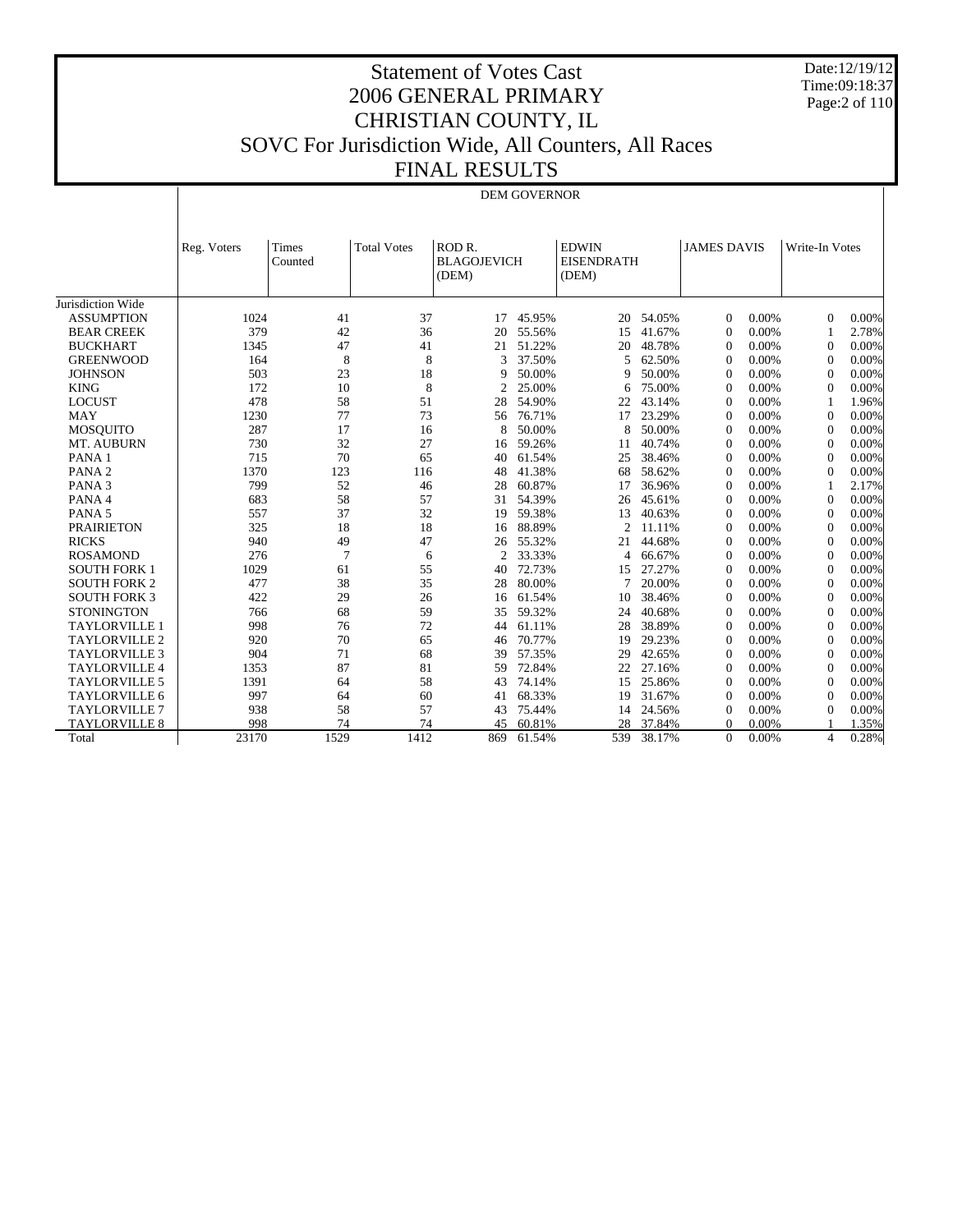Date:12/19/12 Time:09:18:37 Page:3 of 110

## Statement of Votes Cast 2006 GENERAL PRIMARY CHRISTIAN COUNTY, IL SOVC For Jurisdiction Wide, All Counters, All Races FINAL RESULTS

#### DEM LIEUTENANT GOVERNOR

|                      | Reg. Voters | <b>Times</b><br>Counted | <b>Total Votes</b> | PAT QUINN (DEM) | <b>PAMELA</b><br><b>SCHADOW</b> | Write-In Votes          |
|----------------------|-------------|-------------------------|--------------------|-----------------|---------------------------------|-------------------------|
| Jurisdiction Wide    |             |                         |                    |                 |                                 |                         |
| <b>ASSUMPTION</b>    | 1024        | 41                      | 37                 | 37 100.00%      | $\theta$<br>0.00%               | 0.00%<br>$\Omega$       |
| <b>BEAR CREEK</b>    | 379         | 42                      | 36                 | 36 100.00%      | 0.00%<br>$\Omega$               | 0.00%<br>$\overline{0}$ |
| <b>BUCKHART</b>      | 1345        | 47                      | 39                 | 39 100.00%      | 0.00%<br>$\Omega$               | 0.00%<br>$\Omega$       |
| <b>GREENWOOD</b>     | 164         | 8                       | 8                  | 8 100,00%       | 0.00%<br>$\Omega$               | 0.00%<br>$\Omega$       |
| <b>JOHNSON</b>       | 503         | 23                      | 18                 | 18 100.00%      | 0.00%<br>$\Omega$               | 0.00%<br>$\Omega$       |
| <b>KING</b>          | 172         | 10                      | 8                  | 8 100,00%       | 0.00%<br>$\Omega$               | 0.00%<br>$\Omega$       |
| <b>LOCUST</b>        | 478         | 58                      | 50                 | 49 98.00%       | 0.00%<br>$\Omega$               | 2.00%<br>1              |
| <b>MAY</b>           | 1230        | 77                      | 67                 | 67 100.00%      | 0.00%<br>$\Omega$               | 0.00%<br>$\Omega$       |
| <b>MOSQUITO</b>      | 287         | 17                      | 17                 | 17 100.00%      | 0.00%<br>$\Omega$               | 0.00%<br>$\Omega$       |
| MT. AUBURN           | 730         | 32                      | 27                 | 27 100.00%      | 0.00%<br>$\Omega$               | 0.00%<br>$\Omega$       |
| PANA <sub>1</sub>    | 715         | 70                      | 57                 | 57 100.00%      | 0.00%<br>$\Omega$               | 0.00%<br>$\Omega$       |
| PANA <sub>2</sub>    | 1370        | 123                     | 107                | 107 100.00%     | 0.00%<br>$\Omega$               | 0.00%<br>$\Omega$       |
| PANA <sub>3</sub>    | 799         | 52                      | 41                 | 41 100.00%      | 0.00%<br>$\overline{0}$         | 0.00%<br>$\overline{0}$ |
| PANA 4               | 683         | 58                      | 50                 | 50 100.00%      | 0.00%<br>$\overline{0}$         | 0.00%<br>$\overline{0}$ |
| PANA <sub>5</sub>    | 557         | 37                      | 26                 | 26 100.00%      | 0.00%<br>$\overline{0}$         | 0.00%<br>$\overline{0}$ |
| <b>PRAIRIETON</b>    | 325         | 18                      | 16                 | 16 100.00%      | 0.00%<br>$\overline{0}$         | 0.00%<br>$\overline{0}$ |
| <b>RICKS</b>         | 940         | 49                      | 47                 | 47 100.00%      | 0.00%<br>$\overline{0}$         | 0.00%<br>$\overline{0}$ |
| <b>ROSAMOND</b>      | 276         | 7                       | 6                  | 6 100,00%       | 0.00%<br>$\overline{0}$         | 0.00%<br>$\overline{0}$ |
| <b>SOUTH FORK 1</b>  | 1029        | 61                      | 54                 | 54 100.00%      | 0.00%<br>$\overline{0}$         | 0.00%<br>$\overline{0}$ |
| <b>SOUTH FORK 2</b>  | 477         | 38                      | 35                 | 34 97.14%       | 0.00%<br>$\overline{0}$         | 2.86%<br>1              |
| <b>SOUTH FORK 3</b>  | 422         | 29                      | 25                 | 25 100.00%      | 0.00%<br>$\overline{0}$         | 0.00%<br>$\overline{0}$ |
| <b>STONINGTON</b>    | 766         | 68                      | 54                 | 54 100.00%      | 0.00%<br>$\overline{0}$         | 0.00%<br>$\overline{0}$ |
| <b>TAYLORVILLE 1</b> | 998         | 76                      | 67                 | 67 100.00%      | 0.00%<br>$\overline{0}$         | 0.00%<br>$\mathbf{0}$   |
| <b>TAYLORVILLE 2</b> | 920         | 70                      | 61                 | 61 100.00%      | 0.00%<br>$\overline{0}$         | 0.00%<br>$\mathbf{0}$   |
| <b>TAYLORVILLE 3</b> | 904         | 71                      | 58                 | 58 100.00%      | 0.00%<br>$\overline{0}$         | 0.00%<br>$\Omega$       |
| <b>TAYLORVILLE 4</b> | 1353        | 87                      | 75                 | 75 100.00%      | 0.00%<br>$\overline{0}$         | 0.00%<br>$\Omega$       |
| <b>TAYLORVILLE 5</b> | 1391        | 64                      | 55                 | 54 98.18%       | $\overline{0}$<br>0.00%         | 1.82%<br>1              |
| <b>TAYLORVILLE 6</b> | 997         | 64                      | 51                 | 51 100.00%      | $\overline{0}$<br>0.00%         | 0.00%<br>$\overline{0}$ |
| <b>TAYLORVILLE 7</b> | 938         | 58                      | 53                 | 53 100.00%      | 0.00%<br>$\theta$               | 0.00%<br>$\Omega$       |
| <b>TAYLORVILLE 8</b> | 998         | 74                      | 69                 | 69 100.00%      | $\Omega$<br>0.00%               | 0.00%<br>$\Omega$       |
| Total                | 23170       | 1529                    | 1314               | 1311<br>99.77%  | $\mathbf{0}$<br>0.00%           | 3<br>0.23%              |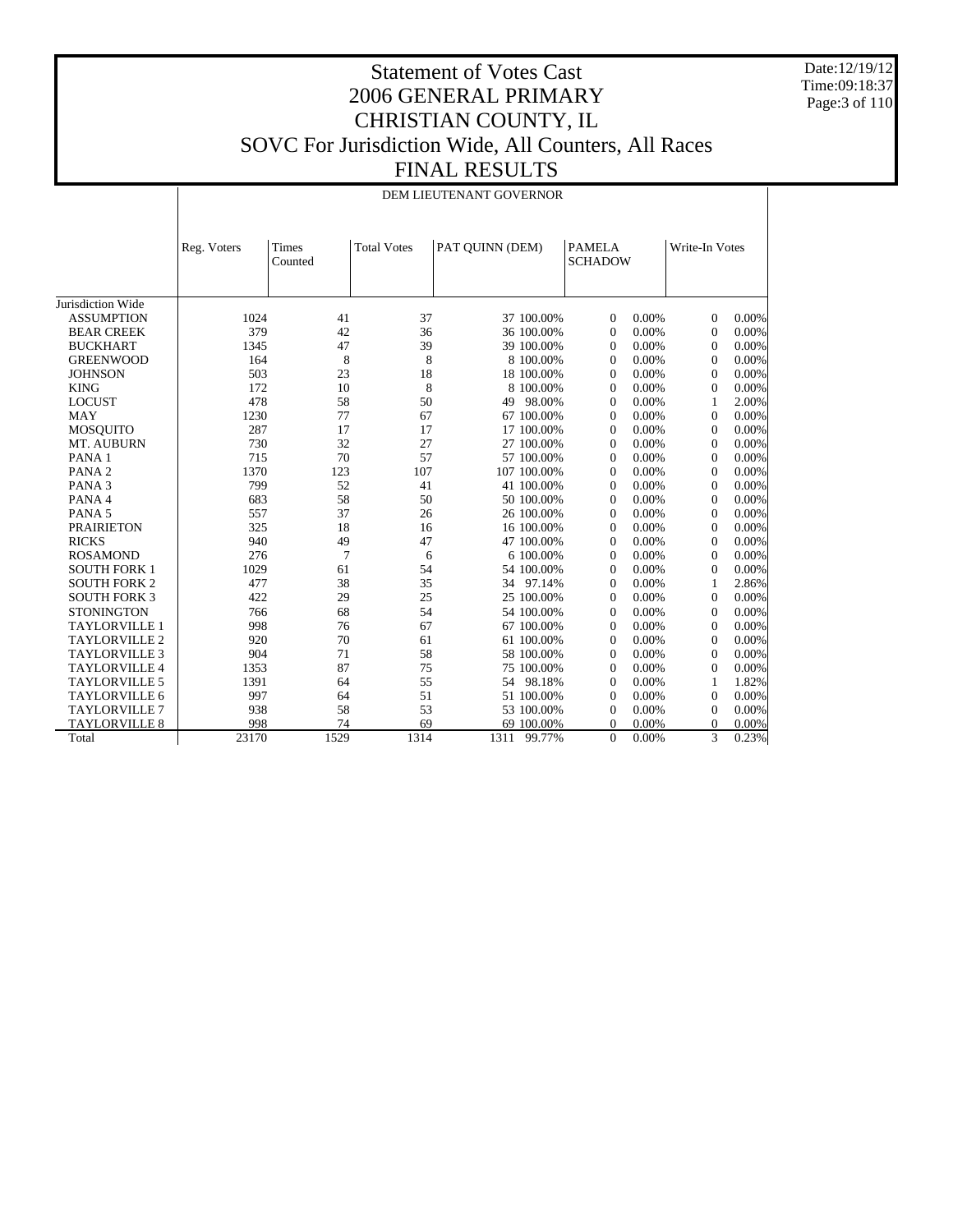Date:12/19/12 Time:09:18:37 Page:4 of 110

## Statement of Votes Cast 2006 GENERAL PRIMARY CHRISTIAN COUNTY, IL SOVC For Jurisdiction Wide, All Counters, All Races FINAL RESULTS

DEM ATTORNEY GENERAL

|                      | Reg. Voters | Times<br>Counted | <b>Total Votes</b> | <b>LISA MADIGAN</b><br>(DEM) |             | Write-In Votes |        |
|----------------------|-------------|------------------|--------------------|------------------------------|-------------|----------------|--------|
| Jurisdiction Wide    |             |                  |                    |                              |             |                |        |
| <b>ASSUMPTION</b>    | 1024        | 41               | 41                 |                              | 41 100.00%  | $\theta$       | 0.00%  |
| <b>BEAR CREEK</b>    | 379         | 42               | 40                 |                              | 40 100.00%  | $\theta$       | 0.00%  |
| <b>BUCKHART</b>      | 1345        | 47               | 40                 |                              | 40 100.00%  | $\theta$       | 0.00%  |
| <b>GREENWOOD</b>     | 164         | 8                | 6                  |                              | 5 83.33%    | 1              | 16.67% |
| <b>JOHNSON</b>       | 503         | 23               | 19                 |                              | 19 100.00%  | $\Omega$       | 0.00%  |
| <b>KING</b>          | 172         | 10               | 9                  |                              | 9 100.00%   | $\theta$       | 0.00%  |
| <b>LOCUST</b>        | 478         | 58               | 51                 |                              | 51 100.00%  | $\theta$       | 0.00%  |
| <b>MAY</b>           | 1230        | 77               | 72                 |                              | 72 100.00%  | $\Omega$       | 0.00%  |
| <b>MOSQUITO</b>      | 287         | 17               | 17                 |                              | 17 100.00%  | $\Omega$       | 0.00%  |
| MT. AUBURN           | 730         | 32               | 28                 |                              | 28 100.00%  | $\Omega$       | 0.00%  |
| PANA <sub>1</sub>    | 715         | 70               | 61                 |                              | 61 100.00%  | $\theta$       | 0.00%  |
| PANA <sub>2</sub>    | 1370        | 123              | 110                |                              | 110 100.00% | $\Omega$       | 0.00%  |
| PANA <sub>3</sub>    | 799         | 52               | 44                 |                              | 44 100.00%  | $\Omega$       | 0.00%  |
| PANA 4               | 683         | 58               | 54                 |                              | 54 100.00%  | $\Omega$       | 0.00%  |
| PANA <sub>5</sub>    | 557         | 37               | 26                 |                              | 26 100.00%  | $\mathbf{0}$   | 0.00%  |
| <b>PRAIRIETON</b>    | 325         | 18               | 17                 |                              | 17 100.00%  | $\Omega$       | 0.00%  |
| <b>RICKS</b>         | 940         | 49               | 49                 |                              | 49 100.00%  | $\Omega$       | 0.00%  |
| <b>ROSAMOND</b>      | 276         | 7                | 7                  |                              | 7 100.00%   | $\Omega$       | 0.00%  |
| <b>SOUTH FORK 1</b>  | 1029        | 61               | 57                 |                              | 57 100.00%  | $\mathbf{0}$   | 0.00%  |
| <b>SOUTH FORK 2</b>  | 477         | 38               | 35                 |                              | 34 97.14%   | 1              | 2.86%  |
| <b>SOUTH FORK 3</b>  | 422         | 29               | 26                 |                              | 26 100.00%  | $\Omega$       | 0.00%  |
| <b>STONINGTON</b>    | 766         | 68               | 60                 |                              | 60 100.00%  | $\mathbf{0}$   | 0.00%  |
| <b>TAYLORVILLE 1</b> | 998         | 76               | 69                 |                              | 69 100.00%  | $\mathbf{0}$   | 0.00%  |
| <b>TAYLORVILLE 2</b> | 920         | 70               | 64                 |                              | 64 100.00%  | $\Omega$       | 0.00%  |
| <b>TAYLORVILLE 3</b> | 904         | 71               | 63                 |                              | 63 100.00%  | $\Omega$       | 0.00%  |
| <b>TAYLORVILLE 4</b> | 1353        | 87               | 80                 |                              | 80 100.00%  | $\overline{0}$ | 0.00%  |
| <b>TAYLORVILLE 5</b> | 1391        | 64               | 59                 |                              | 59 100.00%  | $\theta$       | 0.00%  |
| <b>TAYLORVILLE 6</b> | 997         | 64               | 58                 |                              | 58 100.00%  | $\theta$       | 0.00%  |
| <b>TAYLORVILLE 7</b> | 938         | 58               | 56                 |                              | 56 100.00%  | $\overline{0}$ | 0.00%  |
| <b>TAYLORVILLE 8</b> | 998         | 74               | 70                 |                              | 70 100.00%  | $\theta$       | 0.00%  |
| Total                | 23170       | 1529             | 1388               | 1386                         | 99.86%      | $\overline{c}$ | 0.14%  |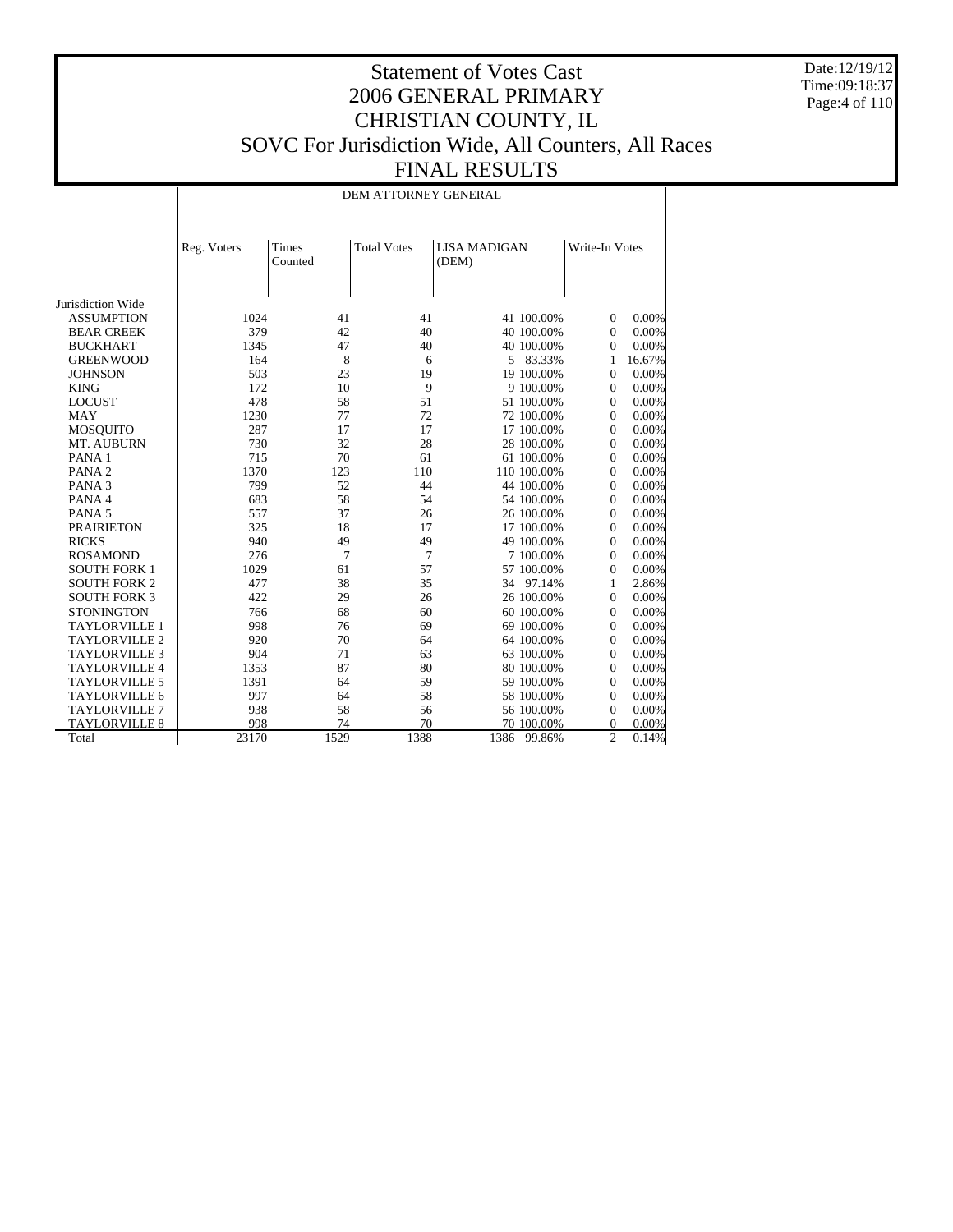Date:12/19/12 Time:09:18:37 Page:5 of 110

## Statement of Votes Cast 2006 GENERAL PRIMARY CHRISTIAN COUNTY, IL SOVC For Jurisdiction Wide, All Counters, All Races FINAL RESULTS

DEM SECRETARY OF STATE

|                      | Reg. Voters | Times<br>Counted | <b>Total Votes</b> | <b>JESSE WHITE (DEM)</b> |              | Write-In Votes |          |
|----------------------|-------------|------------------|--------------------|--------------------------|--------------|----------------|----------|
| Jurisdiction Wide    |             |                  |                    |                          |              |                |          |
| <b>ASSUMPTION</b>    | 1024        | 41               | 37                 |                          | 37 100.00%   | $\overline{0}$ | 0.00%    |
| <b>BEAR CREEK</b>    | 379         | 42               | 40                 |                          | 40 100.00%   | $\mathbf{0}$   | $0.00\%$ |
| <b>BUCKHART</b>      | 1345        | 47               | 41                 |                          | 41 100.00%   | $\mathbf{0}$   | 0.00%    |
| <b>GREENWOOD</b>     | 164         | 8                | 8                  |                          | 8 100,00%    | $\mathbf{0}$   | $0.00\%$ |
| <b>JOHNSON</b>       | 503         | 23               | 19                 |                          | 19 100.00%   | $\mathbf{0}$   | 0.00%    |
| <b>KING</b>          | 172         | 10               | $\mathbf{Q}$       |                          | 9 100.00%    | $\mathbf{0}$   | 0.00%    |
| <b>LOCUST</b>        | 478         | 58               | 54                 |                          | 54 100.00%   | $\mathbf{0}$   | 0.00%    |
| <b>MAY</b>           | 1230        | 77               | 71                 |                          | 71 100.00%   | $\mathbf{0}$   | 0.00%    |
| <b>MOSQUITO</b>      | 287         | 17               | 16                 |                          | 16 100.00%   | $\mathbf{0}$   | 0.00%    |
| MT. AUBURN           | 730         | 32               | 27                 |                          | 27 100.00%   | $\mathbf{0}$   | 0.00%    |
| PANA <sub>1</sub>    | 715         | 70               | 62                 |                          | 62 100.00%   | $\mathbf{0}$   | 0.00%    |
| PANA <sub>2</sub>    | 1370        | 123              | 111                |                          | 111 100.00%  | $\Omega$       | 0.00%    |
| PANA <sub>3</sub>    | 799         | 52               | 45                 |                          | 45 100.00%   | $\mathbf{0}$   | 0.00%    |
| PANA 4               | 683         | 58               | 54                 |                          | 54 100.00%   | $\mathbf{0}$   | 0.00%    |
| PANA <sub>5</sub>    | 557         | 37               | 25                 |                          | 25 100.00%   | $\Omega$       | 0.00%    |
| <b>PRAIRIETON</b>    | 325         | 18               | 18                 |                          | 18 100.00%   | $\Omega$       | 0.00%    |
| <b>RICKS</b>         | 940         | 49               | 49                 |                          | 49 100.00%   | $\mathbf{0}$   | 0.00%    |
| <b>ROSAMOND</b>      | 276         | 7                | 6                  |                          | 6 100,00%    | $\Omega$       | 0.00%    |
| <b>SOUTH FORK 1</b>  | 1029        | 61               | 55                 |                          | 55 100.00%   | $\mathbf{0}$   | 0.00%    |
| <b>SOUTH FORK 2</b>  | 477         | 38               | 36                 |                          | 36 100.00%   | $\mathbf{0}$   | 0.00%    |
| <b>SOUTH FORK 3</b>  | 422         | 29               | 26                 |                          | 26 100.00%   | $\Omega$       | 0.00%    |
| <b>STONINGTON</b>    | 766         | 68               | 60                 |                          | 60 100.00%   | $\mathbf{0}$   | 0.00%    |
| <b>TAYLORVILLE 1</b> | 998         | 76               | 72                 |                          | 72 100.00%   | $\mathbf{0}$   | 0.00%    |
| <b>TAYLORVILLE 2</b> | 920         | 70               | 67                 |                          | 67 100.00%   | $\Omega$       | 0.00%    |
| <b>TAYLORVILLE 3</b> | 904         | 71               | 65                 |                          | 65 100.00%   | $\mathbf{0}$   | 0.00%    |
| <b>TAYLORVILLE 4</b> | 1353        | 87               | 80                 |                          | 80 100.00%   | $\Omega$       | 0.00%    |
| <b>TAYLORVILLE 5</b> | 1391        | 64               | 61                 |                          | 61 100.00%   | $\mathbf{0}$   | 0.00%    |
| <b>TAYLORVILLE 6</b> | 997         | 64               | 60                 |                          | 60 100.00%   | $\mathbf{0}$   | 0.00%    |
| <b>TAYLORVILLE 7</b> | 938         | 58               | 53                 |                          | 53 100.00%   | $\mathbf{0}$   | 0.00%    |
| TAYLORVILLE 8        | 998         | 74               | 72                 |                          | 72 100.00%   | $\Omega$       | 0.00%    |
| Total                | 23170       | 1529             | 1399               |                          | 1399 100.00% | $\overline{0}$ | $0.00\%$ |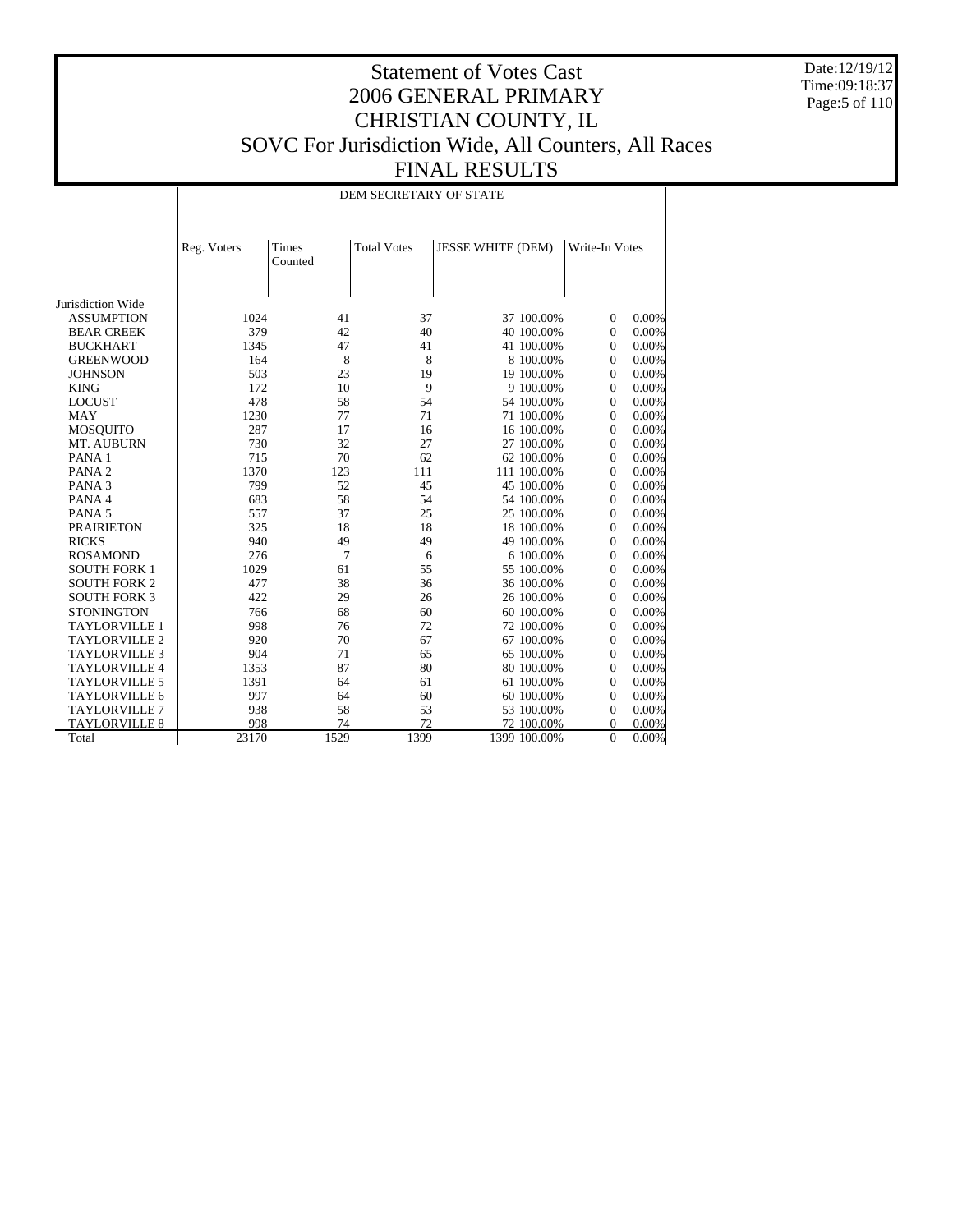Date:12/19/12 Time:09:18:37 Page:6 of 110

## Statement of Votes Cast 2006 GENERAL PRIMARY CHRISTIAN COUNTY, IL SOVC For Jurisdiction Wide, All Counters, All Races FINAL RESULTS

DEM COMPTROLLER

|                      | Reg. Voters | <b>Times</b><br>Counted | <b>Total Votes</b> | <b>DANIEL W. HYNES</b><br>(DEM) |            | Write-In Votes |          |
|----------------------|-------------|-------------------------|--------------------|---------------------------------|------------|----------------|----------|
| Jurisdiction Wide    |             |                         |                    |                                 |            |                |          |
| <b>ASSUMPTION</b>    | 1024        | 41                      | 38                 |                                 | 38 100.00% | $\overline{0}$ | 0.00%    |
| <b>BEAR CREEK</b>    | 379         | 42                      | 39                 |                                 | 39 100.00% | $\mathbf{0}$   | 0.00%    |
| <b>BUCKHART</b>      | 1345        | 47                      | 42                 |                                 | 42 100.00% | $\Omega$       | 0.00%    |
| <b>GREENWOOD</b>     | 164         | 8                       | 8                  |                                 | 8 100.00%  | $\overline{0}$ | 0.00%    |
| <b>JOHNSON</b>       | 503         | 23                      | 18                 |                                 | 18 100.00% | $\overline{0}$ | 0.00%    |
| <b>KING</b>          | 172         | 10                      | 9                  |                                 | 9 100.00%  | $\Omega$       | 0.00%    |
| <b>LOCUST</b>        | 478         | 58                      | 52                 |                                 | 52 100.00% | $\overline{0}$ | 0.00%    |
| <b>MAY</b>           | 1230        | 77                      | 71                 |                                 | 71 100.00% | $\overline{0}$ | 0.00%    |
| <b>MOSQUITO</b>      | 287         | 17                      | 17                 |                                 | 17 100.00% | $\mathbf{0}$   | 0.00%    |
| MT. AUBURN           | 730         | 32                      | 25                 |                                 | 25 100.00% | $\mathbf{0}$   | 0.00%    |
| PANA <sub>1</sub>    | 715         | 70                      | 60                 |                                 | 60 100.00% | $\overline{0}$ | 0.00%    |
| PANA <sub>2</sub>    | 1370        | 123                     | 108                | 108 100.00%                     |            | $\mathbf{0}$   | 0.00%    |
| PANA <sub>3</sub>    | 799         | 52                      | 43                 |                                 | 43 100.00% | $\Omega$       | 0.00%    |
| PANA 4               | 683         | 58                      | 53                 |                                 | 53 100.00% | $\overline{0}$ | 0.00%    |
| PANA <sub>5</sub>    | 557         | 37                      | 24                 |                                 | 24 100.00% | $\mathbf{0}$   | 0.00%    |
| <b>PRAIRIETON</b>    | 325         | 18                      | 15                 |                                 | 15 100.00% | $\mathbf{0}$   | 0.00%    |
| <b>RICKS</b>         | 940         | 49                      | 47                 |                                 | 47 100.00% | $\theta$       | 0.00%    |
| <b>ROSAMOND</b>      | 276         | $\overline{7}$          | 6                  |                                 | 6 100.00%  | $\Omega$       | 0.00%    |
| <b>SOUTH FORK 1</b>  | 1029        | 61                      | 56                 |                                 | 56 100.00% | $\mathbf{0}$   | 0.00%    |
| <b>SOUTH FORK 2</b>  | 477         | 38                      | 34                 |                                 | 34 100.00% | $\Omega$       | 0.00%    |
| <b>SOUTH FORK 3</b>  | 422         | 29                      | 26                 |                                 | 26 100.00% | $\Omega$       | 0.00%    |
| <b>STONINGTON</b>    | 766         | 68                      | 59                 |                                 | 59 100.00% | $\Omega$       | 0.00%    |
| <b>TAYLORVILLE 1</b> | 998         | 76                      | 72                 |                                 | 72 100.00% | $\mathbf{0}$   | 0.00%    |
| <b>TAYLORVILLE 2</b> | 920         | 70                      | 61                 |                                 | 61 100.00% | $\Omega$       | 0.00%    |
| <b>TAYLORVILLE 3</b> | 904         | 71                      | 62                 |                                 | 62 100.00% | $\Omega$       | 0.00%    |
| <b>TAYLORVILLE 4</b> | 1353        | 87                      | 77                 |                                 | 77 100.00% | $\mathbf{0}$   | 0.00%    |
| <b>TAYLORVILLE 5</b> | 1391        | 64                      | 60                 |                                 | 60 100.00% | $\Omega$       | 0.00%    |
| <b>TAYLORVILLE 6</b> | 997         | 64                      | 55                 |                                 | 55 100.00% | $\Omega$       | 0.00%    |
| <b>TAYLORVILLE 7</b> | 938         | 58                      | 55                 |                                 | 55 100.00% | $\mathbf{0}$   | 0.00%    |
| <b>TAYLORVILLE 8</b> | 998         | 74                      | 71                 |                                 | 71 100.00% | $\mathbf{0}$   | 0.00%    |
| Total                | 23170       | 1529                    | 1363               | 1363 100.00%                    |            | $\overline{0}$ | $0.00\%$ |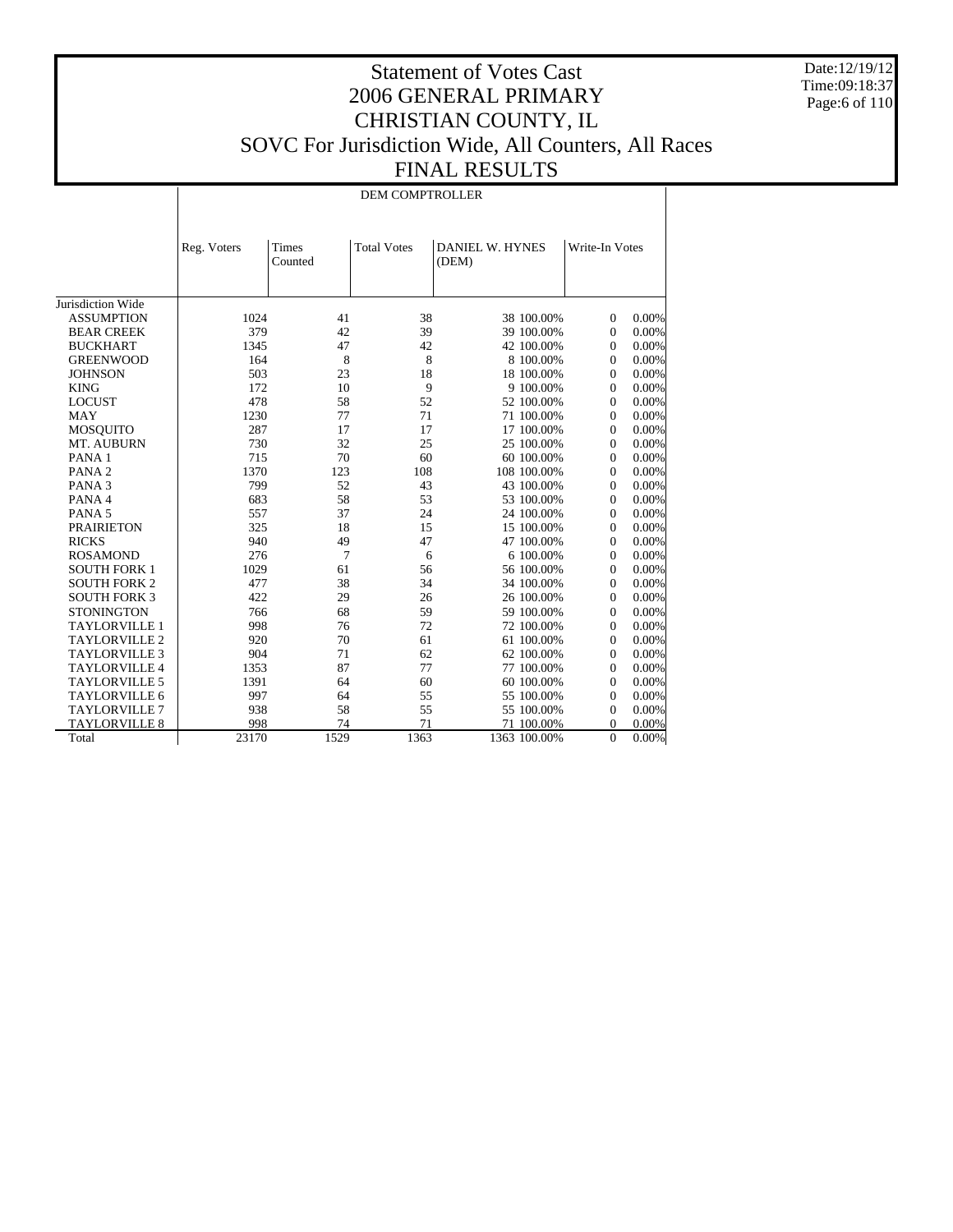Date:12/19/12 Time:09:18:37 Page:7 of 110

## Statement of Votes Cast 2006 GENERAL PRIMARY CHRISTIAN COUNTY, IL SOVC For Jurisdiction Wide, All Counters, All Races FINAL RESULTS

#### DEM STATE TREASURER

|                      | Reg. Voters | Times<br>Counted | <b>Total Votes</b> | <b>ALEX</b><br><b>GIANNOULIAS</b><br>(DEM) |        | PAUL L. MANGIERI<br>(DEM) |        | Write-In Votes   |        |
|----------------------|-------------|------------------|--------------------|--------------------------------------------|--------|---------------------------|--------|------------------|--------|
| Jurisdiction Wide    |             |                  |                    |                                            |        |                           |        |                  |        |
| <b>ASSUMPTION</b>    | 1024        | 41               | 36                 | 12                                         | 33.33% | 24                        | 66.67% | 0                | 0.00%  |
| <b>BEAR CREEK</b>    | 379         | 42               | 37                 | 22                                         | 59.46% | 15                        | 40.54% | $\Omega$         | 0.00%  |
| <b>BUCKHART</b>      | 1345        | 47               | 41                 | 27                                         | 65.85% | 14                        | 34.15% | $\Omega$         | 0.00%  |
| <b>GREENWOOD</b>     | 164         | 8                | $\overline{7}$     | 5                                          | 71.43% | 1                         | 14.29% | 1                | 14.29% |
| <b>JOHNSON</b>       | 503         | 23               | 22                 | 11                                         | 50.00% | 11                        | 50.00% | $\Omega$         | 0.00%  |
| <b>KING</b>          | 172         | 10               | 8                  | 3                                          | 37.50% | 5                         | 62.50% | $\boldsymbol{0}$ | 0.00%  |
| <b>LOCUST</b>        | 478         | 58               | 50                 | 29                                         | 58.00% | 21                        | 42.00% | $\boldsymbol{0}$ | 0.00%  |
| <b>MAY</b>           | 1230        | 77               | 68                 | 36                                         | 52.94% | 32                        | 47.06% | $\Omega$         | 0.00%  |
| <b>MOSOUITO</b>      | 287         | 17               | 17                 | 13                                         | 76.47% | $\overline{4}$            | 23.53% | $\Omega$         | 0.00%  |
| MT. AUBURN           | 730         | 32               | 26                 | 13                                         | 50.00% | 13                        | 50.00% | $\Omega$         | 0.00%  |
| PANA <sub>1</sub>    | 715         | 70               | 61                 | 36                                         | 59.02% | 25                        | 40.98% | $\Omega$         | 0.00%  |
| PANA <sub>2</sub>    | 1370        | 123              | 109                | 70                                         | 64.22% | 39                        | 35.78% | $\Omega$         | 0.00%  |
| PANA <sub>3</sub>    | 799         | 52               | 44                 | 25                                         | 56.82% | 19                        | 43.18% | $\boldsymbol{0}$ | 0.00%  |
| PANA 4               | 683         | 58               | 55                 | 30                                         | 54.55% | 25                        | 45.45% | $\boldsymbol{0}$ | 0.00%  |
| PANA <sub>5</sub>    | 557         | 37               | 29                 | 18                                         | 62.07% | 11                        | 37.93% | $\boldsymbol{0}$ | 0.00%  |
| <b>PRAIRIETON</b>    | 325         | 18               | 15                 | 8                                          | 53.33% | 7                         | 46.67% | $\Omega$         | 0.00%  |
| <b>RICKS</b>         | 940         | 49               | 47                 | 22                                         | 46.81% | 25                        | 53.19% | $\Omega$         | 0.00%  |
| <b>ROSAMOND</b>      | 276         | $\overline{7}$   | $\overline{7}$     | $\overline{c}$                             | 28.57% | 5                         | 71.43% | $\Omega$         | 0.00%  |
| <b>SOUTH FORK 1</b>  | 1029        | 61               | 58                 | 33                                         | 56.90% | 25                        | 43.10% | $\Omega$         | 0.00%  |
| <b>SOUTH FORK 2</b>  | 477         | 38               | 37                 | 20                                         | 54.05% | 17                        | 45.95% | $\boldsymbol{0}$ | 0.00%  |
| <b>SOUTH FORK 3</b>  | 422         | 29               | 26                 | 6                                          | 23.08% | 20                        | 76.92% | $\boldsymbol{0}$ | 0.00%  |
| <b>STONINGTON</b>    | 766         | 68               | 66                 | 35                                         | 53.03% | 31                        | 46.97% | $\boldsymbol{0}$ | 0.00%  |
| <b>TAYLORVILLE 1</b> | 998         | 76               | 63                 | 31                                         | 49.21% | 32                        | 50.79% | $\boldsymbol{0}$ | 0.00%  |
| <b>TAYLORVILLE 2</b> | 920         | 70               | 58                 | 29                                         | 50.00% | 29                        | 50.00% | $\Omega$         | 0.00%  |
| <b>TAYLORVILLE 3</b> | 904         | 71               | 65                 | 37                                         | 56.92% | 28                        | 43.08% | $\Omega$         | 0.00%  |
| <b>TAYLORVILLE 4</b> | 1353        | 87               | 78                 | 42                                         | 53.85% | 36                        | 46.15% | $\Omega$         | 0.00%  |
| <b>TAYLORVILLE 5</b> | 1391        | 64               | 57                 | 34                                         | 59.65% | 23                        | 40.35% | $\boldsymbol{0}$ | 0.00%  |
| <b>TAYLORVILLE 6</b> | 997         | 64               | 57                 | 34                                         | 59.65% | 23                        | 40.35% | $\boldsymbol{0}$ | 0.00%  |
| <b>TAYLORVILLE 7</b> | 938         | 58               | 53                 | 27                                         | 50.94% | 26                        | 49.06% | $\boldsymbol{0}$ | 0.00%  |
| <b>TAYLORVILLE 8</b> | 998         | 74               | 71                 | 38                                         | 53.52% | 33                        | 46.48% | $\Omega$         | 0.00%  |
| Total                | 23170       | 1529             | 1368               | 748                                        | 54.68% | 619                       | 45.25% | 1                | 0.07%  |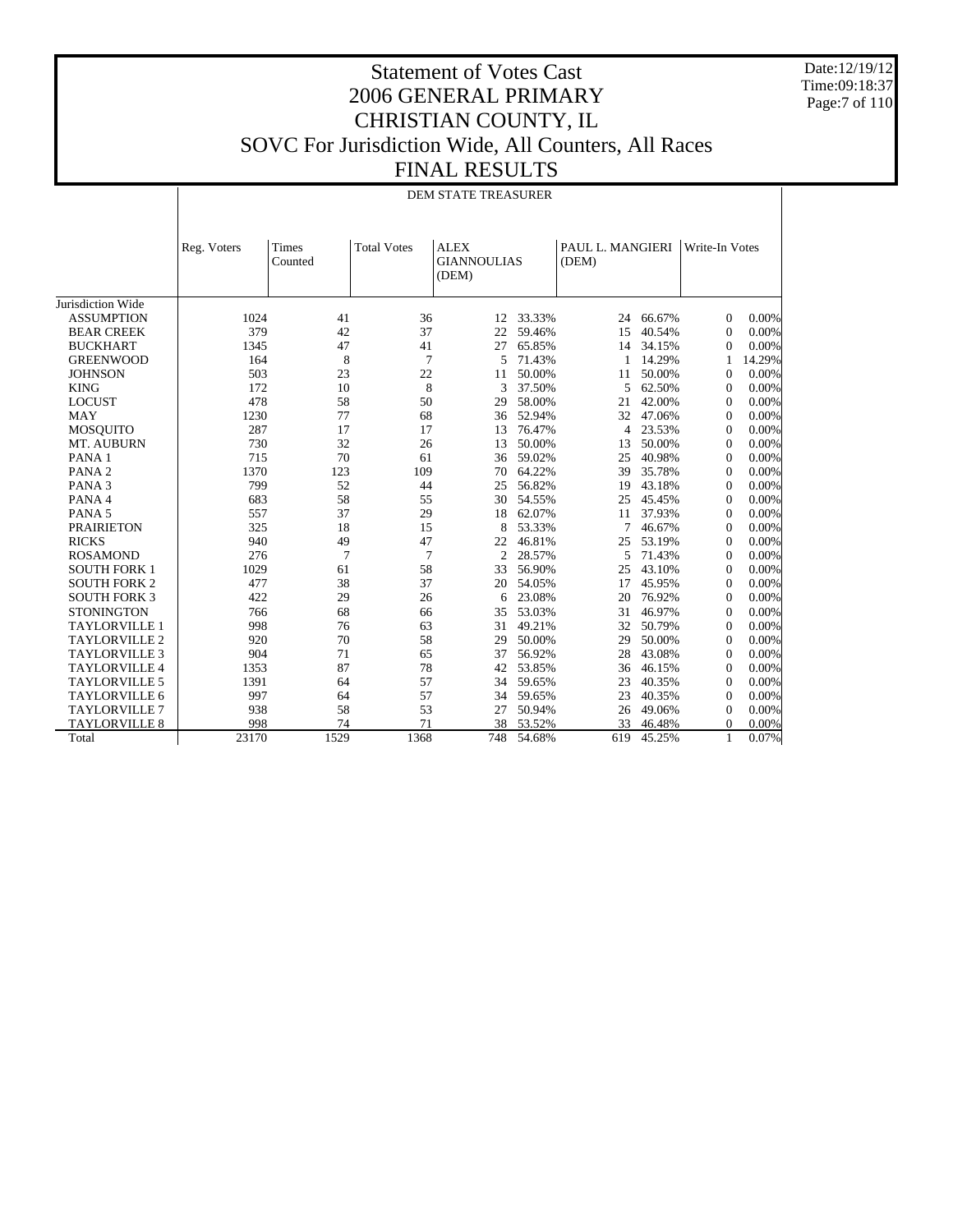Date:12/19/12 Time:09:18:37 Page:8 of 110

## Statement of Votes Cast 2006 GENERAL PRIMARY CHRISTIAN COUNTY, IL SOVC For Jurisdiction Wide, All Counters, All Races FINAL RESULTS

DEM D17 REPRESENTATIVE

|                      | Reg. Voters | Times<br>Counted | <b>Total Votes</b> | <b>LANE A. EVANS</b><br>(DEM) |             | Write-In Votes |       |
|----------------------|-------------|------------------|--------------------|-------------------------------|-------------|----------------|-------|
| Jurisdiction Wide    |             |                  |                    |                               |             |                |       |
| <b>ASSUMPTION</b>    |             |                  |                    |                               |             |                |       |
| <b>BEAR CREEK</b>    |             |                  |                    |                               |             |                |       |
| <b>BUCKHART</b>      |             |                  |                    |                               |             |                |       |
| <b>GREENWOOD</b>     |             |                  |                    |                               |             |                |       |
| <b>JOHNSON</b>       |             |                  |                    |                               |             |                |       |
| <b>KING</b>          |             |                  |                    |                               |             |                |       |
| <b>LOCUST</b>        |             |                  |                    |                               |             |                |       |
| <b>MAY</b>           |             |                  |                    |                               |             |                |       |
| <b>MOSQUITO</b>      |             |                  |                    |                               |             |                |       |
| MT. AUBURN           |             |                  |                    |                               |             |                |       |
| PANA <sub>1</sub>    | 715         | 70               | 59                 |                               | 59 100.00%  | $\Omega$       | 0.00% |
| PANA <sub>2</sub>    | 1370        | 123              | 108                |                               | 108 100.00% | $\Omega$       | 0.00% |
| PANA <sub>3</sub>    | 799         | 52               | 39                 |                               | 39 100.00%  | $\Omega$       | 0.00% |
| PANA 4               | 683         | 58               | 47                 |                               | 47 100.00%  | $\Omega$       | 0.00% |
| PANA <sub>5</sub>    | 557         | 37               | 24                 |                               | 24 100.00%  | $\Omega$       | 0.00% |
| <b>PRAIRIETON</b>    |             |                  |                    |                               |             |                |       |
| <b>RICKS</b>         |             |                  |                    |                               |             |                |       |
| <b>ROSAMOND</b>      |             |                  |                    |                               |             |                |       |
| <b>SOUTH FORK 1</b>  |             |                  |                    |                               |             |                |       |
| <b>SOUTH FORK 2</b>  |             |                  |                    |                               |             |                |       |
| <b>SOUTH FORK 3</b>  |             |                  |                    |                               |             |                |       |
| <b>STONINGTON</b>    |             |                  |                    |                               |             |                |       |
| <b>TAYLORVILLE 1</b> |             |                  |                    |                               |             |                |       |
| <b>TAYLORVILLE 2</b> |             |                  |                    |                               |             |                |       |
| <b>TAYLORVILLE 3</b> |             |                  |                    |                               |             |                |       |
| <b>TAYLORVILLE 4</b> |             |                  |                    |                               |             |                |       |
| <b>TAYLORVILLE 5</b> |             |                  |                    |                               |             |                |       |
| TAYLORVILLE 6        |             |                  |                    |                               |             |                |       |
| <b>TAYLORVILLE 7</b> |             |                  |                    |                               |             |                |       |
| <b>TAYLORVILLE 8</b> |             |                  |                    |                               |             |                |       |
| Total                | 4124        | 340              | 277                |                               | 277 100.00% | $\overline{0}$ | 0.00% |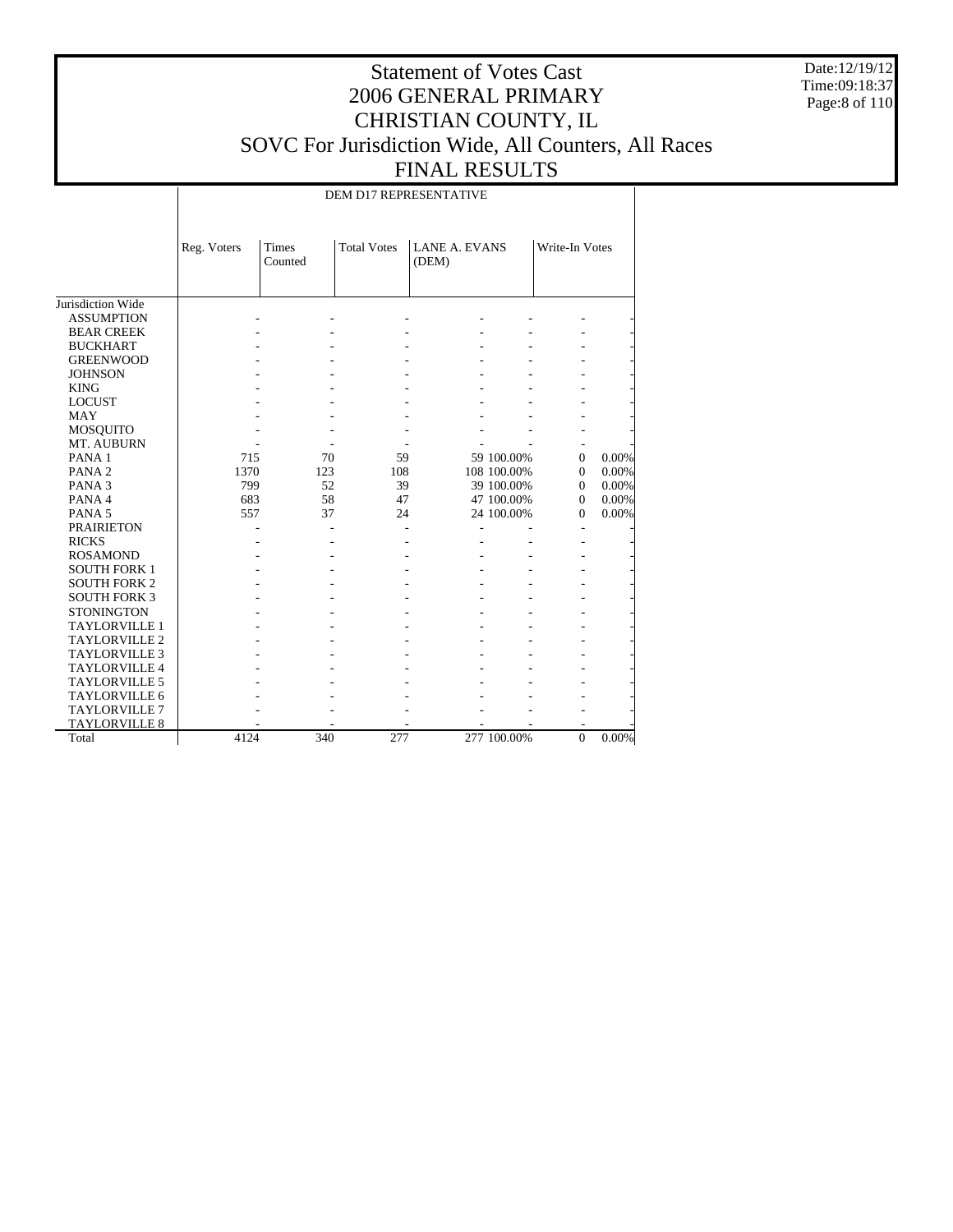Date:12/19/12 Time:09:18:37 Page:9 of 110

## Statement of Votes Cast 2006 GENERAL PRIMARY CHRISTIAN COUNTY, IL SOVC For Jurisdiction Wide, All Counters, All Races FINAL RESULTS

DEM D17 D ST CNTL CMMWMN

|                      | Reg. Voters | Times<br>Counted | <b>Total Votes</b> | <b>MARY BOLAND</b><br>(DEM) |             | Write-In Votes |       |
|----------------------|-------------|------------------|--------------------|-----------------------------|-------------|----------------|-------|
| Jurisdiction Wide    |             |                  |                    |                             |             |                |       |
| <b>ASSUMPTION</b>    |             |                  |                    |                             |             |                |       |
| <b>BEAR CREEK</b>    |             |                  |                    |                             |             |                |       |
| <b>BUCKHART</b>      |             |                  |                    |                             |             |                |       |
| <b>GREENWOOD</b>     |             |                  |                    |                             |             |                |       |
| <b>JOHNSON</b>       |             |                  |                    |                             |             |                |       |
| <b>KING</b>          |             |                  |                    |                             |             |                |       |
| <b>LOCUST</b>        |             |                  |                    |                             |             |                |       |
| <b>MAY</b>           |             |                  |                    |                             |             |                |       |
| <b>MOSQUITO</b>      |             |                  |                    |                             |             |                |       |
| MT. AUBURN           |             |                  |                    |                             |             |                |       |
| PANA <sub>1</sub>    | 715         | 70               | 57                 |                             | 57 100.00%  | $\Omega$       | 0.00% |
| PANA <sub>2</sub>    | 1370        | 123              | 98                 |                             | 98 100.00%  | $\Omega$       | 0.00% |
| PANA <sub>3</sub>    | 799         | 52               | 37                 |                             | 37 100.00%  | $\Omega$       | 0.00% |
| PANA 4               | 683         | 58               | 49                 |                             | 49 100.00%  | $\Omega$       | 0.00% |
| PANA <sub>5</sub>    | 557         | 37               | 22                 |                             | 22 100.00%  | $\Omega$       | 0.00% |
| <b>PRAIRIETON</b>    |             |                  |                    |                             |             |                |       |
| <b>RICKS</b>         |             |                  |                    |                             |             |                |       |
| <b>ROSAMOND</b>      |             |                  |                    |                             |             |                |       |
| <b>SOUTH FORK 1</b>  |             |                  |                    |                             |             |                |       |
| <b>SOUTH FORK 2</b>  |             |                  |                    |                             |             |                |       |
| <b>SOUTH FORK 3</b>  |             |                  |                    |                             |             |                |       |
| <b>STONINGTON</b>    |             |                  |                    |                             |             |                |       |
| <b>TAYLORVILLE 1</b> |             |                  |                    |                             |             |                |       |
| <b>TAYLORVILLE 2</b> |             |                  |                    |                             |             |                |       |
| <b>TAYLORVILLE 3</b> |             |                  |                    |                             |             |                |       |
| <b>TAYLORVILLE 4</b> |             |                  |                    |                             |             |                |       |
| <b>TAYLORVILLE 5</b> |             |                  |                    |                             |             |                |       |
| TAYLORVILLE 6        |             |                  |                    |                             |             |                |       |
| TAYLORVILLE 7        |             |                  |                    |                             |             |                |       |
| <b>TAYLORVILLE 8</b> |             |                  |                    |                             |             |                |       |
| Total                | 4124        | 340              | 263                |                             | 263 100.00% | $\overline{0}$ | 0.00% |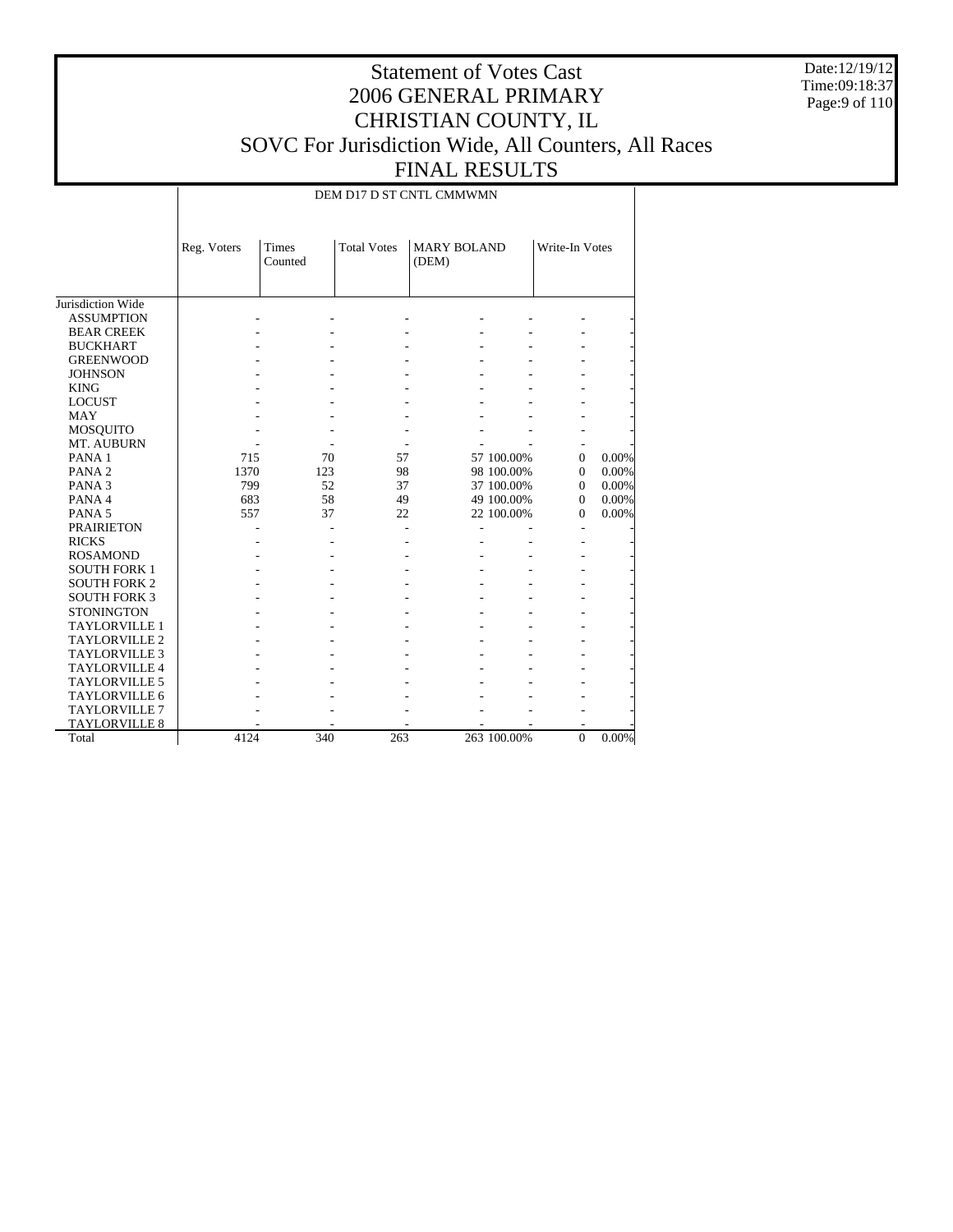Date:12/19/12 Time:09:18:37 Page:10 of 110

## Statement of Votes Cast 2006 GENERAL PRIMARY CHRISTIAN COUNTY, IL SOVC For Jurisdiction Wide, All Counters, All Races FINAL RESULTS

|                      | Reg. Voters | Times<br>Counted | <b>Total Votes</b> | <b>DON JOHNSTON</b><br>(DEM) |        | <b>TOM BENSON</b><br>(DEM) |        | Write-In Votes |       |
|----------------------|-------------|------------------|--------------------|------------------------------|--------|----------------------------|--------|----------------|-------|
| Jurisdiction Wide    |             |                  |                    |                              |        |                            |        |                |       |
| <b>ASSUMPTION</b>    |             |                  |                    |                              |        |                            |        |                |       |
| <b>BEAR CREEK</b>    |             |                  |                    |                              |        |                            |        |                |       |
| <b>BUCKHART</b>      |             |                  |                    |                              |        |                            |        |                |       |
| <b>GREENWOOD</b>     |             |                  |                    |                              |        |                            |        |                |       |
| <b>JOHNSON</b>       |             |                  |                    |                              |        |                            |        |                |       |
| <b>KING</b>          |             |                  |                    |                              |        |                            |        |                |       |
| <b>LOCUST</b>        |             |                  |                    |                              |        |                            |        |                |       |
| <b>MAY</b>           |             |                  |                    |                              |        |                            |        |                |       |
| <b>MOSQUITO</b>      |             |                  |                    |                              |        |                            |        |                |       |
| MT. AUBURN           |             |                  |                    |                              |        |                            |        |                |       |
| PANA <sub>1</sub>    | 715         | 70               | 59                 | 39                           | 66.10% | 20                         | 33.90% | $\mathbf{0}$   | 0.00% |
| PANA <sub>2</sub>    | 1370        | 123              | 103                | 64                           | 62.14% | 39                         | 37.86% | $\mathbf{0}$   | 0.00% |
| PANA <sub>3</sub>    | 799         | 52               | 39                 | 27                           | 69.23% | 12                         | 30.77% | $\mathbf{0}$   | 0.00% |
| PANA 4               | 683         | 58               | 53                 | 39                           | 73.58% | 14                         | 26.42% | $\mathbf{0}$   | 0.00% |
| PANA <sub>5</sub>    | 557         | 37               | 24                 | 14                           | 58.33% | 10                         | 41.67% | $\mathbf{0}$   | 0.00% |
| <b>PRAIRIETON</b>    |             |                  |                    |                              |        |                            |        |                |       |
| <b>RICKS</b>         |             |                  |                    |                              |        |                            |        |                |       |
| <b>ROSAMOND</b>      |             |                  |                    |                              |        |                            |        |                |       |
| <b>SOUTH FORK 1</b>  |             |                  |                    |                              |        |                            |        |                |       |
| <b>SOUTH FORK 2</b>  |             |                  |                    |                              |        |                            |        |                |       |
| <b>SOUTH FORK 3</b>  |             |                  |                    |                              |        |                            |        |                |       |
| <b>STONINGTON</b>    |             |                  |                    |                              |        |                            |        |                |       |
| <b>TAYLORVILLE 1</b> |             |                  |                    |                              |        |                            |        |                |       |
| <b>TAYLORVILLE 2</b> |             |                  |                    |                              |        |                            |        |                |       |
| <b>TAYLORVILLE 3</b> |             |                  |                    |                              |        |                            |        |                |       |
| <b>TAYLORVILLE 4</b> |             |                  |                    |                              |        |                            |        |                |       |
| <b>TAYLORVILLE 5</b> |             |                  |                    |                              |        |                            |        |                |       |
| TAYLORVILLE 6        |             |                  |                    |                              |        |                            |        |                |       |
| TAYLORVILLE 7        |             |                  |                    |                              |        |                            |        |                |       |
| <b>TAYLORVILLE 8</b> |             |                  |                    |                              |        |                            |        |                |       |
| Total                | 4124        | 340              | 278                | 183                          | 65.83% | 95                         | 34.17% | $\Omega$       | 0.00% |

DEM D17 D ST CNTL CMMMAN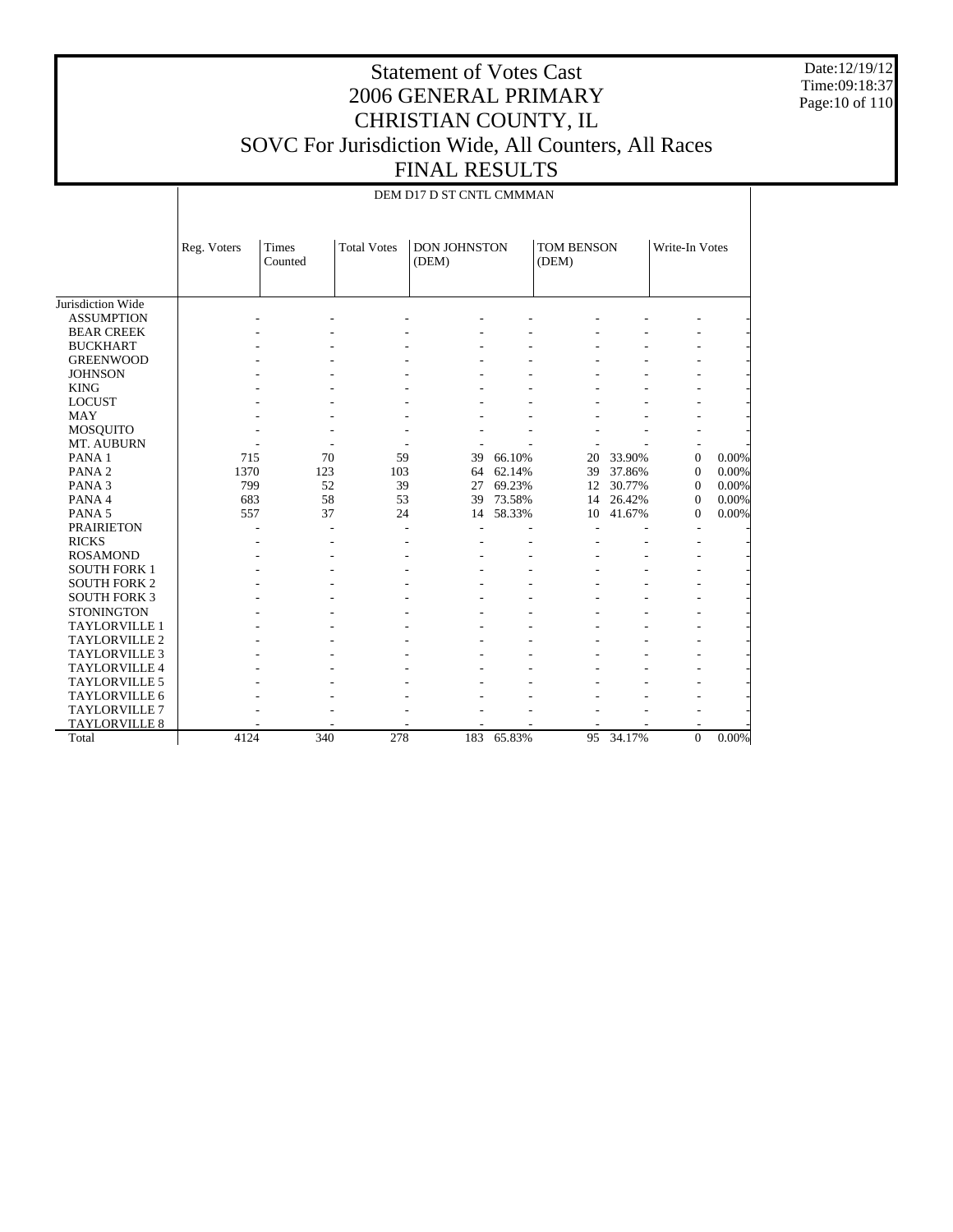Date:12/19/12 Time:09:18:37 Page:11 of 110

 $\overline{\phantom{a}}$ 

#### Statement of Votes Cast 2006 GENERAL PRIMARY CHRISTIAN COUNTY, IL SOVC For Jurisdiction Wide, All Counters, All Races FINAL RESULTS

DEM D19 REPRESENTATIVE

|                      | Reg. Voters | Times<br>Counted | <b>Total Votes</b> | <b>VIC ROBERTS</b><br>(DEM) |        | <b>DANNY L. STOVER</b><br>(DEM) |        | Write-In Votes   |       |
|----------------------|-------------|------------------|--------------------|-----------------------------|--------|---------------------------------|--------|------------------|-------|
|                      |             |                  |                    |                             |        |                                 |        |                  |       |
| Jurisdiction Wide    |             |                  |                    |                             |        |                                 |        |                  |       |
| <b>ASSUMPTION</b>    | 1024        | 41               | 34                 | 15                          | 44.12% | 19                              | 55.88% | $\mathbf{0}$     | 0.00% |
| <b>BEAR CREEK</b>    | 379         | 42               | 33                 | 18                          | 54.55% | 15                              | 45.45% | $\theta$         | 0.00% |
| <b>BUCKHART</b>      | 1345        | 47               | 43                 | 26                          | 60.47% | 17                              | 39.53% | $\mathbf{0}$     | 0.00% |
| <b>GREENWOOD</b>     | 164         | 8                | 7                  | $\mathbf{3}$                | 42.86% | 4                               | 57.14% | $\mathbf{0}$     | 0.00% |
| <b>JOHNSON</b>       | 503         | 23               | 23                 | 16                          | 69.57% |                                 | 30.43% | $\mathbf{0}$     | 0.00% |
| <b>KING</b>          | 172         | 10               | $\overline{7}$     | $\overline{2}$              | 28.57% | 5                               | 71.43% | $\mathbf{0}$     | 0.00% |
| <b>LOCUST</b>        | 478         | 58               | 48                 | 32                          | 66.67% | 16                              | 33.33% | $\Omega$         | 0.00% |
| MAY                  | 1230        | 77               | 61                 | 30                          | 49.18% | 31                              | 50.82% | $\mathbf{0}$     | 0.00% |
| <b>MOSQUITO</b>      | 287         | 17               | 17                 | 9                           | 52.94% | 8                               | 47.06% | $\boldsymbol{0}$ | 0.00% |
| MT. AUBURN           | 730         | 32               | 25                 | 17                          | 68.00% | 8                               | 32.00% | $\mathbf{0}$     | 0.00% |
| PANA <sub>1</sub>    |             |                  | ٠                  |                             |        |                                 |        |                  |       |
| PANA <sub>2</sub>    |             |                  |                    |                             |        |                                 |        |                  |       |
| PANA <sub>3</sub>    |             |                  |                    |                             |        |                                 |        |                  |       |
| PANA 4               |             |                  |                    |                             |        |                                 |        |                  |       |
| PANA <sub>5</sub>    |             |                  |                    |                             |        |                                 |        |                  |       |
| <b>PRAIRIETON</b>    | 325         | 20               | 16                 | 7                           | 43.75% | 9                               | 56.25% | $\mathbf{0}$     | 0.00% |
| <b>RICKS</b>         | 940         | 49               | 44                 | 26                          | 59.09% | 18                              | 40.91% | $\mathbf{0}$     | 0.00% |
| <b>ROSAMOND</b>      | 276         | $\tau$           | 7                  | 3                           | 42.86% | 4                               | 57.14% | $\mathbf{0}$     | 0.00% |
| <b>SOUTH FORK 1</b>  | 1029        | 61               | 53                 | 22                          | 41.51% | 31                              | 58.49% | $\mathbf{0}$     | 0.00% |
| <b>SOUTH FORK 2</b>  | 477         | 38               | 35                 | 27                          | 77.14% | 8                               | 22.86% | $\mathbf{0}$     | 0.00% |
| <b>SOUTH FORK 3</b>  | 422         | 29               | 25                 | 19                          | 76.00% | 6                               | 24.00% | $\mathbf{0}$     | 0.00% |
| <b>STONINGTON</b>    | 766         | 68               | 59                 | 26                          | 44.07% | 33                              | 55.93% | $\mathbf{0}$     | 0.00% |
| <b>TAYLORVILLE 1</b> | 998         | 76               | 61                 | 30                          | 49.18% | 31                              | 50.82% | $\mathbf{0}$     | 0.00% |
| <b>TAYLORVILLE 2</b> | 920         | 70               | 56                 | 29                          | 51.79% | 27                              | 48.21% | $\mathbf{0}$     | 0.00% |
| <b>TAYLORVILLE 3</b> | 904         | 71               | 61                 | 38                          | 62.30% | 23                              | 37.70% | $\mathbf{0}$     | 0.00% |
| <b>TAYLORVILLE 4</b> | 1353        | 87               | 71                 | 35                          | 49.30% | 36                              | 50.70% | $\mathbf{0}$     | 0.00% |
| <b>TAYLORVILLE 5</b> | 1391        | 64               | 56                 | 36                          | 64.29% | 20                              | 35.71% | $\mathbf{0}$     | 0.00% |
| <b>TAYLORVILLE 6</b> | 997         | 64               | 55                 | 35                          | 63.64% | 20                              | 36.36% | $\mathbf{0}$     | 0.00% |
| <b>TAYLORVILLE 7</b> | 938         | 58               | 49                 | 32                          | 65.31% | 17                              | 34.69% | $\mathbf{0}$     | 0.00% |
| <b>TAYLORVILLE 8</b> | 998         | 74               | 68                 | 36                          | 52.94% | 32                              | 47.06% | $\boldsymbol{0}$ | 0.00% |
| Total                | 19046       | 1191             | 1014               | 569                         | 56.11% | 445                             | 43.89% | $\Omega$         | 0.00% |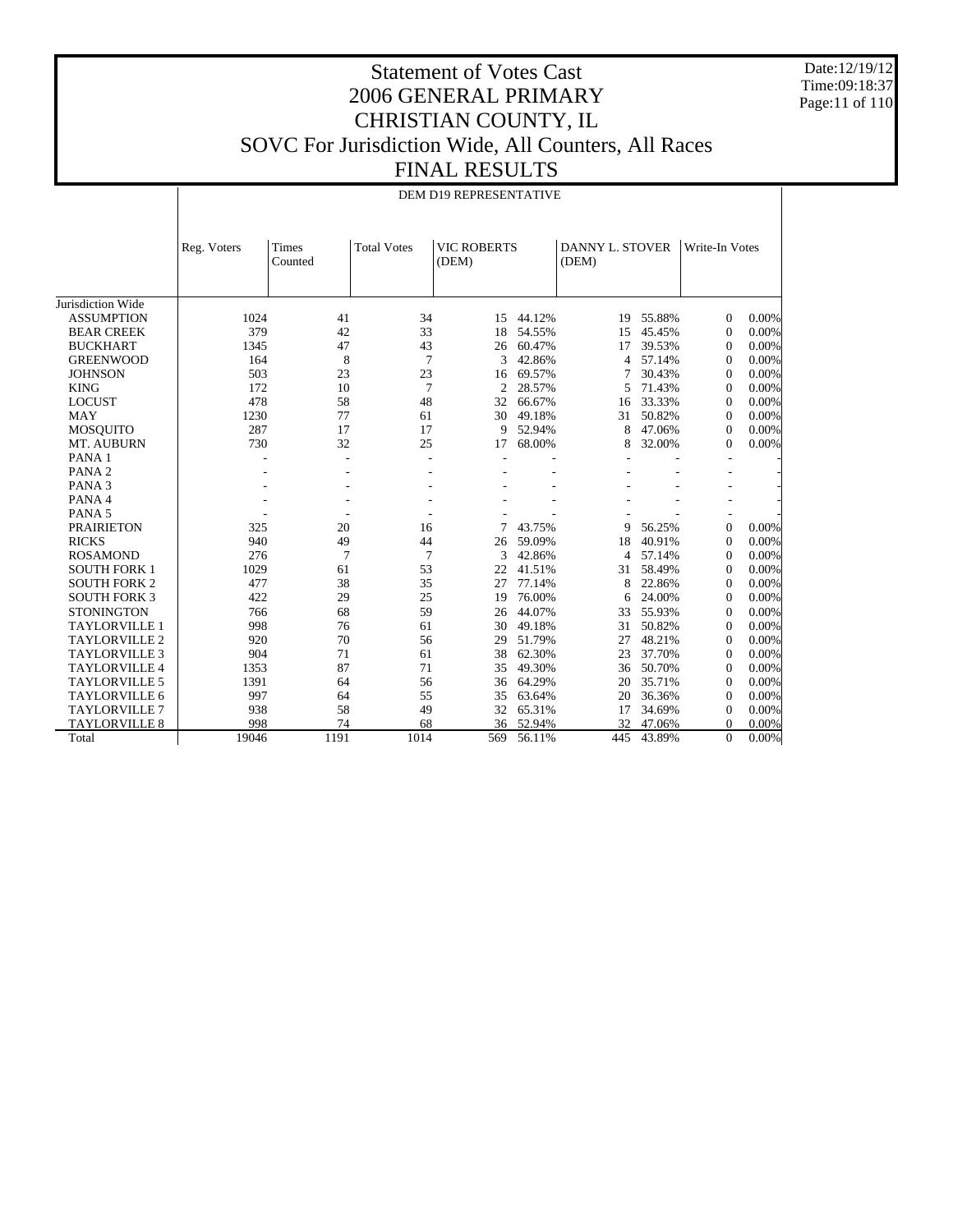Date:12/19/12 Time:09:18:37 Page:12 of 110

## Statement of Votes Cast 2006 GENERAL PRIMARY CHRISTIAN COUNTY, IL SOVC For Jurisdiction Wide, All Counters, All Races FINAL RESULTS

#### DEM D19 D ST CNTL CMMWMN

|                      | Reg. Voters | Times<br>Counted | <b>Total Votes</b> | <b>ELLEN SINCLAIR</b><br>(DEM) |             | Write-In Votes |       |
|----------------------|-------------|------------------|--------------------|--------------------------------|-------------|----------------|-------|
| Jurisdiction Wide    |             |                  |                    |                                |             |                |       |
| <b>ASSUMPTION</b>    | 1024        | 41               | 36                 |                                | 36 100.00%  | $\mathbf{0}$   | 0.00% |
| <b>BEAR CREEK</b>    | 379         | 42               | 35                 |                                | 35 100.00%  | $\mathbf{0}$   | 0.00% |
| <b>BUCKHART</b>      | 1345        | 47               | 39                 |                                | 39 100.00%  | $\mathbf{0}$   | 0.00% |
| <b>GREENWOOD</b>     | 164         | 8                | 8                  |                                | 8 100,00%   | $\mathbf{0}$   | 0.00% |
| <b>JOHNSON</b>       | 503         | 23               | 18                 |                                | 18 100.00%  | $\mathbf{0}$   | 0.00% |
| <b>KING</b>          | 172         | 10               | 6                  |                                | 6 100.00%   | $\mathbf{0}$   | 0.00% |
| <b>LOCUST</b>        | 478         | 58               | 44                 |                                | 44 100.00%  | $\mathbf{0}$   | 0.00% |
| <b>MAY</b>           | 1230        | 77               | 60                 |                                | 60 100.00%  | $\mathbf{0}$   | 0.00% |
| <b>MOSQUITO</b>      | 287         | 17               | 17                 |                                | 17 100.00%  | $\mathbf{0}$   | 0.00% |
| MT. AUBURN           | 730         | 32               | 21                 |                                | 21 100.00%  | $\Omega$       | 0.00% |
| PANA <sub>1</sub>    |             |                  |                    |                                |             |                |       |
| PANA <sub>2</sub>    |             |                  |                    |                                |             |                |       |
| PANA <sub>3</sub>    |             |                  |                    |                                |             |                |       |
| PANA 4               |             |                  |                    |                                |             |                |       |
| PANA <sub>5</sub>    |             |                  |                    |                                |             |                |       |
| <b>PRAIRIETON</b>    | 325         | 18               | 15                 |                                | 15 100.00%  | $\Omega$       | 0.00% |
| <b>RICKS</b>         | 940         | 49               | 43                 |                                | 43 100.00%  | $\Omega$       | 0.00% |
| <b>ROSAMOND</b>      | 276         | 7                | 5                  |                                | 5 100,00%   | $\Omega$       | 0.00% |
| <b>SOUTH FORK 1</b>  | 1029        | 61               | 52                 |                                | 52 100.00%  | $\Omega$       | 0.00% |
| <b>SOUTH FORK 2</b>  | 477         | 38               | 34                 |                                | 34 100.00%  | $\mathbf{0}$   | 0.00% |
| <b>SOUTH FORK 3</b>  | 422         | 29               | 24                 |                                | 24 100.00%  | $\Omega$       | 0.00% |
| <b>STONINGTON</b>    | 766         | 68               | 57                 |                                | 57 100.00%  | $\Omega$       | 0.00% |
| <b>TAYLORVILLE 1</b> | 998         | 76               | 62                 |                                | 62 100.00%  | $\mathbf{0}$   | 0.00% |
| <b>TAYLORVILLE 2</b> | 920         | 70               | 57                 |                                | 57 100.00%  | $\Omega$       | 0.00% |
| <b>TAYLORVILLE 3</b> | 904         | 71               | 50                 |                                | 50 100.00%  | $\Omega$       | 0.00% |
| <b>TAYLORVILLE 4</b> | 1353        | 87               | 68                 |                                | 68 100,00%  | $\Omega$       | 0.00% |
| <b>TAYLORVILLE 5</b> | 1391        | 64               | 55                 |                                | 55 100.00%  | $\Omega$       | 0.00% |
| <b>TAYLORVILLE 6</b> | 997         | 64               | 51                 |                                | 51 100.00%  | $\mathbf{0}$   | 0.00% |
| <b>TAYLORVILLE 7</b> | 938         | 58               | 45                 |                                | 45 100.00%  | $\Omega$       | 0.00% |
| <b>TAYLORVILLE 8</b> | 998         | 74               | 64                 |                                | 64 100.00%  | $\Omega$       | 0.00% |
| Total                | 19046       | 1189             | 966                |                                | 966 100.00% | $\overline{0}$ | 0.00% |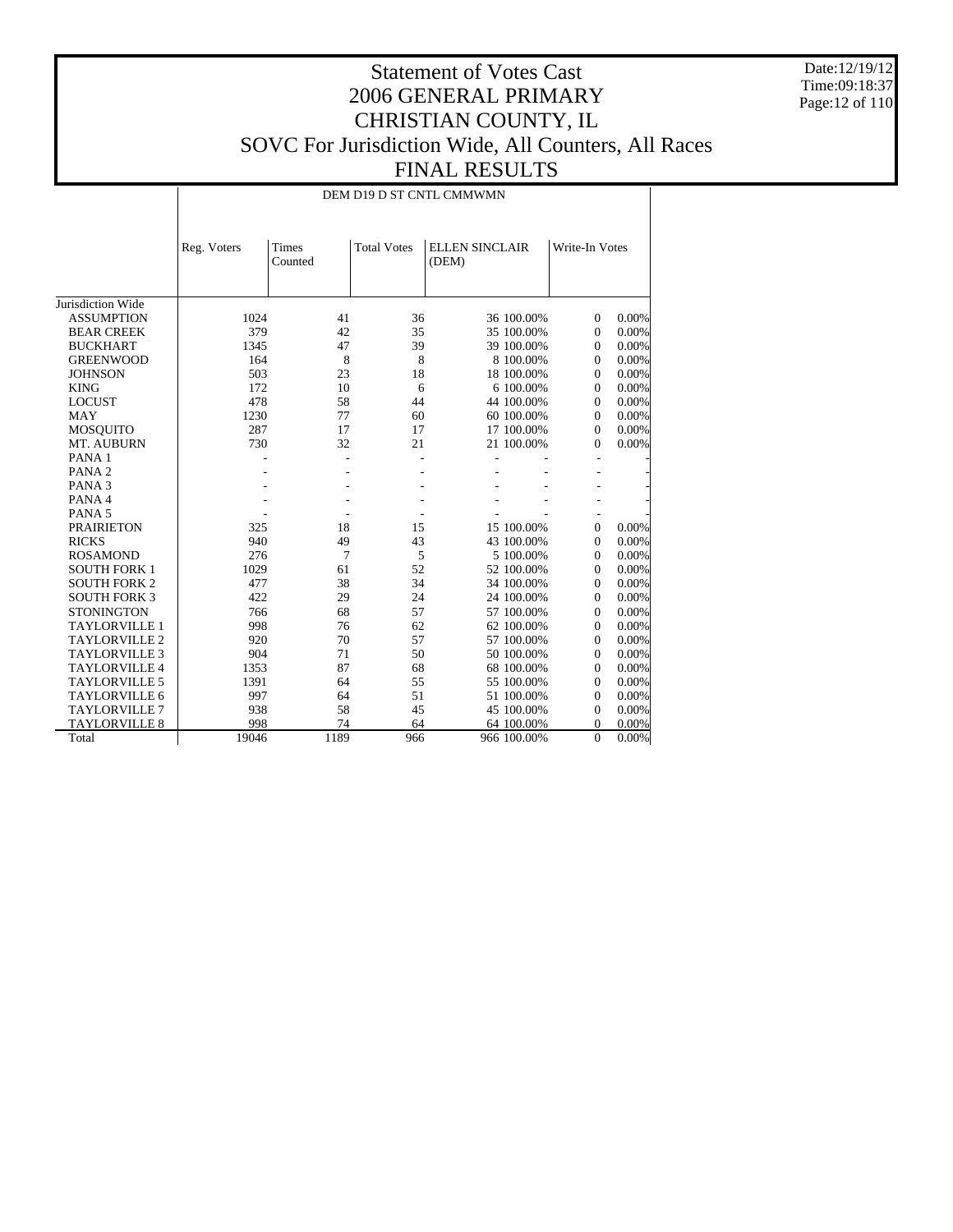Date:12/19/12 Time:09:18:37 Page:13 of 110

## Statement of Votes Cast 2006 GENERAL PRIMARY CHRISTIAN COUNTY, IL SOVC For Jurisdiction Wide, All Counters, All Races FINAL RESULTS

#### DEM D19 D ST CNTL CMMMAN

|                      | Reg. Voters | Times<br>Counted | <b>Total Votes</b> | <b>JAY C. HOFFMAN</b><br>(DEM) |             | Write-In Votes |       |
|----------------------|-------------|------------------|--------------------|--------------------------------|-------------|----------------|-------|
| Jurisdiction Wide    |             |                  |                    |                                |             |                |       |
| <b>ASSUMPTION</b>    | 1024        | 41               | 35                 |                                | 35 100.00%  | $\mathbf{0}$   | 0.00% |
| <b>BEAR CREEK</b>    | 379         | 42               | 34                 |                                | 34 100.00%  | $\mathbf{0}$   | 0.00% |
| <b>BUCKHART</b>      | 1345        | 47               | 38                 |                                | 38 100.00%  | $\mathbf{0}$   | 0.00% |
| <b>GREENWOOD</b>     | 164         | 8                | 8                  |                                | 8 100,00%   | $\mathbf{0}$   | 0.00% |
| <b>JOHNSON</b>       | 503         | 23               | 17                 |                                | 17 100.00%  | $\mathbf{0}$   | 0.00% |
| <b>KING</b>          | 172         | 10               | 7                  |                                | 7 100,00%   | $\mathbf{0}$   | 0.00% |
| <b>LOCUST</b>        | 478         | 58               | 45                 |                                | 45 100.00%  | $\mathbf{0}$   | 0.00% |
| <b>MAY</b>           | 1230        | 77               | 65                 |                                | 65 100.00%  | $\mathbf{0}$   | 0.00% |
| <b>MOSQUITO</b>      | 287         | 17               | 17                 |                                | 17 100.00%  | $\mathbf{0}$   | 0.00% |
| MT. AUBURN           | 730         | 32               | 21                 |                                | 21 100.00%  | $\Omega$       | 0.00% |
| PANA <sub>1</sub>    |             |                  |                    |                                |             |                |       |
| PANA <sub>2</sub>    |             |                  |                    |                                |             |                |       |
| PANA <sub>3</sub>    |             |                  |                    |                                |             |                |       |
| PANA 4               |             |                  |                    |                                |             |                |       |
| PANA <sub>5</sub>    |             |                  |                    |                                |             |                |       |
| <b>PRAIRIETON</b>    | 325         | 18               | 15                 |                                | 15 100.00%  | $\Omega$       | 0.00% |
| <b>RICKS</b>         | 940         | 49               | 43                 |                                | 43 100.00%  | $\Omega$       | 0.00% |
| <b>ROSAMOND</b>      | 276         | 7                | 5                  |                                | 5 100,00%   | $\Omega$       | 0.00% |
| <b>SOUTH FORK 1</b>  | 1029        | 61               | 53                 |                                | 53 100.00%  | $\Omega$       | 0.00% |
| <b>SOUTH FORK 2</b>  | 477         | 38               | 34                 |                                | 34 100.00%  | $\mathbf{0}$   | 0.00% |
| <b>SOUTH FORK 3</b>  | 422         | 29               | 24                 |                                | 24 100.00%  | $\Omega$       | 0.00% |
| <b>STONINGTON</b>    | 766         | 68               | 54                 |                                | 54 100.00%  | $\Omega$       | 0.00% |
| <b>TAYLORVILLE 1</b> | 998         | 76               | 63                 |                                | 63 100.00%  | $\mathbf{0}$   | 0.00% |
| <b>TAYLORVILLE 2</b> | 920         | 70               | 59                 |                                | 59 100.00%  | $\Omega$       | 0.00% |
| <b>TAYLORVILLE 3</b> | 904         | 71               | 51                 |                                | 51 100.00%  | $\Omega$       | 0.00% |
| <b>TAYLORVILLE 4</b> | 1353        | 87               | 70                 |                                | 70 100.00%  | $\Omega$       | 0.00% |
| <b>TAYLORVILLE 5</b> | 1391        | 64               | 57                 |                                | 57 100.00%  | $\Omega$       | 0.00% |
| <b>TAYLORVILLE 6</b> | 997         | 64               | 50                 |                                | 50 100.00%  | $\mathbf{0}$   | 0.00% |
| <b>TAYLORVILLE 7</b> | 938         | 58               | 52                 |                                | 52 100.00%  | $\Omega$       | 0.00% |
| <b>TAYLORVILLE 8</b> | 998         | 74               | 69                 |                                | 69 100.00%  | $\Omega$       | 0.00% |
| Total                | 19046       | 1189             | 986                |                                | 986 100.00% | $\overline{0}$ | 0.00% |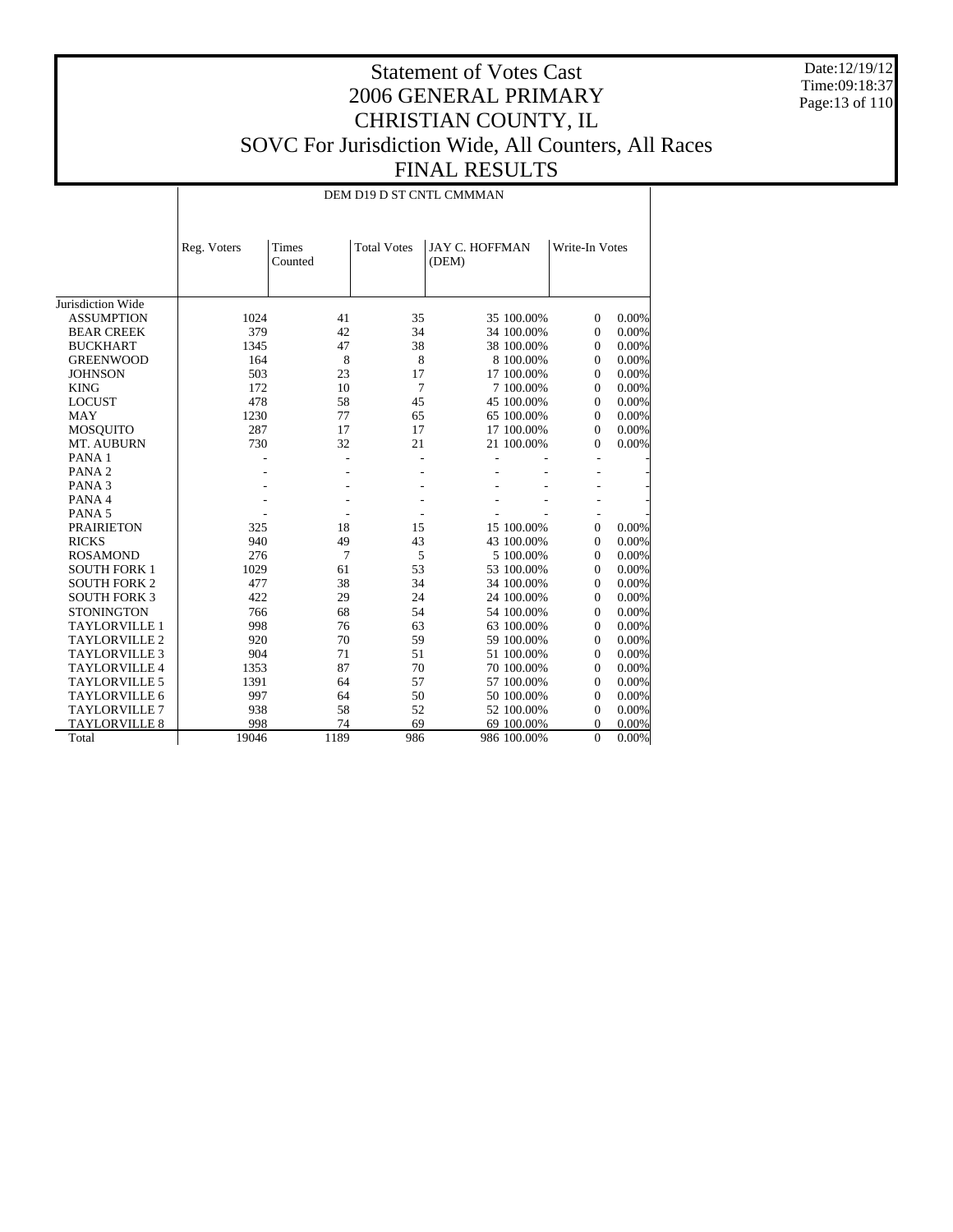Date:12/19/12 Time:09:18:38 Page:14 of 110

## Statement of Votes Cast 2006 GENERAL PRIMARY CHRISTIAN COUNTY, IL SOVC For Jurisdiction Wide, All Counters, All Races FINAL RESULTS

DEM D49 STATE SENATOR

|                      | Reg. Voters | Times<br>Counted | <b>Total Votes</b> | <b>DEANNA DEMUZIO</b><br>(DEM) |             | Write-In Votes |          |
|----------------------|-------------|------------------|--------------------|--------------------------------|-------------|----------------|----------|
| Jurisdiction Wide    |             |                  |                    |                                |             |                |          |
| <b>ASSUMPTION</b>    | 1024        | 41               | 39                 |                                | 39 100.00%  | $\overline{0}$ | 0.00%    |
| <b>BEAR CREEK</b>    | 379         | 42               | 37                 |                                | 37 100.00%  | $\mathbf{0}$   | 0.00%    |
| <b>BUCKHART</b>      |             |                  |                    |                                |             |                |          |
| <b>GREENWOOD</b>     | 164         | 8                | 8                  |                                | 8 100,00%   | $\overline{0}$ | 0.00%    |
| <b>JOHNSON</b>       | 503         | 23               | 19                 |                                | 19 100.00%  | $\mathbf{0}$   | 0.00%    |
| <b>KING</b>          | 172         | 10               | 9                  |                                | 9 100.00%   | $\mathbf{0}$   | 0.00%    |
| <b>LOCUST</b>        | 478         | 58               | 53                 |                                | 52 98.11%   | 1              | 1.89%    |
| <b>MAY</b>           | 143         | 10               | 9                  |                                | 9 100.00%   | $\Omega$       | 0.00%    |
| <b>MOSQUITO</b>      |             |                  |                    |                                |             |                |          |
| MT. AUBURN           |             |                  |                    |                                |             |                |          |
| PANA <sub>1</sub>    | 715         | 70               | 62                 |                                | 62 100.00%  | $\overline{0}$ | 0.00%    |
| PANA <sub>2</sub>    | 1370        | 123              | 114                |                                | 114 100.00% | $\mathbf{0}$   | 0.00%    |
| PANA <sub>3</sub>    | 799         | 52               | 44                 |                                | 44 100.00%  | $\mathbf{0}$   | 0.00%    |
| PANA 4               | 683         | 58               | 53                 |                                | 53 100.00%  | $\mathbf{0}$   | 0.00%    |
| PANA <sub>5</sub>    | 557         | 37               | 25                 |                                | 25 100.00%  | $\mathbf{0}$   | 0.00%    |
| <b>PRAIRIETON</b>    |             |                  |                    |                                |             |                |          |
| <b>RICKS</b>         | 940         | 49               | 49                 |                                | 49 100.00%  | $\overline{0}$ | 0.00%    |
| <b>ROSAMOND</b>      | 276         | $\overline{7}$   | 6                  |                                | 6 100.00%   | $\Omega$       | 0.00%    |
| <b>SOUTH FORK 1</b>  | 1029        | 61               | 57                 |                                | 57 100.00%  | $\mathbf{0}$   | 0.00%    |
| <b>SOUTH FORK 2</b>  | 477         | 38               | 37                 |                                | 37 100.00%  | $\mathbf{0}$   | 0.00%    |
| <b>SOUTH FORK 3</b>  | 422         | 29               | 26                 |                                | 26 100.00%  | $\mathbf{0}$   | 0.00%    |
| <b>STONINGTON</b>    |             |                  |                    |                                |             |                |          |
| <b>TAYLORVILLE 1</b> | 998         | 76               | 72                 |                                | 72 100.00%  | $\mathbf{0}$   | 0.00%    |
| <b>TAYLORVILLE 2</b> | 920         | 70               | 67                 |                                | 67 100.00%  | $\mathbf{0}$   | 0.00%    |
| <b>TAYLORVILLE 3</b> | 904         | 71               | 61                 |                                | 61 100.00%  | $\Omega$       | 0.00%    |
| <b>TAYLORVILLE 4</b> | 1353        | 87               | 80                 |                                | 80 100.00%  | $\Omega$       | 0.00%    |
| <b>TAYLORVILLE 5</b> | 1391        | 64               | 59                 |                                | 59 100.00%  | $\mathbf{0}$   | 0.00%    |
| <b>TAYLORVILLE 6</b> | 997         | 64               | 59                 |                                | 59 100.00%  | $\theta$       | 0.00%    |
| <b>TAYLORVILLE 7</b> | 938         | 58               | 53                 |                                | 53 100.00%  | $\Omega$       | 0.00%    |
| <b>TAYLORVILLE 8</b> | 975         | 74               | 65                 |                                | 65 100.00%  | 0              | 0.00%    |
| Total                | 18607       | 1280             | 1163               |                                | 1162 99.91% | 1              | $0.09\%$ |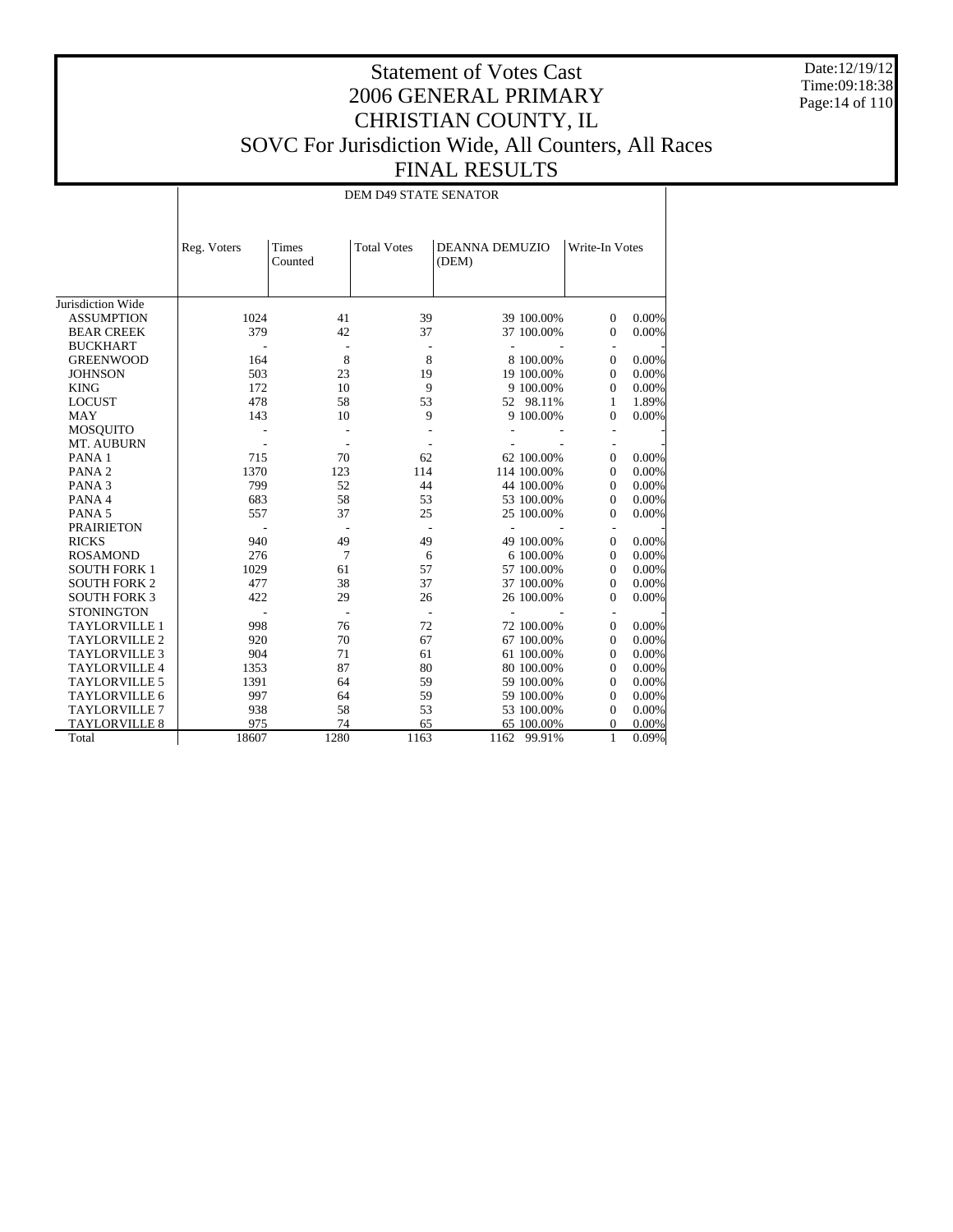Date:12/19/12 Time:09:18:38 Page:15 of 110

# Statement of Votes Cast 2006 GENERAL PRIMARY CHRISTIAN COUNTY, IL SOVC For Jurisdiction Wide, All Counters, All Races FINAL RESULTS

| DEM D87 REP GEN ASMBLY |  |  |
|------------------------|--|--|
|------------------------|--|--|

|                      | Times<br>Total<br>Reg. Voters<br>Counted<br>Votes |     |                | Write-In Votes |           |
|----------------------|---------------------------------------------------|-----|----------------|----------------|-----------|
| Jurisdiction Wide    |                                                   |     |                |                |           |
| <b>ASSUMPTION</b>    |                                                   |     |                |                |           |
| <b>BEAR CREEK</b>    |                                                   |     |                |                |           |
| <b>BUCKHART</b>      | 1345                                              | 47  | 1              |                | 1 100.00% |
| <b>GREENWOOD</b>     |                                                   |     |                |                |           |
| <b>JOHNSON</b>       |                                                   |     |                |                |           |
| <b>KING</b>          |                                                   |     |                |                |           |
| <b>LOCUST</b>        |                                                   |     |                |                |           |
| MAY                  | 1087                                              | 67  | $\Omega$       | $\Omega$       |           |
| <b>MOSQUITO</b>      | 287                                               | 17  | $\Omega$       | $\Omega$       |           |
| MT. AUBURN           | 730                                               | 32  | $\Omega$       | 0              |           |
| PANA <sub>1</sub>    |                                                   |     |                |                |           |
| PANA <sub>2</sub>    |                                                   |     |                |                |           |
| PANA <sub>3</sub>    |                                                   |     |                |                |           |
| PANA 4               |                                                   |     |                |                |           |
| PANA <sub>5</sub>    |                                                   |     |                |                |           |
| <b>PRAIRIETON</b>    | 325                                               | 18  | 0              | $\Omega$       |           |
| <b>RICKS</b>         |                                                   |     |                |                |           |
| <b>ROSAMOND</b>      |                                                   |     |                |                |           |
| <b>SOUTH FORK 1</b>  |                                                   |     |                |                |           |
| <b>SOUTH FORK 2</b>  |                                                   |     |                |                |           |
| <b>SOUTH FORK 3</b>  |                                                   |     |                |                |           |
| <b>STONINGTON</b>    | 766                                               | 68  | 1              |                | 1 100.00% |
| <b>TAYLORVILLE 1</b> |                                                   |     |                |                |           |
| <b>TAYLORVILLE 2</b> |                                                   |     |                |                |           |
| <b>TAYLORVILLE 3</b> |                                                   |     |                |                |           |
| TAYLORVILLE 4        |                                                   |     |                |                |           |
| <b>TAYLORVILLE 5</b> |                                                   |     |                |                |           |
| <b>TAYLORVILLE 6</b> |                                                   |     |                |                |           |
| <b>TAYLORVILLE 7</b> |                                                   |     |                |                |           |
| <b>TAYLORVILLE 8</b> | 23                                                | 0   | $\overline{0}$ | 0              |           |
| Total                | 4563                                              | 249 | $\overline{2}$ |                | 2 100.00% |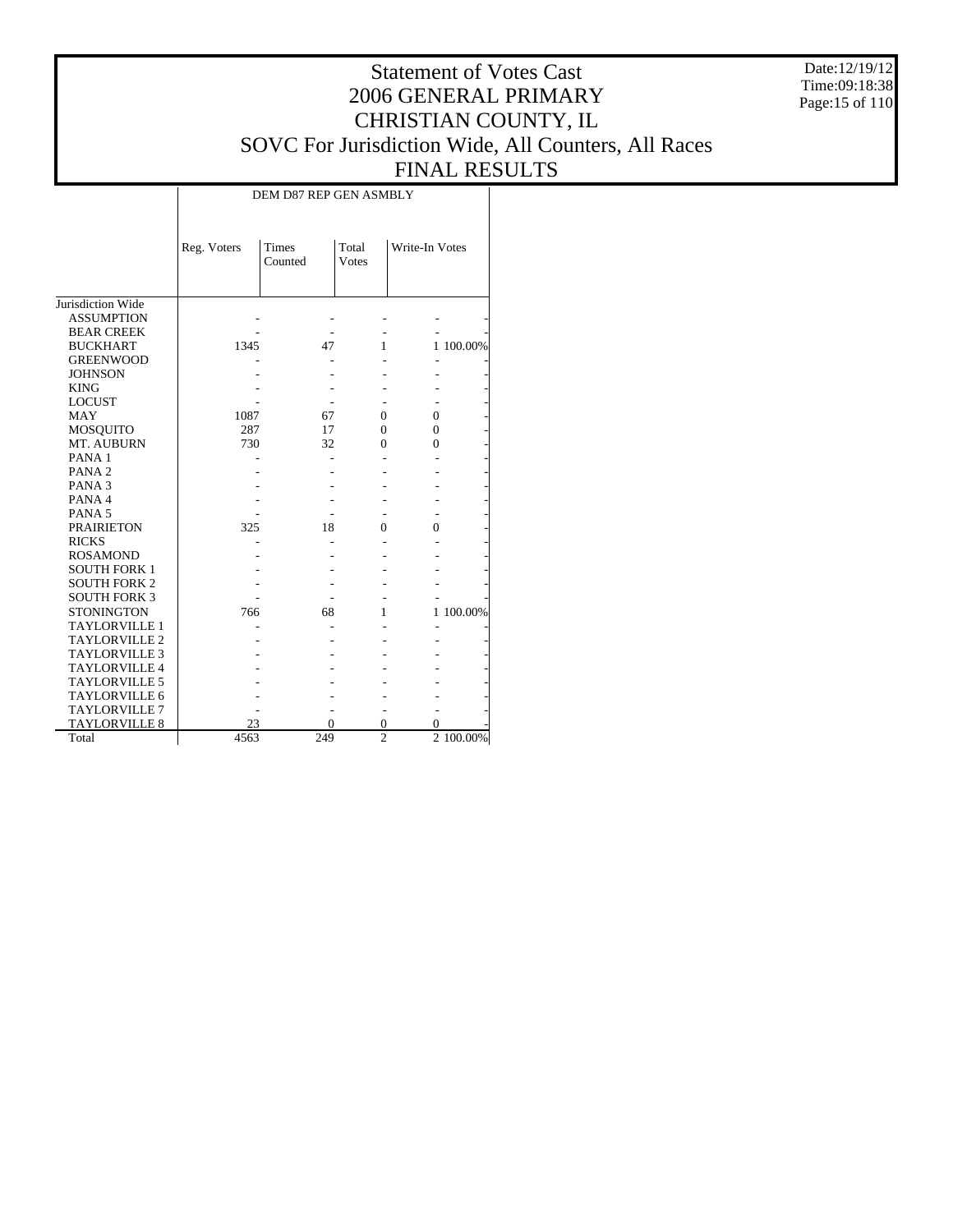Date:12/19/12 Time:09:18:38 Page:16 of 110

## Statement of Votes Cast 2006 GENERAL PRIMARY CHRISTIAN COUNTY, IL SOVC For Jurisdiction Wide, All Counters, All Races FINAL RESULTS

DEM D98 REP GEN ASMBLY

|                      | Reg. Voters | Times<br>Counted | <b>Total Votes</b> | (DEM)          | <b>GARY HANNIG</b> |                          | Write-In Votes |
|----------------------|-------------|------------------|--------------------|----------------|--------------------|--------------------------|----------------|
| Jurisdiction Wide    |             |                  |                    |                |                    |                          |                |
| <b>ASSUMPTION</b>    | 1024        | 41               | 39                 |                | 39 100.00%         | $\overline{0}$           | 0.00%          |
| <b>BEAR CREEK</b>    | 379         | 42               | 35                 |                | 35 100.00%         | $\mathbf{0}$             | $0.00\%$       |
| <b>BUCKHART</b>      |             |                  |                    |                |                    |                          |                |
| <b>GREENWOOD</b>     | 164         | 8                | 8                  |                | 7 87.50%           | 1                        | 12.50%         |
| <b>JOHNSON</b>       | 503         | 23               | 20                 |                | 20 100.00%         | $\Omega$                 | 0.00%          |
| <b>KING</b>          | 172         | 10               | 8                  |                | 8 100.00%          | $\Omega$                 | 0.00%          |
| <b>LOCUST</b>        | 478         | 58               | 53                 |                | 53 100.00%         | $\theta$                 | 0.00%          |
| <b>MAY</b>           | 143         | 10               | 10                 |                | 10 100.00%         | $\theta$                 | 0.00%          |
| <b>MOSQUITO</b>      |             |                  |                    |                |                    |                          |                |
| MT. AUBURN           |             |                  |                    |                |                    |                          |                |
| PANA <sub>1</sub>    | 715         | 70               | 65                 |                | 65 100.00%         | $\overline{0}$           | 0.00%          |
| PANA <sub>2</sub>    | 1370        | 123              | 114                |                | 114 100.00%        | $\mathbf{0}$             | 0.00%          |
| PANA <sub>3</sub>    | 799         | 52               | 43                 |                | 43 100.00%         | $\Omega$                 | 0.00%          |
| PANA 4               | 683         | 58               | 54                 |                | 54 100.00%         | $\Omega$                 | 0.00%          |
| PANA <sub>5</sub>    | 557         | 37               | 25                 |                | 25 100.00%         | $\mathbf{0}$             | 0.00%          |
| <b>PRAIRIETON</b>    |             |                  |                    |                |                    | $\overline{\phantom{a}}$ |                |
| <b>RICKS</b>         | 940         | 49               | 49                 |                | 49 100.00%         | $\overline{0}$           | 0.00%          |
| <b>ROSAMOND</b>      | 276         | 7                | 6                  |                | 6 100,00%          | $\Omega$                 | 0.00%          |
| <b>SOUTH FORK 1</b>  | 1029        | 61               | 58                 |                | 58 100.00%         | $\mathbf{0}$             | 0.00%          |
| <b>SOUTH FORK 2</b>  | 477         | 38               | 36                 |                | 36 100.00%         | $\mathbf{0}$             | 0.00%          |
| <b>SOUTH FORK 3</b>  | 422         | 29               | 27                 |                | 27 100.00%         | $\mathbf{0}$             | 0.00%          |
| <b>STONINGTON</b>    |             |                  |                    | $\overline{a}$ |                    | $\overline{\phantom{a}}$ |                |
| <b>TAYLORVILLE 1</b> | 998         | 76               | 73                 |                | 73 100.00%         | $\mathbf{0}$             | 0.00%          |
| <b>TAYLORVILLE 2</b> | 920         | 70               | 65                 |                | 65 100.00%         | $\mathbf{0}$             | 0.00%          |
| <b>TAYLORVILLE 3</b> | 904         | 71               | 61                 |                | 61 100.00%         | $\mathbf{0}$             | 0.00%          |
| <b>TAYLORVILLE 4</b> | 1353        | 87               | 77                 |                | 77 100.00%         | $\mathbf{0}$             | 0.00%          |
| <b>TAYLORVILLE 5</b> | 1391        | 64               | 62                 |                | 62 100.00%         | $\theta$                 | 0.00%          |
| <b>TAYLORVILLE 6</b> | 997         | 64               | 59                 |                | 59 100.00%         | $\mathbf{0}$             | 0.00%          |
| TAYLORVILLE 7        | 938         | 58               | 54                 |                | 54 100.00%         | $\mathbf{0}$             | 0.00%          |
| <b>TAYLORVILLE 8</b> | 975         | 74               | 71                 |                | 71 100.00%         | 0                        | 0.00%          |
| Total                | 18607       | 1280             | 1172               |                | 1171 99.91%        | $\mathbf{1}$             | 0.09%          |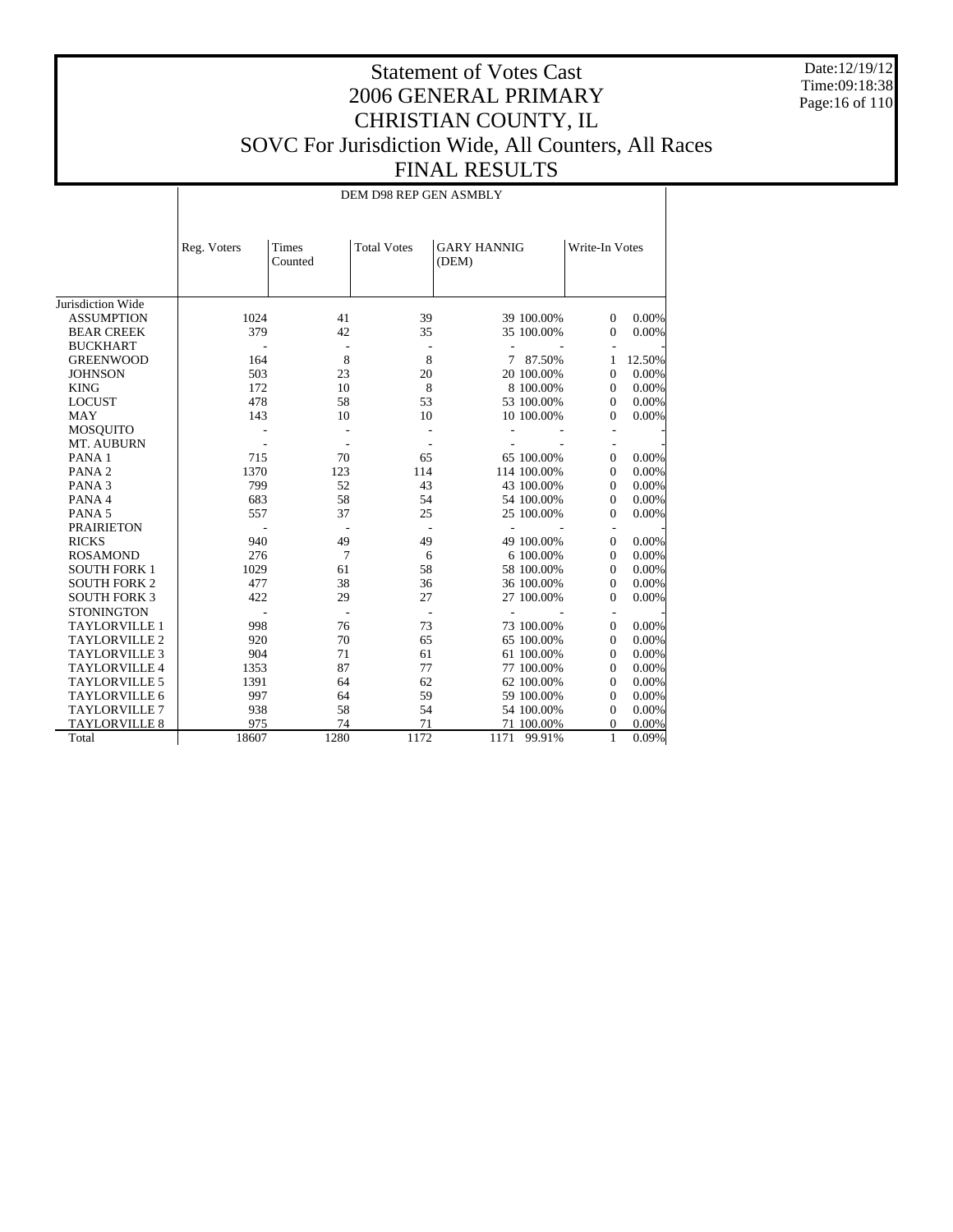Date:12/19/12 Time:09:18:38 Page:17 of 110

## Statement of Votes Cast 2006 GENERAL PRIMARY CHRISTIAN COUNTY, IL SOVC For Jurisdiction Wide, All Counters, All Races FINAL RESULTS

DEM CHRISTIAN CLERK

|                      | Reg. Voters | <b>Times</b><br>Counted | <b>Total Votes</b> | LINDA K. CURTIN<br>(DEM) | Write-In Votes             |
|----------------------|-------------|-------------------------|--------------------|--------------------------|----------------------------|
| Jurisdiction Wide    |             |                         |                    |                          |                            |
| <b>ASSUMPTION</b>    | 1024        | 41                      | 40                 | 40 100.00%               | 0.00%<br>$\Omega$          |
| <b>BEAR CREEK</b>    | 379         | 42                      | 40                 | 40 100.00%               | $\overline{0}$<br>0.00%    |
| <b>BUCKHART</b>      | 1345        | 47                      | 43                 | 43 100.00%               | $\overline{0}$<br>0.00%    |
| <b>GREENWOOD</b>     | 164         | 8                       | 8                  | 8 100,00%                | $\Omega$<br>0.00%          |
| <b>JOHNSON</b>       | 503         | 23                      | 22                 | 22 100.00%               | $\overline{0}$<br>0.00%    |
| <b>KING</b>          | 172         | 10                      | 10                 | 10 100.00%               | 0.00%<br>$\mathbf{0}$      |
| <b>LOCUST</b>        | 478         | 58                      | 51                 | 51 100.00%               | $\overline{0}$<br>0.00%    |
| <b>MAY</b>           | 1230        | 77                      | 70                 | 70 100.00%               | 0.00%<br>$\mathbf{0}$      |
| <b>MOSQUITO</b>      | 287         | 17                      | 17                 | 17 100.00%               | 0.00%<br>$\mathbf{0}$      |
| MT. AUBURN           | 730         | 32                      | 31                 | 31 100.00%               | 0.00%<br>$\Omega$          |
| PANA <sub>1</sub>    | 715         | 70                      | 65                 | 65 100.00%               | 0.00%<br>$\mathbf{0}$      |
| PANA <sub>2</sub>    | 1370        | 123                     | 111                | 111 100.00%              | 0.00%<br>$\Omega$          |
| PANA <sub>3</sub>    | 799         | 52                      | 44                 | 44 100.00%               | $\theta$<br>0.00%          |
| PANA 4               | 683         | 58                      | 53                 | 53 100.00%               | 0.00%<br>$\mathbf{0}$      |
| PANA <sub>5</sub>    | 557         | 37                      | 26                 | 26 100.00%               | $\Omega$<br>0.00%          |
| <b>PRAIRIETON</b>    | 325         | 18                      | 17                 | 17 100.00%               | 0.00%<br>$\Omega$          |
| <b>RICKS</b>         | 940         | 49                      | 48                 | 48 100.00%               | 0.00%<br>$\mathbf{0}$      |
| <b>ROSAMOND</b>      | 276         | 7                       | 6                  | 6 100.00%                | 0.00%<br>$\Omega$          |
| <b>SOUTH FORK 1</b>  | 1029        | 61                      | 57                 | 57 100.00%               | 0.00%<br>$\Omega$          |
| <b>SOUTH FORK 2</b>  | 477         | 38                      | 35                 | 35 100.00%               | 0.00%<br>$\mathbf{0}$      |
| <b>SOUTH FORK 3</b>  | 422         | 29                      | 27                 | 27 100.00%               | 0.00%<br>$\Omega$          |
| <b>STONINGTON</b>    | 766         | 68                      | 65                 | 65 100.00%               | 0.00%<br>$\mathbf{0}$      |
| <b>TAYLORVILLE 1</b> | 998         | 76                      | 71                 | 71 100.00%               | $\mathbf{0}$<br>0.00%      |
| <b>TAYLORVILLE 2</b> | 920         | 70                      | 65                 | 65 100.00%               | $\theta$<br>0.00%          |
| <b>TAYLORVILLE 3</b> | 904         | 71                      | 61                 | 61 100.00%               | $\mathbf{0}$<br>0.00%      |
| <b>TAYLORVILLE 4</b> | 1353        | 87                      | 82                 | 82 100.00%               | $\Omega$<br>0.00%          |
| <b>TAYLORVILLE 5</b> | 1391        | 64                      | 62                 | 62 100.00%               | $\theta$<br>0.00%          |
| <b>TAYLORVILLE 6</b> | 997         | 64                      | 59                 | 59 100.00%               | 0.00%<br>$\mathbf{0}$      |
| <b>TAYLORVILLE 7</b> | 938         | 58                      | 54                 | 54 100.00%               | $\Omega$<br>0.00%          |
| <b>TAYLORVILLE 8</b> | 998         | 74                      | 72                 | 72 100.00%               | 0.00%<br>0                 |
| Total                | 23170       | 1529                    | 1412               | 1412 100.00%             | $\overline{0}$<br>$0.00\%$ |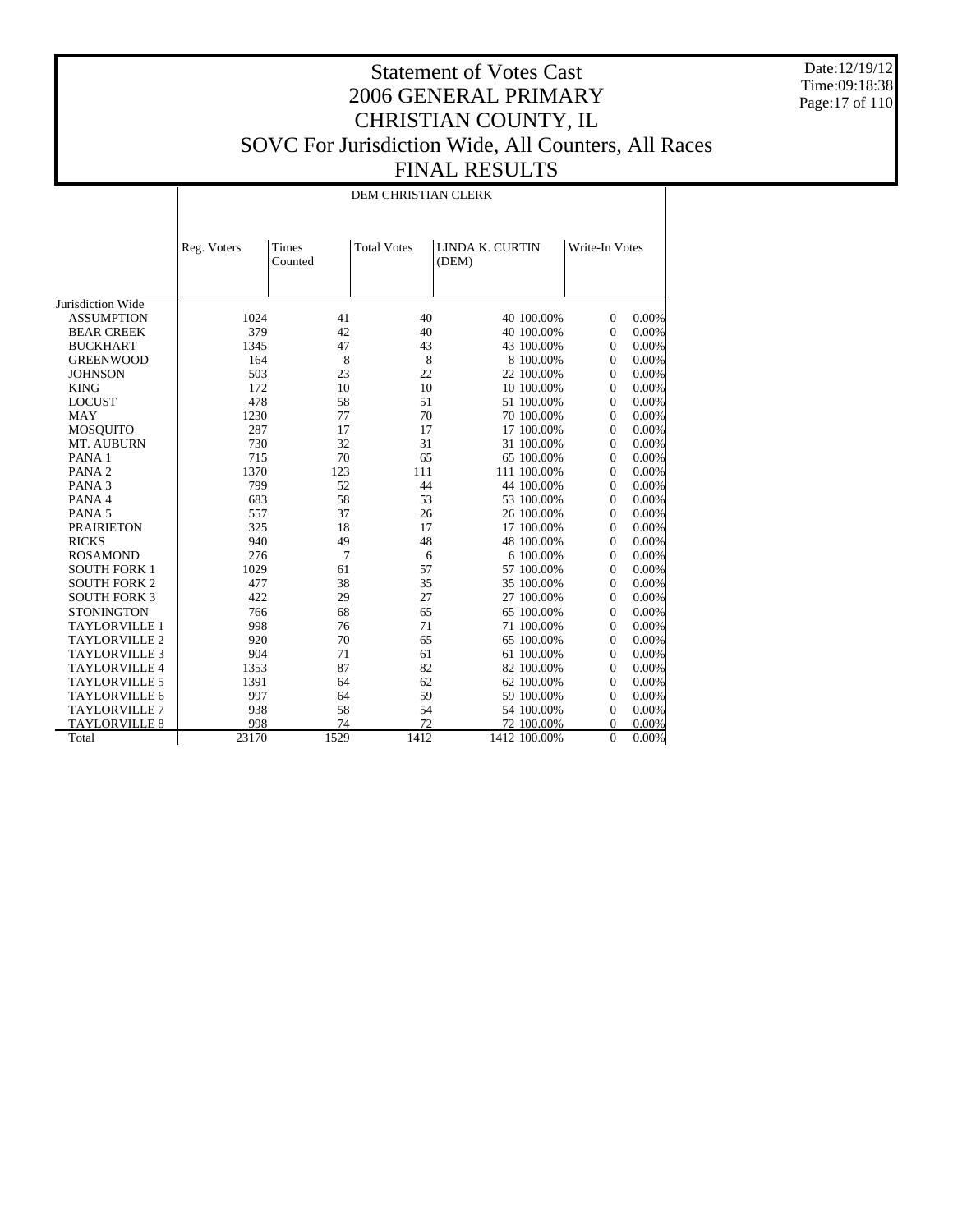Date:12/19/12 Time:09:18:38 Page:18 of 110

## Statement of Votes Cast 2006 GENERAL PRIMARY CHRISTIAN COUNTY, IL SOVC For Jurisdiction Wide, All Counters, All Races FINAL RESULTS

DEM CHRISTIAN TREASURER

|                      | Reg. Voters | <b>Times</b><br>Counted | <b>Total Votes</b> | <b>COLLEEN M.</b><br>HADLEY (DEM) |             | Write-In Votes |       |
|----------------------|-------------|-------------------------|--------------------|-----------------------------------|-------------|----------------|-------|
| Jurisdiction Wide    |             |                         |                    |                                   |             |                |       |
| <b>ASSUMPTION</b>    | 1024        | 41                      | 40                 |                                   | 40 100.00%  | $\overline{0}$ | 0.00% |
| <b>BEAR CREEK</b>    | 379         | 42                      | 39                 |                                   | 39 100.00%  | $\mathbf{0}$   | 0.00% |
| <b>BUCKHART</b>      | 1345        | 47                      | 43                 |                                   | 43 100.00%  | $\mathbf{0}$   | 0.00% |
| <b>GREENWOOD</b>     | 164         | 8                       | 8                  |                                   | 8 100,00%   | $\Omega$       | 0.00% |
| <b>JOHNSON</b>       | 503         | 23                      | 22                 |                                   | 22 100.00%  | $\Omega$       | 0.00% |
| <b>KING</b>          | 172         | 10                      | 10                 |                                   | 10 100.00%  | $\mathbf{0}$   | 0.00% |
| <b>LOCUST</b>        | 478         | 58                      | 50                 |                                   | 50 100.00%  | $\mathbf{0}$   | 0.00% |
| <b>MAY</b>           | 1230        | 77                      | 67                 |                                   | 67 100.00%  | $\mathbf{0}$   | 0.00% |
| <b>MOSQUITO</b>      | 287         | 17                      | 17                 |                                   | 17 100.00%  | $\Omega$       | 0.00% |
| MT. AUBURN           | 730         | 32                      | 30                 |                                   | 30 100.00%  | $\mathbf{0}$   | 0.00% |
| PANA <sub>1</sub>    | 715         | 70                      | 62                 |                                   | 62 100.00%  | $\mathbf{0}$   | 0.00% |
| PANA <sub>2</sub>    | 1370        | 123                     | 109                |                                   | 109 100.00% | $\mathbf{0}$   | 0.00% |
| PANA <sub>3</sub>    | 799         | 52                      | 45                 |                                   | 45 100.00%  | $\Omega$       | 0.00% |
| PANA 4               | 683         | 58                      | 52                 |                                   | 52 100.00%  | $\Omega$       | 0.00% |
| PANA <sub>5</sub>    | 557         | 37                      | 24                 |                                   | 24 100.00%  | $\mathbf{0}$   | 0.00% |
| <b>PRAIRIETON</b>    | 325         | 18                      | 15                 |                                   | 15 100.00%  | $\mathbf{0}$   | 0.00% |
| <b>RICKS</b>         | 940         | 49                      | 47                 |                                   | 47 100.00%  | $\mathbf{0}$   | 0.00% |
| <b>ROSAMOND</b>      | 276         | 7                       | 6                  |                                   | 6 100,00%   | $\Omega$       | 0.00% |
| <b>SOUTH FORK 1</b>  | 1029        | 61                      | 58                 |                                   | 58 100.00%  | $\Omega$       | 0.00% |
| <b>SOUTH FORK 2</b>  | 477         | 38                      | 35                 |                                   | 35 100.00%  | $\mathbf{0}$   | 0.00% |
| <b>SOUTH FORK 3</b>  | 422         | 29                      | 26                 |                                   | 26 100.00%  | $\mathbf{0}$   | 0.00% |
| <b>STONINGTON</b>    | 766         | 68                      | 63                 |                                   | 63 100.00%  | $\mathbf{0}$   | 0.00% |
| <b>TAYLORVILLE 1</b> | 998         | 76                      | 66                 |                                   | 66 100.00%  | $\theta$       | 0.00% |
| <b>TAYLORVILLE 2</b> | 920         | 70                      | 62                 | 61                                | 98.39%      | 1              | 1.61% |
| <b>TAYLORVILLE 3</b> | 904         | 71                      | 61                 |                                   | 61 100.00%  | $\mathbf{0}$   | 0.00% |
| <b>TAYLORVILLE 4</b> | 1353        | 87                      | 80                 |                                   | 80 100.00%  | $\mathbf{0}$   | 0.00% |
| <b>TAYLORVILLE 5</b> | 1391        | 64                      | 62                 |                                   | 62 100.00%  | $\mathbf{0}$   | 0.00% |
| <b>TAYLORVILLE 6</b> | 997         | 64                      | 57                 |                                   | 57 100.00%  | $\mathbf{0}$   | 0.00% |
| <b>TAYLORVILLE 7</b> | 938         | 58                      | 52                 |                                   | 52 100.00%  | $\mathbf{0}$   | 0.00% |
| <b>TAYLORVILLE 8</b> | 998         | 74                      | 69                 |                                   | 69 100.00%  | 0              | 0.00% |
| Total                | 23170       | 1529                    | 1377               | 1376                              | 99.93%      | $\mathbf{1}$   | 0.07% |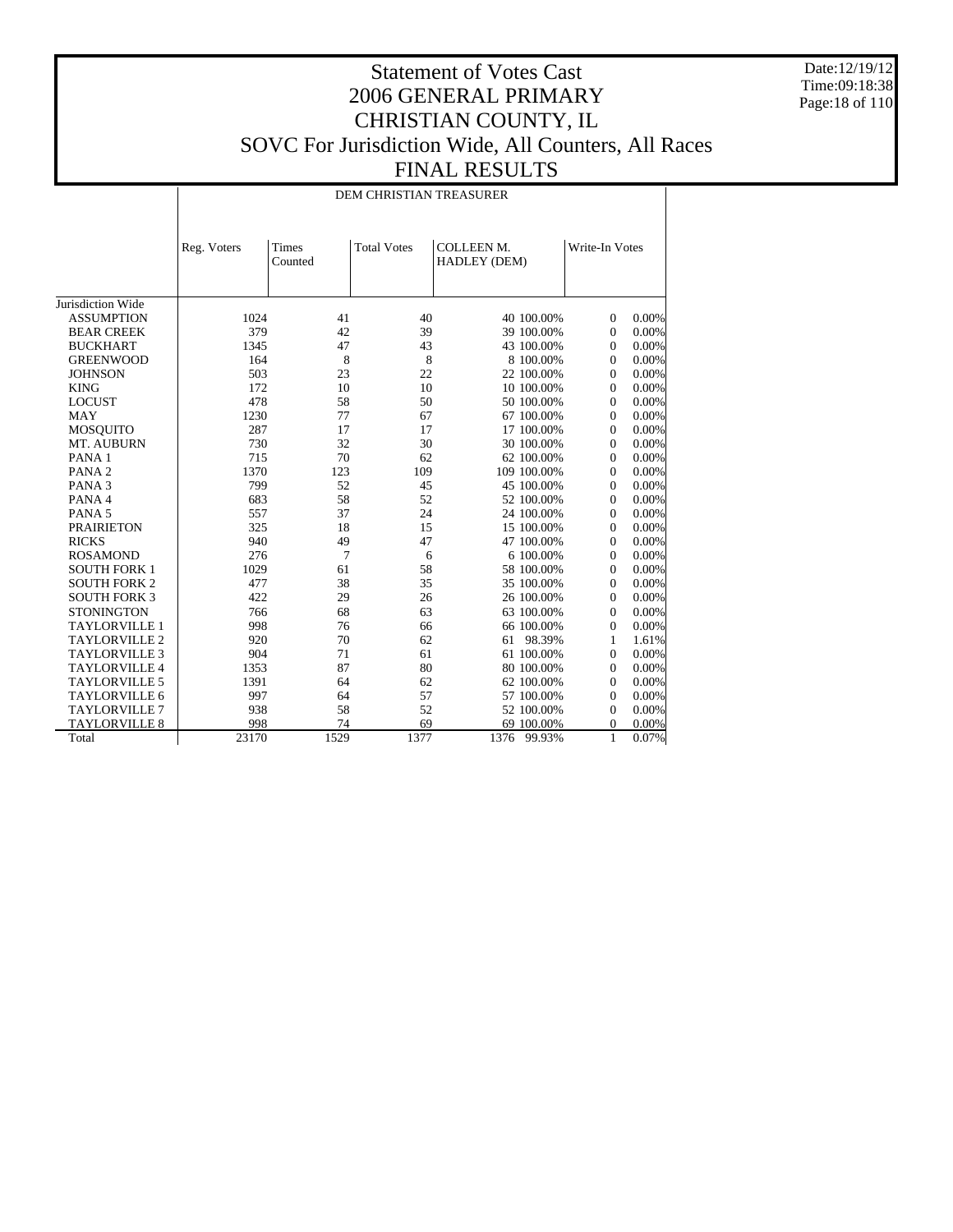Date:12/19/12 Time:09:18:38 Page:19 of 110

## Statement of Votes Cast 2006 GENERAL PRIMARY CHRISTIAN COUNTY, IL SOVC For Jurisdiction Wide, All Counters, All Races FINAL RESULTS

#### DEM CHRISTIAN SHERIFF

|                      | Reg. Voters | Times<br>Counted | <b>Total Votes</b> | ROBERT E.<br><b>KINDERMANN</b><br>(DEM) |            | Write-In Votes |       |
|----------------------|-------------|------------------|--------------------|-----------------------------------------|------------|----------------|-------|
| Jurisdiction Wide    |             |                  |                    |                                         |            |                |       |
| <b>ASSUMPTION</b>    | 1024        | 41               | 38                 |                                         | 38 100.00% | $\Omega$       | 0.00% |
| <b>BEAR CREEK</b>    | 379         | 42               | 34                 |                                         | 34 100.00% | $\Omega$       | 0.00% |
| <b>BUCKHART</b>      | 1345        | 47               | 42                 |                                         | 42 100.00% | $\Omega$       | 0.00% |
| <b>GREENWOOD</b>     | 164         | 8                | 8                  |                                         | 8 100.00%  | $\Omega$       | 0.00% |
| <b>JOHNSON</b>       | 503         | 23               | 20                 |                                         | 20 100.00% | $\Omega$       | 0.00% |
| <b>KING</b>          | 172         | 10               | 10                 |                                         | 10 100.00% | $\Omega$       | 0.00% |
| <b>LOCUST</b>        | 478         | 58               | 52                 |                                         | 52 100.00% | $\Omega$       | 0.00% |
| <b>MAY</b>           | 1230        | 77               | 70                 |                                         | 69 98.57%  | 1              | 1.43% |
| <b>MOSQUITO</b>      | 287         | 17               | 17                 |                                         | 17 100.00% | $\Omega$       | 0.00% |
| MT. AUBURN           | 730         | 32               | 26                 |                                         | 26 100.00% | $\Omega$       | 0.00% |
| PANA 1               | 715         | 70               | 63                 |                                         | 63 100.00% | $\Omega$       | 0.00% |
| PANA <sub>2</sub>    | 1370        | 123              | 114                | 113                                     | 99.12%     | 1              | 0.88% |
| PANA <sub>3</sub>    | 799         | 52               | 43                 |                                         | 43 100.00% | $\Omega$       | 0.00% |
| PANA 4               | 683         | 58               | 51                 |                                         | 51 100.00% | $\Omega$       | 0.00% |
| PANA <sub>5</sub>    | 557         | 37               | 27                 |                                         | 26 96.30%  | 1              | 3.70% |
| <b>PRAIRIETON</b>    | 325         | 18               | 16                 |                                         | 16 100.00% | $\Omega$       | 0.00% |
| <b>RICKS</b>         | 940         | 49               | 46                 |                                         | 46 100.00% | $\Omega$       | 0.00% |
| <b>ROSAMOND</b>      | 276         | 7                | 6                  |                                         | 6 100.00%  | $\Omega$       | 0.00% |
| <b>SOUTH FORK 1</b>  | 1029        | 61               | 58                 |                                         | 58 100.00% | $\Omega$       | 0.00% |
| <b>SOUTH FORK 2</b>  | 477         | 38               | 32                 |                                         | 32 100.00% | $\theta$       | 0.00% |
| <b>SOUTH FORK 3</b>  | 422         | 29               | 26                 |                                         | 26 100.00% | $\Omega$       | 0.00% |
| <b>STONINGTON</b>    | 766         | 68               | 63                 |                                         | 63 100.00% | $\Omega$       | 0.00% |
| <b>TAYLORVILLE 1</b> | 998         | 76               | 71                 | 70                                      | 98.59%     | 1              | 1.41% |
| <b>TAYLORVILLE 2</b> | 920         | 70               | 63                 | 62                                      | 98.41%     | 1              | 1.59% |
| <b>TAYLORVILLE 3</b> | 904         | 71               | 65                 |                                         | 65 100.00% | $\theta$       | 0.00% |
| <b>TAYLORVILLE 4</b> | 1353        | 87               | 73                 |                                         | 73 100.00% | $\Omega$       | 0.00% |
| <b>TAYLORVILLE 5</b> | 1391        | 64               | 61                 |                                         | 61 100.00% | $\Omega$       | 0.00% |
| <b>TAYLORVILLE 6</b> | 997         | 64               | 58                 |                                         | 58 100.00% | $\Omega$       | 0.00% |
| <b>TAYLORVILLE 7</b> | 938         | 58               | 52                 | 51                                      | 98.08%     | 1              | 1.92% |
| <b>TAYLORVILLE 8</b> | 998         | 74               | 73                 | 72                                      | 98.63%     | 1              | 1.37% |
| Total                | 23170       | 1529             | 1378               | 1371                                    | 99.49%     | 7              | 0.51% |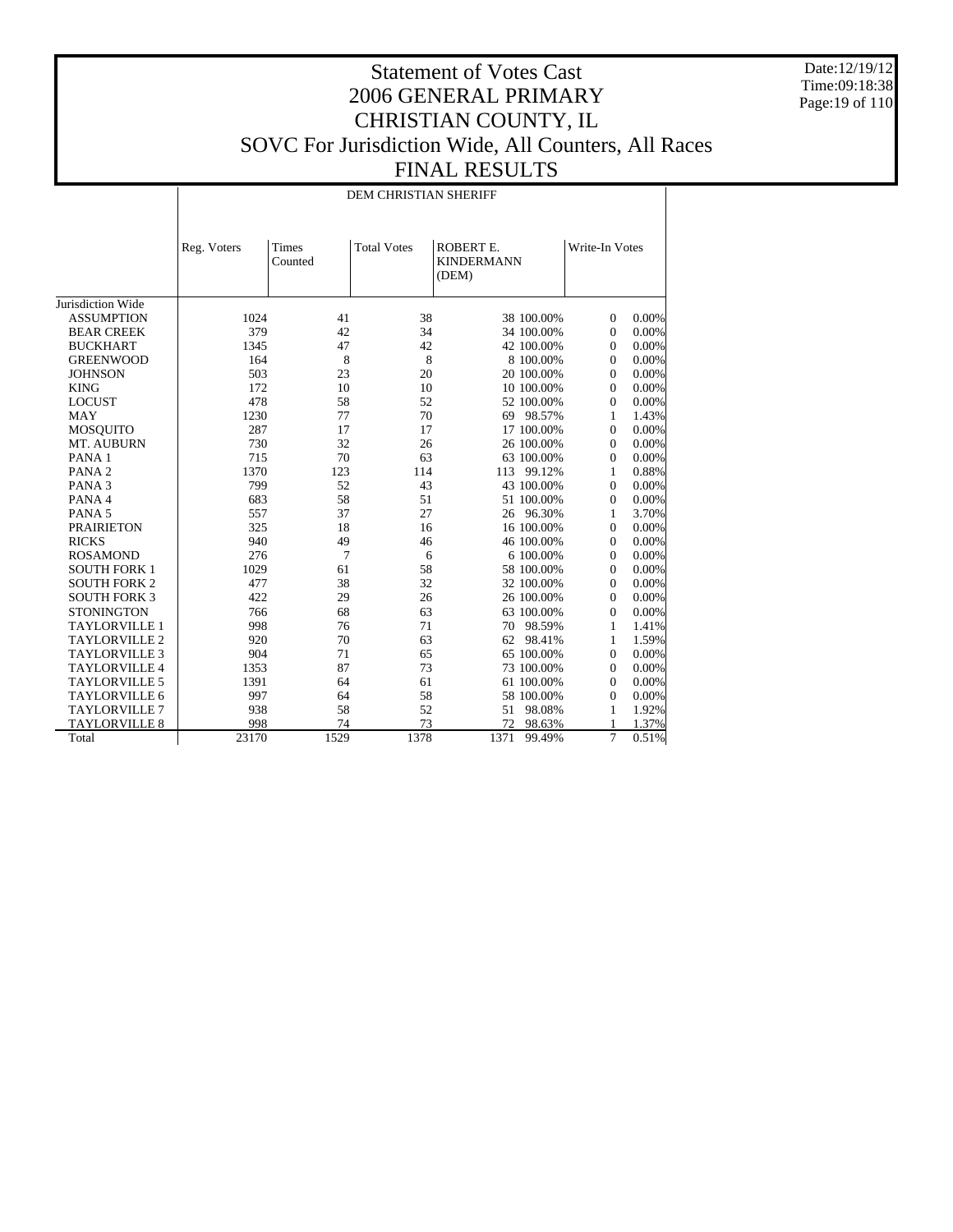Date:12/19/12 Time:09:18:38 Page:20 of 110

## Statement of Votes Cast 2006 GENERAL PRIMARY CHRISTIAN COUNTY, IL SOVC For Jurisdiction Wide, All Counters, All Races FINAL RESULTS

DEM CHRISTIAN SPVR ASMNT

|                      | Reg. Voters | <b>Times</b><br>Counted | <b>Total Votes</b> | RONALD D. FINLEY<br>(DEM) | Write-In Votes |          |
|----------------------|-------------|-------------------------|--------------------|---------------------------|----------------|----------|
| Jurisdiction Wide    |             |                         |                    |                           |                |          |
| <b>ASSUMPTION</b>    | 1024        | 41                      | 37                 | 37 100.00%                | $\overline{0}$ | 0.00%    |
| <b>BEAR CREEK</b>    | 379         | 42                      | 34                 | 34 100.00%                | $\mathbf{0}$   | 0.00%    |
| <b>BUCKHART</b>      | 1345        | 47                      | 39                 | 39 100.00%                | $\mathbf{0}$   | $0.00\%$ |
| <b>GREENWOOD</b>     | 164         | 8                       | 7                  | 7 100,00%                 | $\mathbf{0}$   | 0.00%    |
| <b>JOHNSON</b>       | 503         | 23                      | 21                 | 21 100.00%                | $\mathbf{0}$   | $0.00\%$ |
| <b>KING</b>          | 172         | 10                      | 7                  | 7 100.00%                 | $\mathbf{0}$   | 0.00%    |
| <b>LOCUST</b>        | 478         | 58                      | 52                 | 52 100.00%                | $\mathbf{0}$   | 0.00%    |
| <b>MAY</b>           | 1230        | 77                      | 70                 | 70 100,00%                | $\mathbf{0}$   | 0.00%    |
| <b>MOSQUITO</b>      | 287         | 17                      | 17                 | 17 100.00%                | $\overline{0}$ | 0.00%    |
| MT. AUBURN           | 730         | 32                      | 26                 | 26 100.00%                | $\mathbf{0}$   | 0.00%    |
| PANA <sub>1</sub>    | 715         | 70                      | 60                 | 60 100.00%                | $\mathbf{0}$   | 0.00%    |
| PANA <sub>2</sub>    | 1370        | 123                     | 105                | 105 100.00%               | $\mathbf{0}$   | 0.00%    |
| PANA <sub>3</sub>    | 799         | 52                      | 39                 | 39 100.00%                | $\Omega$       | 0.00%    |
| PANA 4               | 683         | 58                      | 50                 | 50 100.00%                | $\mathbf{0}$   | 0.00%    |
| PANA <sub>5</sub>    | 557         | 37                      | 26                 | 26 100.00%                | $\mathbf{0}$   | 0.00%    |
| <b>PRAIRIETON</b>    | 325         | 18                      | 14                 | 14 100.00%                | $\Omega$       | 0.00%    |
| <b>RICKS</b>         | 940         | 49                      | 45                 | 45 100.00%                | $\mathbf{0}$   | 0.00%    |
| <b>ROSAMOND</b>      | 276         | $\overline{7}$          | 6                  | 6 100,00%                 | $\mathbf{0}$   | 0.00%    |
| <b>SOUTH FORK 1</b>  | 1029        | 61                      | 57                 | 57 100.00%                | $\Omega$       | 0.00%    |
| <b>SOUTH FORK 2</b>  | 477         | 38                      | 34                 | 34 100.00%                | $\Omega$       | 0.00%    |
| <b>SOUTH FORK 3</b>  | 422         | 29                      | 25                 | 25 100.00%                | $\mathbf{0}$   | 0.00%    |
| <b>STONINGTON</b>    | 766         | 68                      | 62                 | 62 100.00%                | $\Omega$       | 0.00%    |
| <b>TAYLORVILLE 1</b> | 998         | 76                      | 67                 | 67 100.00%                | $\Omega$       | 0.00%    |
| <b>TAYLORVILLE 2</b> | 920         | 70                      | 59                 | 98.31%<br>58              | 1              | 1.69%    |
| <b>TAYLORVILLE 3</b> | 904         | 71                      | 60                 | 60 100.00%                | $\Omega$       | 0.00%    |
| <b>TAYLORVILLE 4</b> | 1353        | 87                      | 78                 | 78 100,00%                | $\mathbf{0}$   | 0.00%    |
| <b>TAYLORVILLE 5</b> | 1391        | 64                      | 57                 | 57 100.00%                | $\Omega$       | 0.00%    |
| <b>TAYLORVILLE 6</b> | 997         | 64                      | 50                 | 50 100.00%                | $\Omega$       | 0.00%    |
| <b>TAYLORVILLE 7</b> | 938         | 58                      | 47                 | 47 100.00%                | $\mathbf{0}$   | $0.00\%$ |
| <b>TAYLORVILLE 8</b> | 998         | 74                      | 69                 | 69 100.00%                | $\Omega$       | 0.00%    |
| Total                | 23170       | 1529                    | 1320               | 1319<br>99.92%            | $\mathbf{1}$   | 0.08%    |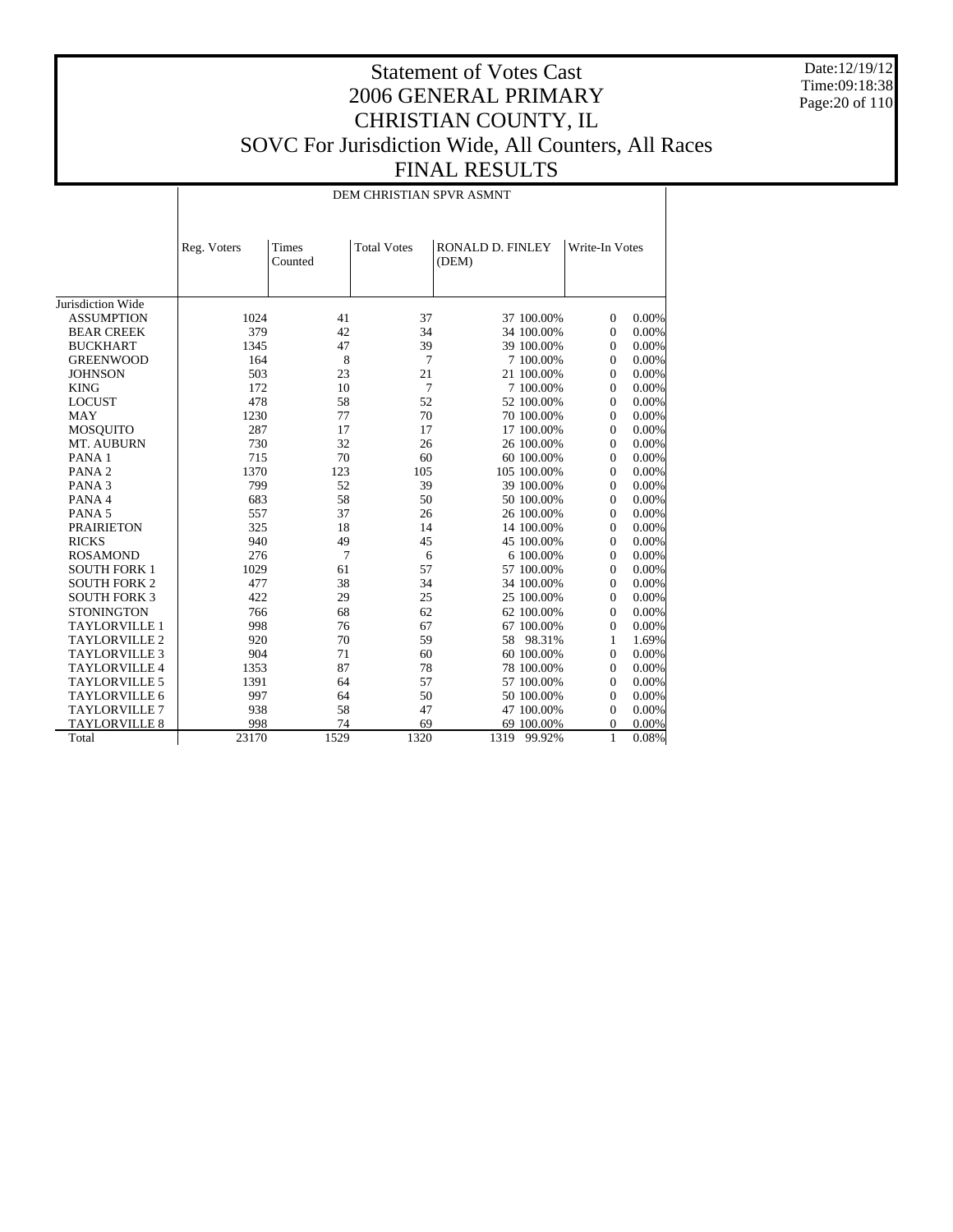Date:12/19/12 Time:09:18:38 Page:21 of 110

## Statement of Votes Cast 2006 GENERAL PRIMARY CHRISTIAN COUNTY, IL SOVC For Jurisdiction Wide, All Counters, All Races FINAL RESULTS

DEM ESR (CHRISTIAN)

|                      | Reg. Voters    | Times<br>Counted | <b>Total Votes</b> | <b>GREG SPRINGER</b><br>(DEM) |              | Write-In Votes   |          |
|----------------------|----------------|------------------|--------------------|-------------------------------|--------------|------------------|----------|
| Jurisdiction Wide    |                |                  |                    |                               |              |                  |          |
| <b>ASSUMPTION</b>    | $\overline{0}$ | $\overline{0}$   | $\mathbf{0}$       | $\Omega$                      |              | $\mathbf{0}$     |          |
| <b>BEAR CREEK</b>    | 379            | 42               | 33                 |                               | 33 100.00%   | $\boldsymbol{0}$ | 0.00%    |
| <b>BUCKHART</b>      | 1343           | 47               | 40                 |                               | 40 100.00%   | $\mathbf{0}$     | 0.00%    |
| <b>GREENWOOD</b>     | 164            | 8                | 8                  |                               | 8 100.00%    | $\mathbf{0}$     | 0.00%    |
| <b>JOHNSON</b>       | 503            | 23               | 20                 |                               | 20 100.00%   | $\mathbf{0}$     | 0.00%    |
| <b>KING</b>          | 172            | 10               | $\tau$             |                               | 7 100,00%    | $\mathbf{0}$     | 0.00%    |
| <b>LOCUST</b>        | 460            | 58               | 47                 |                               | 47 100.00%   | $\Omega$         | 0.00%    |
| <b>MAY</b>           | 1215           | 77               | 67                 |                               | 67 100.00%   | $\mathbf{0}$     | 0.00%    |
| <b>MOSQUITO</b>      | 161            | 13               | 12                 |                               | 12 100.00%   | $\mathbf{0}$     | 0.00%    |
| MT. AUBURN           | 616            | 29               | 23                 |                               | 23 100.00%   | $\mathbf{0}$     | 0.00%    |
| PANA <sub>1</sub>    | 715            | 70               | 58                 |                               | 58 100,00%   | $\Omega$         | 0.00%    |
| PANA <sub>2</sub>    | 1370           | 123              | 108                |                               | 108 100.00%  | $\mathbf{0}$     | 0.00%    |
| PANA <sub>3</sub>    | 799            | 52               | 39                 |                               | 39 100.00%   | $\mathbf{0}$     | 0.00%    |
| PANA 4               | 671            | 58               | 49                 |                               | 49 100.00%   | $\Omega$         | 0.00%    |
| PANA <sub>5</sub>    | 546            | 37               | 25                 |                               | 25 100.00%   | $\Omega$         | 0.00%    |
| <b>PRAIRIETON</b>    | 41             | 5                | $\overline{4}$     |                               | 4 100.00%    | $\mathbf{0}$     | 0.00%    |
| <b>RICKS</b>         | 940            | 49               | 45                 |                               | 45 100.00%   | $\mathbf{0}$     | 0.00%    |
| <b>ROSAMOND</b>      | 276            | 7                | 6                  |                               | 6 100,00%    | $\Omega$         | 0.00%    |
| <b>SOUTH FORK 1</b>  | 1029           | 61               | 57                 |                               | 57 100.00%   | $\mathbf{0}$     | 0.00%    |
| <b>SOUTH FORK 2</b>  | 428            | 38               | 31                 |                               | 31 100.00%   | $\mathbf{0}$     | 0.00%    |
| <b>SOUTH FORK 3</b>  | 422            | 29               | 27                 |                               | 27 100.00%   | $\Omega$         | 0.00%    |
| <b>STONINGTON</b>    | 765            | 68               | 54                 |                               | 54 100.00%   | $\Omega$         | 0.00%    |
| <b>TAYLORVILLE 1</b> | 998            | 76               | 64                 |                               | 64 100.00%   | $\mathbf{0}$     | 0.00%    |
| <b>TAYLORVILLE 2</b> | 920            | 70               | 60                 |                               | 60 100.00%   | $\mathbf{0}$     | 0.00%    |
| <b>TAYLORVILLE 3</b> | 904            | 71               | 58                 |                               | 58 100,00%   | $\Omega$         | 0.00%    |
| <b>TAYLORVILLE 4</b> | 1353           | 87               | 70                 |                               | 70 100.00%   | $\overline{0}$   | 0.00%    |
| <b>TAYLORVILLE 5</b> | 1391           | 64               | 53                 |                               | 53 100.00%   | $\overline{0}$   | 0.00%    |
| <b>TAYLORVILLE 6</b> | 997            | 64               | 51                 |                               | 51 100.00%   | $\overline{0}$   | 0.00%    |
| <b>TAYLORVILLE 7</b> | 938            | 58               | 42                 |                               | 42 100.00%   | $\overline{0}$   | 0.00%    |
| <b>TAYLORVILLE 8</b> | 998            | 74               | 67                 |                               | 67 100.00%   | 0                | 0.00%    |
| Total                | 21514          | 1468             | 1225               |                               | 1225 100.00% | $\overline{0}$   | $0.00\%$ |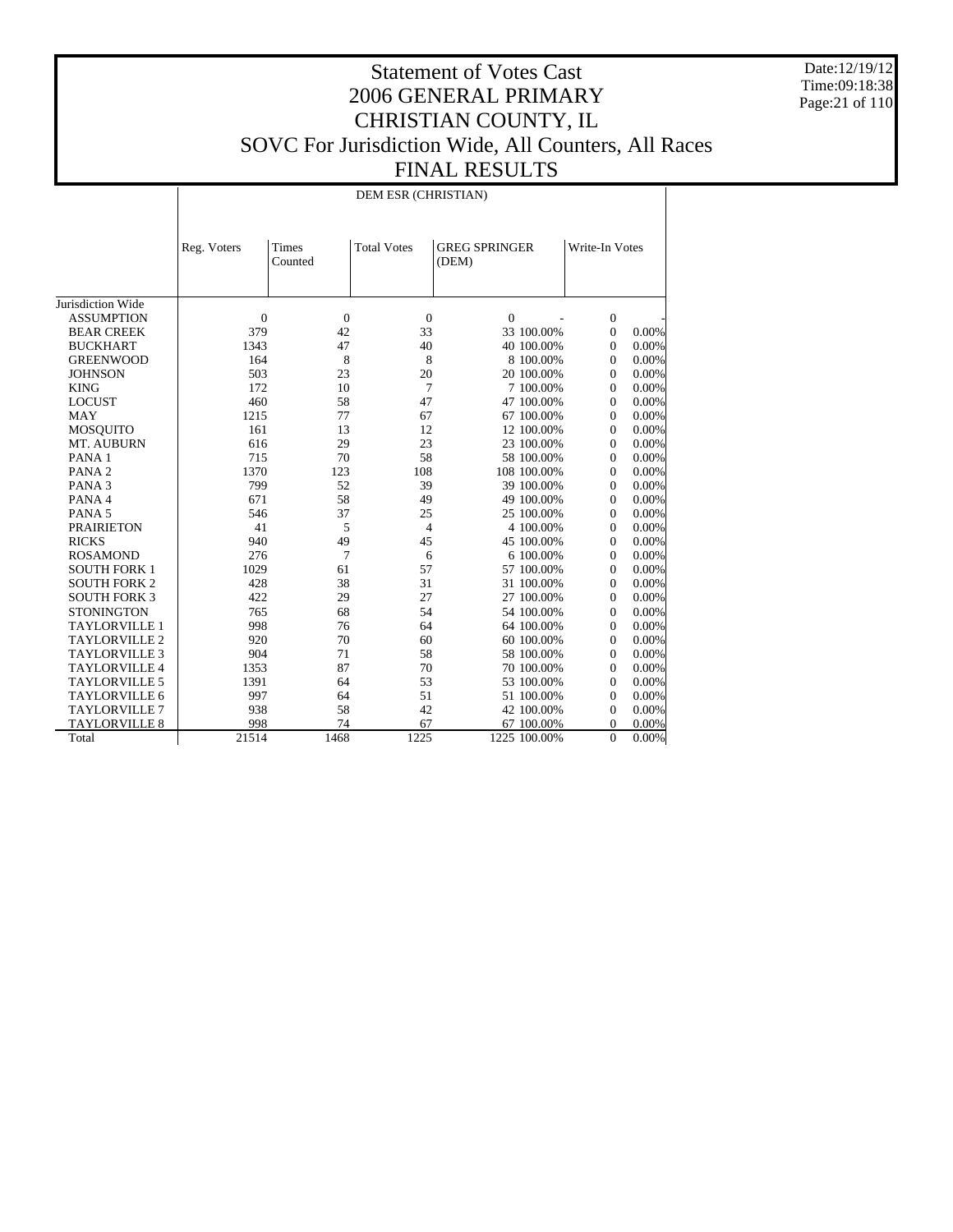Date:12/19/12 Time:09:18:38 Page:22 of 110

# Statement of Votes Cast 2006 GENERAL PRIMARY CHRISTIAN COUNTY, IL SOVC For Jurisdiction Wide, All Counters, All Races

FINAL RESULTS

|                      |             |                  | DEM ESR (SHELBY) |                                    |            |                          |          |             |                  | DEM ESR (MACON) |                          |  |
|----------------------|-------------|------------------|------------------|------------------------------------|------------|--------------------------|----------|-------------|------------------|-----------------|--------------------------|--|
|                      | Reg. Voters | Times<br>Counted |                  | Total Votes   JOHN MCNARY<br>(DEM) |            | Write-In Votes           |          | Reg. Voters | Times<br>Counted | Total<br>Votes  | Write-In Votes           |  |
| Jurisdiction Wide    |             |                  |                  |                                    |            |                          |          |             |                  |                 |                          |  |
| <b>ASSUMPTION</b>    | 1024        | 41               | 29               |                                    | 29 100.00% | $\overline{0}$           | 0.00%    |             |                  |                 |                          |  |
| <b>BEAR CREEK</b>    |             |                  |                  |                                    |            | $\overline{\phantom{a}}$ |          |             |                  |                 |                          |  |
| <b>BUCKHART</b>      |             |                  |                  |                                    |            |                          |          |             |                  |                 |                          |  |
| <b>GREENWOOD</b>     |             |                  |                  |                                    |            |                          |          |             |                  |                 |                          |  |
| <b>JOHNSON</b>       |             |                  |                  |                                    |            |                          |          |             |                  |                 |                          |  |
| <b>KING</b>          |             |                  |                  |                                    |            |                          |          |             |                  |                 |                          |  |
| <b>LOCUST</b>        | 18          | $\mathbf{0}$     | $\mathbf{0}$     | $\mathbf{0}$                       |            | $\overline{0}$           |          |             |                  |                 |                          |  |
| <b>MAY</b>           | 15          | $\mathbf{0}$     | $\theta$         | $\Omega$                           |            | $\theta$                 |          |             |                  | $\overline{a}$  |                          |  |
| MOSQUITO             |             |                  |                  |                                    |            |                          |          | 126         | $\overline{4}$   | $\mathbf{0}$    | $\boldsymbol{0}$         |  |
| MT. AUBURN           |             |                  |                  |                                    |            |                          |          |             |                  |                 | ۰                        |  |
| PANA <sub>1</sub>    |             |                  |                  |                                    |            |                          |          |             |                  |                 | ۰                        |  |
| PANA <sub>2</sub>    |             |                  |                  |                                    |            |                          |          |             |                  |                 |                          |  |
| PANA <sub>3</sub>    |             |                  |                  |                                    |            |                          |          |             |                  |                 |                          |  |
| PANA 4               | 12          | $\boldsymbol{0}$ | $\mathbf{0}$     | $\Omega$                           |            | $\mathbf{0}$             |          |             |                  |                 |                          |  |
| PANA <sub>5</sub>    | 11          | $\overline{0}$   | $\overline{0}$   | $\Omega$                           |            | $\theta$                 |          |             |                  | $\overline{a}$  |                          |  |
| <b>PRAIRIETON</b>    | 280         | 13               | 10               |                                    | 10 100.00% | $\overline{0}$           | 0.00%    | 4           | $\mathbf{0}$     | $\mathbf{0}$    | $\boldsymbol{0}$         |  |
| <b>RICKS</b>         |             |                  |                  |                                    |            |                          |          |             |                  |                 |                          |  |
| <b>ROSAMOND</b>      |             |                  |                  |                                    |            |                          |          |             |                  |                 |                          |  |
| <b>SOUTH FORK 1</b>  |             |                  |                  |                                    |            |                          |          |             |                  |                 |                          |  |
| <b>SOUTH FORK 2</b>  |             |                  |                  |                                    |            |                          |          |             |                  |                 |                          |  |
| <b>SOUTH FORK 3</b>  |             |                  |                  |                                    |            |                          |          |             |                  | ٠               | $\overline{\phantom{a}}$ |  |
| <b>STONINGTON</b>    |             |                  |                  |                                    |            |                          |          |             | $\theta$         | $\Omega$        | $\mathbf{0}$             |  |
| TAYLORVILLE 1        |             |                  |                  |                                    |            |                          |          |             |                  |                 | $\overline{\phantom{a}}$ |  |
| <b>TAYLORVILLE 2</b> |             |                  |                  |                                    |            |                          |          |             |                  |                 |                          |  |
| TAYLORVILLE 3        |             |                  |                  |                                    |            |                          |          |             |                  |                 |                          |  |
| <b>TAYLORVILLE 4</b> |             |                  |                  |                                    |            |                          |          |             |                  |                 |                          |  |
| TAYLORVILLE 5        |             |                  |                  |                                    |            |                          |          |             |                  |                 |                          |  |
| TAYLORVILLE 6        |             |                  |                  |                                    |            |                          |          |             |                  |                 |                          |  |
| <b>TAYLORVILLE 7</b> |             |                  |                  |                                    |            |                          |          |             |                  |                 | ٠                        |  |
| <b>TAYLORVILLE 8</b> |             |                  |                  |                                    |            |                          |          |             |                  |                 |                          |  |
| Total                | 1360        | 54               | 39               |                                    | 39 100.00% | $\Omega$                 | $0.00\%$ | 131         | $\overline{4}$   | $\Omega$        | $\Omega$                 |  |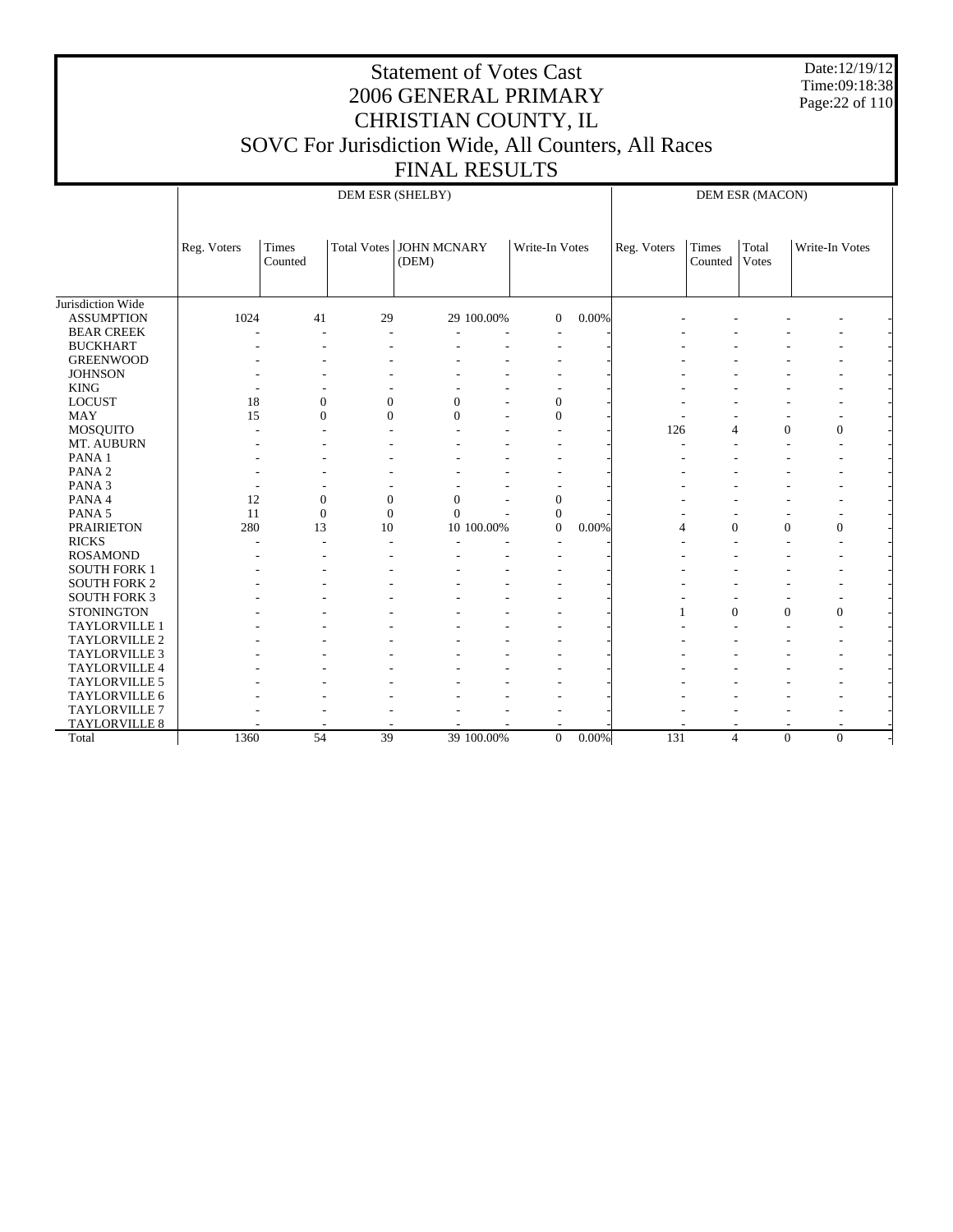Date:12/19/12 Time:09:18:38 Page:23 of 110

## Statement of Votes Cast 2006 GENERAL PRIMARY CHRISTIAN COUNTY, IL SOVC For Jurisdiction Wide, All Counters, All Races FINAL RESULTS

DEM ESR (SANGAMON)

|                      | Reg. Voters    | Times<br>Counted | Total<br><b>V</b> otes | Write-In Votes |  |
|----------------------|----------------|------------------|------------------------|----------------|--|
|                      |                |                  |                        |                |  |
|                      |                |                  |                        |                |  |
| Jurisdiction Wide    |                |                  |                        |                |  |
| <b>ASSUMPTION</b>    |                |                  |                        |                |  |
| <b>BEAR CREEK</b>    |                |                  |                        |                |  |
| <b>BUCKHART</b>      | $\overline{c}$ | 0                | 0                      | 0              |  |
| <b>GREENWOOD</b>     |                |                  |                        |                |  |
| <b>JOHNSON</b>       |                |                  |                        |                |  |
| <b>KING</b>          | 0              | 0                | 0                      | 0              |  |
| <b>LOCUST</b>        |                |                  |                        |                |  |
| MAY                  |                |                  |                        |                |  |
| <b>MOSQUITO</b>      |                |                  |                        |                |  |
| MT. AUBURN           | 114            | 3                | 0                      | 0              |  |
| PANA <sub>1</sub>    |                |                  |                        |                |  |
| PANA <sub>2</sub>    |                |                  |                        |                |  |
| PANA <sub>3</sub>    |                |                  |                        |                |  |
| PANA4                |                |                  |                        |                |  |
| PANA <sub>5</sub>    |                |                  |                        |                |  |
| <b>PRAIRIETON</b>    |                |                  |                        |                |  |
| <b>RICKS</b>         |                |                  |                        |                |  |
| <b>ROSAMOND</b>      |                |                  |                        |                |  |
| <b>SOUTH FORK 1</b>  |                |                  |                        |                |  |
| <b>SOUTH FORK 2</b>  | 49             | 0                | 0                      | 0              |  |
| <b>SOUTH FORK 3</b>  |                |                  |                        |                |  |
| <b>STONINGTON</b>    |                |                  |                        |                |  |
| <b>TAYLORVILLE 1</b> |                |                  |                        |                |  |
| <b>TAYLORVILLE 2</b> |                |                  |                        |                |  |
| <b>TAYLORVILLE 3</b> |                |                  |                        |                |  |
| <b>TAYLORVILLE 4</b> |                |                  |                        |                |  |
| <b>TAYLORVILLE 5</b> |                |                  |                        |                |  |
| TAYLORVILLE 6        |                |                  |                        |                |  |
| <b>TAYLORVILLE 7</b> |                |                  |                        |                |  |
| <b>TAYLORVILLE 8</b> |                |                  |                        |                |  |
| Total                | 165            | 3                | $\theta$               | $\theta$       |  |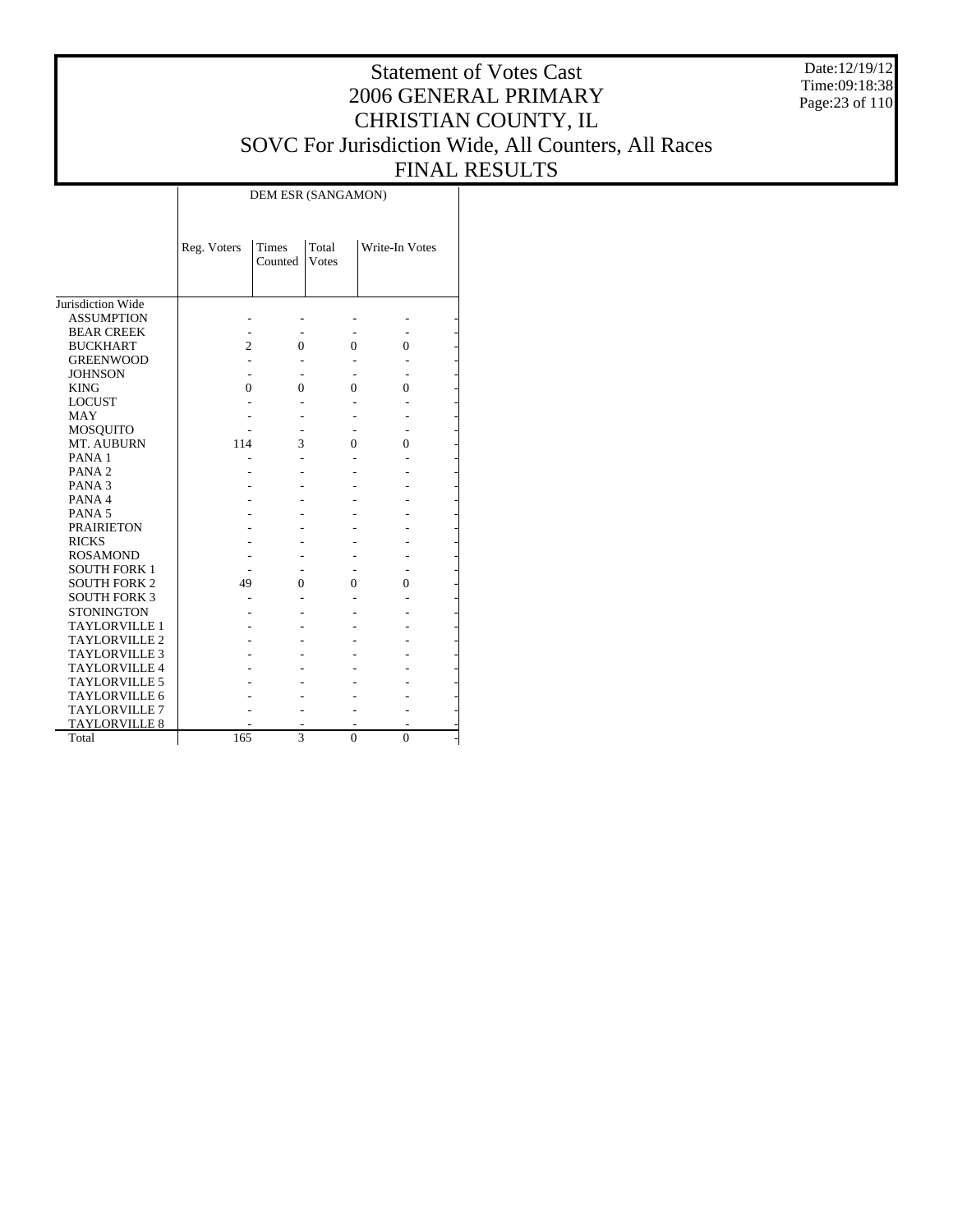Date:12/19/12 Time:09:18:38 Page:24 of 110

## Statement of Votes Cast 2006 GENERAL PRIMARY CHRISTIAN COUNTY, IL SOVC For Jurisdiction Wide, All Counters, All Races FINAL RESULTS

DEM D1 BOARD MEMBERS

|                      | Reg. Voters | Times<br>Counted | <b>Total Votes</b> | TIMOTHY W.<br><b>BUTCHER (DEM)</b> |            | Write-In Votes |       |
|----------------------|-------------|------------------|--------------------|------------------------------------|------------|----------------|-------|
| Jurisdiction Wide    |             |                  |                    |                                    |            |                |       |
| <b>ASSUMPTION</b>    | 1024        | 41               | 32                 |                                    | 32 100.00% | $\Omega$       | 0.00% |
| <b>BEAR CREEK</b>    |             |                  |                    |                                    |            |                |       |
| <b>BUCKHART</b>      |             |                  |                    |                                    |            |                |       |
| <b>GREENWOOD</b>     |             |                  |                    |                                    |            |                |       |
| <b>JOHNSON</b>       |             |                  |                    |                                    |            |                |       |
| <b>KING</b>          |             |                  |                    |                                    |            |                |       |
| <b>LOCUST</b>        |             |                  |                    |                                    |            |                |       |
| <b>MAY</b>           | 1230        | 77               | 66                 |                                    | 66 100.00% | $\Omega$       | 0.00% |
| <b>MOSQUITO</b>      | 287         | 17               | 16                 |                                    | 16 100.00% | $\Omega$       | 0.00% |
| MT. AUBURN           | 730         | 32               | 27                 |                                    | 27 100.00% | $\Omega$       | 0.00% |
| PANA <sub>1</sub>    |             |                  |                    |                                    |            |                |       |
| PANA <sub>2</sub>    |             |                  |                    |                                    |            |                |       |
| PANA <sub>3</sub>    |             |                  |                    |                                    |            |                |       |
| PANA 4               | 683         | 58               | 50                 |                                    | 50 100.00% | $\Omega$       | 0.00% |
| PANA <sub>5</sub>    | 557         | 37               | 23                 |                                    | 23 100.00% | $\Omega$       | 0.00% |
| <b>PRAIRIETON</b>    | 325         | 18               | 15                 |                                    | 15 100.00% | $\Omega$       | 0.00% |
| <b>RICKS</b>         |             |                  |                    |                                    |            |                |       |
| <b>ROSAMOND</b>      |             |                  |                    |                                    |            |                |       |
| <b>SOUTH FORK 1</b>  |             |                  |                    |                                    |            |                |       |
| <b>SOUTH FORK 2</b>  |             |                  |                    |                                    |            |                |       |
| <b>SOUTH FORK 3</b>  |             |                  |                    |                                    |            |                |       |
| <b>STONINGTON</b>    | 766         | 68               | 57                 | 56                                 | 98.25%     | 1              | 1.75% |
| <b>TAYLORVILLE 1</b> |             |                  |                    |                                    |            |                |       |
| <b>TAYLORVILLE 2</b> |             |                  |                    |                                    |            |                |       |
| <b>TAYLORVILLE 3</b> |             |                  |                    |                                    |            |                |       |
| <b>TAYLORVILLE 4</b> |             |                  |                    |                                    |            |                |       |
| <b>TAYLORVILLE 5</b> |             |                  |                    |                                    |            |                |       |
| TAYLORVILLE 6        |             |                  |                    |                                    |            |                |       |
| <b>TAYLORVILLE 7</b> |             |                  |                    |                                    |            |                |       |
| TAYLORVILLE 8        |             |                  |                    |                                    |            |                |       |
| Total                | 5602        | 348              | 286                | 285                                | 99.65%     | 1              | 0.35% |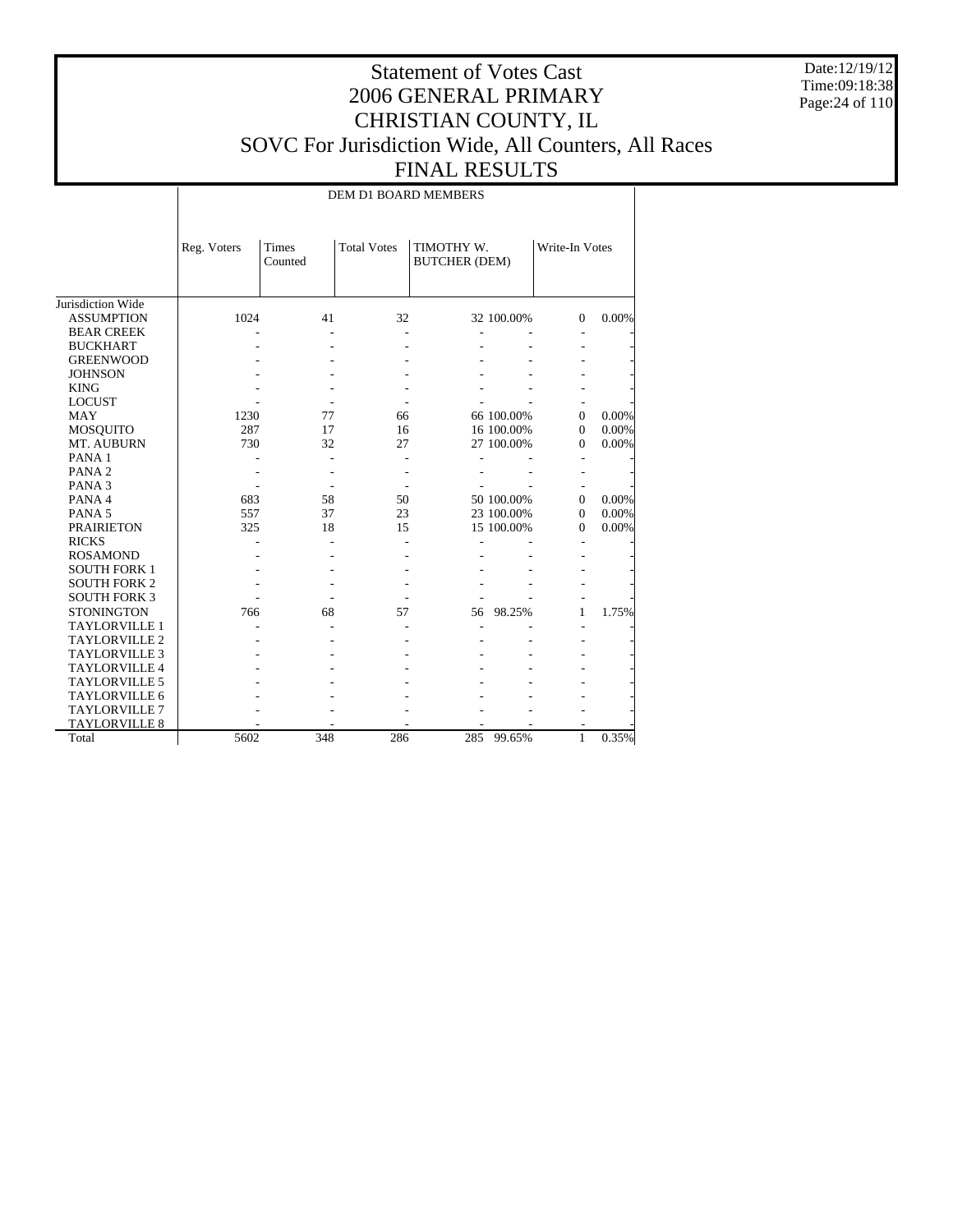Date:12/19/12 Time:09:18:38 Page:25 of 110

#### Statement of Votes Cast 2006 GENERAL PRIMARY CHRISTIAN COUNTY, IL SOVC For Jurisdiction Wide, All Counters, All Races FINAL RESULTS

DEM D2 BOARD MEMBERS

|                      | Reg. Voters | Times<br>Counted | <b>Total Votes</b> | CAROL FOLI (DEM) |        | MICHAEL P. DREA<br>(DEM) |        | Write-In Votes |          |
|----------------------|-------------|------------------|--------------------|------------------|--------|--------------------------|--------|----------------|----------|
| Jurisdiction Wide    |             |                  |                    |                  |        |                          |        |                |          |
| <b>ASSUMPTION</b>    |             |                  |                    |                  |        |                          |        |                |          |
| <b>BEAR CREEK</b>    |             |                  |                    |                  |        |                          |        |                |          |
| <b>BUCKHART</b>      | 1345        | 47               | 67                 | 31               | 46.27% | 36                       | 53.73% | $\mathbf{0}$   | 0.00%    |
| <b>GREENWOOD</b>     |             |                  |                    |                  |        |                          |        |                |          |
| <b>JOHNSON</b>       |             |                  |                    |                  |        |                          |        |                |          |
| <b>KING</b>          | 172         | 10               | 10                 | 3                | 30.00% | 7                        | 70.00% | $\Omega$       | 0.00%    |
| <b>LOCUST</b>        |             |                  |                    |                  |        |                          |        |                |          |
| MAY                  |             |                  |                    |                  |        |                          |        |                |          |
| <b>MOSQUITO</b>      |             |                  |                    |                  |        |                          |        |                |          |
| MT. AUBURN           |             |                  |                    |                  |        |                          |        |                |          |
| PANA <sub>1</sub>    |             |                  |                    |                  |        |                          |        |                |          |
| PANA <sub>2</sub>    |             |                  |                    |                  |        |                          |        |                |          |
| PANA <sub>3</sub>    |             |                  |                    |                  |        |                          |        |                |          |
| PANA 4               |             |                  |                    |                  |        |                          |        |                |          |
| PANA <sub>5</sub>    |             |                  |                    |                  |        |                          |        |                |          |
| <b>PRAIRIETON</b>    |             |                  |                    |                  |        |                          |        |                |          |
| <b>RICKS</b>         |             |                  |                    |                  |        |                          |        |                |          |
| <b>ROSAMOND</b>      |             |                  |                    |                  |        |                          |        |                |          |
| <b>SOUTH FORK 1</b>  | 1029        | 61               | 101                | 52               | 51.49% | 49                       | 48.51% | $\mathbf{0}$   | 0.00%    |
| <b>SOUTH FORK 2</b>  | 477         | 38               | 56                 | 25               | 44.64% | 31                       | 55.36% | $\theta$       | 0.00%    |
| <b>SOUTH FORK 3</b>  | 422         | 29               | 46                 | 26               | 56.52% | 20                       | 43.48% | $\Omega$       | 0.00%    |
| <b>STONINGTON</b>    |             |                  |                    |                  |        |                          |        |                |          |
| <b>TAYLORVILLE 1</b> |             |                  |                    |                  |        |                          |        |                |          |
| <b>TAYLORVILLE 2</b> |             |                  |                    |                  |        |                          |        |                |          |
| <b>TAYLORVILLE 3</b> |             |                  |                    |                  |        |                          |        |                |          |
| <b>TAYLORVILLE 4</b> | 1353        | 87               | 133                | 58               | 43.61% | 75                       | 56.39% | $\mathbf{0}$   | 0.00%    |
| <b>TAYLORVILLE 5</b> | 1391        | 64               | 97                 | 45               | 46.39% | 52                       | 53.61% | $\Omega$       | 0.00%    |
| TAYLORVILLE 6        |             |                  |                    |                  |        |                          |        |                |          |
| <b>TAYLORVILLE 7</b> |             |                  |                    |                  |        |                          |        |                |          |
| <b>TAYLORVILLE 8</b> |             |                  |                    |                  |        |                          |        |                |          |
| Total                | 6189        | 336              | 510                | 240              | 47.06% | 270                      | 52.94% | $\mathbf{0}$   | $0.00\%$ |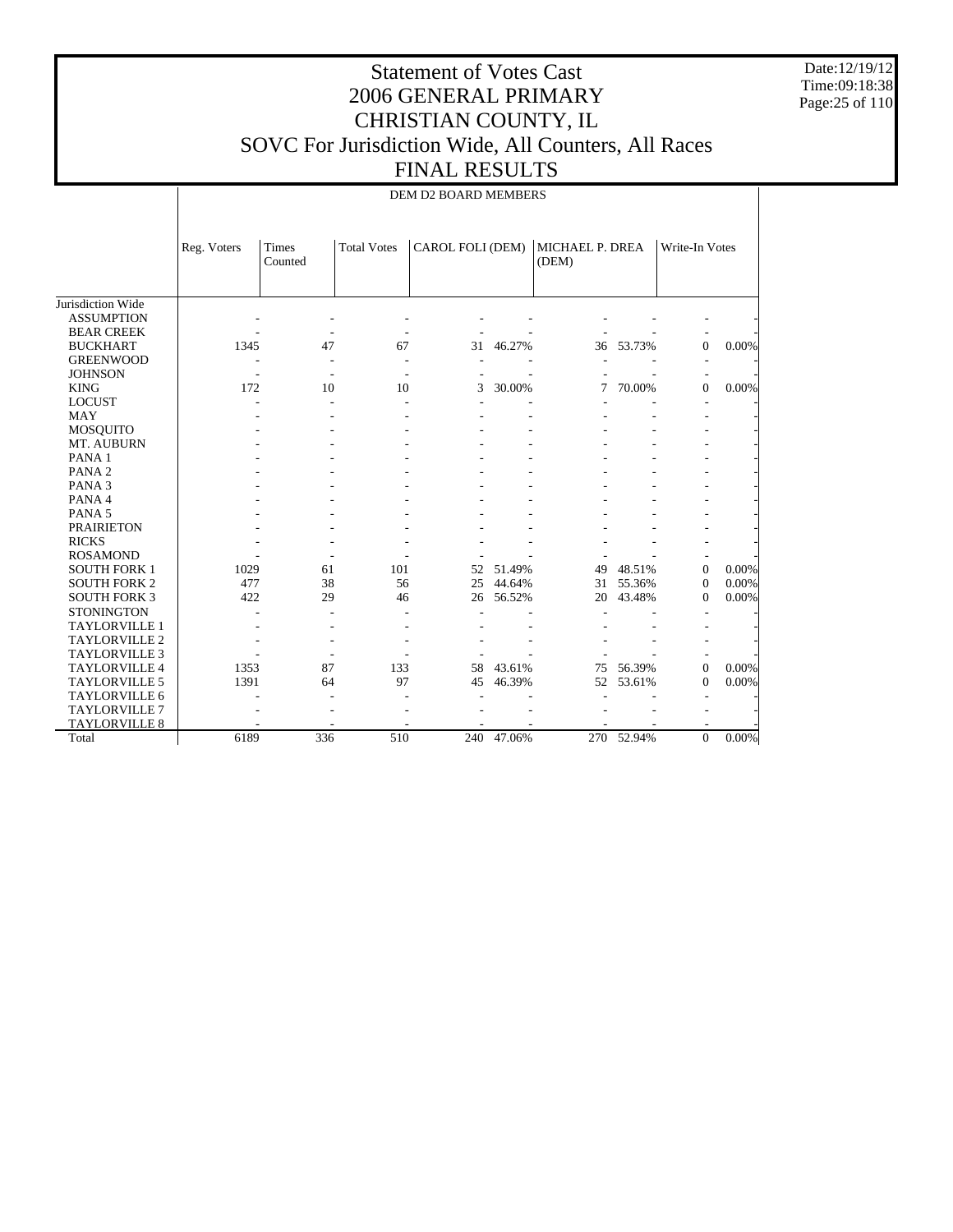Date:12/19/12 Time:09:18:38 Page:26 of 110

## Statement of Votes Cast 2006 GENERAL PRIMARY CHRISTIAN COUNTY, IL SOVC For Jurisdiction Wide, All Counters, All Races FINAL RESULTS

DEM D2 BOARD MEMBER UNEXPIRED

|                      | Reg. Voters | Times<br>Counted | <b>Total Votes</b> | <b>CHAD MICHEL</b><br>(DEM) |             | Write-In Votes |       |
|----------------------|-------------|------------------|--------------------|-----------------------------|-------------|----------------|-------|
| Jurisdiction Wide    |             |                  |                    |                             |             |                |       |
| <b>ASSUMPTION</b>    |             |                  |                    |                             |             |                |       |
| <b>BEAR CREEK</b>    |             |                  |                    |                             |             |                |       |
| <b>BUCKHART</b>      | 1345        | 47               | 41                 |                             | 41 100.00%  | $\Omega$       | 0.00% |
| <b>GREENWOOD</b>     |             |                  |                    |                             |             |                |       |
| <b>JOHNSON</b>       |             |                  |                    |                             |             |                |       |
| <b>KING</b>          | 172         | 10               | 7                  |                             | 7 100.00%   | $\Omega$       | 0.00% |
| <b>LOCUST</b>        |             |                  |                    |                             |             |                |       |
| <b>MAY</b>           |             |                  |                    |                             |             |                |       |
| <b>MOSQUITO</b>      |             |                  |                    |                             |             |                |       |
| MT. AUBURN           |             |                  |                    |                             |             |                |       |
| PANA <sub>1</sub>    |             |                  |                    |                             |             |                |       |
| PANA <sub>2</sub>    |             |                  |                    |                             |             |                |       |
| PANA <sub>3</sub>    |             |                  |                    |                             |             |                |       |
| PANA 4               |             |                  |                    |                             |             |                |       |
| PANA <sub>5</sub>    |             |                  |                    |                             |             |                |       |
| <b>PRAIRIETON</b>    |             |                  |                    |                             |             |                |       |
| <b>RICKS</b>         |             |                  |                    |                             |             |                |       |
| <b>ROSAMOND</b>      |             |                  |                    |                             |             |                |       |
| <b>SOUTH FORK 1</b>  | 1029        | 61               | 53                 |                             | 53 100.00%  | $\mathbf{0}$   | 0.00% |
| <b>SOUTH FORK 2</b>  | 477         | 38               | 34                 |                             | 34 100.00%  | $\Omega$       | 0.00% |
| <b>SOUTH FORK 3</b>  | 422         | 29               | 24                 |                             | 24 100.00%  | $\Omega$       | 0.00% |
| <b>STONINGTON</b>    |             |                  |                    |                             |             |                |       |
| <b>TAYLORVILLE 1</b> |             |                  |                    |                             |             |                |       |
| <b>TAYLORVILLE 2</b> |             |                  |                    |                             |             |                |       |
| <b>TAYLORVILLE 3</b> |             |                  |                    |                             |             |                |       |
| <b>TAYLORVILLE 4</b> | 1353        | 87               | 69                 |                             | 69 100.00%  | $\Omega$       | 0.00% |
| <b>TAYLORVILLE 5</b> | 1391        | 64               | 52                 |                             | 52 100.00%  | $\Omega$       | 0.00% |
| TAYLORVILLE 6        |             |                  |                    |                             |             |                |       |
| <b>TAYLORVILLE 7</b> |             |                  |                    |                             |             |                |       |
| <b>TAYLORVILLE 8</b> |             |                  |                    |                             |             |                |       |
| Total                | 6189        | 336              | 280                |                             | 280 100.00% | $\overline{0}$ | 0.00% |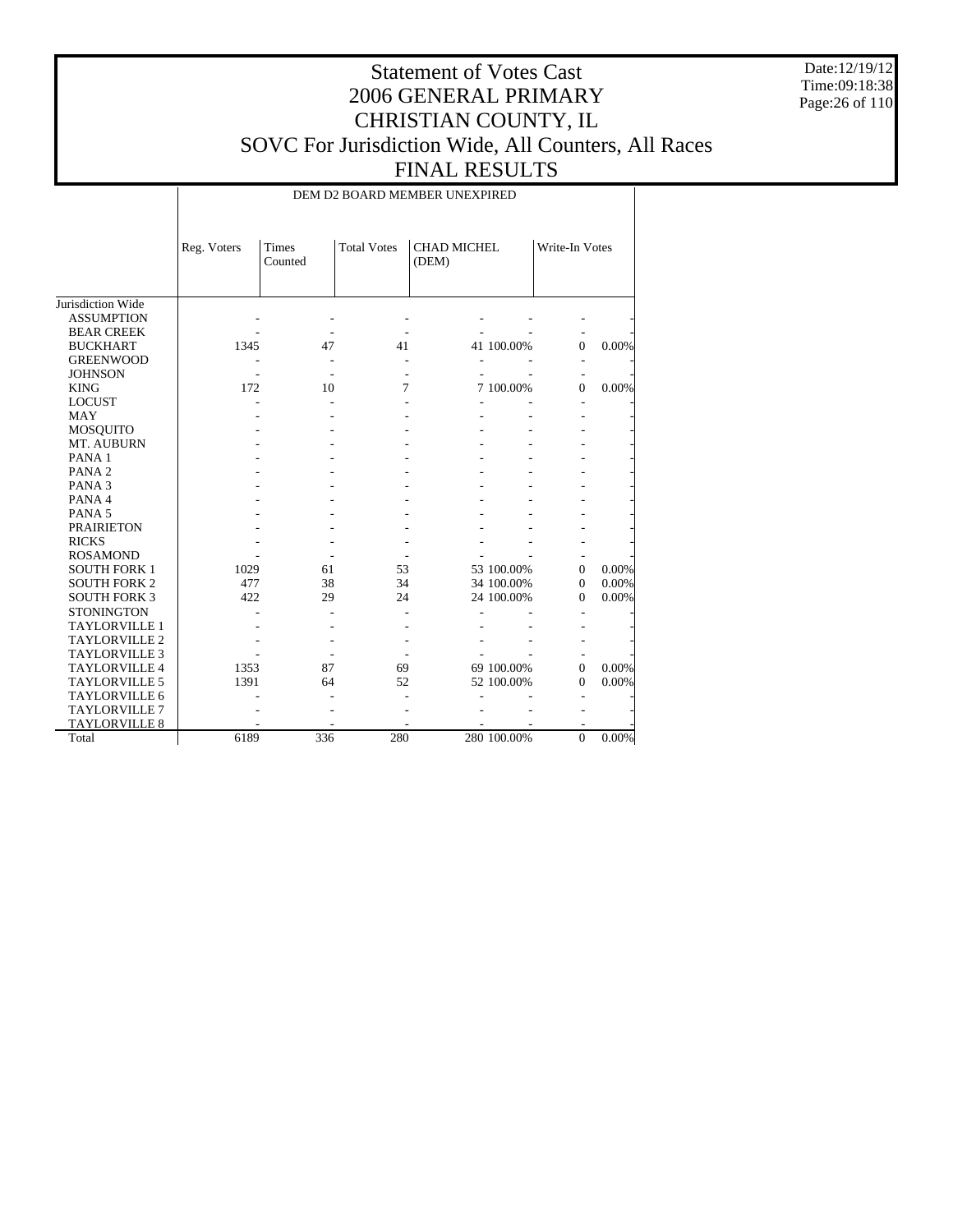Date:12/19/12 Time:09:18:38 Page:27 of 110

 $\overline{1}$ 

## Statement of Votes Cast 2006 GENERAL PRIMARY CHRISTIAN COUNTY, IL SOVC For Jurisdiction Wide, All Counters, All Races FINAL RESULTS

|                      | Reg. Voters | Times<br>Counted | <b>Total Votes</b>       | <b>MIKE GLEASON</b><br>(DEM) |        | <b>DARRELL</b><br>ROBERTSON (DEM) |        | Write-In Votes           |       |
|----------------------|-------------|------------------|--------------------------|------------------------------|--------|-----------------------------------|--------|--------------------------|-------|
| Jurisdiction Wide    |             |                  |                          |                              |        |                                   |        |                          |       |
| <b>ASSUMPTION</b>    |             |                  |                          |                              |        |                                   |        |                          |       |
| <b>BEAR CREEK</b>    |             |                  |                          |                              |        |                                   |        |                          |       |
| <b>BUCKHART</b>      |             |                  |                          |                              |        |                                   |        |                          |       |
| <b>GREENWOOD</b>     |             |                  |                          |                              |        |                                   |        |                          |       |
| <b>JOHNSON</b>       |             |                  |                          |                              |        |                                   |        |                          |       |
| <b>KING</b>          |             |                  |                          |                              |        |                                   |        | ٠                        |       |
| <b>LOCUST</b>        |             |                  |                          |                              |        |                                   |        | ۰                        |       |
| <b>MAY</b>           |             |                  |                          |                              |        |                                   |        |                          |       |
| <b>MOSQUITO</b>      |             |                  |                          |                              |        |                                   |        |                          |       |
| MT. AUBURN           |             |                  |                          |                              |        |                                   |        |                          |       |
| PANA <sub>1</sub>    |             |                  |                          |                              |        |                                   |        |                          |       |
| PANA <sub>2</sub>    |             |                  |                          |                              |        |                                   |        |                          |       |
| PANA <sub>3</sub>    |             |                  |                          |                              |        |                                   |        |                          |       |
| PANA 4               |             |                  |                          |                              |        |                                   |        |                          |       |
| PANA <sub>5</sub>    |             |                  |                          |                              |        |                                   |        |                          |       |
| <b>PRAIRIETON</b>    |             |                  |                          |                              |        |                                   |        |                          |       |
| <b>RICKS</b>         |             |                  |                          |                              |        |                                   |        |                          |       |
| <b>ROSAMOND</b>      |             |                  |                          |                              |        |                                   |        |                          |       |
| <b>SOUTH FORK 1</b>  |             |                  |                          |                              |        |                                   |        |                          |       |
| <b>SOUTH FORK 2</b>  |             |                  |                          |                              |        |                                   |        |                          |       |
| <b>SOUTH FORK 3</b>  |             |                  |                          |                              |        |                                   |        |                          |       |
| <b>STONINGTON</b>    |             |                  |                          |                              |        |                                   |        | $\overline{\phantom{a}}$ |       |
| <b>TAYLORVILLE 1</b> | 998         |                  | 76<br>103                | 56                           | 54.37% | 46                                | 44.66% | 1                        | 0.97% |
| <b>TAYLORVILLE 2</b> | 920         |                  | 70                       | 98<br>55                     | 56.12% | 42                                | 42.86% | $\mathbf{1}$             | 1.02% |
| <b>TAYLORVILLE 3</b> | 904         |                  | 71                       | 48<br>93                     | 51.61% | 45                                | 48.39% | $\boldsymbol{0}$         | 0.00% |
| <b>TAYLORVILLE 4</b> |             |                  |                          |                              |        |                                   |        | $\overline{\phantom{a}}$ |       |
| <b>TAYLORVILLE 5</b> |             | ٠                | $\overline{\phantom{a}}$ |                              |        |                                   |        |                          |       |
| TAYLORVILLE 6        | 997         |                  | 64                       | 86<br>47                     | 54.65% | 39                                | 45.35% | $\boldsymbol{0}$         | 0.00% |
| <b>TAYLORVILLE 7</b> | 938         |                  | 58                       | 82<br>39                     | 47.56% | 43                                | 52.44% | $\boldsymbol{0}$         | 0.00% |
| TAYLORVILLE 8        | 998         |                  | 74<br>104                | 60                           | 57.69% | 44                                | 42.31% | $\boldsymbol{0}$         | 0.00% |
| Total                | 5755        |                  | 413<br>566               | 305                          | 53.89% | 259                               | 45.76% | $\overline{c}$           | 0.35% |

 $\mathbf{I}$ 

DEM D3 BOARD MEMBERS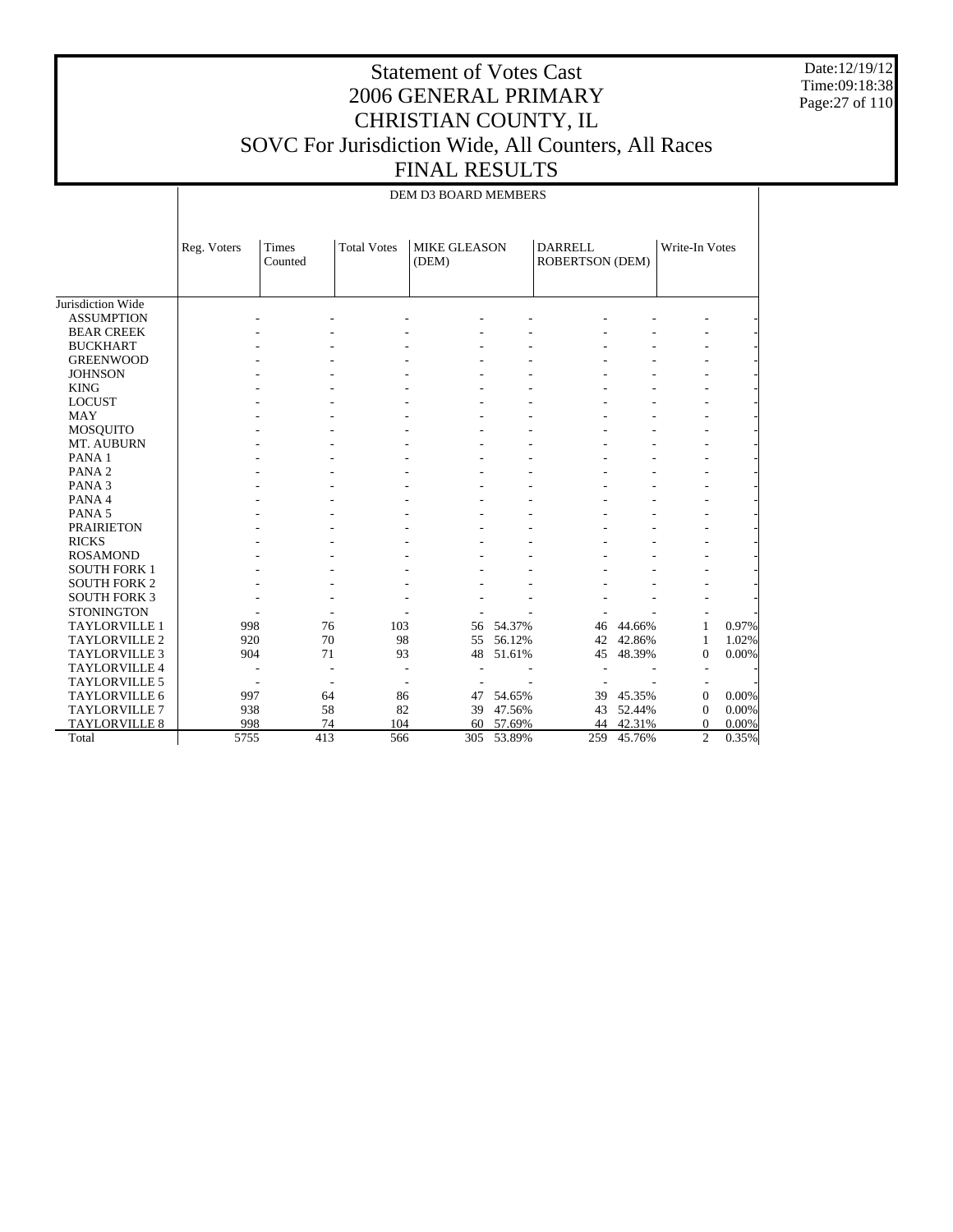Date:12/19/12 Time:09:18:38 Page:28 of 110

## Statement of Votes Cast 2006 GENERAL PRIMARY CHRISTIAN COUNTY, IL SOVC For Jurisdiction Wide, All Counters, All Races FINAL RESULTS

DEM D4 BOARD MEMBERS

|                      | Reg. Voters | Times<br>Counted | <b>Total Votes</b> | <b>JOSEPH N. MARLEY Write-In Votes</b><br>(DEM) |            |                |       |
|----------------------|-------------|------------------|--------------------|-------------------------------------------------|------------|----------------|-------|
| Jurisdiction Wide    |             |                  |                    |                                                 |            |                |       |
| <b>ASSUMPTION</b>    |             |                  |                    |                                                 |            |                |       |
| <b>BEAR CREEK</b>    | 379         | 42               | 34                 |                                                 | 34 100.00% | $\Omega$       | 0.00% |
| <b>BUCKHART</b>      |             |                  |                    |                                                 |            |                |       |
| <b>GREENWOOD</b>     | 164         | 8                | 8                  |                                                 | 8 100.00%  | $\Omega$       | 0.00% |
| <b>JOHNSON</b>       | 503         | 23               | 19                 |                                                 | 19 100.00% | $\Omega$       | 0.00% |
| <b>KING</b>          |             |                  |                    |                                                 |            |                |       |
| <b>LOCUST</b>        | 478         | 58               | 46                 |                                                 | 46 100.00% | $\Omega$       | 0.00% |
| MAY                  |             |                  |                    |                                                 |            |                |       |
| <b>MOSQUITO</b>      |             |                  |                    |                                                 |            |                |       |
| MT. AUBURN           |             |                  |                    |                                                 |            |                |       |
| PANA <sub>1</sub>    | 715         | 70               | 56                 |                                                 | 56 100.00% | $\Omega$       | 0.00% |
| PANA <sub>2</sub>    | 1370        | 123              | 103                |                                                 | 102 99.03% | 1              | 0.97% |
| PANA <sub>3</sub>    | 799         | 52               | 40                 |                                                 | 40 100.00% | 0              | 0.00% |
| PANA 4               |             |                  |                    |                                                 |            |                |       |
| PANA <sub>5</sub>    |             |                  |                    |                                                 |            |                |       |
| <b>PRAIRIETON</b>    |             |                  |                    |                                                 |            |                |       |
| <b>RICKS</b>         | 940         | 49               | 43                 |                                                 | 42 97.67%  | 1              | 2.33% |
| <b>ROSAMOND</b>      | 276         | 7                | 6                  |                                                 | 6 100.00%  | 0              | 0.00% |
| <b>SOUTH FORK 1</b>  |             |                  |                    |                                                 |            |                |       |
| <b>SOUTH FORK 2</b>  |             |                  |                    |                                                 |            |                |       |
| <b>SOUTH FORK 3</b>  |             |                  |                    |                                                 |            |                |       |
| <b>STONINGTON</b>    |             |                  |                    |                                                 |            |                |       |
| <b>TAYLORVILLE 1</b> |             |                  |                    |                                                 |            |                |       |
| <b>TAYLORVILLE 2</b> |             |                  |                    |                                                 |            |                |       |
| <b>TAYLORVILLE 3</b> |             |                  |                    |                                                 |            |                |       |
| <b>TAYLORVILLE 4</b> |             |                  |                    |                                                 |            |                |       |
| <b>TAYLORVILLE 5</b> |             |                  |                    |                                                 |            |                |       |
| TAYLORVILLE 6        |             |                  |                    |                                                 |            |                |       |
| <b>TAYLORVILLE 7</b> |             |                  |                    |                                                 |            |                |       |
| <b>TAYLORVILLE 8</b> |             |                  |                    |                                                 |            |                |       |
| Total                | 5624        | 432              | 355                | 353                                             | 99.44%     | $\overline{c}$ | 0.56% |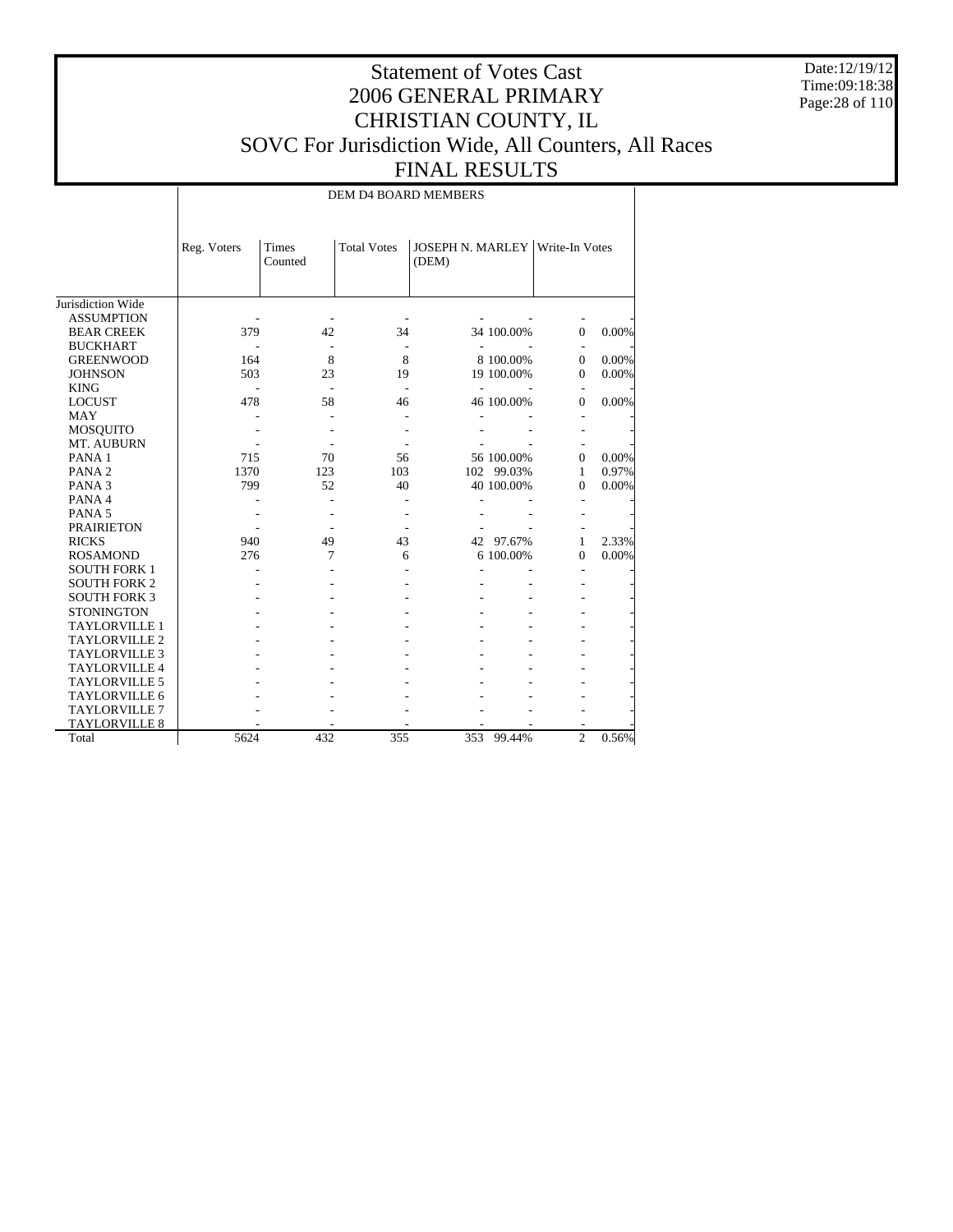Date:12/19/12 Time:09:18:38 Page:29 of 110

## Statement of Votes Cast 2006 GENERAL PRIMARY CHRISTIAN COUNTY, IL SOVC For Jurisdiction Wide, All Counters, All Races FINAL RESULTS

DEM 5TH JDAP VAC (Maag)

|                      | Reg. Voters | <b>Times</b><br>Counted | <b>Total Votes</b> | <b>BRUCE STEWART</b><br>(DEM) |        | <b>WILLIAM BILL</b><br>BERRY (DEM) |        | Write-In Votes |        |
|----------------------|-------------|-------------------------|--------------------|-------------------------------|--------|------------------------------------|--------|----------------|--------|
|                      |             |                         |                    |                               |        |                                    |        |                |        |
| Jurisdiction Wide    |             |                         |                    |                               |        |                                    |        |                |        |
| <b>ASSUMPTION</b>    | 1024        | 41                      | 32                 | 8                             | 25.00% | 24                                 | 75.00% | $\Omega$       | 0.00%  |
| <b>BEAR CREEK</b>    | 379         | 42                      | 32                 | 9                             | 28.13% | 23                                 | 71.88% | $\mathbf{0}$   | 0.00%  |
| <b>BUCKHART</b>      | 1345        | 47                      | 40                 | 11                            | 27.50% | 29                                 | 72.50% | $\Omega$       | 0.00%  |
| <b>GREENWOOD</b>     | 164         | 8                       | 7                  | 4                             | 57.14% | $\overline{2}$                     | 28.57% |                | 14.29% |
| <b>JOHNSON</b>       | 503         | 23                      | 23                 | 6                             | 26.09% | 17                                 | 73.91% | $\mathbf{0}$   | 0.00%  |
| <b>KING</b>          | 172         | 10                      | 6                  | 1                             | 16.67% | 5                                  | 83.33% | $\mathbf{0}$   | 0.00%  |
| <b>LOCUST</b>        | 478         | 58                      | 48                 | 23                            | 47.92% | 25                                 | 52.08% | $\Omega$       | 0.00%  |
| <b>MAY</b>           | 1230        | 77                      | 65                 | 29                            | 44.62% | 36                                 | 55.38% | $\mathbf{0}$   | 0.00%  |
| <b>MOSQUITO</b>      | 287         | 17                      | 16                 | 7                             | 43.75% | 9                                  | 56.25% | $\mathbf{0}$   | 0.00%  |
| MT. AUBURN           | 730         | 32                      | 27                 | 10                            | 37.04% | 17                                 | 62.96% | $\mathbf{0}$   | 0.00%  |
| PANA <sub>1</sub>    | 715         | 70                      | 58                 | 21                            | 36.21% | 37                                 | 63.79% | $\mathbf{0}$   | 0.00%  |
| PANA <sub>2</sub>    | 1370        | 123                     | 99                 | 39                            | 39.39% | 60                                 | 60.61% | $\Omega$       | 0.00%  |
| PANA <sub>3</sub>    | 799         | 52                      | 40                 | 19                            | 47.50% | 21                                 | 52.50% | $\mathbf{0}$   | 0.00%  |
| PANA 4               | 683         | 58                      | 53                 | 19                            | 35.85% | 34                                 | 64.15% | $\mathbf{0}$   | 0.00%  |
| PANA <sub>5</sub>    | 557         | 37                      | 28                 | 13                            | 46.43% | 15                                 | 53.57% | $\Omega$       | 0.00%  |
| <b>PRAIRIETON</b>    | 325         | 18                      | 14                 | 5                             | 35.71% | 9                                  | 64.29% | $\theta$       | 0.00%  |
| <b>RICKS</b>         | 940         | 49                      | 42                 | 19                            | 45.24% | 23                                 | 54.76% | $\theta$       | 0.00%  |
| <b>ROSAMOND</b>      | 276         | 7                       | 7                  | $\overline{c}$                | 28.57% | 5                                  | 71.43% | $\theta$       | 0.00%  |
| <b>SOUTH FORK 1</b>  | 1029        | 61                      | 54                 | 25                            | 46.30% | 29                                 | 53.70% | $\mathbf{0}$   | 0.00%  |
| <b>SOUTH FORK 2</b>  | 477         | 38                      | 34                 | 15                            | 44.12% | 19                                 | 55.88% | $\Omega$       | 0.00%  |
| <b>SOUTH FORK 3</b>  | 422         | 29                      | 25                 | 12                            | 48.00% | 13                                 | 52.00% | $\theta$       | 0.00%  |
| <b>STONINGTON</b>    | 766         | 68                      | 59                 | 28                            | 47.46% | 31                                 | 52.54% | $\Omega$       | 0.00%  |
| <b>TAYLORVILLE 1</b> | 998         | 76                      | 66                 | 20                            | 30.30% | 46                                 | 69.70% | $\theta$       | 0.00%  |
| <b>TAYLORVILLE 2</b> | 920         | 70                      | 59                 | 14                            | 23.73% | 45                                 | 76.27% | $\theta$       | 0.00%  |
| <b>TAYLORVILLE 3</b> | 904         | 71                      | 54                 | 12                            | 22.22% | 42                                 | 77.78% | $\Omega$       | 0.00%  |
| <b>TAYLORVILLE 4</b> | 1353        | 87                      | 76                 | 25                            | 32.89% | 51                                 | 67.11% | $\mathbf{0}$   | 0.00%  |
| <b>TAYLORVILLE 5</b> | 1391        | 64                      | 55                 | 21                            | 38.18% | 34                                 | 61.82% | $\Omega$       | 0.00%  |
| <b>TAYLORVILLE 6</b> | 997         | 64                      | 50                 | 10                            | 20.00% | 40                                 | 80.00% | $\mathbf{0}$   | 0.00%  |
| <b>TAYLORVILLE 7</b> | 938         | 58                      | 47                 | 17                            | 36.17% | 30                                 | 63.83% | $\theta$       | 0.00%  |
| <b>TAYLORVILLE 8</b> | 998         | 74                      | 68                 | 18                            | 26.47% | 50                                 | 73.53% | $\Omega$       | 0.00%  |
| Total                | 23170       | 1529                    | 1284               | 462                           | 35.98% | 821                                | 63.94% | 1              | 0.08%  |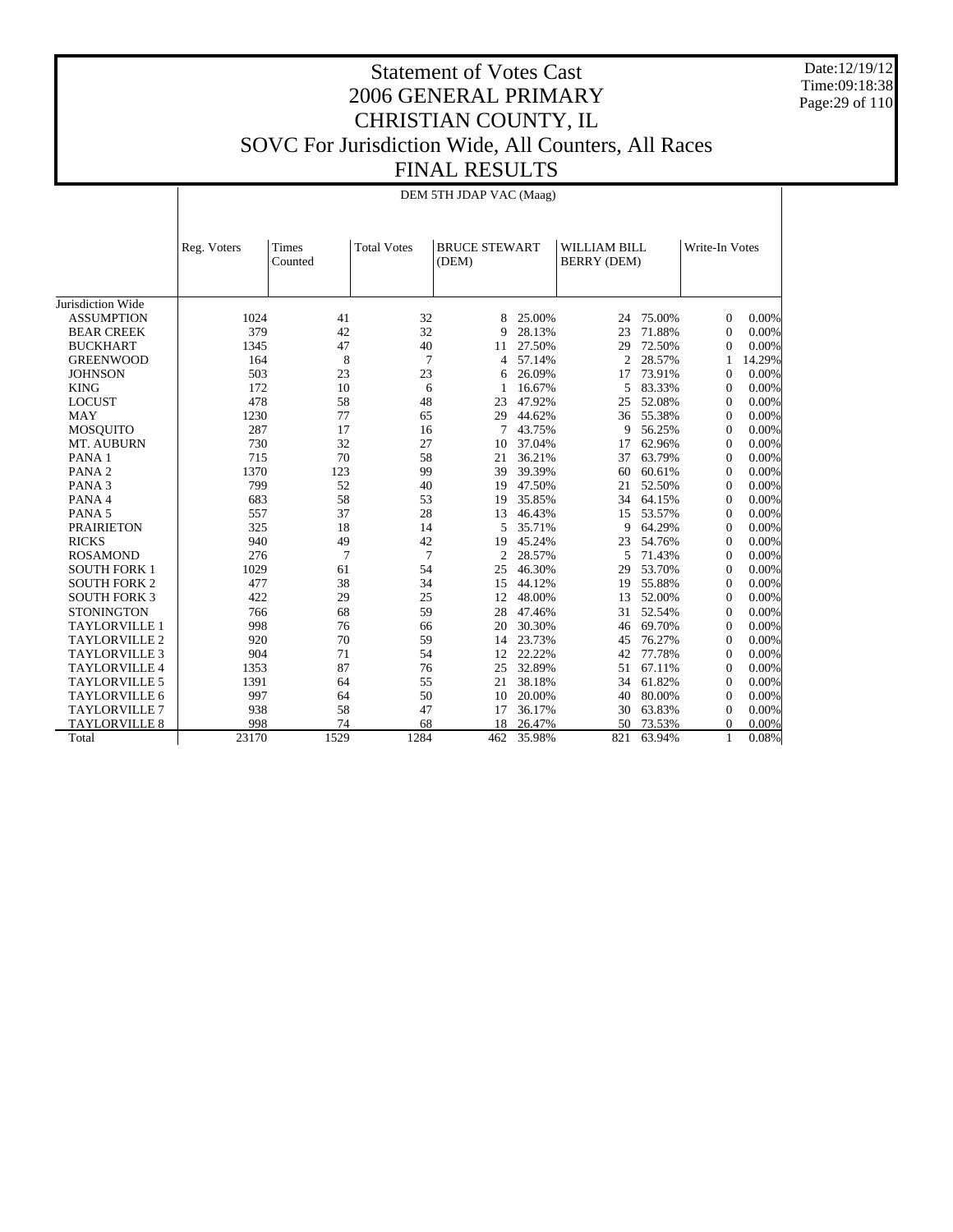Date:12/19/12 Time:09:18:38 Page:30 of 110

## Statement of Votes Cast 2006 GENERAL PRIMARY CHRISTIAN COUNTY, IL SOVC For Jurisdiction Wide, All Counters, All Races FINAL RESULTS

DEM ASSUMPTION COMMITT

|                      | Reg. Voters | Times<br>Counted |    | Total Votes   DAVE REED<br>(DEM) |            | Write-In Votes |          |
|----------------------|-------------|------------------|----|----------------------------------|------------|----------------|----------|
| Jurisdiction Wide    |             |                  |    |                                  |            |                |          |
| <b>ASSUMPTION</b>    | 1024        | 41               | 39 |                                  | 39 100.00% | $\theta$       | 0.00%    |
| <b>BEAR CREEK</b>    |             |                  |    |                                  |            |                |          |
| <b>BUCKHART</b>      |             |                  |    |                                  |            |                |          |
| <b>GREENWOOD</b>     |             |                  |    |                                  |            |                |          |
| <b>JOHNSON</b>       |             |                  |    |                                  |            |                |          |
| <b>KING</b>          |             |                  |    |                                  |            |                |          |
| <b>LOCUST</b>        |             |                  |    |                                  |            |                |          |
| <b>MAY</b>           |             |                  |    |                                  |            |                |          |
| <b>MOSQUITO</b>      |             |                  |    |                                  |            |                |          |
| MT. AUBURN           |             |                  |    |                                  |            |                |          |
| PANA <sub>1</sub>    |             |                  |    |                                  |            |                |          |
| PANA <sub>2</sub>    |             |                  |    |                                  |            |                |          |
| PANA <sub>3</sub>    |             |                  |    |                                  |            |                |          |
| PANA 4               |             |                  |    |                                  |            |                |          |
| PANA <sub>5</sub>    |             |                  |    |                                  |            |                |          |
| <b>PRAIRIETON</b>    |             |                  |    |                                  |            |                |          |
| <b>RICKS</b>         |             |                  |    |                                  |            |                |          |
| <b>ROSAMOND</b>      |             |                  |    |                                  |            |                |          |
| <b>SOUTH FORK 1</b>  |             |                  |    |                                  |            |                |          |
| <b>SOUTH FORK 2</b>  |             |                  |    |                                  |            |                |          |
| <b>SOUTH FORK 3</b>  |             |                  |    |                                  |            |                |          |
| <b>STONINGTON</b>    |             |                  |    |                                  |            |                |          |
| <b>TAYLORVILLE 1</b> |             |                  |    |                                  |            |                |          |
| <b>TAYLORVILLE 2</b> |             |                  |    |                                  |            |                |          |
| <b>TAYLORVILLE 3</b> |             |                  |    |                                  |            |                |          |
| <b>TAYLORVILLE 4</b> |             |                  |    |                                  |            |                |          |
| <b>TAYLORVILLE 5</b> |             |                  |    |                                  |            |                |          |
| <b>TAYLORVILLE 6</b> |             |                  |    |                                  |            |                |          |
| <b>TAYLORVILLE 7</b> |             |                  |    |                                  |            |                |          |
| <b>TAYLORVILLE 8</b> |             |                  |    |                                  |            |                |          |
| Total                | 1024        | 41               | 39 |                                  | 39 100.00% | $\mathbf{0}$   | $0.00\%$ |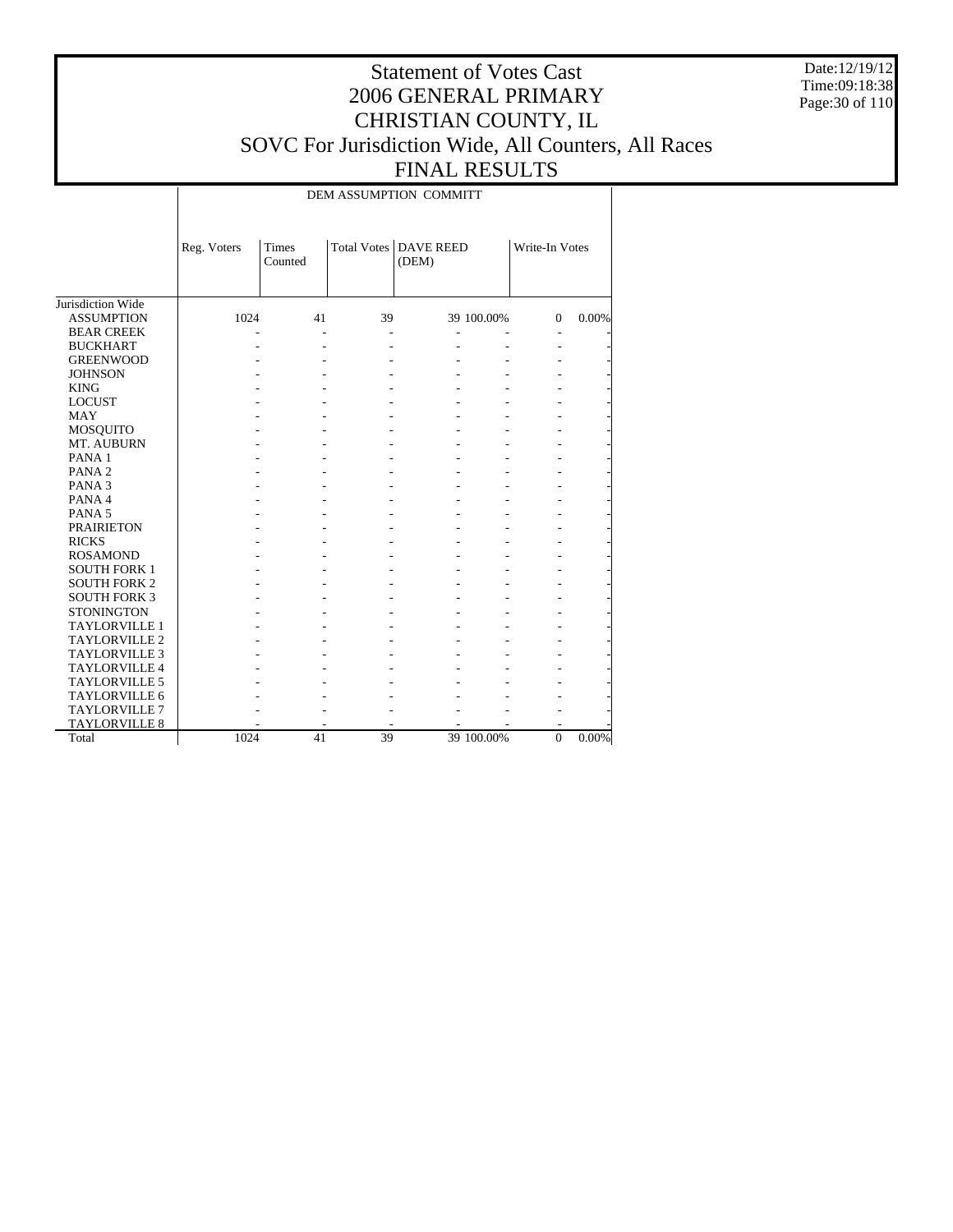Date:12/19/12 Time:09:18:38 Page:31 of 110

## Statement of Votes Cast 2006 GENERAL PRIMARY CHRISTIAN COUNTY, IL SOVC For Jurisdiction Wide, All Counters, All Races FINAL RESULTS

DEM BEAR CREEK COMMITTE

|                      | Reg. Voters | <b>Times</b><br>Counted | Total Votes   LAURA A. | <b>WILKINSON</b><br>(DEM) |            | Write-In Votes |       |
|----------------------|-------------|-------------------------|------------------------|---------------------------|------------|----------------|-------|
| Jurisdiction Wide    |             |                         |                        |                           |            |                |       |
| <b>ASSUMPTION</b>    |             |                         |                        |                           |            |                |       |
| <b>BEAR CREEK</b>    | 379         | 42                      | 39                     |                           | 39 100.00% | $\Omega$       | 0.00% |
| <b>BUCKHART</b>      |             |                         |                        |                           |            |                |       |
| <b>GREENWOOD</b>     |             |                         |                        |                           |            |                |       |
| <b>JOHNSON</b>       |             |                         |                        |                           |            |                |       |
| <b>KING</b>          |             |                         |                        |                           |            |                |       |
| <b>LOCUST</b>        |             |                         |                        |                           |            |                |       |
| MAY                  |             |                         |                        |                           |            |                |       |
| <b>MOSQUITO</b>      |             |                         |                        |                           |            |                |       |
| MT. AUBURN           |             |                         |                        |                           |            |                |       |
| PANA <sub>1</sub>    |             |                         |                        |                           |            |                |       |
| PANA <sub>2</sub>    |             |                         |                        |                           |            |                |       |
| PANA <sub>3</sub>    |             |                         |                        |                           |            |                |       |
| PANA 4               |             |                         |                        |                           |            |                |       |
| PANA <sub>5</sub>    |             |                         |                        |                           |            |                |       |
| <b>PRAIRIETON</b>    |             |                         |                        |                           |            |                |       |
| <b>RICKS</b>         |             |                         |                        |                           |            |                |       |
| <b>ROSAMOND</b>      |             |                         |                        |                           |            |                |       |
| <b>SOUTH FORK 1</b>  |             |                         |                        |                           |            |                |       |
| <b>SOUTH FORK 2</b>  |             |                         |                        |                           |            |                |       |
| <b>SOUTH FORK 3</b>  |             |                         |                        |                           |            |                |       |
| <b>STONINGTON</b>    |             |                         |                        |                           |            |                |       |
| <b>TAYLORVILLE 1</b> |             |                         |                        |                           |            |                |       |
| <b>TAYLORVILLE 2</b> |             |                         |                        |                           |            |                |       |
| <b>TAYLORVILLE 3</b> |             |                         |                        |                           |            |                |       |
| <b>TAYLORVILLE 4</b> |             |                         |                        |                           |            |                |       |
| <b>TAYLORVILLE 5</b> |             |                         |                        |                           |            |                |       |
| <b>TAYLORVILLE 6</b> |             |                         |                        |                           |            |                |       |
| <b>TAYLORVILLE 7</b> |             |                         |                        |                           |            |                |       |
| <b>TAYLORVILLE 8</b> |             |                         |                        |                           |            |                |       |
| Total                | 379         | 42                      | 39                     |                           | 39 100.00% | $\mathbf{0}$   | 0.00% |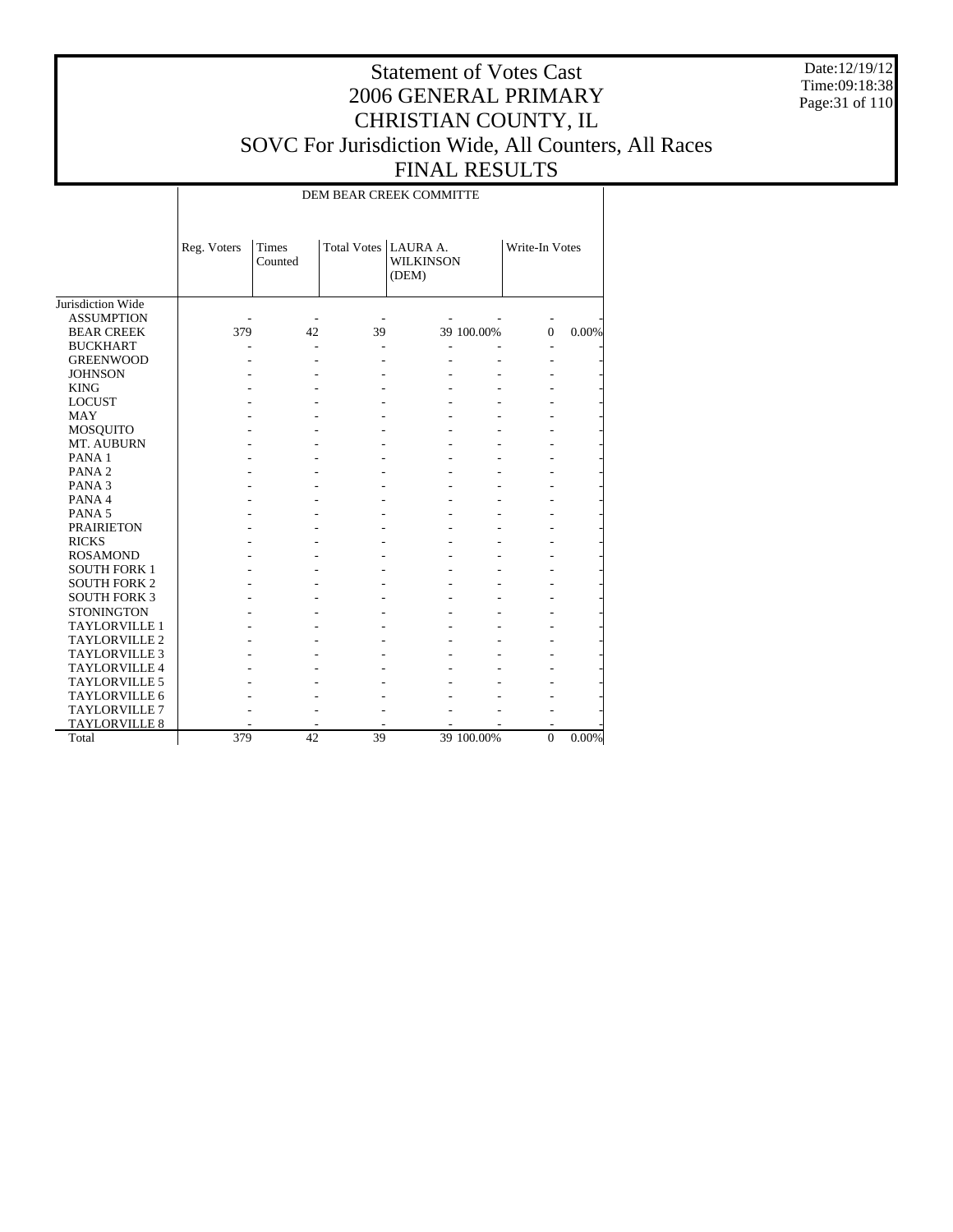Date:12/19/12 Time:09:18:38 Page:32 of 110

## Statement of Votes Cast 2006 GENERAL PRIMARY CHRISTIAN COUNTY, IL SOVC For Jurisdiction Wide, All Counters, All Races FINAL RESULTS

DEM BUCKHART COMMITTEEM

|                      | Reg. Voters | <b>Times</b><br>Counted | Total Votes | <b>BEN F. DILLARD</b><br>(DEM) |            | Write-In Votes |          |
|----------------------|-------------|-------------------------|-------------|--------------------------------|------------|----------------|----------|
| Jurisdiction Wide    |             |                         |             |                                |            |                |          |
| <b>ASSUMPTION</b>    |             |                         |             |                                |            |                |          |
| <b>BEAR CREEK</b>    |             |                         |             |                                |            |                |          |
| <b>BUCKHART</b>      | 1345        | 47                      | 39          |                                | 39 100.00% | $\Omega$       | 0.00%    |
| <b>GREENWOOD</b>     |             |                         |             |                                |            |                |          |
| <b>JOHNSON</b>       |             |                         |             |                                |            |                |          |
| <b>KING</b>          |             |                         |             |                                |            |                |          |
| <b>LOCUST</b>        |             |                         |             |                                |            |                |          |
| <b>MAY</b>           |             |                         |             |                                |            |                |          |
| <b>MOSQUITO</b>      |             |                         |             |                                |            |                |          |
| MT. AUBURN           |             |                         |             |                                |            |                |          |
| PANA <sub>1</sub>    |             |                         |             |                                |            |                |          |
| PANA <sub>2</sub>    |             |                         |             |                                |            |                |          |
| PANA <sub>3</sub>    |             |                         |             |                                |            |                |          |
| PANA 4               |             |                         |             |                                |            |                |          |
| PANA <sub>5</sub>    |             |                         |             |                                |            |                |          |
| <b>PRAIRIETON</b>    |             |                         |             |                                |            |                |          |
| <b>RICKS</b>         |             |                         |             |                                |            |                |          |
| <b>ROSAMOND</b>      |             |                         |             |                                |            |                |          |
| <b>SOUTH FORK 1</b>  |             |                         |             |                                |            |                |          |
| <b>SOUTH FORK 2</b>  |             |                         |             |                                |            |                |          |
| <b>SOUTH FORK 3</b>  |             |                         |             |                                |            |                |          |
| <b>STONINGTON</b>    |             |                         |             |                                |            |                |          |
| <b>TAYLORVILLE 1</b> |             |                         |             |                                |            |                |          |
| <b>TAYLORVILLE 2</b> |             |                         |             |                                |            |                |          |
| <b>TAYLORVILLE 3</b> |             |                         |             |                                |            |                |          |
| <b>TAYLORVILLE 4</b> |             |                         |             |                                |            |                |          |
| <b>TAYLORVILLE 5</b> |             |                         |             |                                |            |                |          |
| TAYLORVILLE 6        |             |                         |             |                                |            |                |          |
| <b>TAYLORVILLE 7</b> |             |                         |             |                                |            |                |          |
| <b>TAYLORVILLE 8</b> |             |                         |             |                                |            |                |          |
| Total                | 1345        | 47                      | 39          |                                | 39 100.00% | $\mathbf{0}$   | $0.00\%$ |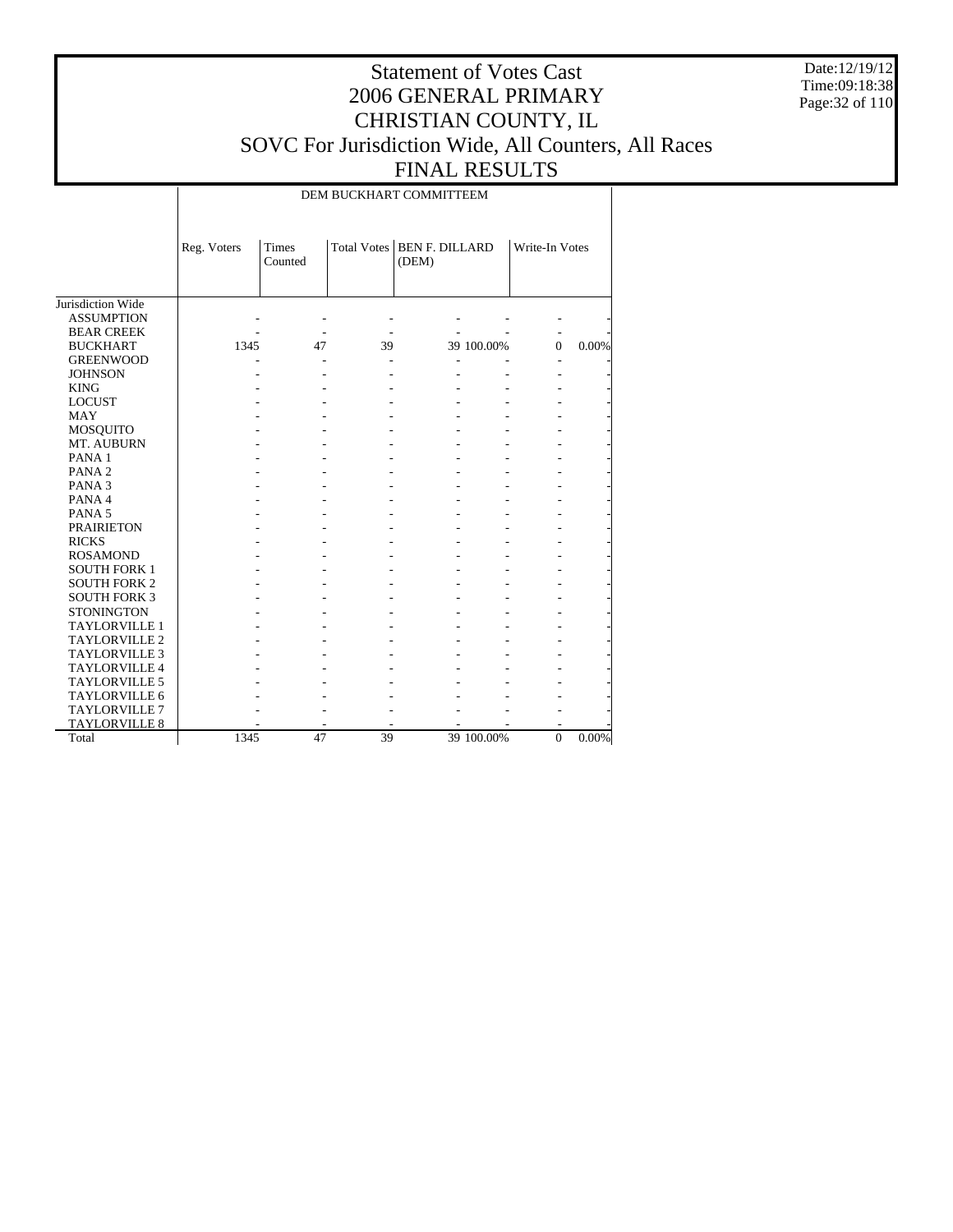Date:12/19/12 Time:09:18:38 Page:33 of 110

## Statement of Votes Cast 2006 GENERAL PRIMARY CHRISTIAN COUNTY, IL SOVC For Jurisdiction Wide, All Counters, All Races FINAL RESULTS

DEM GREENWOOD COMMITTEE

|                      | Reg. Voters | <b>Times</b><br>Counted | Total<br>Votes | JOSEPH N.<br>MARLEY (DEM) |           | Write-In Votes |       |
|----------------------|-------------|-------------------------|----------------|---------------------------|-----------|----------------|-------|
| Jurisdiction Wide    |             |                         |                |                           |           |                |       |
| <b>ASSUMPTION</b>    |             |                         |                |                           |           |                |       |
| <b>BEAR CREEK</b>    |             |                         |                |                           |           |                |       |
| <b>BUCKHART</b>      |             |                         |                |                           |           |                |       |
| <b>GREENWOOD</b>     | 164         | 8                       | 8              |                           | 8 100.00% | $\Omega$       | 0.00% |
| <b>JOHNSON</b>       |             |                         |                |                           |           |                |       |
| <b>KING</b>          |             |                         |                |                           |           |                |       |
| <b>LOCUST</b>        |             |                         |                |                           |           |                |       |
| <b>MAY</b>           |             |                         |                |                           |           |                |       |
| <b>MOSQUITO</b>      |             |                         |                |                           |           |                |       |
| MT. AUBURN           |             |                         |                |                           |           |                |       |
| PANA <sub>1</sub>    |             |                         |                |                           |           |                |       |
| PANA <sub>2</sub>    |             |                         |                |                           |           |                |       |
| PANA <sub>3</sub>    |             |                         |                |                           |           |                |       |
| PANA 4               |             |                         |                |                           |           |                |       |
| PANA <sub>5</sub>    |             |                         |                |                           |           |                |       |
| <b>PRAIRIETON</b>    |             |                         |                |                           |           |                |       |
| <b>RICKS</b>         |             |                         |                |                           |           |                |       |
| <b>ROSAMOND</b>      |             |                         |                |                           |           |                |       |
| <b>SOUTH FORK 1</b>  |             |                         |                |                           |           |                |       |
| <b>SOUTH FORK 2</b>  |             |                         |                |                           |           |                |       |
| <b>SOUTH FORK 3</b>  |             |                         |                |                           |           |                |       |
| <b>STONINGTON</b>    |             |                         |                |                           |           |                |       |
| <b>TAYLORVILLE 1</b> |             |                         |                |                           |           |                |       |
| TAYLORVILLE 2        |             |                         |                |                           |           |                |       |
| <b>TAYLORVILLE 3</b> |             |                         |                |                           |           |                |       |
| <b>TAYLORVILLE 4</b> |             |                         |                |                           |           |                |       |
| <b>TAYLORVILLE 5</b> |             |                         |                |                           |           |                |       |
| TAYLORVILLE 6        |             |                         |                |                           |           |                |       |
| <b>TAYLORVILLE 7</b> |             |                         |                |                           |           |                |       |
| <b>TAYLORVILLE 8</b> |             |                         |                |                           |           |                |       |
| Total                | 164         | 8                       | 8              |                           | 8 100.00% | $\theta$       | 0.00% |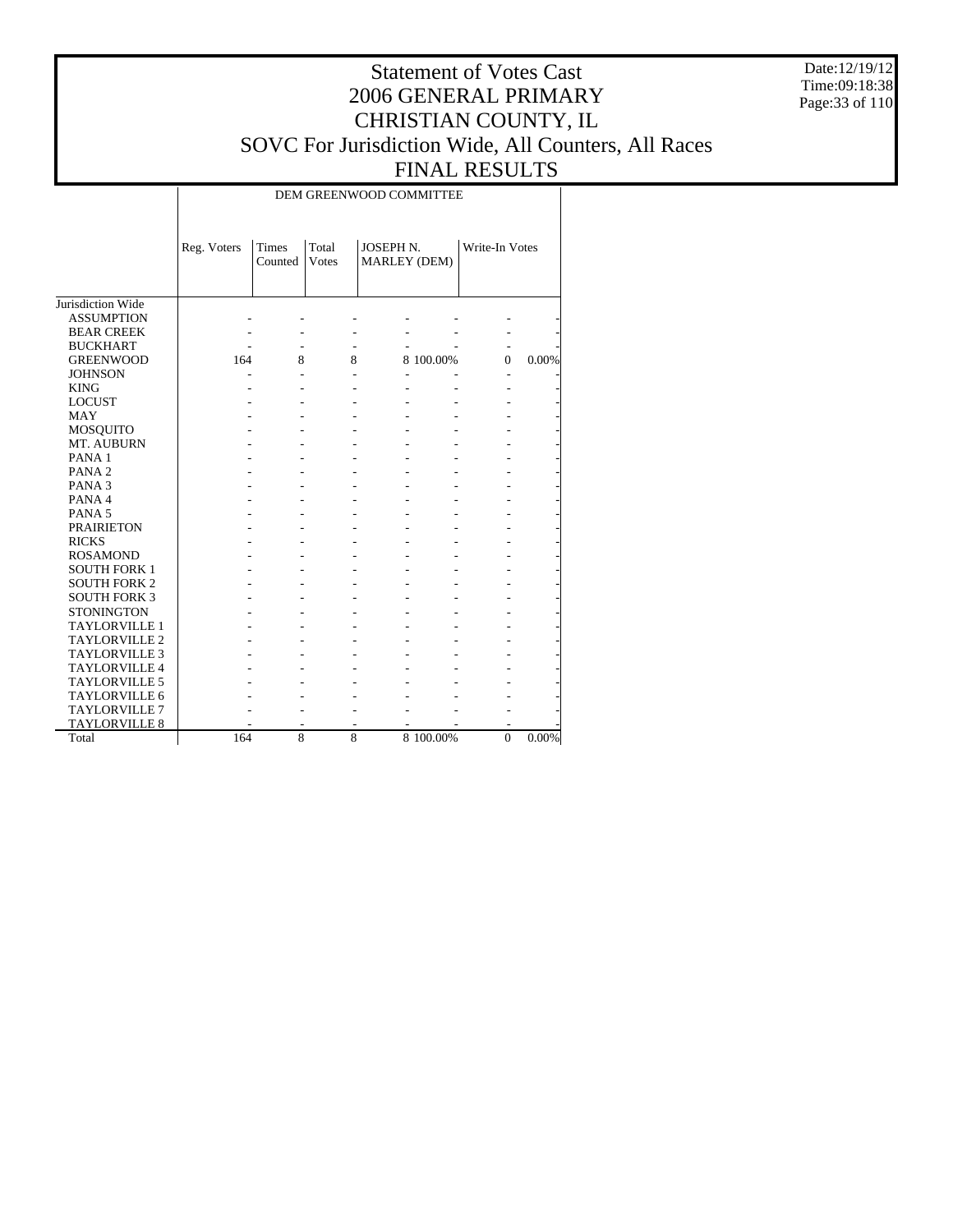Date:12/19/12 Time:09:18:38 Page:34 of 110

## Statement of Votes Cast 2006 GENERAL PRIMARY CHRISTIAN COUNTY, IL SOVC For Jurisdiction Wide, All Counters, All Races FINAL RESULTS

DEM JOHNSON COMMITTEEMA

|                      | Reg. Voters | <b>Times</b><br>Counted |    | Total Votes JAMES E. DISS<br>(DEM) |            | Write-In Votes |       |
|----------------------|-------------|-------------------------|----|------------------------------------|------------|----------------|-------|
| Jurisdiction Wide    |             |                         |    |                                    |            |                |       |
| <b>ASSUMPTION</b>    |             |                         |    |                                    |            |                |       |
| <b>BEAR CREEK</b>    |             |                         |    |                                    |            |                |       |
| <b>BUCKHART</b>      |             |                         |    |                                    |            |                |       |
| <b>GREENWOOD</b>     |             |                         |    |                                    |            |                |       |
| <b>JOHNSON</b>       | 503         | 23                      | 22 |                                    | 22 100.00% | $\theta$       | 0.00% |
| <b>KING</b>          |             |                         |    |                                    |            |                |       |
| <b>LOCUST</b>        |             |                         |    |                                    |            |                |       |
| <b>MAY</b>           |             |                         |    |                                    |            |                |       |
| <b>MOSQUITO</b>      |             |                         |    |                                    |            |                |       |
| MT. AUBURN           |             |                         |    |                                    |            |                |       |
| PANA <sub>1</sub>    |             |                         |    |                                    |            |                |       |
| PANA <sub>2</sub>    |             |                         |    |                                    |            |                |       |
| PANA <sub>3</sub>    |             |                         |    |                                    |            |                |       |
| PANA 4               |             |                         |    |                                    |            |                |       |
| PANA <sub>5</sub>    |             |                         |    |                                    |            |                |       |
| <b>PRAIRIETON</b>    |             |                         |    |                                    |            |                |       |
| <b>RICKS</b>         |             |                         |    |                                    |            |                |       |
| <b>ROSAMOND</b>      |             |                         |    |                                    |            |                |       |
| <b>SOUTH FORK 1</b>  |             |                         |    |                                    |            |                |       |
| <b>SOUTH FORK 2</b>  |             |                         |    |                                    |            |                |       |
| <b>SOUTH FORK 3</b>  |             |                         |    |                                    |            |                |       |
| <b>STONINGTON</b>    |             |                         |    |                                    |            |                |       |
| <b>TAYLORVILLE 1</b> |             |                         |    |                                    |            |                |       |
| <b>TAYLORVILLE 2</b> |             |                         |    |                                    |            |                |       |
| <b>TAYLORVILLE 3</b> |             |                         |    |                                    |            |                |       |
| <b>TAYLORVILLE 4</b> |             |                         |    |                                    |            |                |       |
| <b>TAYLORVILLE 5</b> |             |                         |    |                                    |            |                |       |
| <b>TAYLORVILLE 6</b> |             |                         |    |                                    |            |                |       |
| <b>TAYLORVILLE 7</b> |             |                         |    |                                    |            |                |       |
| <b>TAYLORVILLE 8</b> |             |                         |    |                                    |            |                |       |
| Total                | 503         | 23                      | 22 |                                    | 22 100.00% | $\mathbf{0}$   | 0.00% |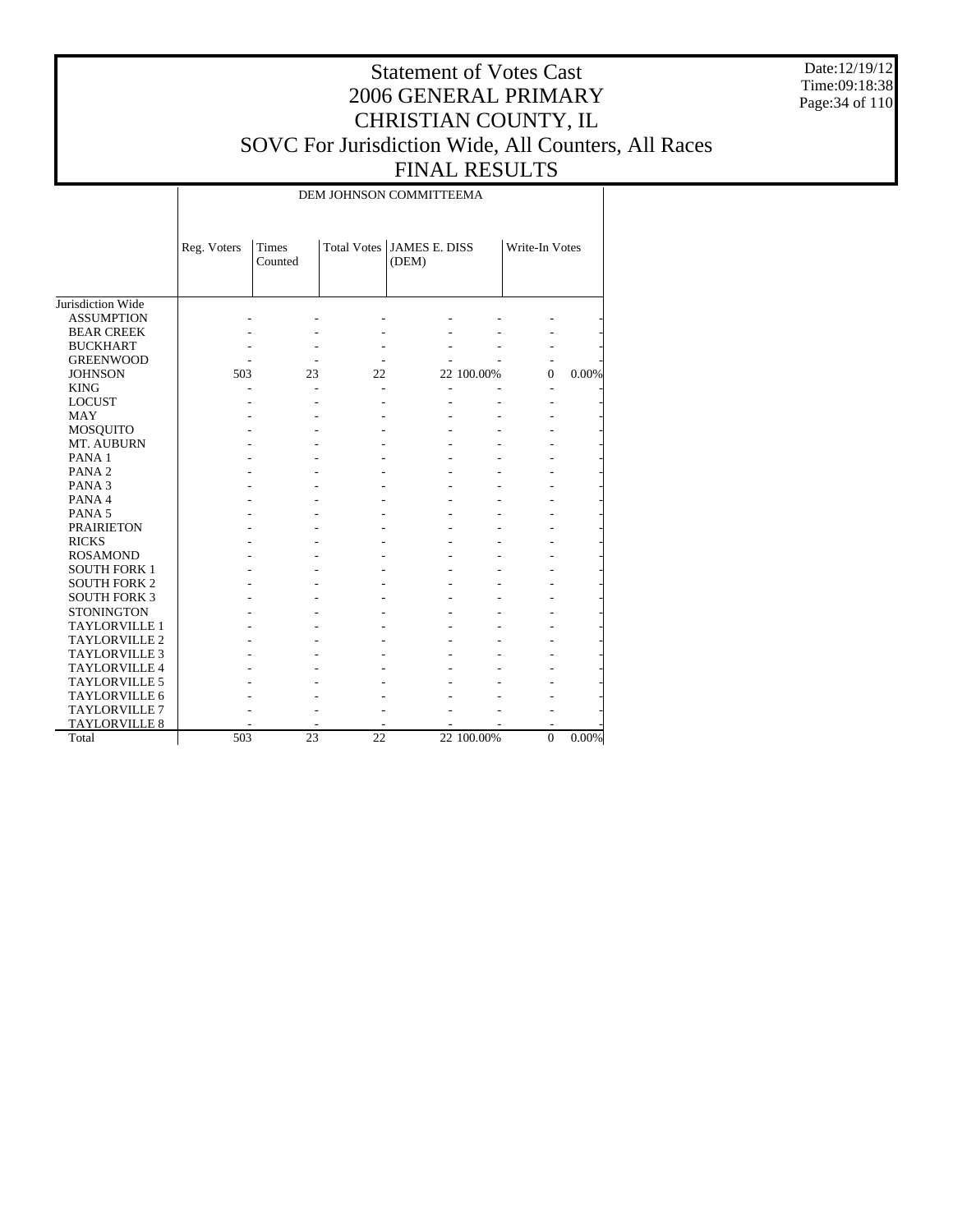Date:12/19/12 Time:09:18:38 Page:35 of 110

## Statement of Votes Cast 2006 GENERAL PRIMARY CHRISTIAN COUNTY, IL SOVC For Jurisdiction Wide, All Counters, All Races FINAL RESULTS

DEM KING COMMITTEEMAN

|                      | Reg. Voters | Times<br>Counted | Total<br><b>Votes</b> | (DEM) | <b>MARTHA</b><br><b>ZIMMERMAN</b> |                | Write-In Votes |
|----------------------|-------------|------------------|-----------------------|-------|-----------------------------------|----------------|----------------|
| Jurisdiction Wide    |             |                  |                       |       |                                   |                |                |
| <b>ASSUMPTION</b>    |             |                  |                       |       |                                   |                |                |
| <b>BEAR CREEK</b>    |             |                  |                       |       |                                   |                |                |
| <b>BUCKHART</b>      |             |                  |                       |       |                                   |                |                |
| <b>GREENWOOD</b>     |             |                  |                       |       |                                   |                |                |
| <b>JOHNSON</b>       |             |                  |                       |       |                                   |                |                |
| <b>KING</b>          | 172         | 10               | 9                     |       | 9 100.00%                         | $\Omega$       | 0.00%          |
| <b>LOCUST</b>        |             |                  |                       |       |                                   |                |                |
| MAY                  |             |                  |                       |       |                                   |                |                |
| <b>MOSQUITO</b>      |             |                  |                       |       |                                   |                |                |
| MT. AUBURN           |             |                  |                       |       |                                   |                |                |
| PANA <sub>1</sub>    |             |                  |                       |       |                                   |                |                |
| PANA <sub>2</sub>    |             |                  |                       |       |                                   |                |                |
| PANA <sub>3</sub>    |             |                  |                       |       |                                   |                |                |
| PANA 4               |             |                  |                       |       |                                   |                |                |
| PANA <sub>5</sub>    |             |                  |                       |       |                                   |                |                |
| <b>PRAIRIETON</b>    |             |                  |                       |       |                                   |                |                |
| <b>RICKS</b>         |             |                  |                       |       |                                   |                |                |
| <b>ROSAMOND</b>      |             |                  |                       |       |                                   |                |                |
| <b>SOUTH FORK 1</b>  |             |                  |                       |       |                                   |                |                |
| <b>SOUTH FORK 2</b>  |             |                  |                       |       |                                   |                |                |
| <b>SOUTH FORK 3</b>  |             |                  |                       |       |                                   |                |                |
| <b>STONINGTON</b>    |             |                  |                       |       |                                   |                |                |
| <b>TAYLORVILLE 1</b> |             |                  |                       |       |                                   |                |                |
| <b>TAYLORVILLE 2</b> |             |                  |                       |       |                                   |                |                |
| <b>TAYLORVILLE 3</b> |             |                  |                       |       |                                   |                |                |
| <b>TAYLORVILLE 4</b> |             |                  |                       |       |                                   |                |                |
| <b>TAYLORVILLE 5</b> |             |                  |                       |       |                                   |                |                |
| <b>TAYLORVILLE 6</b> |             |                  |                       |       |                                   |                |                |
| <b>TAYLORVILLE 7</b> |             |                  |                       |       |                                   |                |                |
| <b>TAYLORVILLE 8</b> |             |                  |                       |       |                                   |                |                |
| Total                | 172         | 10               | 9                     |       | 9 100.00%                         | $\overline{0}$ | $0.00\%$       |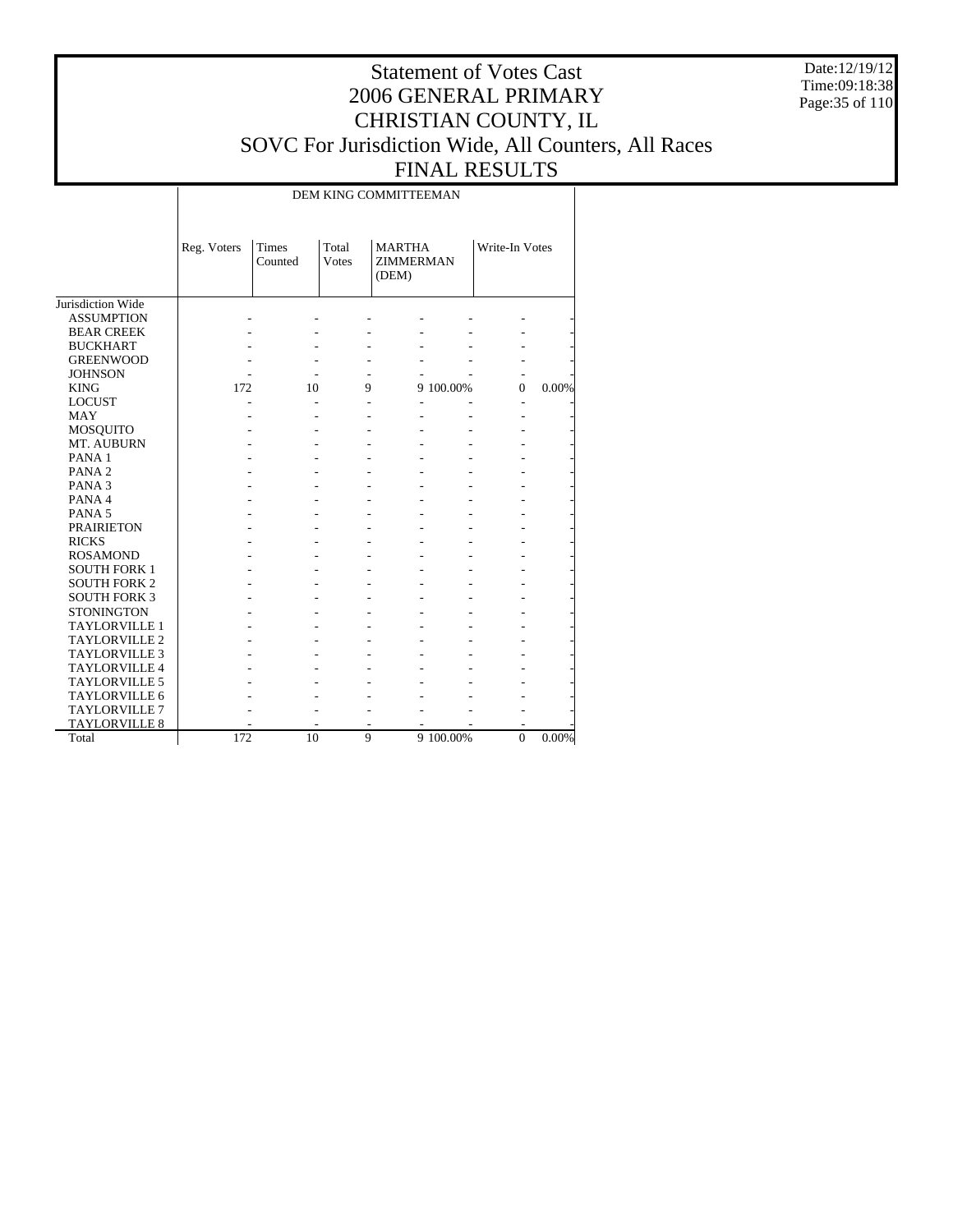Date:12/19/12 Time:09:18:38 Page:36 of 110

## Statement of Votes Cast 2006 GENERAL PRIMARY CHRISTIAN COUNTY, IL SOVC For Jurisdiction Wide, All Counters, All Races FINAL RESULTS

DEM LOCUST COMMITTEEMAN

|                      | Reg. Voters | Times<br>Counted |    | Total Votes   BRUCE BARRY |        | Write-In Votes |       |
|----------------------|-------------|------------------|----|---------------------------|--------|----------------|-------|
| Jurisdiction Wide    |             |                  |    |                           |        |                |       |
| <b>ASSUMPTION</b>    |             |                  |    |                           |        |                |       |
| <b>BEAR CREEK</b>    |             |                  |    |                           |        |                |       |
| <b>BUCKHART</b>      |             |                  |    |                           |        |                |       |
| <b>GREENWOOD</b>     |             |                  |    |                           |        |                |       |
| <b>JOHNSON</b>       |             |                  |    |                           |        |                |       |
| <b>KING</b>          |             |                  |    |                           |        |                |       |
| <b>LOCUST</b>        | 478         | 58               | 23 | 21                        | 91.30% | $\overline{c}$ | 8.70% |
| MAY                  |             |                  |    |                           |        |                |       |
| MOSQUITO             |             |                  |    |                           |        |                |       |
| MT. AUBURN           |             |                  |    |                           |        |                |       |
| PANA <sub>1</sub>    |             |                  |    |                           |        |                |       |
| PANA <sub>2</sub>    |             |                  |    |                           |        |                |       |
| PANA <sub>3</sub>    |             |                  |    |                           |        |                |       |
| PANA 4               |             |                  |    |                           |        |                |       |
| PANA <sub>5</sub>    |             |                  |    |                           |        |                |       |
| <b>PRAIRIETON</b>    |             |                  |    |                           |        |                |       |
| <b>RICKS</b>         |             |                  |    |                           |        |                |       |
| <b>ROSAMOND</b>      |             |                  |    |                           |        |                |       |
| <b>SOUTH FORK 1</b>  |             |                  |    |                           |        |                |       |
| <b>SOUTH FORK 2</b>  |             |                  |    |                           |        |                |       |
| <b>SOUTH FORK 3</b>  |             |                  |    |                           |        |                |       |
| <b>STONINGTON</b>    |             |                  |    |                           |        |                |       |
| <b>TAYLORVILLE 1</b> |             |                  |    |                           |        |                |       |
| <b>TAYLORVILLE 2</b> |             |                  |    |                           |        |                |       |
| <b>TAYLORVILLE 3</b> |             |                  |    |                           |        |                |       |
| <b>TAYLORVILLE 4</b> |             |                  |    |                           |        |                |       |
| <b>TAYLORVILLE 5</b> |             |                  |    |                           |        |                |       |
| TAYLORVILLE 6        |             |                  |    |                           |        |                |       |
| <b>TAYLORVILLE 7</b> |             |                  |    |                           |        |                |       |
| <b>TAYLORVILLE 8</b> |             |                  |    |                           |        |                |       |
| Total                | 478         | 58               | 23 | 21                        | 91.30% | $\overline{c}$ | 8.70% |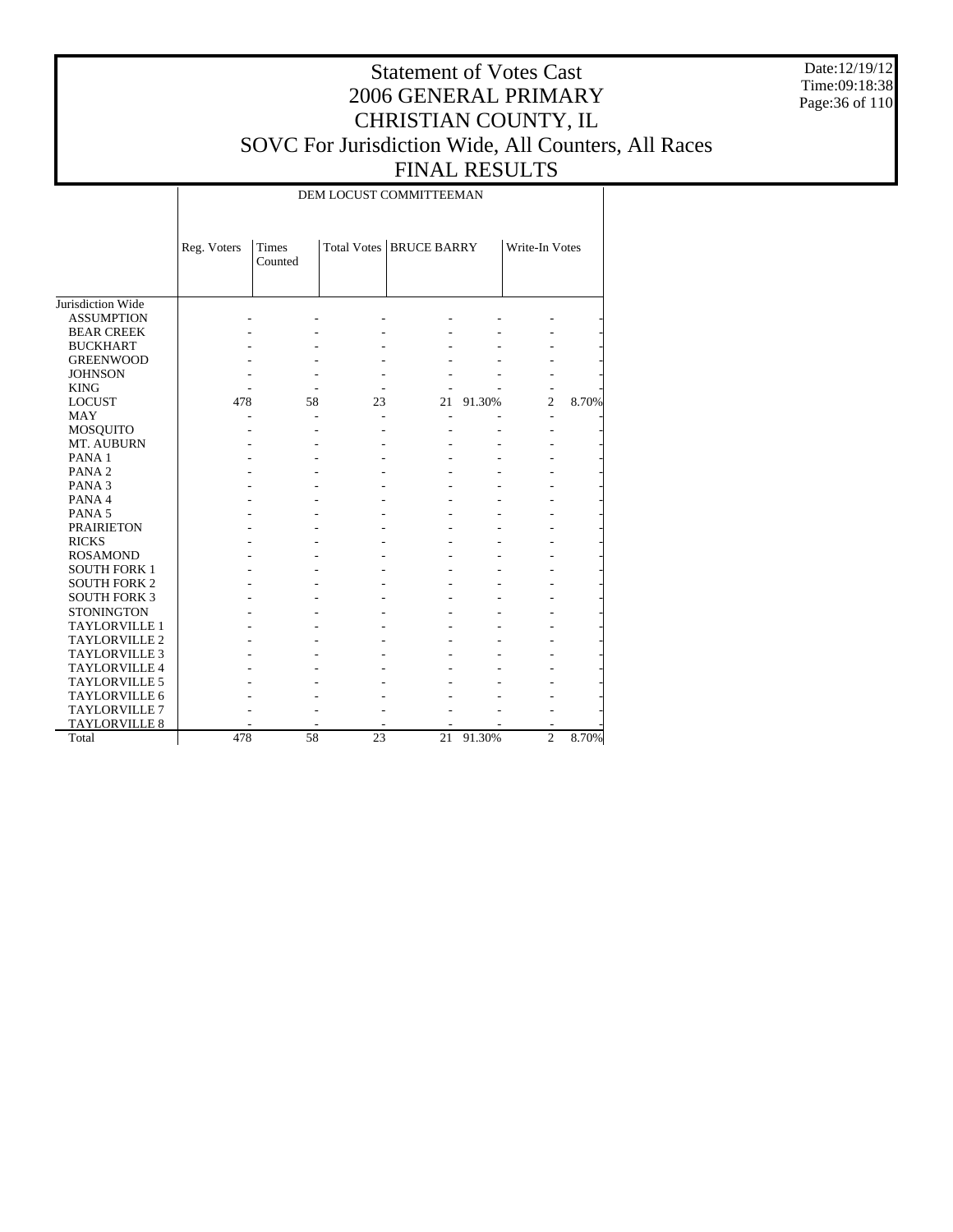Date:12/19/12 Time:09:18:38 Page:37 of 110

## Statement of Votes Cast 2006 GENERAL PRIMARY CHRISTIAN COUNTY, IL SOVC For Jurisdiction Wide, All Counters, All Races FINAL RESULTS

DEM MAY COMMITTEEMAN

|                      | Reg. Voters | Times<br>Counted |    | <b>Total Votes   BEN CURTIN</b><br>(DEM) |            | Write-In Votes |          |
|----------------------|-------------|------------------|----|------------------------------------------|------------|----------------|----------|
| Jurisdiction Wide    |             |                  |    |                                          |            |                |          |
| <b>ASSUMPTION</b>    |             |                  |    |                                          |            |                |          |
| <b>BEAR CREEK</b>    |             |                  |    |                                          |            |                |          |
| <b>BUCKHART</b>      |             |                  |    |                                          |            |                |          |
| <b>GREENWOOD</b>     |             |                  |    |                                          |            |                |          |
| <b>JOHNSON</b>       |             |                  |    |                                          |            |                |          |
| <b>KING</b>          |             |                  |    |                                          |            |                |          |
| <b>LOCUST</b>        |             |                  |    |                                          |            |                |          |
| <b>MAY</b>           | 1230        | 77               | 69 |                                          | 69 100.00% | $\theta$       | 0.00%    |
| MOSQUITO             |             |                  |    |                                          |            |                |          |
| MT. AUBURN           |             |                  |    |                                          |            |                |          |
| PANA <sub>1</sub>    |             |                  |    |                                          |            |                |          |
| PANA <sub>2</sub>    |             |                  |    |                                          |            |                |          |
| PANA <sub>3</sub>    |             |                  |    |                                          |            |                |          |
| PANA 4               |             |                  |    |                                          |            |                |          |
| PANA <sub>5</sub>    |             |                  |    |                                          |            |                |          |
| <b>PRAIRIETON</b>    |             |                  |    |                                          |            |                |          |
| <b>RICKS</b>         |             |                  |    |                                          |            |                |          |
| <b>ROSAMOND</b>      |             |                  |    |                                          |            |                |          |
| <b>SOUTH FORK 1</b>  |             |                  |    |                                          |            |                |          |
| <b>SOUTH FORK 2</b>  |             |                  |    |                                          |            |                |          |
| <b>SOUTH FORK 3</b>  |             |                  |    |                                          |            |                |          |
| <b>STONINGTON</b>    |             |                  |    |                                          |            |                |          |
| <b>TAYLORVILLE 1</b> |             |                  |    |                                          |            |                |          |
| <b>TAYLORVILLE 2</b> |             |                  |    |                                          |            |                |          |
| <b>TAYLORVILLE 3</b> |             |                  |    |                                          |            |                |          |
| <b>TAYLORVILLE 4</b> |             |                  |    |                                          |            |                |          |
| <b>TAYLORVILLE 5</b> |             |                  |    |                                          |            |                |          |
| <b>TAYLORVILLE 6</b> |             |                  |    |                                          |            |                |          |
| <b>TAYLORVILLE 7</b> |             |                  |    |                                          |            |                |          |
| TAYLORVILLE 8        |             |                  |    |                                          |            |                |          |
| Total                | 1230        | 77               | 69 |                                          | 69 100.00% | $\mathbf{0}$   | $0.00\%$ |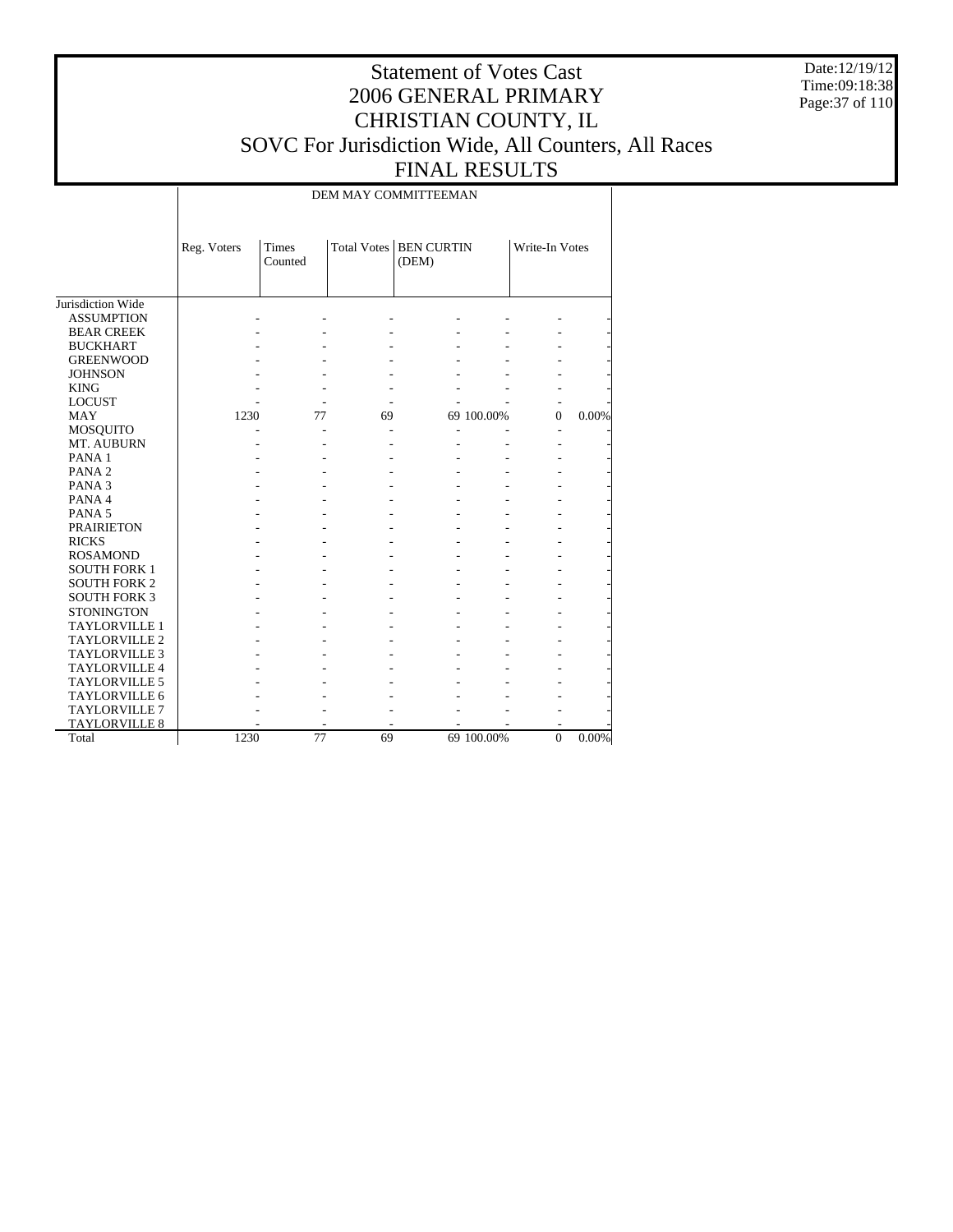Date:12/19/12 Time:09:18:38 Page:38 of 110

## Statement of Votes Cast 2006 GENERAL PRIMARY CHRISTIAN COUNTY, IL SOVC For Jurisdiction Wide, All Counters, All Races FINAL RESULTS

DEM MT. AUBURN COMMITTE

|                      | Reg. Voters | Times<br>Counted | Total Votes   BRUCE D. | <b>HOHENSTEIN</b><br>(DEM) |            | Write-In Votes |       |
|----------------------|-------------|------------------|------------------------|----------------------------|------------|----------------|-------|
| Jurisdiction Wide    |             |                  |                        |                            |            |                |       |
| <b>ASSUMPTION</b>    |             |                  |                        |                            |            |                |       |
| <b>BEAR CREEK</b>    |             |                  |                        |                            |            |                |       |
| <b>BUCKHART</b>      |             |                  |                        |                            |            |                |       |
| <b>GREENWOOD</b>     |             |                  |                        |                            |            |                |       |
| <b>JOHNSON</b>       |             |                  |                        |                            |            |                |       |
| <b>KING</b>          |             |                  |                        |                            |            |                |       |
| <b>LOCUST</b>        |             |                  |                        |                            |            |                |       |
| <b>MAY</b>           |             |                  |                        |                            |            |                |       |
| <b>MOSQUITO</b>      |             |                  |                        |                            |            |                |       |
| MT. AUBURN           | 730         | 32               | 27                     |                            | 27 100.00% | $\Omega$       | 0.00% |
| PANA <sub>1</sub>    |             |                  |                        |                            |            |                |       |
| PANA <sub>2</sub>    |             |                  |                        |                            |            |                |       |
| PANA <sub>3</sub>    |             |                  |                        |                            |            |                |       |
| PANA4                |             |                  |                        |                            |            |                |       |
| PANA <sub>5</sub>    |             |                  |                        |                            |            |                |       |
| <b>PRAIRIETON</b>    |             |                  |                        |                            |            |                |       |
| <b>RICKS</b>         |             |                  |                        |                            |            |                |       |
| <b>ROSAMOND</b>      |             |                  |                        |                            |            |                |       |
| <b>SOUTH FORK 1</b>  |             |                  |                        |                            |            |                |       |
| <b>SOUTH FORK 2</b>  |             |                  |                        |                            |            |                |       |
| <b>SOUTH FORK 3</b>  |             |                  |                        |                            |            |                |       |
| <b>STONINGTON</b>    |             |                  |                        |                            |            |                |       |
| <b>TAYLORVILLE 1</b> |             |                  |                        |                            |            |                |       |
| <b>TAYLORVILLE 2</b> |             |                  |                        |                            |            |                |       |
| <b>TAYLORVILLE 3</b> |             |                  |                        |                            |            |                |       |
| <b>TAYLORVILLE 4</b> |             |                  |                        |                            |            |                |       |
| <b>TAYLORVILLE 5</b> |             |                  |                        |                            |            |                |       |
| <b>TAYLORVILLE 6</b> |             |                  |                        |                            |            |                |       |
| <b>TAYLORVILLE 7</b> |             |                  |                        |                            |            |                |       |
| <b>TAYLORVILLE 8</b> |             |                  |                        |                            |            |                |       |
| Total                | 730         | 32               | 27                     |                            | 27 100.00% | $\mathbf{0}$   | 0.00% |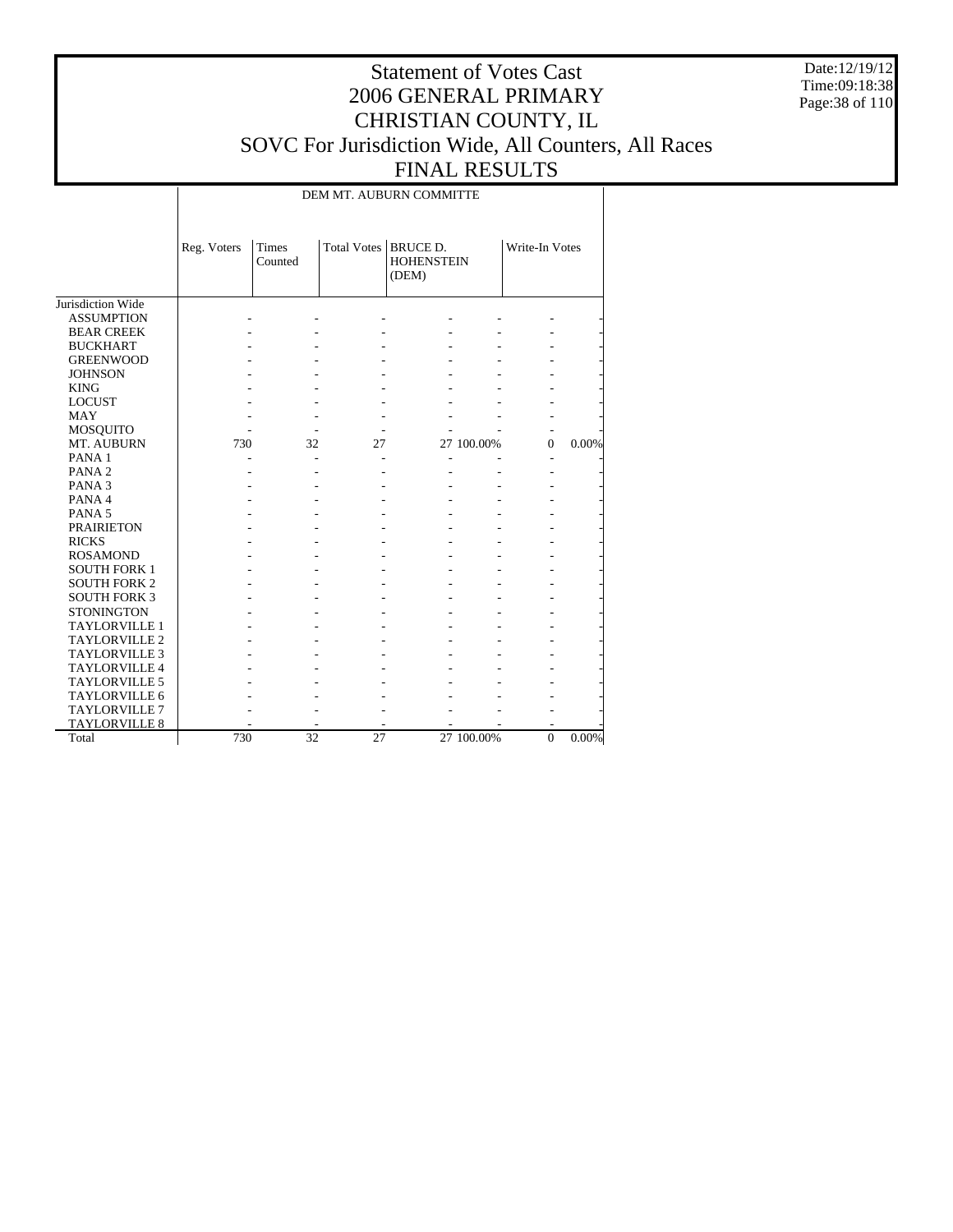Date:12/19/12 Time:09:18:38 Page:39 of 110

#### Statement of Votes Cast 2006 GENERAL PRIMARY CHRISTIAN COUNTY, IL SOVC For Jurisdiction Wide, All Counters, All Races FINAL RESULTS Τ

|                      | Reg. Voters | Times<br>Counted | Total<br>Votes | Write-In Votes |           |
|----------------------|-------------|------------------|----------------|----------------|-----------|
|                      |             |                  |                |                |           |
|                      |             |                  |                |                |           |
| Jurisdiction Wide    |             |                  |                |                |           |
| <b>ASSUMPTION</b>    |             |                  |                |                |           |
| <b>BEAR CREEK</b>    |             |                  |                |                |           |
| <b>BUCKHART</b>      |             |                  |                |                |           |
| <b>GREENWOOD</b>     |             |                  |                |                |           |
| <b>JOHNSON</b>       |             |                  |                |                |           |
| <b>KING</b>          |             |                  |                |                |           |
| <b>LOCUST</b>        |             |                  |                |                |           |
| <b>MAY</b>           |             |                  |                |                |           |
| <b>MOSQUITO</b>      | 287         | 17               | 2              |                | 2 100.00% |
| MT. AUBURN           |             |                  |                |                |           |
| PANA <sub>1</sub>    |             |                  |                |                |           |
| PANA <sub>2</sub>    |             |                  |                |                |           |
| PANA <sub>3</sub>    |             |                  |                |                |           |
| PANA 4               |             |                  |                |                |           |
| PANA <sub>5</sub>    |             |                  |                |                |           |
| <b>PRAIRIETON</b>    |             |                  |                |                |           |
| <b>RICKS</b>         |             |                  |                |                |           |
| <b>ROSAMOND</b>      |             |                  |                |                |           |
| <b>SOUTH FORK 1</b>  |             |                  |                |                |           |
| <b>SOUTH FORK 2</b>  |             |                  |                |                |           |
| <b>SOUTH FORK 3</b>  |             |                  |                |                |           |
| <b>STONINGTON</b>    |             |                  |                |                |           |
| <b>TAYLORVILLE 1</b> |             |                  |                |                |           |
| <b>TAYLORVILLE 2</b> |             |                  |                |                |           |
| <b>TAYLORVILLE 3</b> |             |                  |                |                |           |
| <b>TAYLORVILLE 4</b> |             |                  |                |                |           |
| <b>TAYLORVILLE 5</b> |             |                  |                |                |           |
| TAYLORVILLE 6        |             |                  |                |                |           |
| <b>TAYLORVILLE 7</b> |             |                  |                |                |           |
| <b>TAYLORVILLE 8</b> |             |                  |                |                |           |
| Total                | 287         | 17               | $\overline{c}$ |                | 2 100.00% |

#### DEM MOSQUITO COMMITTEEM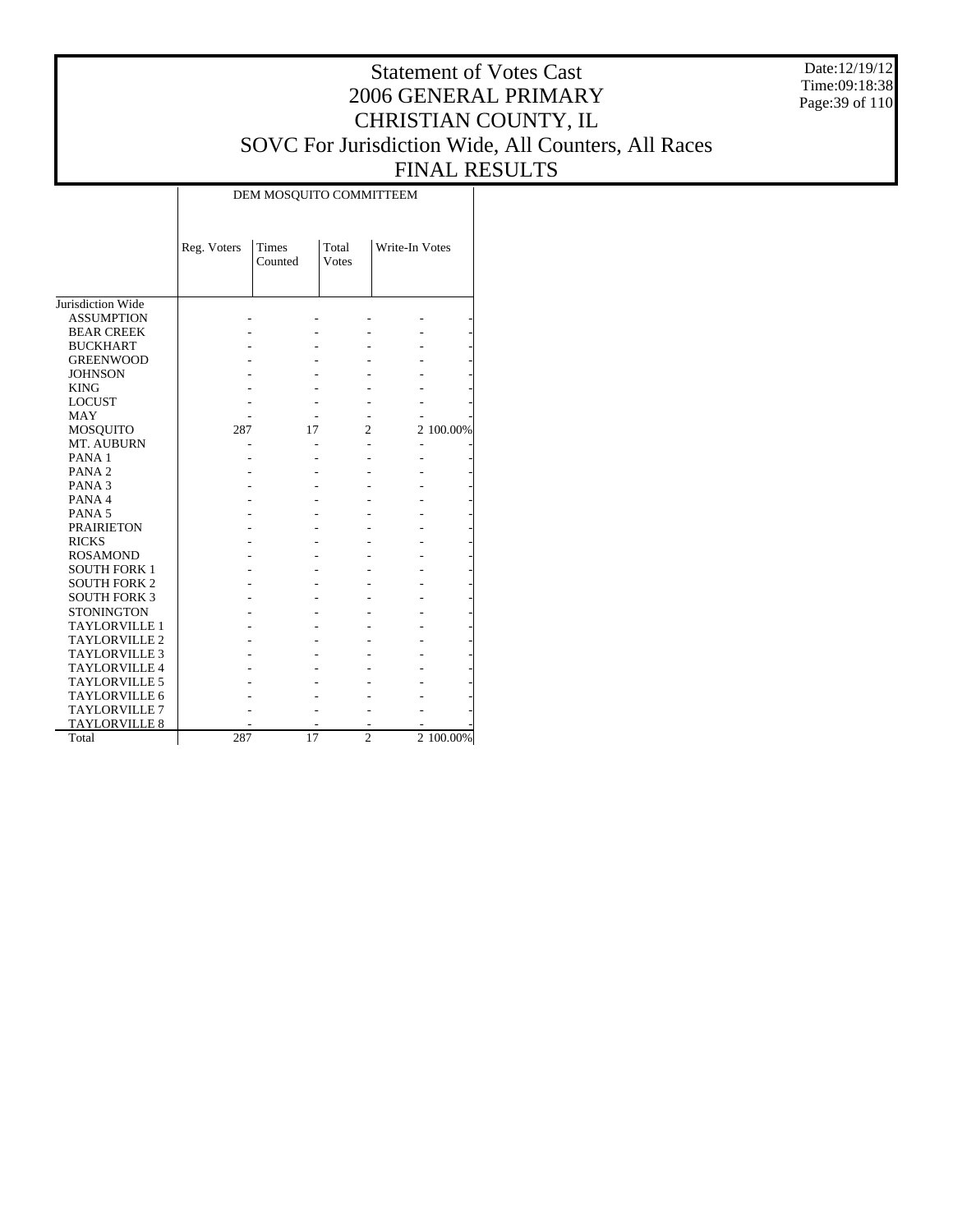Date:12/19/12 Time:09:18:38 Page:40 of 110

## Statement of Votes Cast 2006 GENERAL PRIMARY CHRISTIAN COUNTY, IL SOVC For Jurisdiction Wide, All Counters, All Races FINAL RESULTS

DEM PANA 1 COMMITTEEMAN

|                      | Reg. Voters | <b>Times</b><br>Counted |    | Total Votes STEVEN D. SIPES<br>(DEM) |            | Write-In Votes |       |
|----------------------|-------------|-------------------------|----|--------------------------------------|------------|----------------|-------|
| Jurisdiction Wide    |             |                         |    |                                      |            |                |       |
| <b>ASSUMPTION</b>    |             |                         |    |                                      |            |                |       |
| <b>BEAR CREEK</b>    |             |                         |    |                                      |            |                |       |
| <b>BUCKHART</b>      |             |                         |    |                                      |            |                |       |
| <b>GREENWOOD</b>     |             |                         |    |                                      |            |                |       |
| <b>JOHNSON</b>       |             |                         |    |                                      |            |                |       |
| <b>KING</b>          |             |                         |    |                                      |            |                |       |
| <b>LOCUST</b>        |             |                         |    |                                      |            |                |       |
| <b>MAY</b>           |             |                         |    |                                      |            |                |       |
| <b>MOSQUITO</b>      |             |                         |    |                                      |            |                |       |
| MT. AUBURN           |             |                         |    |                                      |            |                |       |
| PANA <sub>1</sub>    | 715         | 70                      | 59 |                                      | 59 100.00% | $\Omega$       | 0.00% |
| PANA <sub>2</sub>    |             |                         |    |                                      |            |                |       |
| PANA <sub>3</sub>    |             |                         |    |                                      |            |                |       |
| PANA 4               |             |                         |    |                                      |            |                |       |
| PANA <sub>5</sub>    |             |                         |    |                                      |            |                |       |
| <b>PRAIRIETON</b>    |             |                         |    |                                      |            |                |       |
| <b>RICKS</b>         |             |                         |    |                                      |            |                |       |
| <b>ROSAMOND</b>      |             |                         |    |                                      |            |                |       |
| <b>SOUTH FORK 1</b>  |             |                         |    |                                      |            |                |       |
| <b>SOUTH FORK 2</b>  |             |                         |    |                                      |            |                |       |
| <b>SOUTH FORK 3</b>  |             |                         |    |                                      |            |                |       |
| <b>STONINGTON</b>    |             |                         |    |                                      |            |                |       |
| <b>TAYLORVILLE 1</b> |             |                         |    |                                      |            |                |       |
| <b>TAYLORVILLE 2</b> |             |                         |    |                                      |            |                |       |
| <b>TAYLORVILLE 3</b> |             |                         |    |                                      |            |                |       |
| <b>TAYLORVILLE 4</b> |             |                         |    |                                      |            |                |       |
| <b>TAYLORVILLE 5</b> |             |                         |    |                                      |            |                |       |
| <b>TAYLORVILLE 6</b> |             |                         |    |                                      |            |                |       |
| TAYLORVILLE 7        |             |                         |    |                                      |            |                |       |
| <b>TAYLORVILLE 8</b> |             |                         |    |                                      |            |                |       |
| Total                | 715         | 70                      | 59 |                                      | 59 100.00% | $\mathbf{0}$   | 0.00% |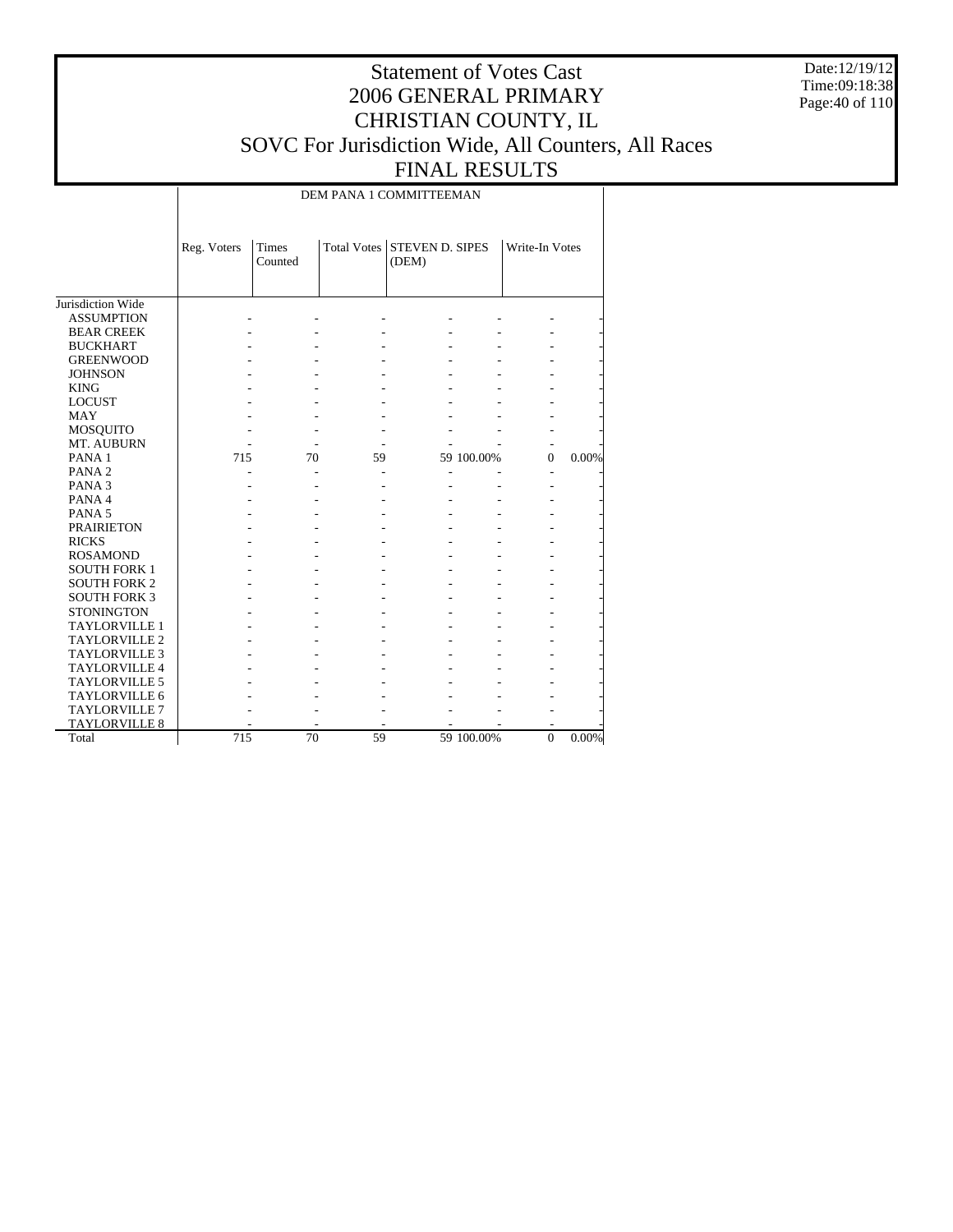Date:12/19/12 Time:09:18:38 Page:41 of 110

## Statement of Votes Cast 2006 GENERAL PRIMARY CHRISTIAN COUNTY, IL SOVC For Jurisdiction Wide, All Counters, All Races FINAL RESULTS

DEM PANA 2 COMMITTEEMAN

|                                              | Reg. Voters | <b>Times</b><br>Counted | <b>Total Votes</b> | PAUL C. SCHMITZ<br>(DEM) |             | Write-In Votes |       |
|----------------------------------------------|-------------|-------------------------|--------------------|--------------------------|-------------|----------------|-------|
| Jurisdiction Wide                            |             |                         |                    |                          |             |                |       |
| <b>ASSUMPTION</b>                            |             |                         |                    |                          |             |                |       |
| <b>BEAR CREEK</b>                            |             |                         |                    |                          |             |                |       |
| <b>BUCKHART</b>                              |             |                         |                    |                          |             |                |       |
| <b>GREENWOOD</b>                             |             |                         |                    |                          |             |                |       |
| <b>JOHNSON</b>                               |             |                         |                    |                          |             |                |       |
| <b>KING</b>                                  |             |                         |                    |                          |             |                |       |
| <b>LOCUST</b>                                |             |                         |                    |                          |             |                |       |
| <b>MAY</b>                                   |             |                         |                    |                          |             |                |       |
| MOSQUITO                                     |             |                         |                    |                          |             |                |       |
| MT. AUBURN                                   |             |                         |                    |                          |             |                |       |
| PANA <sub>1</sub>                            |             |                         |                    |                          |             |                |       |
| PANA <sub>2</sub>                            | 1370        | 123                     | 115                |                          | 115 100.00% | $\Omega$       | 0.00% |
| PANA <sub>3</sub>                            |             |                         |                    |                          |             |                |       |
| PANA 4                                       |             |                         |                    |                          |             |                |       |
| PANA <sub>5</sub>                            |             |                         |                    |                          |             |                |       |
| <b>PRAIRIETON</b>                            |             |                         |                    |                          |             |                |       |
| <b>RICKS</b>                                 |             |                         |                    |                          |             |                |       |
| <b>ROSAMOND</b>                              |             |                         |                    |                          |             |                |       |
| <b>SOUTH FORK 1</b>                          |             |                         |                    |                          |             |                |       |
| <b>SOUTH FORK 2</b>                          |             |                         |                    |                          |             |                |       |
| <b>SOUTH FORK 3</b>                          |             |                         |                    |                          |             |                |       |
| <b>STONINGTON</b>                            |             |                         |                    |                          |             |                |       |
| <b>TAYLORVILLE 1</b>                         |             |                         |                    |                          |             |                |       |
| <b>TAYLORVILLE 2</b>                         |             |                         |                    |                          |             |                |       |
|                                              |             |                         |                    |                          |             |                |       |
| <b>TAYLORVILLE 3</b><br><b>TAYLORVILLE 4</b> |             |                         |                    |                          |             |                |       |
|                                              |             |                         |                    |                          |             |                |       |
| <b>TAYLORVILLE 5</b>                         |             |                         |                    |                          |             |                |       |
| TAYLORVILLE 6                                |             |                         |                    |                          |             |                |       |
| <b>TAYLORVILLE 7</b>                         |             |                         |                    |                          |             |                |       |
| TAYLORVILLE 8                                |             |                         |                    |                          |             |                |       |
| Total                                        | 1370        | 123                     | 115                |                          | 115 100.00% | $\mathbf{0}$   | 0.00% |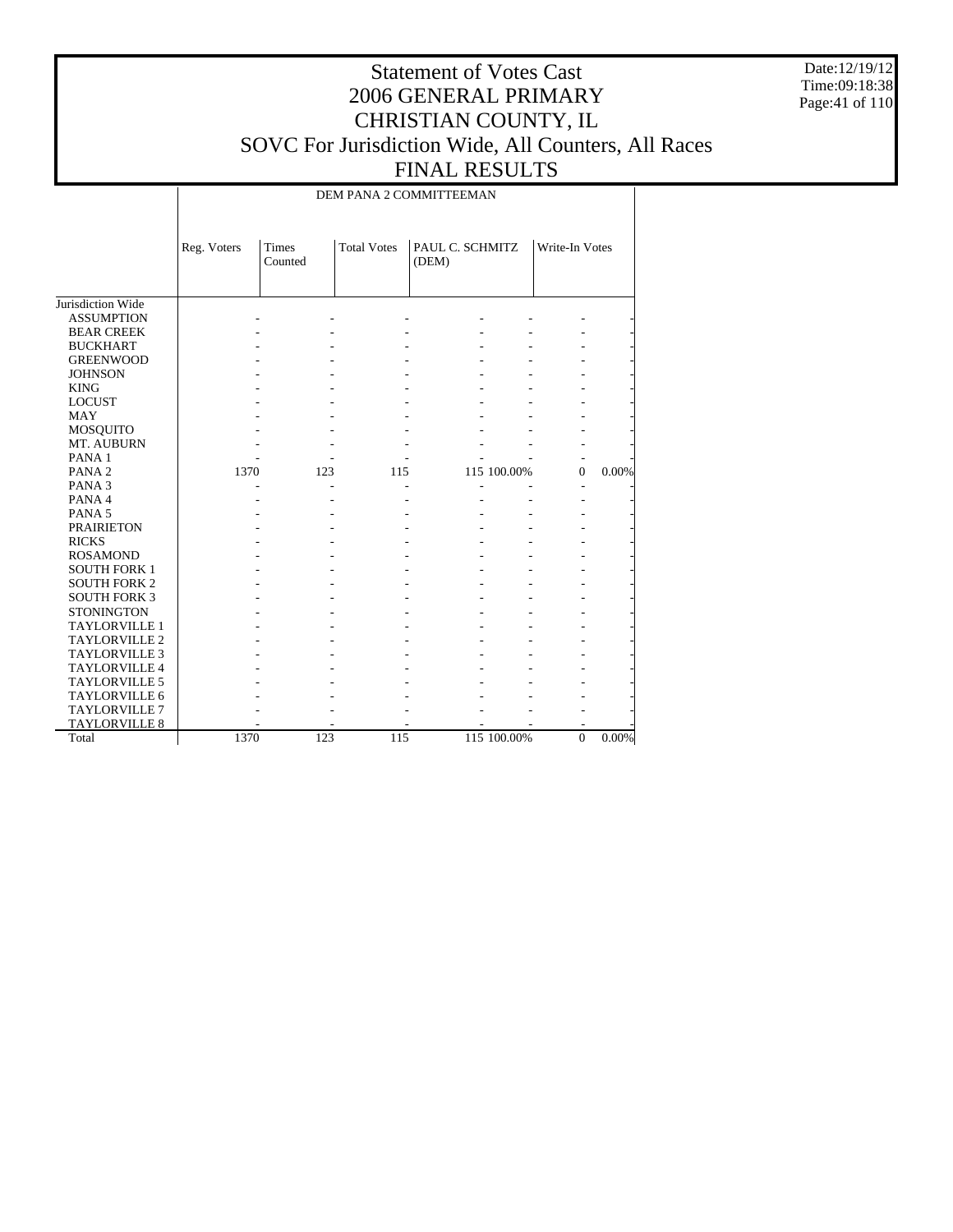Date:12/19/12 Time:09:18:38 Page:42 of 110

## Statement of Votes Cast 2006 GENERAL PRIMARY CHRISTIAN COUNTY, IL SOVC For Jurisdiction Wide, All Counters, All Races FINAL RESULTS

DEM PANA 3 COMMITTEEMAN

|                          | Reg. Voters | <b>Times</b><br>Counted |    | <b>Total Votes   TOM LATONIS</b><br>(DEM) |            | Write-In Votes |       |
|--------------------------|-------------|-------------------------|----|-------------------------------------------|------------|----------------|-------|
| Jurisdiction Wide        |             |                         |    |                                           |            |                |       |
| <b>ASSUMPTION</b>        |             |                         |    |                                           |            |                |       |
| <b>BEAR CREEK</b>        |             |                         |    |                                           |            |                |       |
| <b>BUCKHART</b>          |             |                         |    |                                           |            |                |       |
| <b>GREENWOOD</b>         |             |                         |    |                                           |            |                |       |
| <b>JOHNSON</b>           |             |                         |    |                                           |            |                |       |
| <b>KING</b>              |             |                         |    |                                           |            |                |       |
| <b>LOCUST</b>            |             |                         |    |                                           |            |                |       |
| <b>MAY</b>               |             |                         |    |                                           |            |                |       |
| <b>MOSQUITO</b>          |             |                         |    |                                           |            |                |       |
| MT. AUBURN               |             |                         |    |                                           |            |                |       |
| PANA <sub>1</sub>        |             |                         |    |                                           |            |                |       |
| PANA <sub>2</sub>        |             |                         |    |                                           |            |                |       |
| PANA <sub>3</sub>        | 799         | 52                      | 37 |                                           | 37 100.00% | $\mathbf{0}$   | 0.00% |
| PANA 4                   |             | $\overline{a}$          |    |                                           |            |                |       |
| PANA <sub>5</sub>        |             |                         |    |                                           |            |                |       |
| <b>PRAIRIETON</b>        |             |                         |    |                                           |            |                |       |
| <b>RICKS</b>             |             |                         |    |                                           |            |                |       |
| <b>ROSAMOND</b>          |             |                         |    |                                           |            |                |       |
| <b>SOUTH FORK 1</b>      |             |                         |    |                                           |            |                |       |
| <b>SOUTH FORK 2</b>      |             |                         |    |                                           |            |                |       |
| <b>SOUTH FORK 3</b>      |             |                         |    |                                           |            |                |       |
| <b>STONINGTON</b>        |             |                         |    |                                           |            |                |       |
| TAYLORVILLE 1            |             |                         |    |                                           |            |                |       |
| TAYLORVILLE <sub>2</sub> |             |                         |    |                                           |            |                |       |
| <b>TAYLORVILLE 3</b>     |             |                         |    |                                           |            |                |       |
| <b>TAYLORVILLE 4</b>     |             |                         |    |                                           |            |                |       |
| <b>TAYLORVILLE 5</b>     |             |                         |    |                                           |            |                |       |
| <b>TAYLORVILLE 6</b>     |             |                         |    |                                           |            |                |       |
| <b>TAYLORVILLE 7</b>     |             |                         |    |                                           |            |                |       |
| <b>TAYLORVILLE 8</b>     |             |                         |    |                                           |            | ۰              |       |
| Total                    | 799         | 52                      | 37 |                                           | 37 100.00% | $\mathbf{0}$   | 0.00% |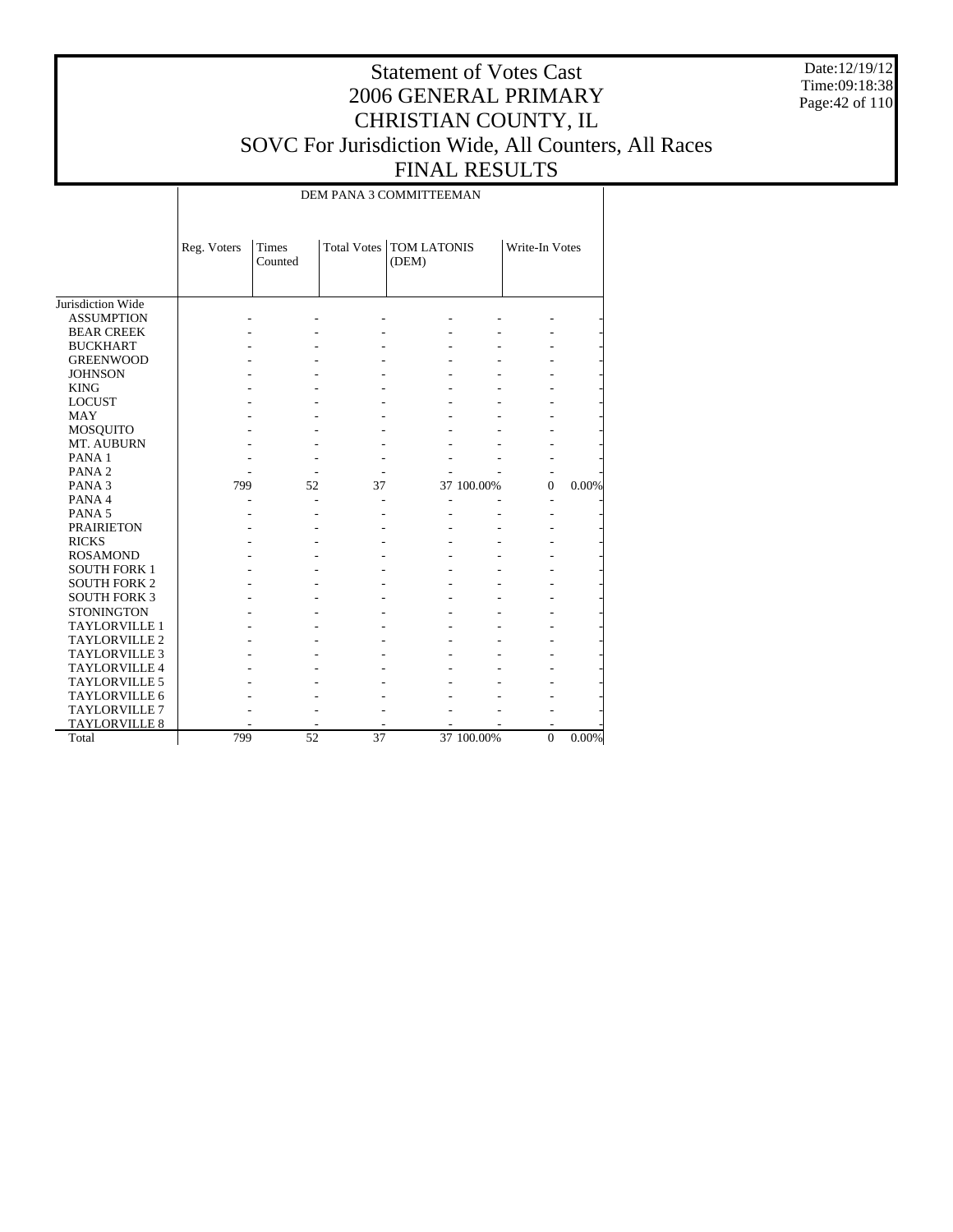Date:12/19/12 Time:09:18:39 Page:43 of 110

## Statement of Votes Cast 2006 GENERAL PRIMARY CHRISTIAN COUNTY, IL SOVC For Jurisdiction Wide, All Counters, All Races FINAL RESULTS

DEM PANA 4 COMMITTEEMAN

|                      | Reg. Voters | Times<br>Counted |    | Total Votes   JAMES A. JIM<br>DEERE (DEM) |            | Write-In Votes |       |
|----------------------|-------------|------------------|----|-------------------------------------------|------------|----------------|-------|
| Jurisdiction Wide    |             |                  |    |                                           |            |                |       |
| <b>ASSUMPTION</b>    |             |                  |    |                                           |            |                |       |
| <b>BEAR CREEK</b>    |             |                  |    |                                           |            |                |       |
| <b>BUCKHART</b>      |             |                  |    |                                           |            |                |       |
| <b>GREENWOOD</b>     |             |                  |    |                                           |            |                |       |
| <b>JOHNSON</b>       |             |                  |    |                                           |            |                |       |
| <b>KING</b>          |             |                  |    |                                           |            |                |       |
| <b>LOCUST</b>        |             |                  |    |                                           |            |                |       |
| <b>MAY</b>           |             |                  |    |                                           |            |                |       |
| <b>MOSQUITO</b>      |             |                  |    |                                           |            |                |       |
| MT. AUBURN           |             |                  |    |                                           |            |                |       |
| PANA <sub>1</sub>    |             |                  |    |                                           |            |                |       |
| PANA <sub>2</sub>    |             |                  |    |                                           |            |                |       |
| PANA <sub>3</sub>    |             |                  |    |                                           |            |                |       |
| PANA 4               | 683         | 58               | 49 |                                           | 49 100.00% | $\mathbf{0}$   | 0.00% |
| PANA <sub>5</sub>    |             | $\overline{a}$   |    |                                           |            |                |       |
| <b>PRAIRIETON</b>    |             |                  |    |                                           |            |                |       |
| <b>RICKS</b>         |             |                  |    |                                           |            |                |       |
| <b>ROSAMOND</b>      |             |                  |    |                                           |            |                |       |
| <b>SOUTH FORK 1</b>  |             |                  |    |                                           |            |                |       |
| <b>SOUTH FORK 2</b>  |             |                  |    |                                           |            |                |       |
| <b>SOUTH FORK 3</b>  |             |                  |    |                                           |            |                |       |
| <b>STONINGTON</b>    |             |                  |    |                                           |            |                |       |
| <b>TAYLORVILLE 1</b> |             |                  |    |                                           |            |                |       |
| <b>TAYLORVILLE 2</b> |             |                  |    |                                           |            |                |       |
| <b>TAYLORVILLE 3</b> |             |                  |    |                                           |            |                |       |
| <b>TAYLORVILLE 4</b> |             |                  |    |                                           |            |                |       |
| <b>TAYLORVILLE 5</b> |             |                  |    |                                           |            |                |       |
| TAYLORVILLE 6        |             |                  |    |                                           |            |                |       |
| <b>TAYLORVILLE 7</b> |             |                  |    |                                           |            |                |       |
| <b>TAYLORVILLE 8</b> |             |                  |    |                                           |            |                |       |
| Total                | 683         | 58               | 49 |                                           | 49 100.00% | $\mathbf{0}$   | 0.00% |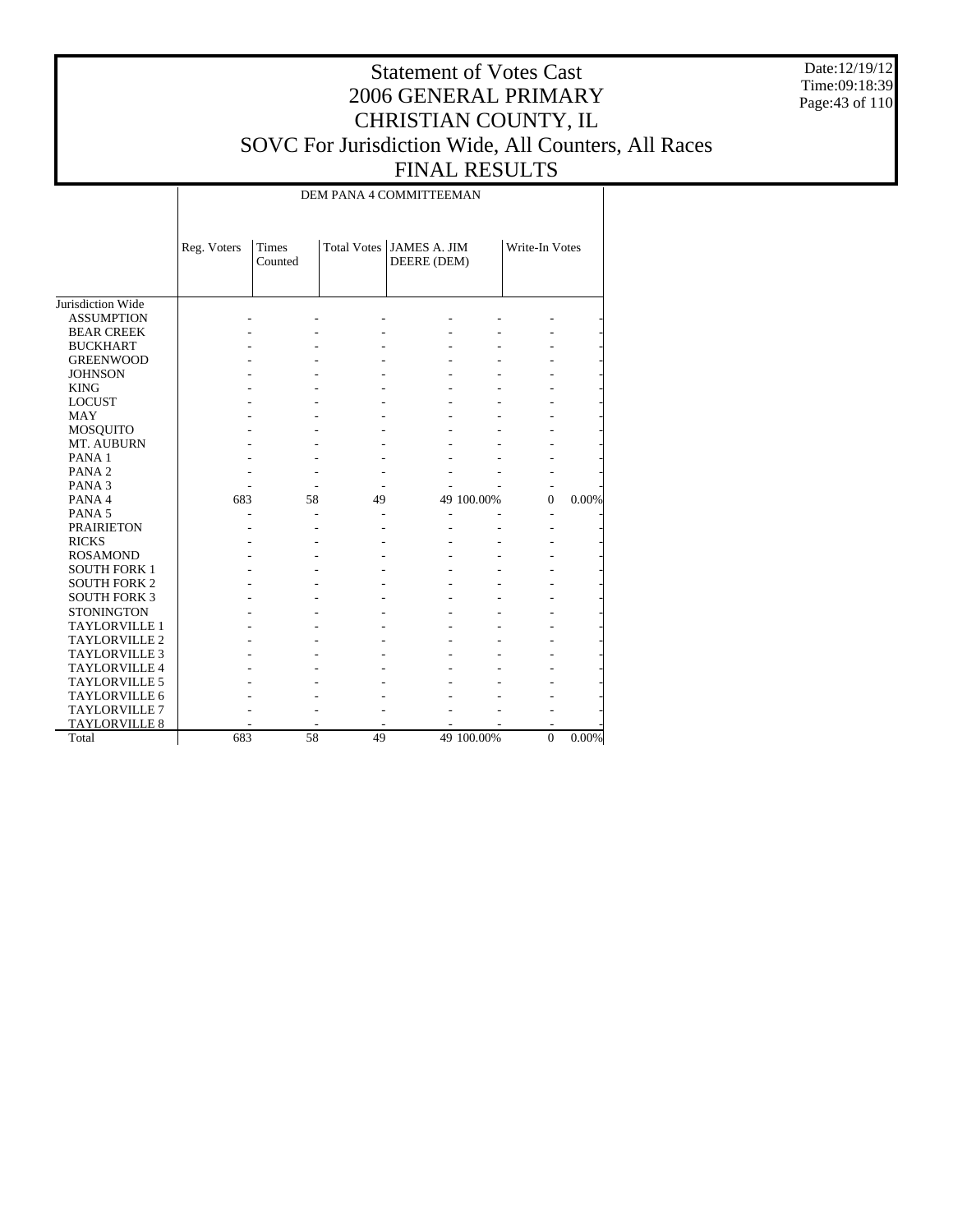Date:12/19/12 Time:09:18:39 Page:44 of 110

# Statement of Votes Cast 2006 GENERAL PRIMARY CHRISTIAN COUNTY, IL SOVC For Jurisdiction Wide, All Counters, All Races

FINAL RESULTS

DEM PANA 5 COMMITTEEMAN

DEM PRAIRIETON COMMITTE

|                      | Reg. Voters | Times<br>Counted | Total<br>Votes | Write-In Votes | Reg. Voters | Times<br>Counted | Total<br>Votes | <b>CECIL MCVEY</b> |           | Write-In Votes           |       |
|----------------------|-------------|------------------|----------------|----------------|-------------|------------------|----------------|--------------------|-----------|--------------------------|-------|
|                      |             |                  |                |                |             |                  |                |                    |           |                          |       |
| Jurisdiction Wide    |             |                  |                |                |             |                  |                |                    |           |                          |       |
| <b>ASSUMPTION</b>    |             |                  |                |                |             |                  |                |                    |           |                          |       |
| <b>BEAR CREEK</b>    |             |                  |                |                |             |                  |                |                    |           |                          |       |
| <b>BUCKHART</b>      |             |                  |                |                |             |                  |                |                    |           | ÷                        |       |
| <b>GREENWOOD</b>     |             |                  |                |                |             |                  |                |                    |           |                          |       |
| <b>JOHNSON</b>       |             |                  |                |                |             |                  |                |                    |           |                          |       |
| <b>KING</b>          |             |                  |                |                |             |                  |                |                    |           | ۰                        |       |
| <b>LOCUST</b>        |             |                  |                |                |             |                  |                |                    |           |                          |       |
| <b>MAY</b>           |             |                  |                |                |             |                  |                |                    |           |                          |       |
| MOSQUITO             |             |                  |                |                |             |                  |                |                    |           |                          |       |
| MT. AUBURN           |             |                  |                |                |             |                  |                |                    |           |                          |       |
| PANA <sub>1</sub>    |             |                  |                |                |             |                  |                |                    |           |                          |       |
| PANA <sub>2</sub>    |             |                  |                |                |             |                  |                |                    |           |                          |       |
| PANA <sub>3</sub>    |             |                  |                |                |             |                  |                |                    |           |                          |       |
| PANA 4               |             |                  |                |                |             |                  |                |                    |           |                          |       |
| PANA <sub>5</sub>    | 557         | 37               | 2              | 2 100,00%      |             |                  | ٠              |                    |           | $\overline{\phantom{a}}$ |       |
| <b>PRAIRIETON</b>    |             |                  |                |                | 325         | 18               | $\overline{7}$ |                    | 7 100.00% | $\overline{0}$           | 0.00% |
| <b>RICKS</b>         |             |                  |                |                |             |                  |                |                    |           |                          |       |
| <b>ROSAMOND</b>      |             |                  |                |                |             |                  |                |                    |           |                          |       |
| <b>SOUTH FORK 1</b>  |             |                  |                |                |             |                  |                |                    |           |                          |       |
| <b>SOUTH FORK 2</b>  |             |                  |                |                |             |                  |                |                    |           |                          |       |
| <b>SOUTH FORK 3</b>  |             |                  |                |                |             |                  |                |                    |           |                          |       |
| <b>STONINGTON</b>    |             |                  |                |                |             |                  |                |                    |           |                          |       |
| <b>TAYLORVILLE 1</b> |             |                  |                |                |             |                  |                |                    |           |                          |       |
| <b>TAYLORVILLE 2</b> |             |                  |                |                |             |                  |                |                    |           |                          |       |
| <b>TAYLORVILLE 3</b> |             |                  |                |                |             |                  |                |                    |           |                          |       |
| TAYLORVILLE 4        |             |                  |                |                |             |                  |                |                    |           |                          |       |
| <b>TAYLORVILLE 5</b> |             |                  |                |                |             |                  |                |                    |           |                          |       |
| <b>TAYLORVILLE 6</b> |             |                  |                |                |             |                  |                |                    |           |                          |       |
| <b>TAYLORVILLE 7</b> |             |                  |                |                |             |                  |                |                    |           |                          |       |
| <b>TAYLORVILLE 8</b> |             |                  |                |                |             |                  |                |                    |           |                          |       |
| Total                | 557         | $\overline{37}$  | 2              | 2 100.00%      | 325         | 18               | $\overline{7}$ |                    | 7 100.00% | $\overline{0}$           | 0.00% |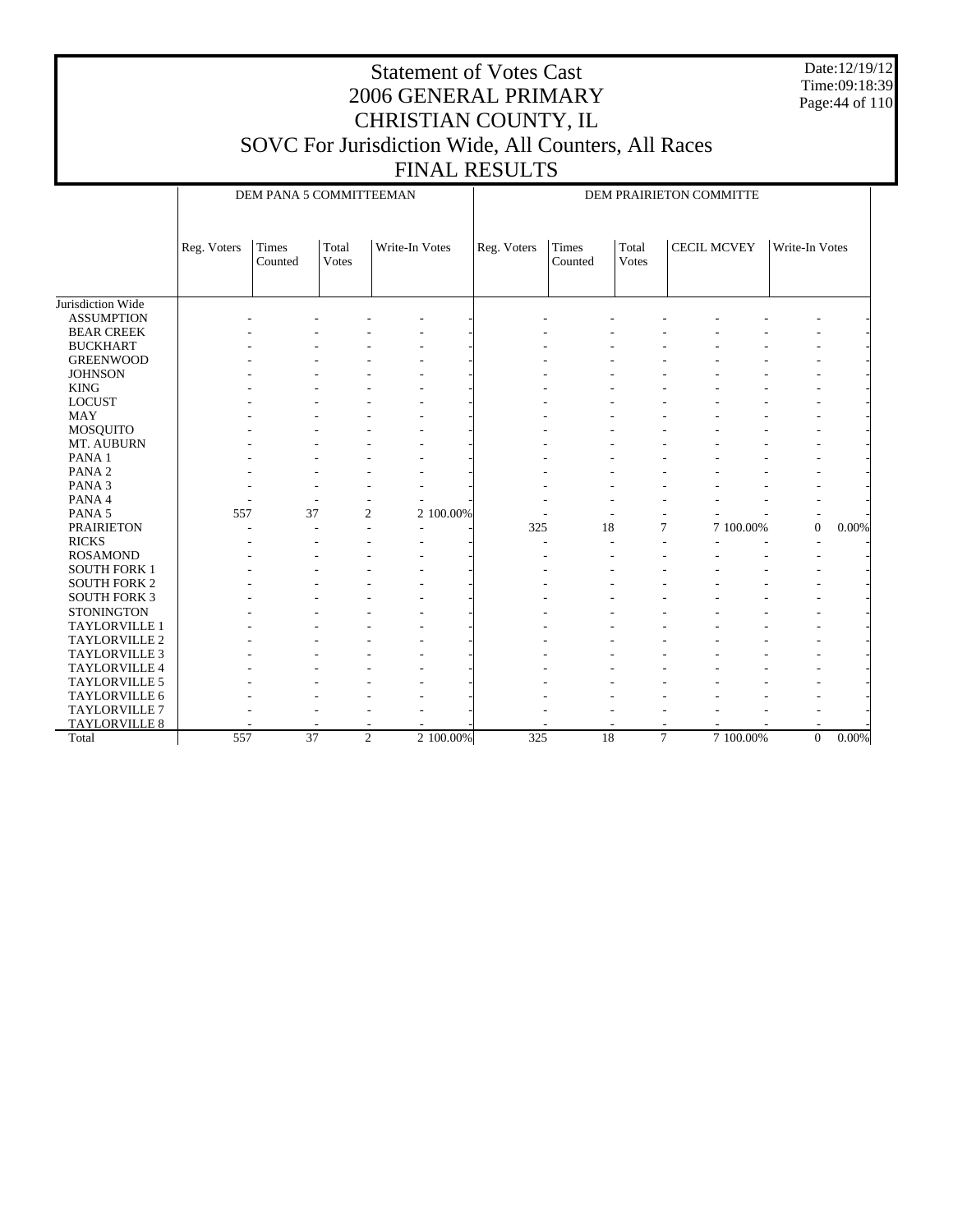Date:12/19/12 Time:09:18:39 Page:45 of 110

# Statement of Votes Cast 2006 GENERAL PRIMARY CHRISTIAN COUNTY, IL SOVC For Jurisdiction Wide, All Counters, All Races

FINAL RESULTS

DEM RICKS COMMITTEEMAN

DEM ROSAMOND COMMITTEEM

|                      | Reg. Voters | Times<br>Counted | <b>Total Votes</b> | WILLIAM D.<br>SHEEDY (DEM) |            | Write-In Votes |          | Reg. Voters | Times<br>Counted | Total<br><b>Votes</b> | Write-In Votes       |  |
|----------------------|-------------|------------------|--------------------|----------------------------|------------|----------------|----------|-------------|------------------|-----------------------|----------------------|--|
|                      |             |                  |                    |                            |            |                |          |             |                  |                       |                      |  |
| Jurisdiction Wide    |             |                  |                    |                            |            |                |          |             |                  |                       |                      |  |
| <b>ASSUMPTION</b>    |             |                  |                    |                            |            |                |          |             |                  |                       |                      |  |
| <b>BEAR CREEK</b>    |             |                  |                    |                            |            |                |          |             |                  |                       |                      |  |
| <b>BUCKHART</b>      |             |                  |                    |                            |            |                |          |             |                  |                       |                      |  |
| <b>GREENWOOD</b>     |             |                  |                    |                            |            |                |          |             |                  |                       |                      |  |
| <b>JOHNSON</b>       |             |                  |                    |                            |            |                |          |             |                  |                       |                      |  |
| <b>KING</b>          |             |                  |                    |                            |            |                |          |             |                  |                       |                      |  |
| <b>LOCUST</b>        |             |                  |                    |                            |            |                |          |             |                  |                       |                      |  |
| <b>MAY</b>           |             |                  |                    |                            |            |                |          |             |                  |                       |                      |  |
| <b>MOSQUITO</b>      |             |                  |                    |                            |            |                |          |             |                  |                       |                      |  |
| MT. AUBURN           |             |                  |                    |                            |            |                |          |             |                  |                       |                      |  |
| PANA <sub>1</sub>    |             |                  |                    |                            |            |                |          |             |                  |                       |                      |  |
| PANA <sub>2</sub>    |             |                  |                    |                            |            |                |          |             |                  |                       |                      |  |
| PANA <sub>3</sub>    |             |                  |                    |                            |            |                |          |             |                  |                       |                      |  |
| PANA 4               |             |                  |                    |                            |            |                |          |             |                  |                       |                      |  |
| PANA <sub>5</sub>    |             |                  |                    |                            |            |                |          |             |                  |                       |                      |  |
| <b>PRAIRIETON</b>    |             |                  |                    |                            |            |                |          |             |                  |                       |                      |  |
| <b>RICKS</b>         | 940         | 49               | 47                 |                            | 47 100.00% | $\overline{0}$ | 0.00%    |             |                  |                       | ٠                    |  |
| <b>ROSAMOND</b>      |             |                  |                    |                            |            |                |          | 276         | 7                | $\Omega$              | $\mathbf{0}$         |  |
| <b>SOUTH FORK 1</b>  |             |                  |                    |                            |            |                |          |             |                  |                       |                      |  |
| <b>SOUTH FORK 2</b>  |             |                  |                    |                            |            |                |          |             |                  |                       |                      |  |
| <b>SOUTH FORK 3</b>  |             |                  |                    |                            |            |                |          |             |                  |                       |                      |  |
| <b>STONINGTON</b>    |             |                  |                    |                            |            |                |          |             |                  |                       |                      |  |
| <b>TAYLORVILLE 1</b> |             |                  |                    |                            |            |                |          |             |                  |                       |                      |  |
| <b>TAYLORVILLE 2</b> |             |                  |                    |                            |            |                |          |             |                  |                       |                      |  |
| <b>TAYLORVILLE 3</b> |             |                  |                    |                            |            |                |          |             |                  |                       |                      |  |
| TAYLORVILLE 4        |             |                  |                    |                            |            |                |          |             |                  |                       |                      |  |
| <b>TAYLORVILLE 5</b> |             |                  |                    |                            |            |                |          |             |                  |                       |                      |  |
| TAYLORVILLE 6        |             |                  |                    |                            |            |                |          |             |                  |                       |                      |  |
| <b>TAYLORVILLE 7</b> |             |                  |                    |                            |            |                |          |             |                  |                       |                      |  |
| TAYLORVILLE 8        |             |                  |                    |                            |            |                |          |             |                  |                       |                      |  |
| Total                | 940         | 49               | 47                 |                            | 47 100.00% | $\overline{0}$ | $0.00\%$ | 276         | $\overline{7}$   |                       | $\Omega$<br>$\Omega$ |  |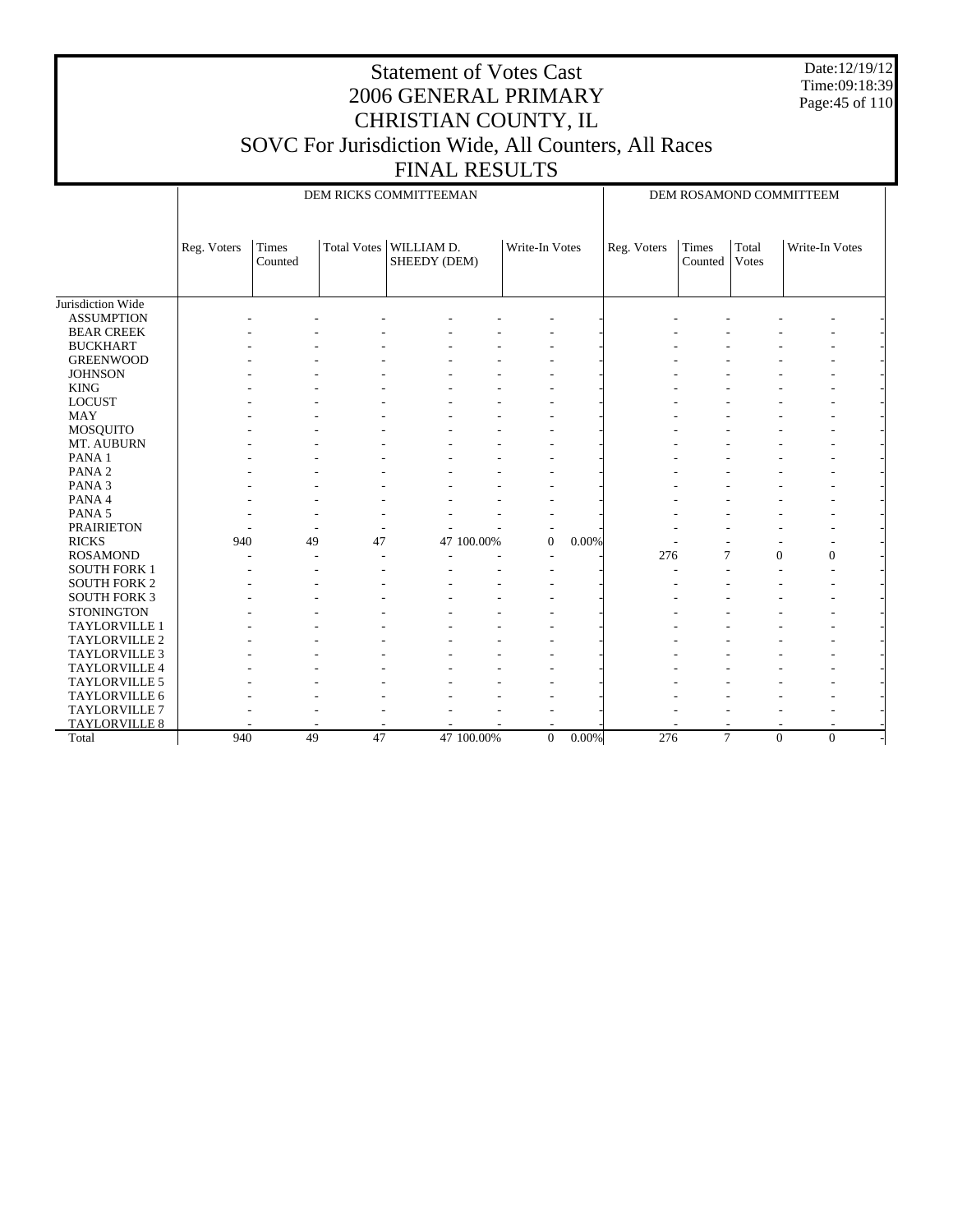Date:12/19/12 Time:09:18:39 Page:46 of 110

## Statement of Votes Cast 2006 GENERAL PRIMARY CHRISTIAN COUNTY, IL SOVC For Jurisdiction Wide, All Counters, All Races FINAL RESULTS

DEM SOUTH FORK 1 COMMIT

|                      | Reg. Voters | Times<br>Counted |    | Total Votes   JESSIE LENORA<br><b>HEIPLE</b> (DEM) |            | Write-In Votes |       |
|----------------------|-------------|------------------|----|----------------------------------------------------|------------|----------------|-------|
| Jurisdiction Wide    |             |                  |    |                                                    |            |                |       |
| <b>ASSUMPTION</b>    |             |                  |    |                                                    |            |                |       |
| <b>BEAR CREEK</b>    |             |                  |    |                                                    |            |                |       |
| <b>BUCKHART</b>      |             |                  |    |                                                    |            |                |       |
| <b>GREENWOOD</b>     |             |                  |    |                                                    |            |                |       |
| <b>JOHNSON</b>       |             |                  |    |                                                    |            |                |       |
| <b>KING</b>          |             |                  |    |                                                    |            |                |       |
| <b>LOCUST</b>        |             |                  |    |                                                    |            |                |       |
| <b>MAY</b>           |             |                  |    |                                                    |            |                |       |
| <b>MOSQUITO</b>      |             |                  |    |                                                    |            |                |       |
| MT. AUBURN           |             |                  |    |                                                    |            |                |       |
| PANA <sub>1</sub>    |             |                  |    |                                                    |            |                |       |
| PANA <sub>2</sub>    |             |                  |    |                                                    |            |                |       |
| PANA <sub>3</sub>    |             |                  |    |                                                    |            |                |       |
| PANA 4               |             |                  |    |                                                    |            |                |       |
| PANA <sub>5</sub>    |             |                  |    |                                                    |            |                |       |
| <b>PRAIRIETON</b>    |             |                  |    |                                                    |            |                |       |
| <b>RICKS</b>         |             |                  |    |                                                    |            |                |       |
| <b>ROSAMOND</b>      |             |                  |    |                                                    |            |                |       |
| <b>SOUTH FORK 1</b>  | 1029        | 61               | 53 |                                                    | 53 100.00% | $\Omega$       | 0.00% |
| <b>SOUTH FORK 2</b>  |             |                  |    |                                                    |            |                |       |
| <b>SOUTH FORK 3</b>  |             |                  |    |                                                    |            |                |       |
| <b>STONINGTON</b>    |             |                  |    |                                                    |            |                |       |
| <b>TAYLORVILLE 1</b> |             |                  |    |                                                    |            |                |       |
| <b>TAYLORVILLE 2</b> |             |                  |    |                                                    |            |                |       |
| <b>TAYLORVILLE 3</b> |             |                  |    |                                                    |            |                |       |
| <b>TAYLORVILLE 4</b> |             |                  |    |                                                    |            |                |       |
| <b>TAYLORVILLE 5</b> |             |                  |    |                                                    |            |                |       |
| TAYLORVILLE 6        |             |                  |    |                                                    |            |                |       |
| <b>TAYLORVILLE 7</b> |             |                  |    |                                                    |            |                |       |
| <b>TAYLORVILLE 8</b> |             |                  |    |                                                    |            |                |       |
| Total                | 1029        | 61               | 53 |                                                    | 53 100.00% | $\overline{0}$ | 0.00% |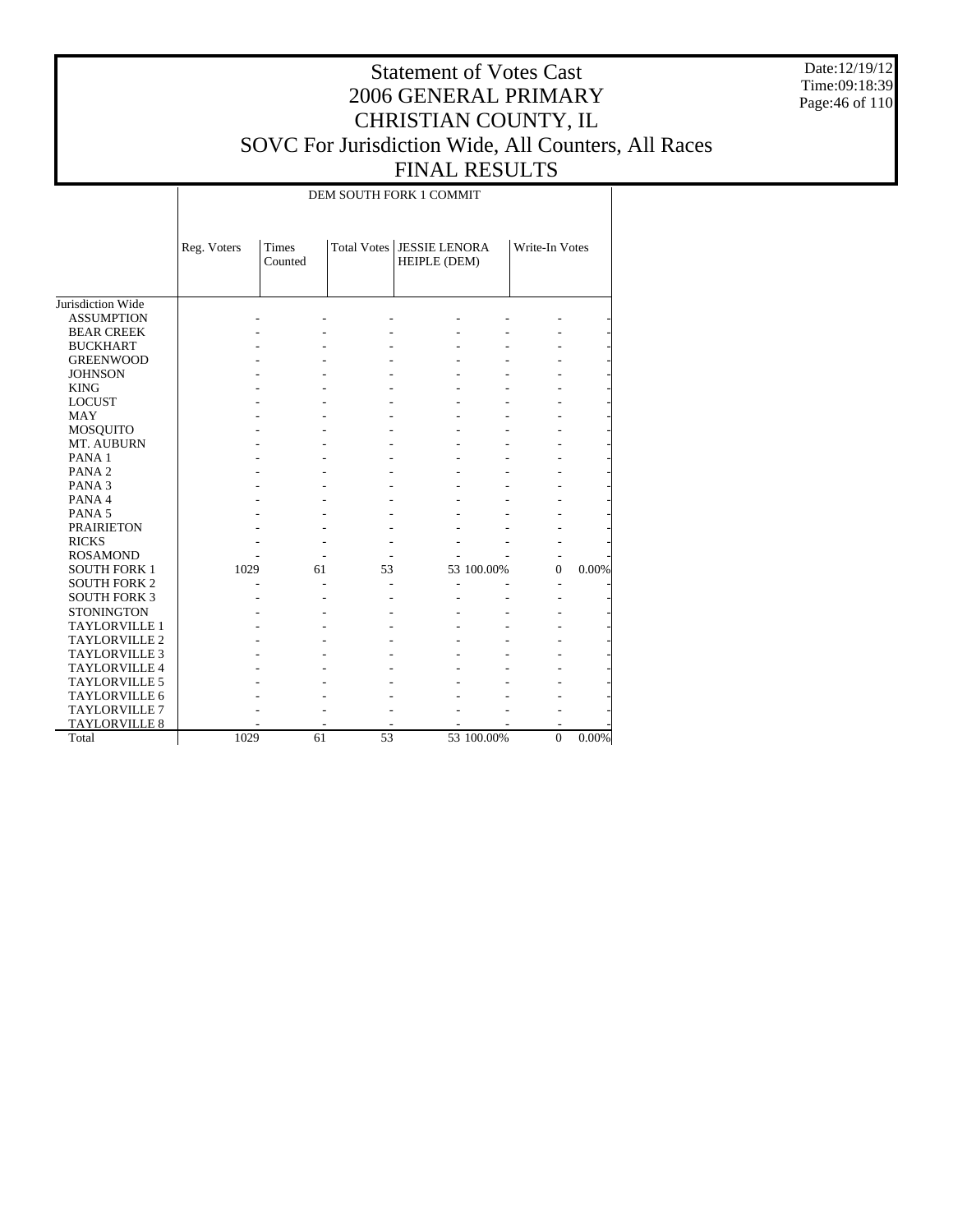Date:12/19/12 Time:09:18:39 Page:47 of 110

## Statement of Votes Cast 2006 GENERAL PRIMARY CHRISTIAN COUNTY, IL SOVC For Jurisdiction Wide, All Counters, All Races FINAL RESULTS

DEM SOUTH FORK 2 COMMIT

|                      | Reg. Voters | Times<br>Counted | Total Votes   KEVIN T. | HOWARD (DEM) |            | Write-In Votes |       |
|----------------------|-------------|------------------|------------------------|--------------|------------|----------------|-------|
| Jurisdiction Wide    |             |                  |                        |              |            |                |       |
| <b>ASSUMPTION</b>    |             |                  |                        |              |            |                |       |
| <b>BEAR CREEK</b>    |             |                  |                        |              |            |                |       |
| <b>BUCKHART</b>      |             |                  |                        |              |            |                |       |
| <b>GREENWOOD</b>     |             |                  |                        |              |            |                |       |
| <b>JOHNSON</b>       |             |                  |                        |              |            |                |       |
| <b>KING</b>          |             |                  |                        |              |            |                |       |
| <b>LOCUST</b>        |             |                  |                        |              |            |                |       |
| <b>MAY</b>           |             |                  |                        |              |            |                |       |
| <b>MOSQUITO</b>      |             |                  |                        |              |            |                |       |
| MT. AUBURN           |             |                  |                        |              |            |                |       |
| PANA <sub>1</sub>    |             |                  |                        |              |            |                |       |
| PANA <sub>2</sub>    |             |                  |                        |              |            |                |       |
| PANA <sub>3</sub>    |             |                  |                        |              |            |                |       |
| PANA 4               |             |                  |                        |              |            |                |       |
| PANA <sub>5</sub>    |             |                  |                        |              |            |                |       |
| <b>PRAIRIETON</b>    |             |                  |                        |              |            |                |       |
| <b>RICKS</b>         |             |                  |                        |              |            |                |       |
| <b>ROSAMOND</b>      |             |                  |                        |              |            |                |       |
| <b>SOUTH FORK 1</b>  |             |                  |                        |              |            |                |       |
| <b>SOUTH FORK 2</b>  | 477         | 38               | 37                     |              | 37 100.00% | $\Omega$       | 0.00% |
| <b>SOUTH FORK 3</b>  |             |                  |                        |              |            |                |       |
| <b>STONINGTON</b>    |             |                  |                        |              |            |                |       |
| <b>TAYLORVILLE 1</b> |             |                  |                        |              |            |                |       |
| <b>TAYLORVILLE 2</b> |             |                  |                        |              |            |                |       |
| <b>TAYLORVILLE 3</b> |             |                  |                        |              |            |                |       |
| <b>TAYLORVILLE 4</b> |             |                  |                        |              |            |                |       |
| <b>TAYLORVILLE 5</b> |             |                  |                        |              |            |                |       |
| <b>TAYLORVILLE 6</b> |             |                  |                        |              |            |                |       |
| <b>TAYLORVILLE 7</b> |             |                  |                        |              |            |                |       |
| <b>TAYLORVILLE 8</b> |             |                  |                        |              |            |                |       |
| Total                | 477         | 38               | 37                     |              | 37 100.00% | $\mathbf{0}$   | 0.00% |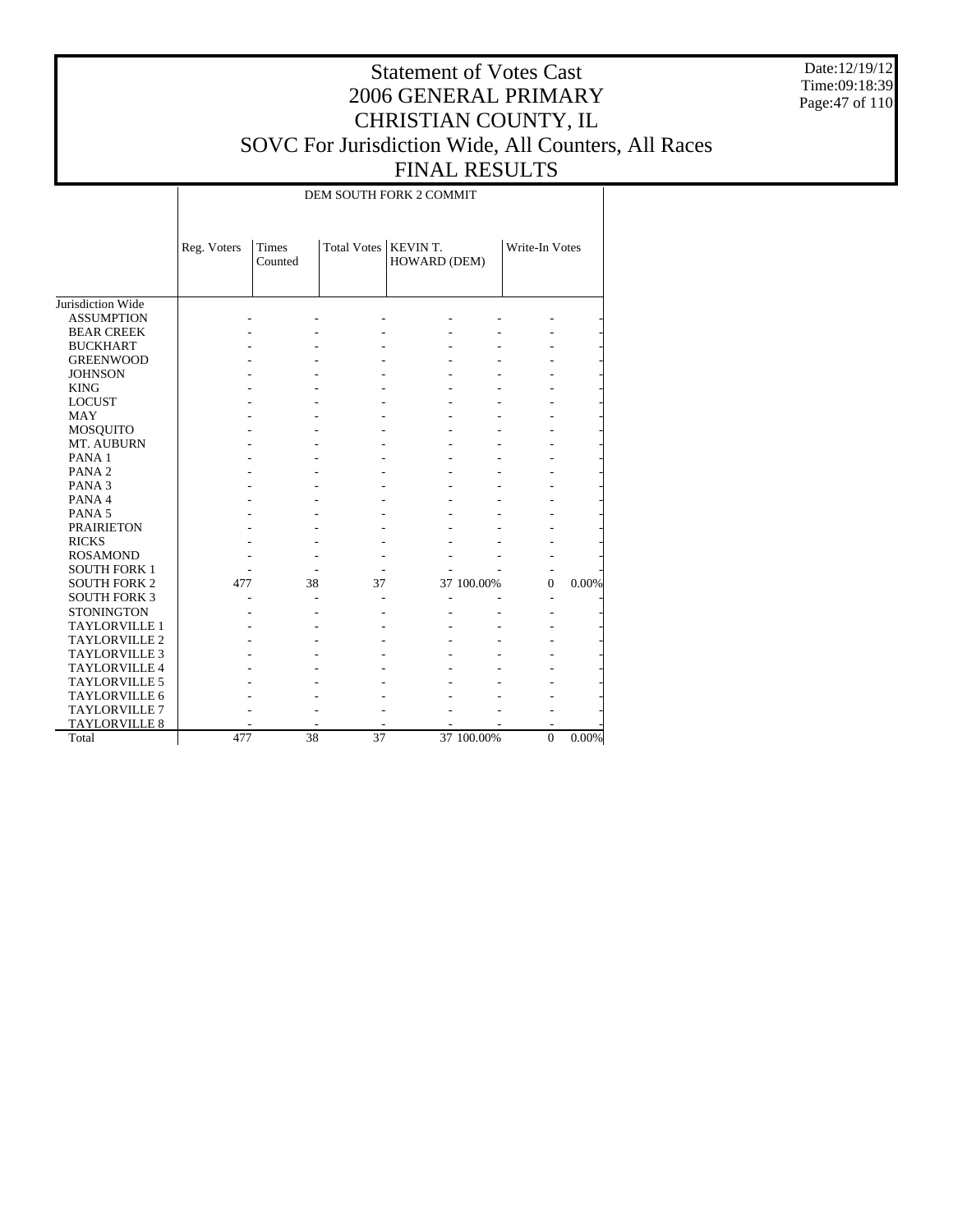Date:12/19/12 Time:09:18:39 Page:48 of 110

## Statement of Votes Cast 2006 GENERAL PRIMARY CHRISTIAN COUNTY, IL SOVC For Jurisdiction Wide, All Counters, All Races FINAL RESULTS

DEM SOUTH FORK 3 COMMIT

|                      | Reg. Voters | <b>Times</b><br>Counted | Total Votes   TERRY L. | WORKMAN (DEM) |            | Write-In Votes |       |
|----------------------|-------------|-------------------------|------------------------|---------------|------------|----------------|-------|
| Jurisdiction Wide    |             |                         |                        |               |            |                |       |
| <b>ASSUMPTION</b>    |             |                         |                        |               |            |                |       |
| <b>BEAR CREEK</b>    |             |                         |                        |               |            |                |       |
| <b>BUCKHART</b>      |             |                         |                        |               |            |                |       |
| <b>GREENWOOD</b>     |             |                         |                        |               |            |                |       |
| <b>JOHNSON</b>       |             |                         |                        |               |            |                |       |
| <b>KING</b>          |             |                         |                        |               |            |                |       |
| <b>LOCUST</b>        |             |                         |                        |               |            |                |       |
| <b>MAY</b>           |             |                         |                        |               |            |                |       |
| <b>MOSQUITO</b>      |             |                         |                        |               |            |                |       |
| MT. AUBURN           |             |                         |                        |               |            |                |       |
| PANA <sub>1</sub>    |             |                         |                        |               |            |                |       |
| PANA <sub>2</sub>    |             |                         |                        |               |            |                |       |
| PANA <sub>3</sub>    |             |                         |                        |               |            |                |       |
| PANA 4               |             |                         |                        |               |            |                |       |
| PANA <sub>5</sub>    |             |                         |                        |               |            |                |       |
| <b>PRAIRIETON</b>    |             |                         |                        |               |            |                |       |
| <b>RICKS</b>         |             |                         |                        |               |            |                |       |
| <b>ROSAMOND</b>      |             |                         |                        |               |            |                |       |
| <b>SOUTH FORK 1</b>  |             |                         |                        |               |            |                |       |
| <b>SOUTH FORK 2</b>  |             |                         |                        |               |            |                |       |
| <b>SOUTH FORK 3</b>  | 422         | 29                      | 28                     |               | 28 100.00% | $\Omega$       | 0.00% |
| <b>STONINGTON</b>    |             |                         |                        |               |            |                |       |
| <b>TAYLORVILLE 1</b> |             |                         |                        |               |            |                |       |
| <b>TAYLORVILLE 2</b> |             |                         |                        |               |            |                |       |
| <b>TAYLORVILLE 3</b> |             |                         |                        |               |            |                |       |
| <b>TAYLORVILLE 4</b> |             |                         |                        |               |            |                |       |
| <b>TAYLORVILLE 5</b> |             |                         |                        |               |            |                |       |
| <b>TAYLORVILLE 6</b> |             |                         |                        |               |            |                |       |
| <b>TAYLORVILLE 7</b> |             |                         |                        |               |            |                |       |
| <b>TAYLORVILLE 8</b> |             |                         |                        |               |            |                |       |
| Total                | 422         | 29                      | 28                     |               | 28 100.00% | $\Omega$       | 0.00% |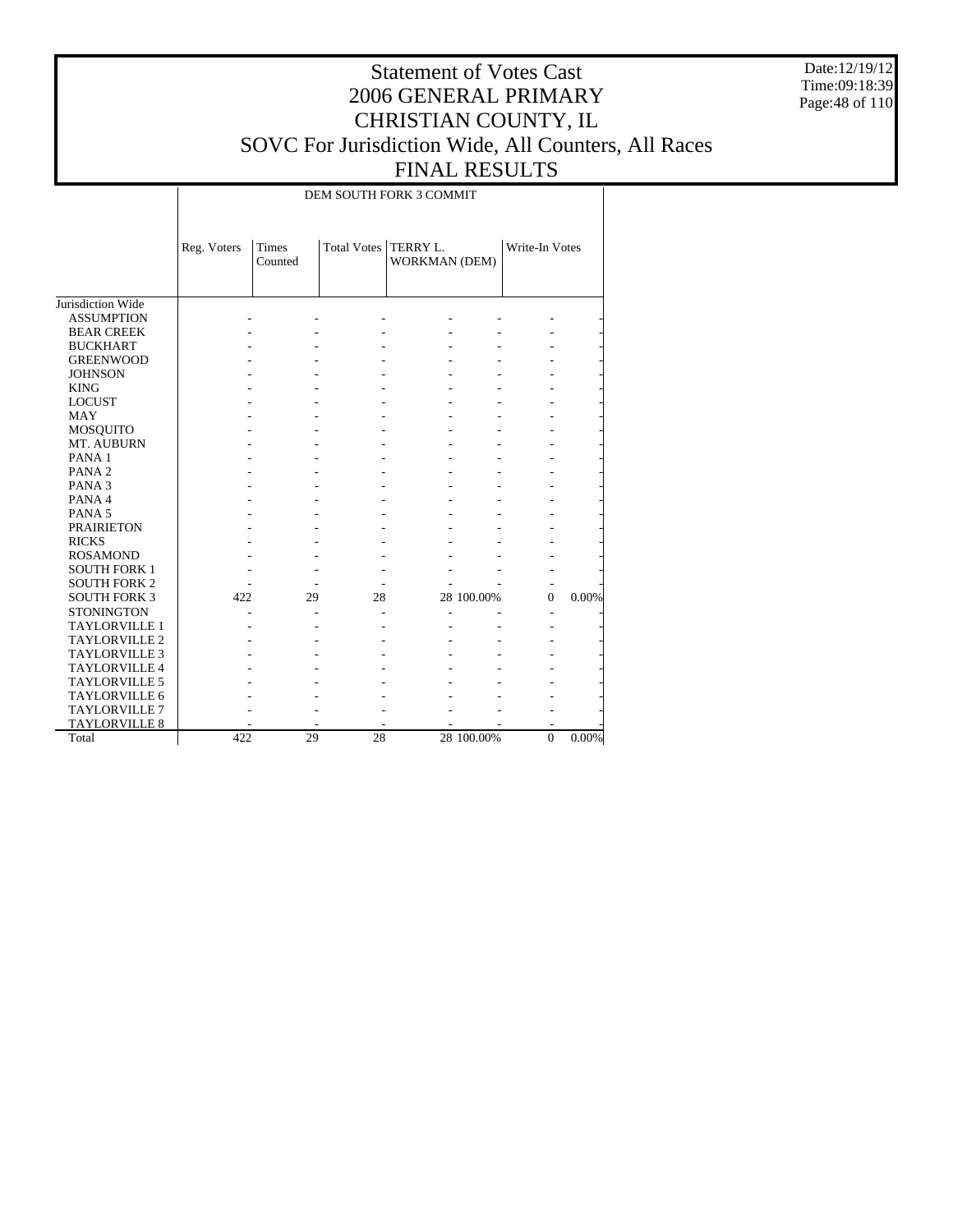Date:12/19/12 Time:09:18:39 Page:49 of 110

## Statement of Votes Cast 2006 GENERAL PRIMARY CHRISTIAN COUNTY, IL SOVC For Jurisdiction Wide, All Counters, All Races FINAL RESULTS

DEM STONINGTON COMMITTE

|                      | Reg. Voters | Times<br>Counted |    | Total Votes   CRAIG PAULEK<br>(DEM) |            | Write-In Votes |       |
|----------------------|-------------|------------------|----|-------------------------------------|------------|----------------|-------|
| Jurisdiction Wide    |             |                  |    |                                     |            |                |       |
| <b>ASSUMPTION</b>    |             |                  |    |                                     |            |                |       |
| <b>BEAR CREEK</b>    |             |                  |    |                                     |            |                |       |
| <b>BUCKHART</b>      |             |                  |    |                                     |            |                |       |
| <b>GREENWOOD</b>     |             |                  |    |                                     |            |                |       |
| <b>JOHNSON</b>       |             |                  |    |                                     |            |                |       |
| <b>KING</b>          |             |                  |    |                                     |            |                |       |
| <b>LOCUST</b>        |             |                  |    |                                     |            |                |       |
| <b>MAY</b>           |             |                  |    |                                     |            |                |       |
| <b>MOSQUITO</b>      |             |                  |    |                                     |            |                |       |
| MT. AUBURN           |             |                  |    |                                     |            |                |       |
| PANA <sub>1</sub>    |             |                  |    |                                     |            |                |       |
| PANA <sub>2</sub>    |             |                  |    |                                     |            |                |       |
| PANA <sub>3</sub>    |             |                  |    |                                     |            |                |       |
| PANA 4               |             |                  |    |                                     |            |                |       |
| PANA <sub>5</sub>    |             |                  |    |                                     |            |                |       |
| <b>PRAIRIETON</b>    |             |                  |    |                                     |            |                |       |
| <b>RICKS</b>         |             |                  |    |                                     |            |                |       |
| <b>ROSAMOND</b>      |             |                  |    |                                     |            |                |       |
| <b>SOUTH FORK 1</b>  |             |                  |    |                                     |            |                |       |
| <b>SOUTH FORK 2</b>  |             |                  |    |                                     |            |                |       |
| <b>SOUTH FORK 3</b>  |             |                  |    |                                     |            |                |       |
| <b>STONINGTON</b>    | 766         | 68               | 58 |                                     | 58 100.00% | $\mathbf{0}$   | 0.00% |
| <b>TAYLORVILLE 1</b> |             |                  |    |                                     |            |                |       |
| <b>TAYLORVILLE 2</b> |             |                  |    |                                     |            |                |       |
| <b>TAYLORVILLE 3</b> |             |                  |    |                                     |            |                |       |
| <b>TAYLORVILLE 4</b> |             |                  |    |                                     |            |                |       |
| <b>TAYLORVILLE 5</b> |             |                  |    |                                     |            |                |       |
| <b>TAYLORVILLE 6</b> |             |                  |    |                                     |            |                |       |
| <b>TAYLORVILLE 7</b> |             |                  |    |                                     |            |                |       |
| <b>TAYLORVILLE 8</b> |             |                  |    |                                     |            | ۰              |       |
| Total                | 766         | 68               | 58 |                                     | 58 100.00% | $\mathbf{0}$   | 0.00% |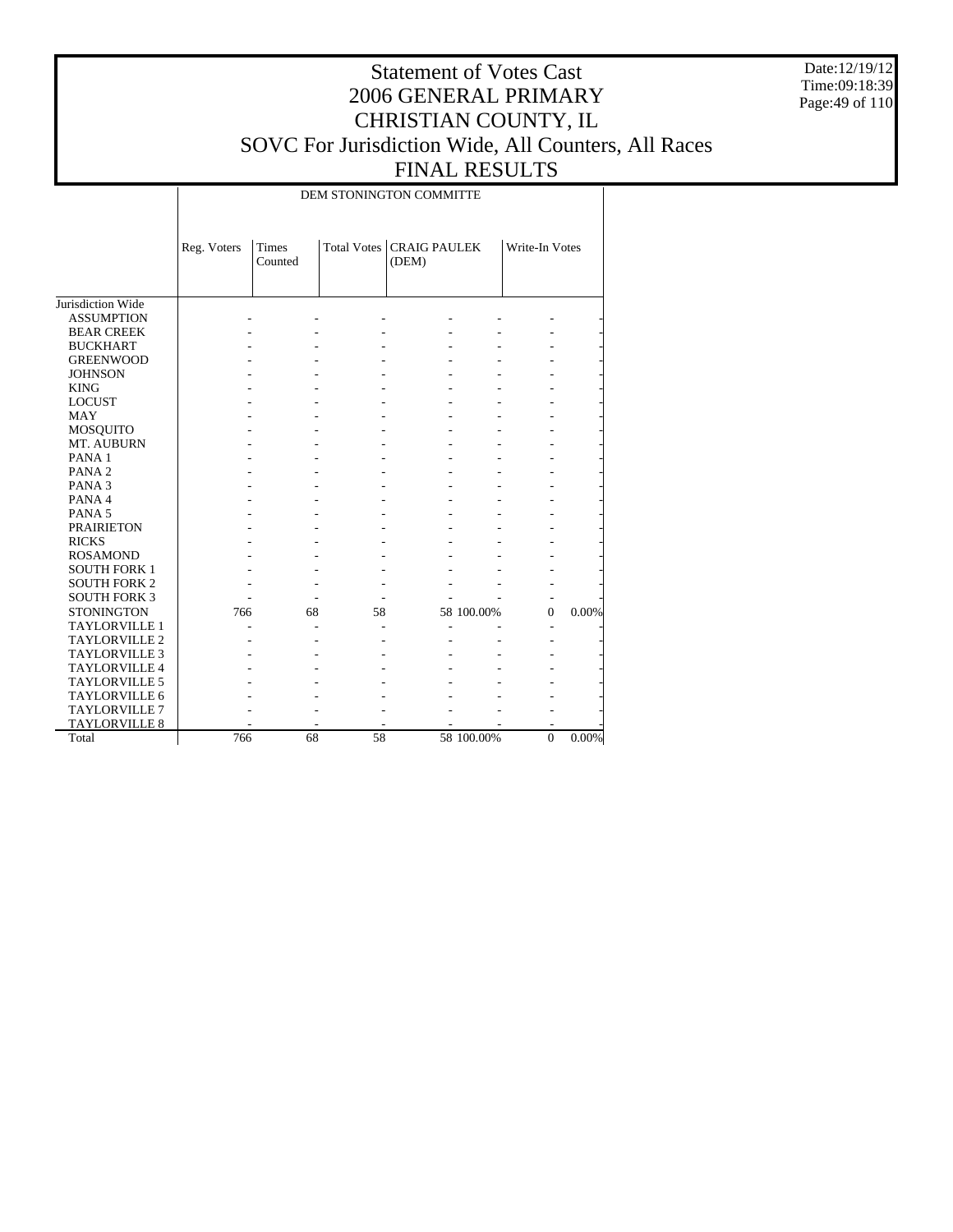Date:12/19/12 Time:09:18:39 Page:50 of 110

## Statement of Votes Cast 2006 GENERAL PRIMARY CHRISTIAN COUNTY, IL SOVC For Jurisdiction Wide, All Counters, All Races FINAL RESULTS

DEM TAYLORVILLE 1 COMMI

|                      | Reg. Voters | Times<br>Counted |    | Total Votes   KENNY SHIVERS<br>(DEM) |            | Write-In Votes |       |
|----------------------|-------------|------------------|----|--------------------------------------|------------|----------------|-------|
| Jurisdiction Wide    |             |                  |    |                                      |            |                |       |
| <b>ASSUMPTION</b>    |             |                  |    |                                      |            |                |       |
| <b>BEAR CREEK</b>    |             |                  |    |                                      |            |                |       |
| <b>BUCKHART</b>      |             |                  |    |                                      |            |                |       |
| <b>GREENWOOD</b>     |             |                  |    |                                      |            |                |       |
| <b>JOHNSON</b>       |             |                  |    |                                      |            |                |       |
| <b>KING</b>          |             |                  |    |                                      |            |                |       |
| <b>LOCUST</b>        |             |                  |    |                                      |            |                |       |
| <b>MAY</b>           |             |                  |    |                                      |            |                |       |
| <b>MOSQUITO</b>      |             |                  |    |                                      |            |                |       |
| MT. AUBURN           |             |                  |    |                                      |            |                |       |
| PANA <sub>1</sub>    |             |                  |    |                                      |            |                |       |
| PANA <sub>2</sub>    |             |                  |    |                                      |            |                |       |
| PANA <sub>3</sub>    |             |                  |    |                                      |            |                |       |
| PANA 4               |             |                  |    |                                      |            |                |       |
| PANA <sub>5</sub>    |             |                  |    |                                      |            |                |       |
| <b>PRAIRIETON</b>    |             |                  |    |                                      |            |                |       |
| <b>RICKS</b>         |             |                  |    |                                      |            |                |       |
| <b>ROSAMOND</b>      |             |                  |    |                                      |            |                |       |
| <b>SOUTH FORK 1</b>  |             |                  |    |                                      |            |                |       |
| <b>SOUTH FORK 2</b>  |             |                  |    |                                      |            |                |       |
| <b>SOUTH FORK 3</b>  |             |                  |    |                                      |            |                |       |
| <b>STONINGTON</b>    |             |                  |    |                                      |            |                |       |
| <b>TAYLORVILLE 1</b> | 998         | 76               | 72 |                                      | 72 100.00% | $\Omega$       | 0.00% |
| <b>TAYLORVILLE 2</b> |             |                  |    |                                      |            |                |       |
| <b>TAYLORVILLE 3</b> |             |                  |    |                                      |            |                |       |
| <b>TAYLORVILLE 4</b> |             |                  |    |                                      |            |                |       |
| TAYLORVILLE 5        |             |                  |    |                                      |            |                |       |
| <b>TAYLORVILLE 6</b> |             |                  |    |                                      |            |                |       |
| <b>TAYLORVILLE 7</b> |             |                  |    |                                      |            |                |       |
| <b>TAYLORVILLE 8</b> |             |                  |    |                                      |            |                |       |
| Total                | 998         | 76               | 72 |                                      | 72 100.00% | $\overline{0}$ | 0.00% |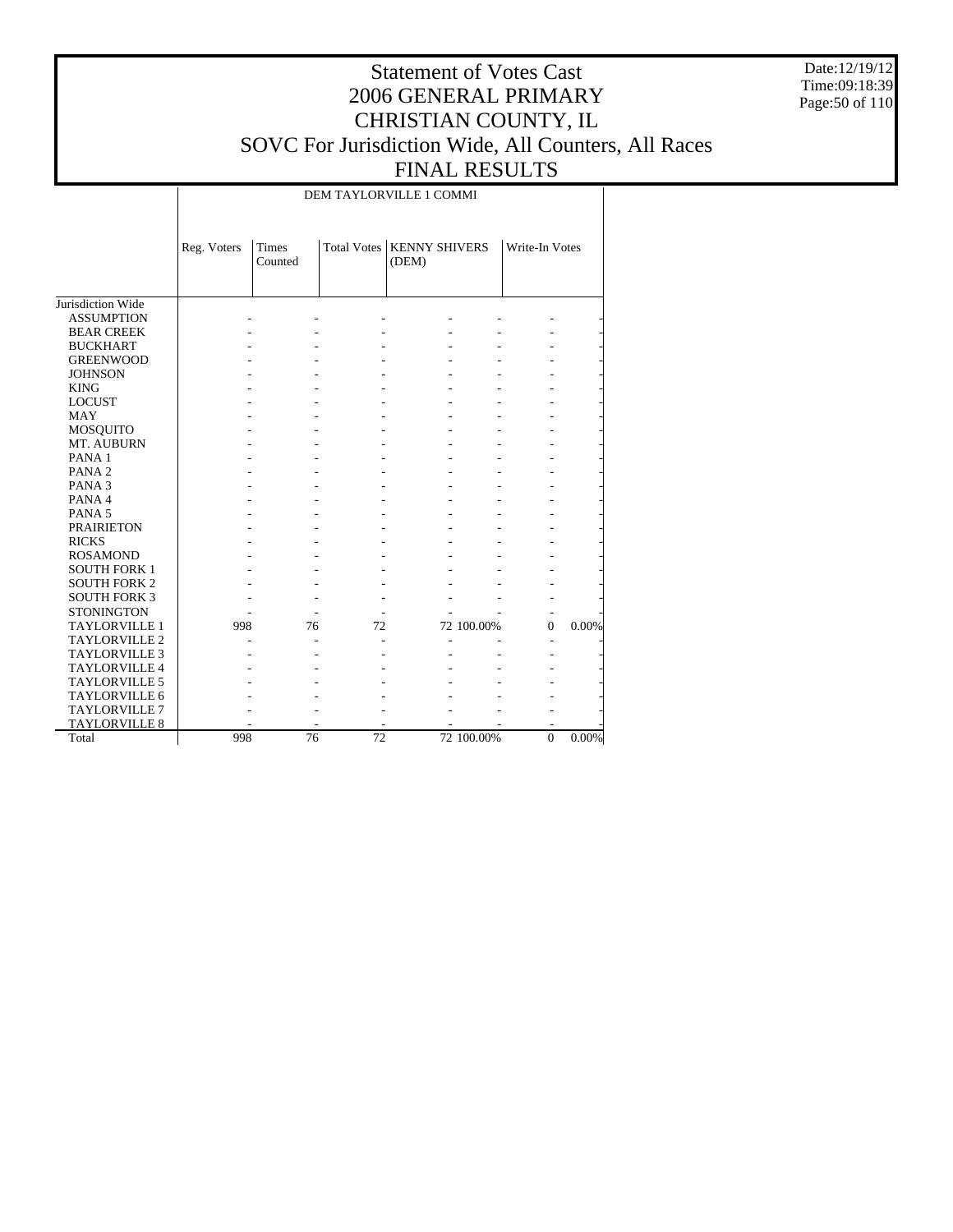Date:12/19/12 Time:09:18:39 Page:51 of 110

## Statement of Votes Cast 2006 GENERAL PRIMARY CHRISTIAN COUNTY, IL SOVC For Jurisdiction Wide, All Counters, All Races FINAL RESULTS

DEM TAYLORVILLE 2 COMMI

|                      | Reg. Voters | Times<br>Counted |    | Total Votes   KENNETH R.<br>PODESCHI (DEM) |            | Write-In Votes |       |
|----------------------|-------------|------------------|----|--------------------------------------------|------------|----------------|-------|
| Jurisdiction Wide    |             |                  |    |                                            |            |                |       |
| <b>ASSUMPTION</b>    |             |                  |    |                                            |            |                |       |
| <b>BEAR CREEK</b>    |             |                  |    |                                            |            |                |       |
| <b>BUCKHART</b>      |             |                  |    |                                            |            |                |       |
| <b>GREENWOOD</b>     |             |                  |    |                                            |            |                |       |
| <b>JOHNSON</b>       |             |                  |    |                                            |            |                |       |
| <b>KING</b>          |             |                  |    |                                            |            |                |       |
| <b>LOCUST</b>        |             |                  |    |                                            |            |                |       |
| <b>MAY</b>           |             |                  |    |                                            |            |                |       |
| <b>MOSQUITO</b>      |             |                  |    |                                            |            |                |       |
| MT. AUBURN           |             |                  |    |                                            |            |                |       |
| PANA <sub>1</sub>    |             |                  |    |                                            |            |                |       |
| PANA <sub>2</sub>    |             |                  |    |                                            |            |                |       |
| PANA <sub>3</sub>    |             |                  |    |                                            |            |                |       |
| PANA 4               |             |                  |    |                                            |            |                |       |
| PANA <sub>5</sub>    |             |                  |    |                                            |            |                |       |
| <b>PRAIRIETON</b>    |             |                  |    |                                            |            |                |       |
| <b>RICKS</b>         |             |                  |    |                                            |            |                |       |
| <b>ROSAMOND</b>      |             |                  |    |                                            |            |                |       |
| <b>SOUTH FORK 1</b>  |             |                  |    |                                            |            |                |       |
| <b>SOUTH FORK 2</b>  |             |                  |    |                                            |            |                |       |
| <b>SOUTH FORK 3</b>  |             |                  |    |                                            |            |                |       |
| <b>STONINGTON</b>    |             |                  |    |                                            |            |                |       |
| <b>TAYLORVILLE 1</b> |             |                  |    |                                            |            |                |       |
| <b>TAYLORVILLE 2</b> | 920         | 70               | 67 |                                            | 67 100.00% | $\Omega$       | 0.00% |
| <b>TAYLORVILLE 3</b> |             |                  |    |                                            |            |                |       |
| <b>TAYLORVILLE 4</b> |             |                  |    |                                            |            |                |       |
| <b>TAYLORVILLE 5</b> |             |                  |    |                                            |            |                |       |
| TAYLORVILLE 6        |             |                  |    |                                            |            |                |       |
| TAYLORVILLE 7        |             |                  |    |                                            |            |                |       |
| <b>TAYLORVILLE 8</b> |             |                  |    |                                            |            |                |       |
| Total                | 920         | 70               | 67 |                                            | 67 100.00% | $\overline{0}$ | 0.00% |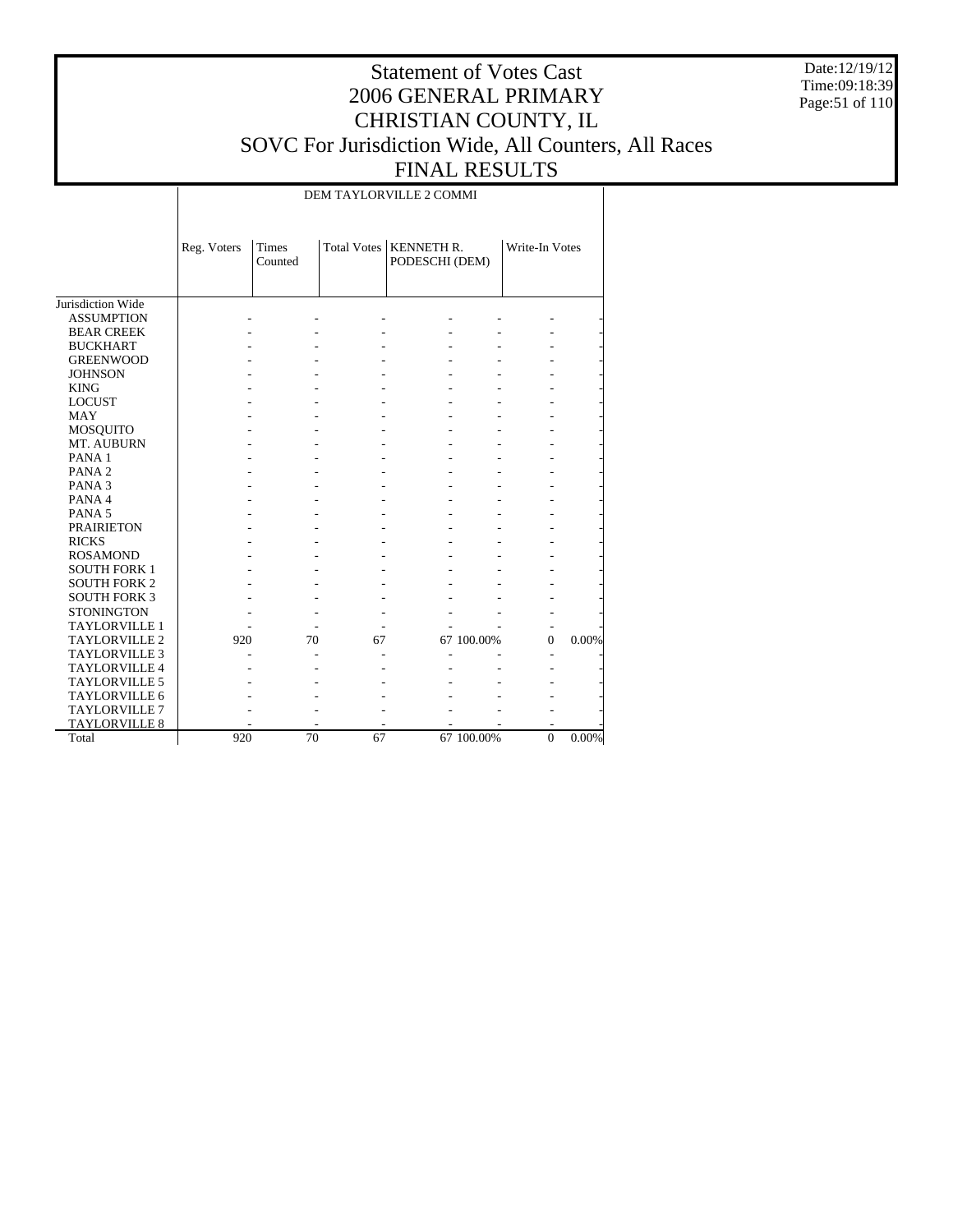Date:12/19/12 Time:09:18:39 Page:52 of 110

## Statement of Votes Cast 2006 GENERAL PRIMARY CHRISTIAN COUNTY, IL SOVC For Jurisdiction Wide, All Counters, All Races FINAL RESULTS

DEM TAYLORVILLE 3 COMMI

|                      | Reg. Voters | Times<br>Counted |    | Total Votes   MICHAEL J.<br>MAYER (DEM) |            | Write-In Votes |       |
|----------------------|-------------|------------------|----|-----------------------------------------|------------|----------------|-------|
| Jurisdiction Wide    |             |                  |    |                                         |            |                |       |
| <b>ASSUMPTION</b>    |             |                  |    |                                         |            |                |       |
| <b>BEAR CREEK</b>    |             |                  |    |                                         |            |                |       |
| <b>BUCKHART</b>      |             |                  |    |                                         |            |                |       |
| <b>GREENWOOD</b>     |             |                  |    |                                         |            |                |       |
| <b>JOHNSON</b>       |             |                  |    |                                         |            |                |       |
| <b>KING</b>          |             |                  |    |                                         |            |                |       |
| <b>LOCUST</b>        |             |                  |    |                                         |            |                |       |
| <b>MAY</b>           |             |                  |    |                                         |            |                |       |
| <b>MOSQUITO</b>      |             |                  |    |                                         |            |                |       |
| MT. AUBURN           |             |                  |    |                                         |            |                |       |
| PANA <sub>1</sub>    |             |                  |    |                                         |            |                |       |
| PANA <sub>2</sub>    |             |                  |    |                                         |            |                |       |
| PANA <sub>3</sub>    |             |                  |    |                                         |            |                |       |
| PANA 4               |             |                  |    |                                         |            |                |       |
| PANA <sub>5</sub>    |             |                  |    |                                         |            |                |       |
| <b>PRAIRIETON</b>    |             |                  |    |                                         |            |                |       |
| <b>RICKS</b>         |             |                  |    |                                         |            |                |       |
| <b>ROSAMOND</b>      |             |                  |    |                                         |            |                |       |
| <b>SOUTH FORK 1</b>  |             |                  |    |                                         |            |                |       |
| <b>SOUTH FORK 2</b>  |             |                  |    |                                         |            |                |       |
| <b>SOUTH FORK 3</b>  |             |                  |    |                                         |            |                |       |
| <b>STONINGTON</b>    |             |                  |    |                                         |            |                |       |
| <b>TAYLORVILLE 1</b> |             |                  |    |                                         |            |                |       |
| <b>TAYLORVILLE 2</b> |             |                  |    |                                         |            |                |       |
| <b>TAYLORVILLE 3</b> | 904         | 71               | 60 |                                         | 60 100.00% | $\mathbf{0}$   | 0.00% |
| <b>TAYLORVILLE 4</b> |             |                  |    |                                         |            |                |       |
| <b>TAYLORVILLE 5</b> |             |                  |    |                                         |            |                |       |
| <b>TAYLORVILLE 6</b> |             |                  |    |                                         |            |                |       |
| <b>TAYLORVILLE 7</b> |             |                  |    |                                         |            |                |       |
| <b>TAYLORVILLE 8</b> |             |                  |    |                                         |            |                |       |
| Total                | 904         | 71               | 60 |                                         | 60 100.00% | $\mathbf{0}$   | 0.00% |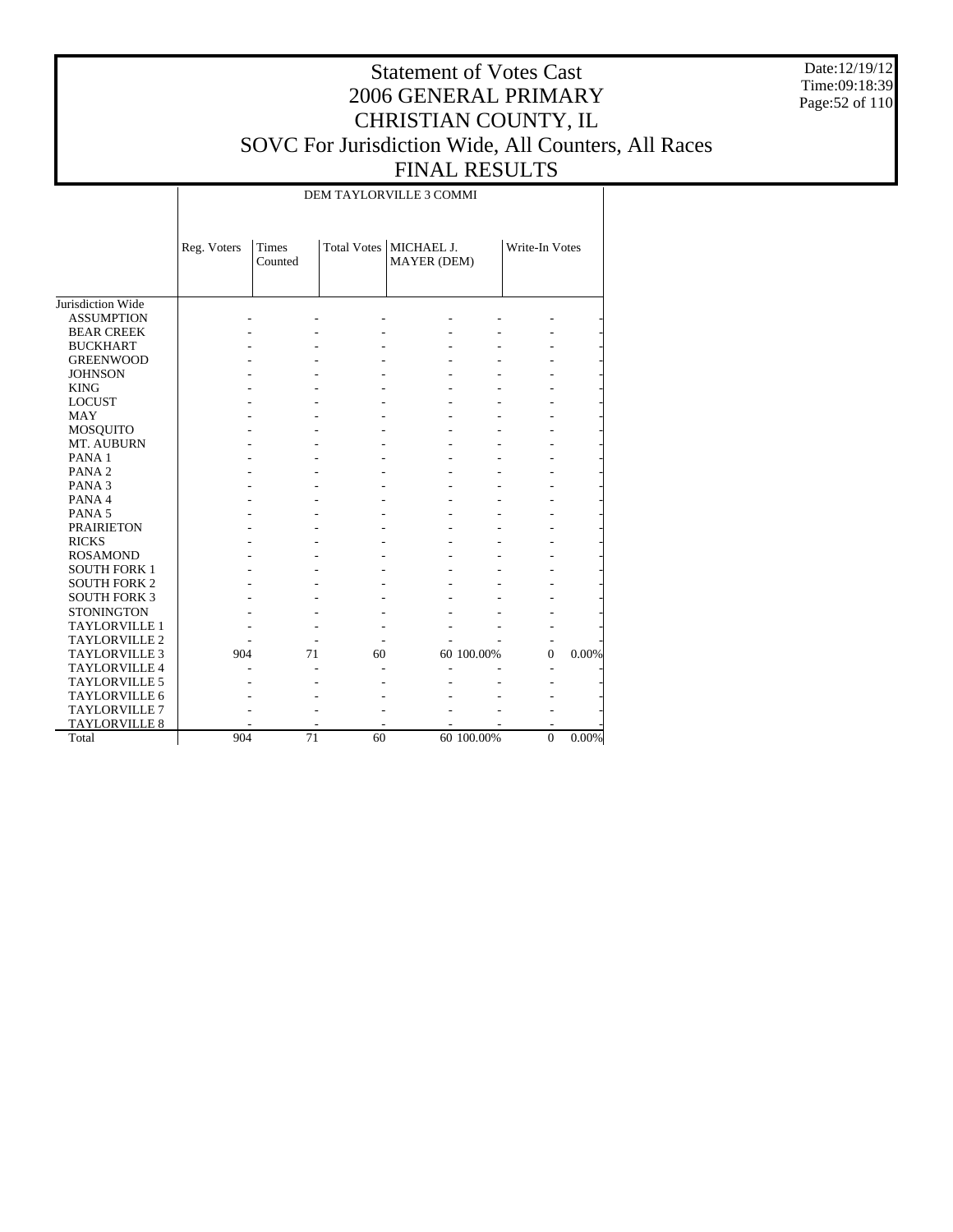Date:12/19/12 Time:09:18:39 Page:53 of 110

## Statement of Votes Cast 2006 GENERAL PRIMARY CHRISTIAN COUNTY, IL SOVC For Jurisdiction Wide, All Counters, All Races FINAL RESULTS

DEM TAYLORVILLE 4 COMMI

|                      | Reg. Voters | Times<br>Counted |    | Total Votes   JOSEPH OLLER<br>(DEM) |            | Write-In Votes |       |
|----------------------|-------------|------------------|----|-------------------------------------|------------|----------------|-------|
| Jurisdiction Wide    |             |                  |    |                                     |            |                |       |
| <b>ASSUMPTION</b>    |             |                  |    |                                     |            |                |       |
| <b>BEAR CREEK</b>    |             |                  |    |                                     |            |                |       |
| <b>BUCKHART</b>      |             |                  |    |                                     |            |                |       |
| <b>GREENWOOD</b>     |             |                  |    |                                     |            |                |       |
| <b>JOHNSON</b>       |             |                  |    |                                     |            |                |       |
| <b>KING</b>          |             |                  |    |                                     |            |                |       |
| <b>LOCUST</b>        |             |                  |    |                                     |            |                |       |
| <b>MAY</b>           |             |                  |    |                                     |            |                |       |
| MOSQUITO             |             |                  |    |                                     |            |                |       |
| MT. AUBURN           |             |                  |    |                                     |            |                |       |
| PANA <sub>1</sub>    |             |                  |    |                                     |            |                |       |
| PANA <sub>2</sub>    |             |                  |    |                                     |            |                |       |
| PANA <sub>3</sub>    |             |                  |    |                                     |            |                |       |
| PANA 4               |             |                  |    |                                     |            |                |       |
| PANA <sub>5</sub>    |             |                  |    |                                     |            |                |       |
| <b>PRAIRIETON</b>    |             |                  |    |                                     |            |                |       |
| <b>RICKS</b>         |             |                  |    |                                     |            |                |       |
| <b>ROSAMOND</b>      |             |                  |    |                                     |            |                |       |
| <b>SOUTH FORK 1</b>  |             |                  |    |                                     |            |                |       |
| <b>SOUTH FORK 2</b>  |             |                  |    |                                     |            |                |       |
| <b>SOUTH FORK 3</b>  |             |                  |    |                                     |            |                |       |
| <b>STONINGTON</b>    |             |                  |    |                                     |            |                |       |
| <b>TAYLORVILLE 1</b> |             |                  |    |                                     |            |                |       |
| <b>TAYLORVILLE 2</b> |             |                  |    |                                     |            |                |       |
| <b>TAYLORVILLE 3</b> |             |                  |    |                                     |            |                |       |
| <b>TAYLORVILLE 4</b> | 1353        | 87               | 76 |                                     | 76 100.00% | $\Omega$       | 0.00% |
| <b>TAYLORVILLE 5</b> |             |                  |    |                                     |            |                |       |
| TAYLORVILLE 6        |             |                  |    |                                     |            |                |       |
| TAYLORVILLE 7        |             |                  |    |                                     |            |                |       |
| <b>TAYLORVILLE 8</b> |             |                  |    |                                     |            |                |       |
| Total                | 1353        | 87               | 76 |                                     | 76 100.00% | $\overline{0}$ | 0.00% |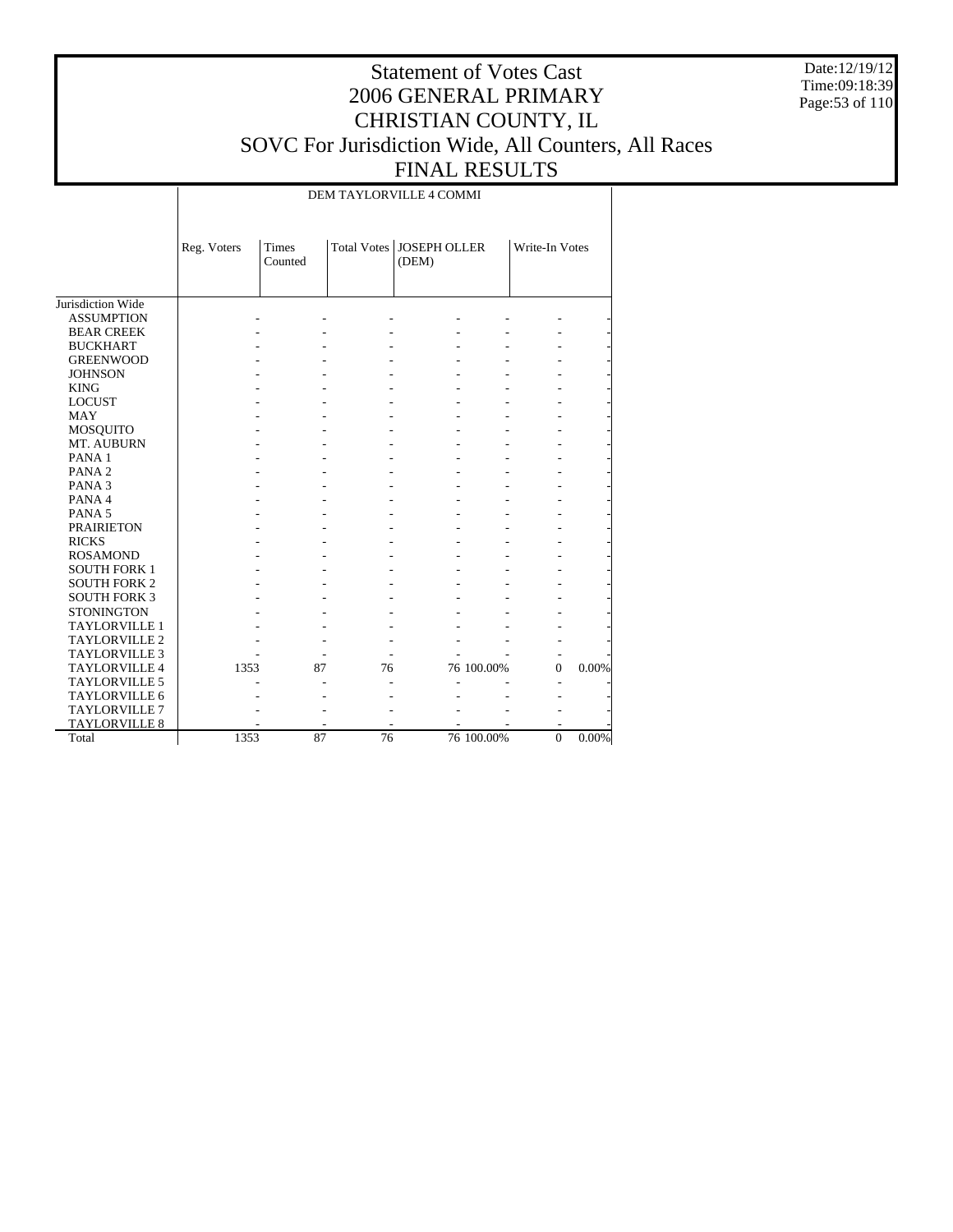Date:12/19/12 Time:09:18:39 Page:54 of 110

## Statement of Votes Cast 2006 GENERAL PRIMARY CHRISTIAN COUNTY, IL SOVC For Jurisdiction Wide, All Counters, All Races FINAL RESULTS

DEM TAYLORVILLE 5 COMMI

|                      | Reg. Voters | <b>Times</b><br>Counted |    | Total Votes   MICHAEL P. DREA   Write-In Votes<br>(DEM) |            |          |       |
|----------------------|-------------|-------------------------|----|---------------------------------------------------------|------------|----------|-------|
| Jurisdiction Wide    |             |                         |    |                                                         |            |          |       |
| <b>ASSUMPTION</b>    |             |                         |    |                                                         |            |          |       |
| <b>BEAR CREEK</b>    |             |                         |    |                                                         |            |          |       |
| <b>BUCKHART</b>      |             |                         |    |                                                         |            |          |       |
| <b>GREENWOOD</b>     |             |                         |    |                                                         |            |          |       |
| <b>JOHNSON</b>       |             |                         |    |                                                         |            |          |       |
| <b>KING</b>          |             |                         |    |                                                         |            |          |       |
| <b>LOCUST</b>        |             |                         |    |                                                         |            |          |       |
| <b>MAY</b>           |             |                         |    |                                                         |            |          |       |
| <b>MOSQUITO</b>      |             |                         |    |                                                         |            |          |       |
| MT. AUBURN           |             |                         |    |                                                         |            |          |       |
| PANA <sub>1</sub>    |             |                         |    |                                                         |            |          |       |
| PANA <sub>2</sub>    |             |                         |    |                                                         |            |          |       |
| PANA <sub>3</sub>    |             |                         |    |                                                         |            |          |       |
| PANA 4               |             |                         |    |                                                         |            |          |       |
| PANA <sub>5</sub>    |             |                         |    |                                                         |            |          |       |
| <b>PRAIRIETON</b>    |             |                         |    |                                                         |            |          |       |
| <b>RICKS</b>         |             |                         |    |                                                         |            |          |       |
| <b>ROSAMOND</b>      |             |                         |    |                                                         |            |          |       |
| <b>SOUTH FORK 1</b>  |             |                         |    |                                                         |            |          |       |
| <b>SOUTH FORK 2</b>  |             |                         |    |                                                         |            |          |       |
| <b>SOUTH FORK 3</b>  |             |                         |    |                                                         |            |          |       |
| <b>STONINGTON</b>    |             |                         |    |                                                         |            |          |       |
| <b>TAYLORVILLE 1</b> |             |                         |    |                                                         |            |          |       |
| TAYLORVILLE 2        |             |                         |    |                                                         |            |          |       |
| <b>TAYLORVILLE 3</b> |             |                         |    |                                                         |            |          |       |
| <b>TAYLORVILLE 4</b> |             |                         |    |                                                         |            |          |       |
| <b>TAYLORVILLE 5</b> | 1391        | 64                      | 58 |                                                         | 58 100.00% | $\Omega$ | 0.00% |
| <b>TAYLORVILLE 6</b> |             |                         |    |                                                         |            |          |       |
| <b>TAYLORVILLE 7</b> |             |                         |    |                                                         |            |          |       |
| <b>TAYLORVILLE 8</b> |             |                         |    |                                                         |            |          |       |
| Total                | 1391        | 64                      | 58 |                                                         | 58 100.00% | $\Omega$ | 0.00% |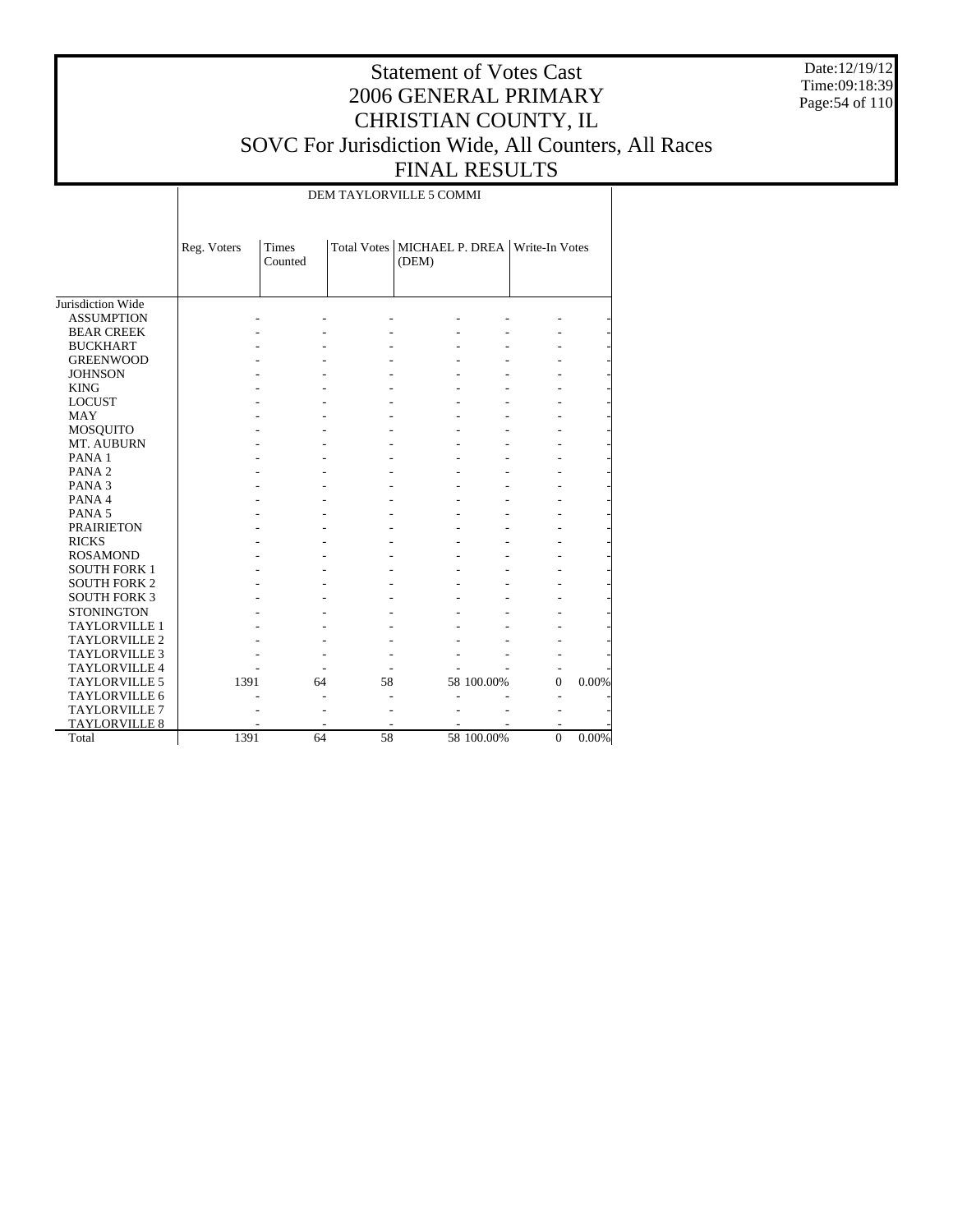Date:12/19/12 Time:09:18:39 Page:55 of 110

## Statement of Votes Cast 2006 GENERAL PRIMARY CHRISTIAN COUNTY, IL SOVC For Jurisdiction Wide, All Counters, All Races FINAL RESULTS

DEM TAYLORVILLE 6 COMMI

|                      | Reg. Voters | Times<br>Counted |    | Total Votes   MARK DRABANT<br>(DEM) |        | Write-In Votes |       |
|----------------------|-------------|------------------|----|-------------------------------------|--------|----------------|-------|
| Jurisdiction Wide    |             |                  |    |                                     |        |                |       |
| <b>ASSUMPTION</b>    |             |                  |    |                                     |        |                |       |
| <b>BEAR CREEK</b>    |             |                  |    |                                     |        |                |       |
| <b>BUCKHART</b>      |             |                  |    |                                     |        |                |       |
| <b>GREENWOOD</b>     |             |                  |    |                                     |        |                |       |
| <b>JOHNSON</b>       |             |                  |    |                                     |        |                |       |
| <b>KING</b>          |             |                  |    |                                     |        |                |       |
| <b>LOCUST</b>        |             |                  |    |                                     |        |                |       |
| <b>MAY</b>           |             |                  |    |                                     |        |                |       |
| <b>MOSQUITO</b>      |             |                  |    |                                     |        |                |       |
| MT. AUBURN           |             |                  |    |                                     |        |                |       |
| PANA <sub>1</sub>    |             |                  |    |                                     |        |                |       |
| PANA <sub>2</sub>    |             |                  |    |                                     |        |                |       |
| PANA <sub>3</sub>    |             |                  |    |                                     |        |                |       |
| PANA 4               |             |                  |    |                                     |        |                |       |
| PANA <sub>5</sub>    |             |                  |    |                                     |        |                |       |
| <b>PRAIRIETON</b>    |             |                  |    |                                     |        |                |       |
| <b>RICKS</b>         |             |                  |    |                                     |        |                |       |
| <b>ROSAMOND</b>      |             |                  |    |                                     |        |                |       |
| <b>SOUTH FORK 1</b>  |             |                  |    |                                     |        |                |       |
| <b>SOUTH FORK 2</b>  |             |                  |    |                                     |        |                |       |
| <b>SOUTH FORK 3</b>  |             |                  |    |                                     |        |                |       |
| <b>STONINGTON</b>    |             |                  |    |                                     |        |                |       |
| <b>TAYLORVILLE 1</b> |             |                  |    |                                     |        |                |       |
| <b>TAYLORVILLE 2</b> |             |                  |    |                                     |        |                |       |
| <b>TAYLORVILLE 3</b> |             |                  |    |                                     |        |                |       |
| <b>TAYLORVILLE 4</b> |             |                  |    |                                     |        |                |       |
| <b>TAYLORVILLE 5</b> |             |                  |    |                                     |        |                |       |
| TAYLORVILLE 6        | 997         | 64               | 49 | 48                                  | 97.96% | 1              | 2.04% |
| <b>TAYLORVILLE 7</b> |             |                  |    |                                     |        |                |       |
| <b>TAYLORVILLE 8</b> |             |                  | ۰  |                                     |        | ۰              |       |
| Total                | 997         | 64               | 49 | 48                                  | 97.96% | 1              | 2.04% |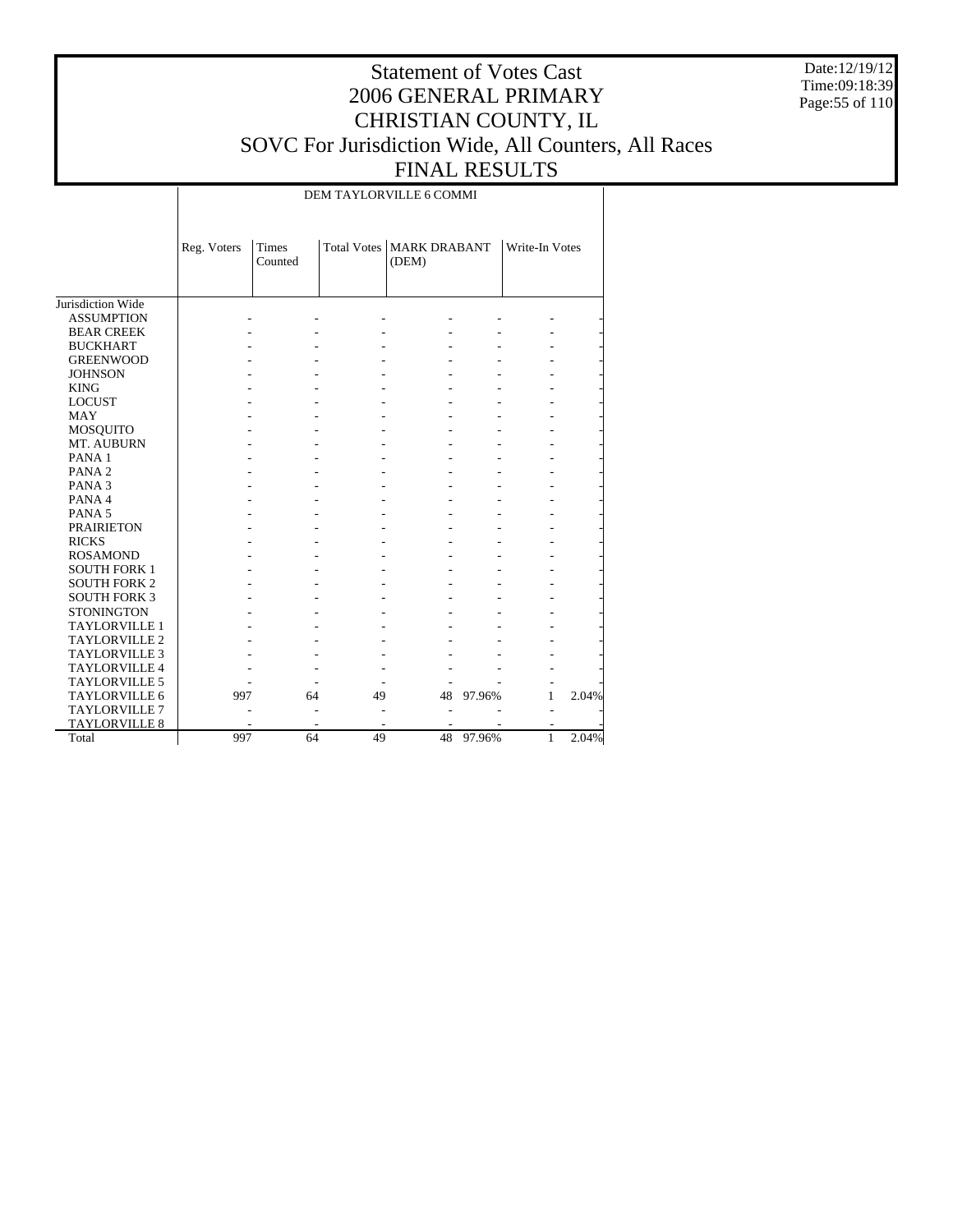Date:12/19/12 Time:09:18:39 Page:56 of 110

## Statement of Votes Cast 2006 GENERAL PRIMARY CHRISTIAN COUNTY, IL SOVC For Jurisdiction Wide, All Counters, All Races FINAL RESULTS

DEM TAYLORVILLE 7 COMMI

|                      | Reg. Voters | Times<br>Counted         |    | Total Votes   COLLEEN M.<br>HADLEY (DEM) |            | Write-In Votes           |       |
|----------------------|-------------|--------------------------|----|------------------------------------------|------------|--------------------------|-------|
| Jurisdiction Wide    |             |                          |    |                                          |            |                          |       |
| <b>ASSUMPTION</b>    |             |                          |    |                                          |            |                          |       |
| <b>BEAR CREEK</b>    |             |                          |    |                                          |            |                          |       |
| <b>BUCKHART</b>      |             |                          |    |                                          |            |                          |       |
| <b>GREENWOOD</b>     |             |                          |    |                                          |            |                          |       |
| <b>JOHNSON</b>       |             |                          |    |                                          |            |                          |       |
| <b>KING</b>          |             |                          |    |                                          |            |                          |       |
| <b>LOCUST</b>        |             |                          |    |                                          |            |                          |       |
| <b>MAY</b>           |             |                          |    |                                          |            |                          |       |
| MOSQUITO             |             |                          |    |                                          |            |                          |       |
| MT. AUBURN           |             |                          |    |                                          |            |                          |       |
| PANA <sub>1</sub>    |             |                          |    |                                          |            |                          |       |
| PANA <sub>2</sub>    |             |                          |    |                                          |            |                          |       |
| PANA <sub>3</sub>    |             |                          |    |                                          |            |                          |       |
| PANA4                |             |                          |    |                                          |            |                          |       |
| PANA <sub>5</sub>    |             |                          |    |                                          |            |                          |       |
| <b>PRAIRIETON</b>    |             |                          |    |                                          |            |                          |       |
| <b>RICKS</b>         |             |                          |    |                                          |            |                          |       |
| <b>ROSAMOND</b>      |             |                          |    |                                          |            |                          |       |
| <b>SOUTH FORK 1</b>  |             |                          |    |                                          |            |                          |       |
| <b>SOUTH FORK 2</b>  |             |                          |    |                                          |            |                          |       |
| <b>SOUTH FORK 3</b>  |             |                          |    |                                          |            |                          |       |
| <b>STONINGTON</b>    |             |                          |    |                                          |            |                          |       |
| <b>TAYLORVILLE 1</b> |             |                          |    |                                          |            |                          |       |
| TAYLORVILLE 2        |             |                          |    |                                          |            |                          |       |
| <b>TAYLORVILLE 3</b> |             |                          |    |                                          |            |                          |       |
| <b>TAYLORVILLE 4</b> |             |                          |    |                                          |            |                          |       |
| <b>TAYLORVILLE 5</b> |             |                          |    |                                          |            |                          |       |
| <b>TAYLORVILLE 6</b> |             |                          |    |                                          |            | $\overline{\phantom{a}}$ |       |
| <b>TAYLORVILLE 7</b> | 938         | 58                       | 48 |                                          | 48 100.00% | $\mathbf{0}$             | 0.00% |
| TAYLORVILLE 8        |             | $\overline{\phantom{a}}$ | ٠  | $\overline{\phantom{a}}$                 |            | $\overline{\phantom{a}}$ |       |
| Total                | 938         | 58                       | 48 |                                          | 48 100.00% | $\mathbf{0}$             | 0.00% |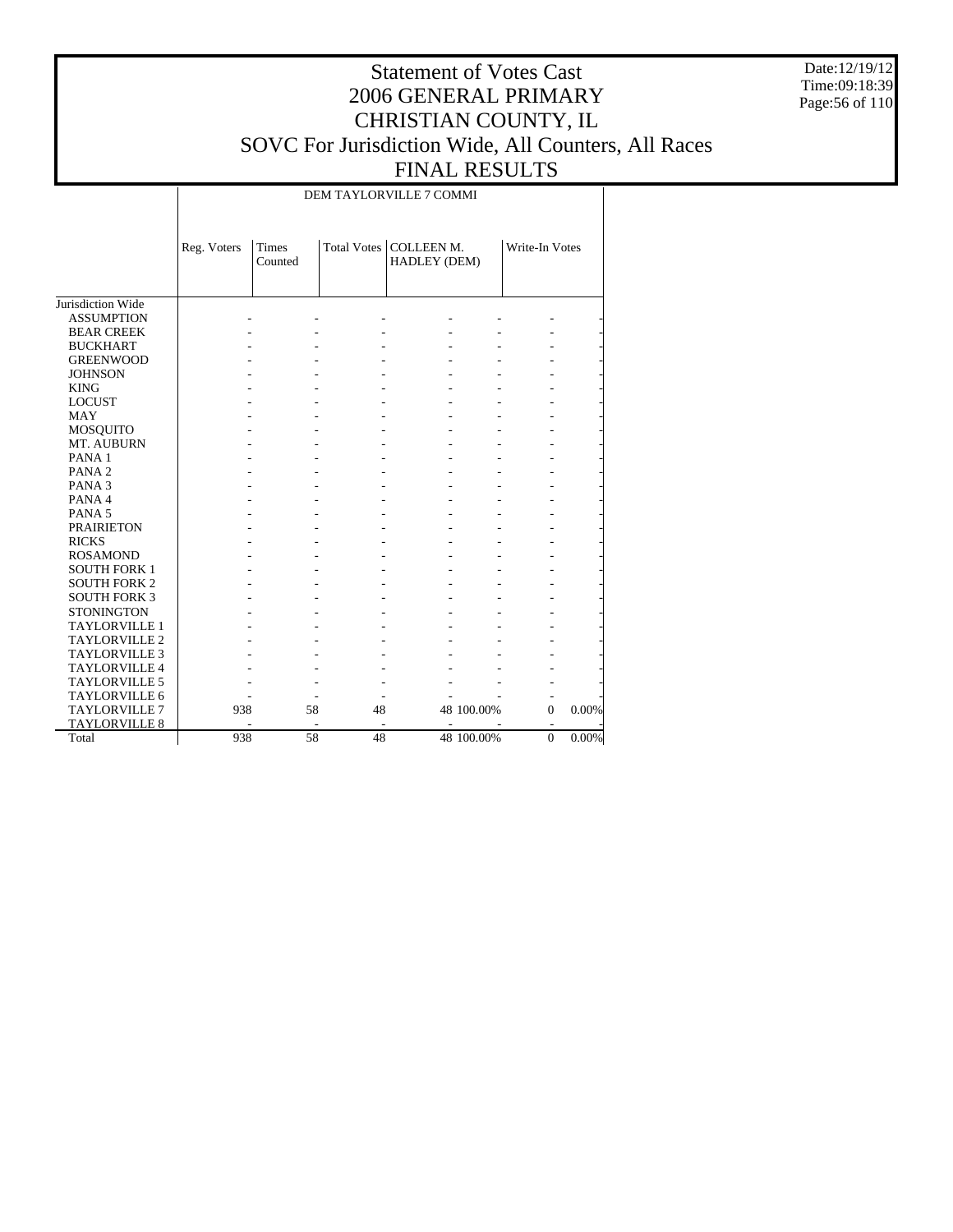Date:12/19/12 Time:09:18:39 Page:57 of 110

## Statement of Votes Cast 2006 GENERAL PRIMARY CHRISTIAN COUNTY, IL SOVC For Jurisdiction Wide, All Counters, All Races FINAL RESULTS

DEM TAYLORVILLE 8 COMMI

|                      | Reg. Voters | <b>Times</b><br>Counted |    | Total Votes   GORDON J.<br>MAZZOTTI (DEM) |            | Write-In Votes |       |
|----------------------|-------------|-------------------------|----|-------------------------------------------|------------|----------------|-------|
| Jurisdiction Wide    |             |                         |    |                                           |            |                |       |
| <b>ASSUMPTION</b>    |             |                         |    |                                           |            |                |       |
| <b>BEAR CREEK</b>    |             |                         |    |                                           |            |                |       |
| <b>BUCKHART</b>      |             |                         |    |                                           |            |                |       |
| <b>GREENWOOD</b>     |             |                         |    |                                           |            |                |       |
| <b>JOHNSON</b>       |             |                         |    |                                           |            |                |       |
| <b>KING</b>          |             |                         |    |                                           |            |                |       |
| <b>LOCUST</b>        |             |                         |    |                                           |            |                |       |
| <b>MAY</b>           |             |                         |    |                                           |            |                |       |
| <b>MOSQUITO</b>      |             |                         |    |                                           |            |                |       |
| MT. AUBURN           |             |                         |    |                                           |            |                |       |
| PANA <sub>1</sub>    |             |                         |    |                                           |            |                |       |
| PANA <sub>2</sub>    |             |                         |    |                                           |            |                |       |
| PANA <sub>3</sub>    |             |                         |    |                                           |            |                |       |
| PANA4                |             |                         |    |                                           |            |                |       |
| PANA <sub>5</sub>    |             |                         |    |                                           |            |                |       |
| <b>PRAIRIETON</b>    |             |                         |    |                                           |            |                |       |
| <b>RICKS</b>         |             |                         |    |                                           |            |                |       |
| <b>ROSAMOND</b>      |             |                         |    |                                           |            |                |       |
| <b>SOUTH FORK 1</b>  |             |                         |    |                                           |            |                |       |
| <b>SOUTH FORK 2</b>  |             |                         |    |                                           |            |                |       |
| <b>SOUTH FORK 3</b>  |             |                         |    |                                           |            |                |       |
| <b>STONINGTON</b>    |             |                         |    |                                           |            |                |       |
| <b>TAYLORVILLE 1</b> |             |                         |    |                                           |            |                |       |
| <b>TAYLORVILLE 2</b> |             |                         |    |                                           |            |                |       |
| <b>TAYLORVILLE 3</b> |             |                         |    |                                           |            |                |       |
| <b>TAYLORVILLE 4</b> |             |                         |    |                                           |            |                |       |
| <b>TAYLORVILLE 5</b> |             |                         |    |                                           |            |                |       |
| <b>TAYLORVILLE 6</b> |             |                         |    |                                           |            |                |       |
| <b>TAYLORVILLE 7</b> |             |                         |    |                                           |            |                |       |
| <b>TAYLORVILLE 8</b> | 998         | 74                      | 68 |                                           | 68 100.00% | 0              | 0.00% |
| Total                | 998         | 74                      | 68 |                                           | 68 100.00% | $\overline{0}$ | 0.00% |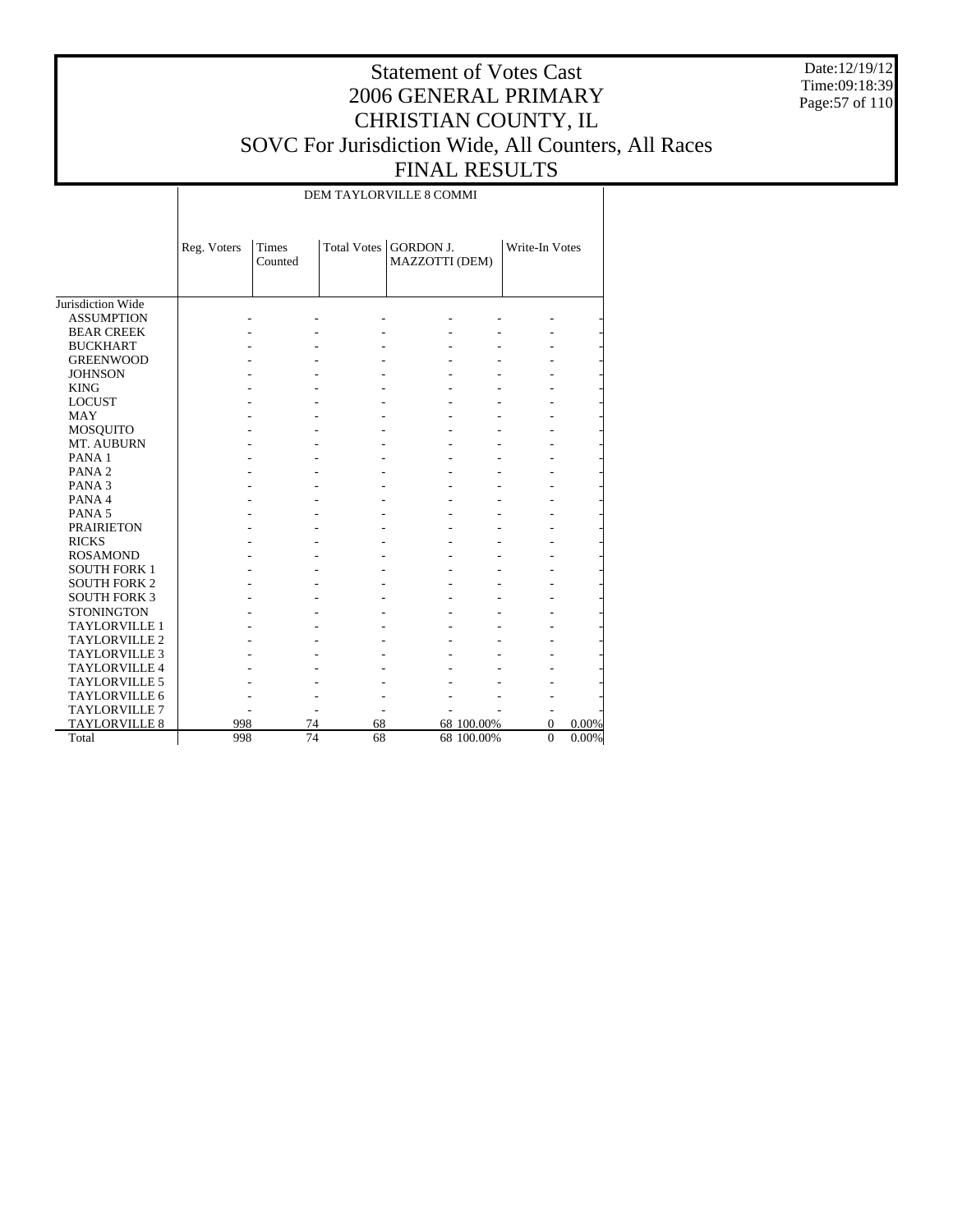Date:12/19/12 Time:09:18:39 Page:58 of 110

## Statement of Votes Cast 2006 GENERAL PRIMARY CHRISTIAN COUNTY, IL SOVC For Jurisdiction Wide, All Counters, All Races FINAL RESULTS

REP GOVERNOR

|                      | Reg. Voters | <b>Times</b> | <b>Total Votes</b> | <b>JUDY BAAR</b> |        | <b>BILL BRADY (REP)</b> |        | <b>JIM OBERWEIS</b> |        |
|----------------------|-------------|--------------|--------------------|------------------|--------|-------------------------|--------|---------------------|--------|
|                      |             | Counted      |                    | TOPINKA (REP)    |        |                         |        | (REP)               |        |
|                      |             |              |                    |                  |        |                         |        |                     |        |
| Jurisdiction Wide    |             |              |                    |                  |        |                         |        |                     |        |
| <b>ASSUMPTION</b>    | 1024        | 54           | 54                 | 13               | 24.07% | 33                      | 61.11% | 5                   | 9.26%  |
| <b>BEAR CREEK</b>    | 379         | 33           | 33                 | 14               | 42.42% | 13                      | 39.39% | 3                   | 9.09%  |
| <b>BUCKHART</b>      | 1345        | 109          | 108                | 39               | 36.11% | 64                      | 59.26% | 2                   | 1.85%  |
| <b>GREENWOOD</b>     | 164         | 20           | 20                 | 7                | 35.00% | 8                       | 40.00% | 4                   | 20.00% |
| <b>JOHNSON</b>       | 503         | 47           | 47                 | 18               | 38.30% | 21                      | 44.68% | 8                   | 17.02% |
| <b>KING</b>          | 172         | 19           | 19                 | 9                | 47.37% | 10                      | 52.63% | $\Omega$            | 0.00%  |
| <b>LOCUST</b>        | 478         | 53           | 53                 | 20               | 37.74% | 23                      | 43.40% | 9                   | 16.98% |
| <b>MAY</b>           | 1230        | 99           | 99                 | 31               | 31.31% | 43                      | 43.43% | 24                  | 24.24% |
| <b>MOSOUITO</b>      | 287         | 39           | 39                 | 16               | 41.03% | 19                      | 48.72% | 4                   | 10.26% |
| MT. AUBURN           | 730         | 62           | 62                 | 16               | 25.81% | 29                      | 46.77% | 11                  | 17.74% |
| PANA <sub>1</sub>    | 715         | 56           | 56                 | 22               | 39.29% | 25                      | 44.64% | 7                   | 12.50% |
| PANA <sub>2</sub>    | 1370        | 87           | 86                 | 32               | 37.21% | 34                      | 39.53% | 15                  | 17.44% |
| PANA <sub>3</sub>    | 799         | 48           | 46                 | 22               | 47.83% | 15                      | 32.61% | 8                   | 17.39% |
| PANA 4               | 683         | 37           | 37                 | 8                | 21.62% | 25                      | 67.57% | 4                   | 10.81% |
| PANA <sub>5</sub>    | 557         | 23           | 23                 | 4                | 17.39% | 15                      | 65.22% | 4                   | 17.39% |
| <b>PRAIRIETON</b>    | 325         | 47           | 47                 | 8                | 17.02% | 29                      | 61.70% | 6                   | 12.77% |
| <b>RICKS</b>         | 940         | 67           | 67                 | 36               | 53.73% | 12                      | 17.91% | 16                  | 23.88% |
| <b>ROSAMOND</b>      | 276         | 32           | 32                 | 13               | 40.63% | 14                      | 43.75% | 4                   | 12.50% |
| <b>SOUTH FORK 1</b>  | 1029        | 34           | 34                 | 22               | 64.71% | 10                      | 29.41% | 2                   | 5.88%  |
| <b>SOUTH FORK 2</b>  | 477         | 26           | 26                 | 16               | 61.54% | 9                       | 34.62% | 1                   | 3.85%  |
| <b>SOUTH FORK 3</b>  | 422         | 21           | 21                 | 12               | 57.14% | 4                       | 19.05% | 1                   | 4.76%  |
| <b>STONINGTON</b>    | 766         | 74           | 73                 | 15               | 20.55% | 45                      | 61.64% | 9                   | 12.33% |
| <b>TAYLORVILLE 1</b> | 998         | 63           | 62                 | 27               | 43.55% | 27                      | 43.55% | 7                   | 11.29% |
| <b>TAYLORVILLE 2</b> | 920         | 53           | 53                 | 18               | 33.96% | 30                      | 56.60% | 5                   | 9.43%  |
| <b>TAYLORVILLE 3</b> | 904         | 61           | 61                 | 32               | 52.46% | 17                      | 27.87% | 10                  | 16.39% |
| <b>TAYLORVILLE 4</b> | 1353        | 70           | 70                 | 27               | 38.57% | 16                      | 22.86% | 19                  | 27.14% |
| <b>TAYLORVILLE 5</b> | 1391        | 84           | 84                 | 36               | 42.86% | 32                      | 38.10% | 12                  | 14.29% |
| TAYLORVILLE 6        | 997         | 57           | 57                 | 26               | 45.61% | 19                      | 33.33% | 9                   | 15.79% |
| <b>TAYLORVILLE 7</b> | 938         | 55           | 55                 | 22               | 40.00% | 19                      | 34.55% | 12                  | 21.82% |
| <b>TAYLORVILLE 8</b> | 998         | 40           | 40                 | $\mathbf Q$      | 22.50% | 21                      | 52.50% | 6                   | 15.00% |
| Total                | 23170       | 1570         | 1564               | 590              | 37.72% | 681                     | 43.54% | 227                 | 14.51% |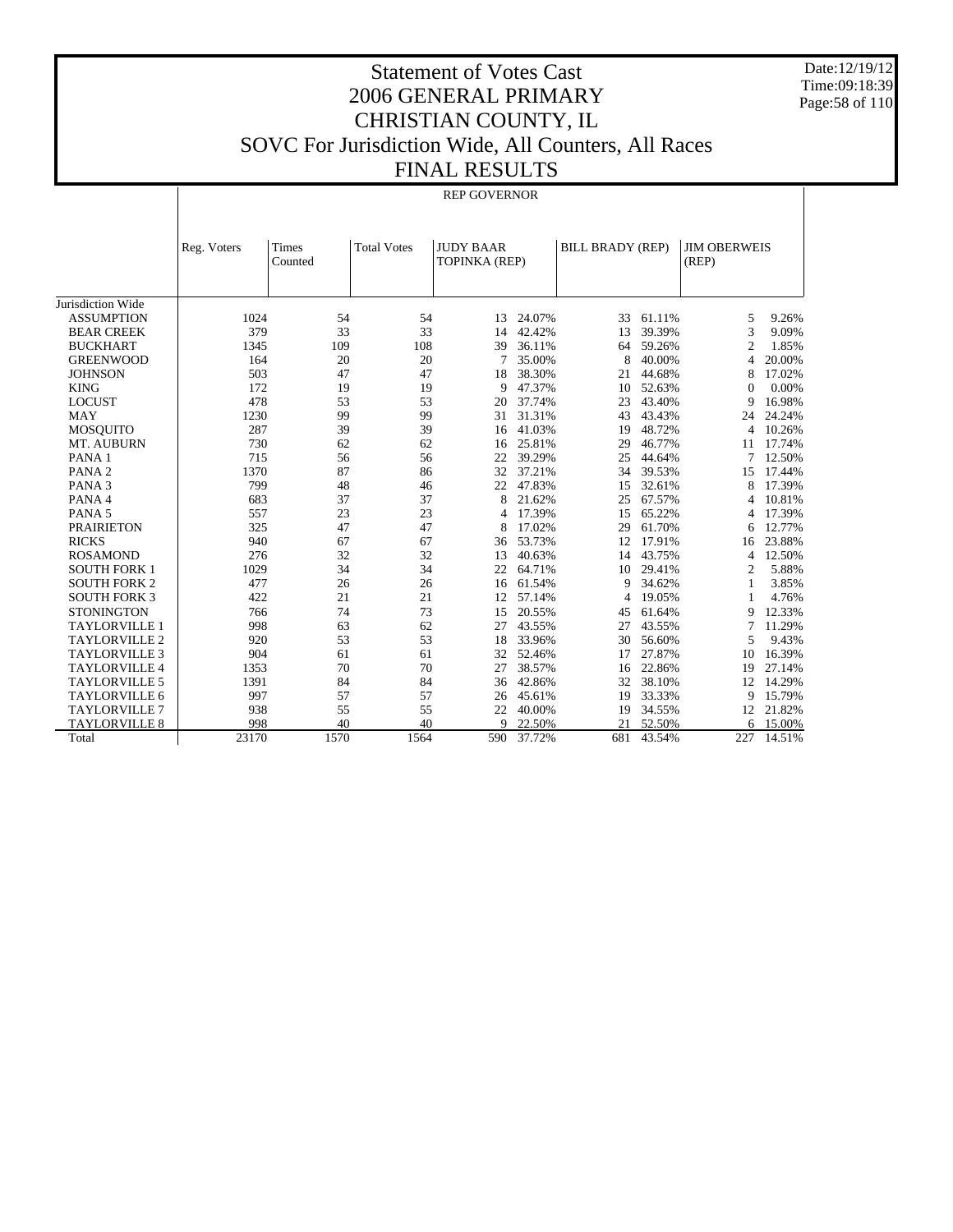Date:12/19/12 Time:09:18:39 Page:59 of 110

## Statement of Votes Cast 2006 GENERAL PRIMARY CHRISTIAN COUNTY, IL SOVC For Jurisdiction Wide, All Counters, All Races FINAL RESULTS

REP GOVERNOR

|                      | <b>RON GIDWITZ</b><br>(REP) |        | <b>ANDY MARTIN</b><br>(REP) |          | Write-In Votes |          |
|----------------------|-----------------------------|--------|-----------------------------|----------|----------------|----------|
| Jurisdiction Wide    |                             |        |                             |          |                |          |
| <b>ASSUMPTION</b>    | 3                           | 5.56%  | $\overline{0}$              | 0.00%    | $\mathbf{0}$   | 0.00%    |
| <b>BEAR CREEK</b>    | 3                           | 9.09%  | $\overline{0}$              | 0.00%    | $\theta$       | 0.00%    |
| <b>BUCKHART</b>      | $\overline{3}$              | 2.78%  | $\overline{0}$              | 0.00%    | $\theta$       | 0.00%    |
| <b>GREENWOOD</b>     | 1                           | 5.00%  | $\Omega$                    | 0.00%    | $\Omega$       | 0.00%    |
| <b>JOHNSON</b>       | $\theta$                    | 0.00%  | $\overline{0}$              | 0.00%    | $\theta$       | 0.00%    |
| <b>KING</b>          | $\overline{0}$              | 0.00%  | $\overline{0}$              | 0.00%    | $\Omega$       | 0.00%    |
| <b>LOCUST</b>        | $\mathbf{1}$                | 1.89%  | $\theta$                    | 0.00%    | $\theta$       | 0.00%    |
| MAY                  | 1                           | 1.01%  | $\overline{0}$              | 0.00%    | $\theta$       | 0.00%    |
| <b>MOSQUITO</b>      | $\overline{0}$              | 0.00%  | $\mathbf{0}$                | 0.00%    | $\mathbf{0}$   | 0.00%    |
| MT. AUBURN           | 6                           | 9.68%  | $\theta$                    | 0.00%    | $\theta$       | 0.00%    |
| PANA <sub>1</sub>    | $\overline{c}$              | 3.57%  | $\overline{0}$              | 0.00%    | $\theta$       | 0.00%    |
| PANA <sub>2</sub>    | 5                           | 5.81%  | $\Omega$                    | $0.00\%$ | $\Omega$       | 0.00%    |
| PANA <sub>3</sub>    | $\mathbf{1}$                | 2.17%  | $\overline{0}$              | 0.00%    | $\theta$       | 0.00%    |
| PANA 4               | $\theta$                    | 0.00%  | $\overline{0}$              | 0.00%    | $\Omega$       | 0.00%    |
| PANA <sub>5</sub>    | $\theta$                    | 0.00%  | $\Omega$                    | $0.00\%$ | $\Omega$       | 0.00%    |
| <b>PRAIRIETON</b>    | $\overline{4}$              | 8.51%  | $\overline{0}$              | 0.00%    | $\theta$       | 0.00%    |
| <b>RICKS</b>         | 3                           | 4.48%  | $\overline{0}$              | 0.00%    | $\Omega$       | 0.00%    |
| <b>ROSAMOND</b>      | $\theta$                    | 0.00%  | 1                           | 3.13%    | $\theta$       | 0.00%    |
| <b>SOUTH FORK 1</b>  | $\theta$                    | 0.00%  | $\overline{0}$              | 0.00%    | $\theta$       | 0.00%    |
| <b>SOUTH FORK 2</b>  | $\overline{0}$              | 0.00%  | $\overline{0}$              | 0.00%    | $\Omega$       | 0.00%    |
| <b>SOUTH FORK 3</b>  | $\overline{4}$              | 19.05% | $\overline{0}$              | 0.00%    | $\theta$       | 0.00%    |
| <b>STONINGTON</b>    | 3                           | 4.11%  | 1                           | 1.37%    | $\theta$       | 0.00%    |
| <b>TAYLORVILLE 1</b> | $\mathbf{1}$                | 1.61%  | $\theta$                    | 0.00%    | $\theta$       | 0.00%    |
| <b>TAYLORVILLE 2</b> | $\overline{0}$              | 0.00%  | $\overline{0}$              | 0.00%    | $\theta$       | 0.00%    |
| <b>TAYLORVILLE 3</b> | $\overline{2}$              | 3.28%  | $\overline{0}$              | 0.00%    | $\theta$       | 0.00%    |
| <b>TAYLORVILLE 4</b> | 8                           | 11.43% | $\theta$                    | 0.00%    | $\theta$       | 0.00%    |
| <b>TAYLORVILLE 5</b> | $\overline{c}$              | 2.38%  | $\overline{c}$              | 2.38%    | $\theta$       | 0.00%    |
| <b>TAYLORVILLE 6</b> | 3                           | 5.26%  | $\overline{0}$              | 0.00%    | $\theta$       | 0.00%    |
| <b>TAYLORVILLE 7</b> | $\overline{c}$              | 3.64%  | $\mathbf{0}$                | 0.00%    | $\theta$       | 0.00%    |
| <b>TAYLORVILLE 8</b> | $\overline{4}$              | 10.00% | $\overline{0}$              | 0.00%    | $\theta$       | 0.00%    |
| Total                | 62                          | 3.96%  | $\overline{4}$              | 0.26%    | $\theta$       | $0.00\%$ |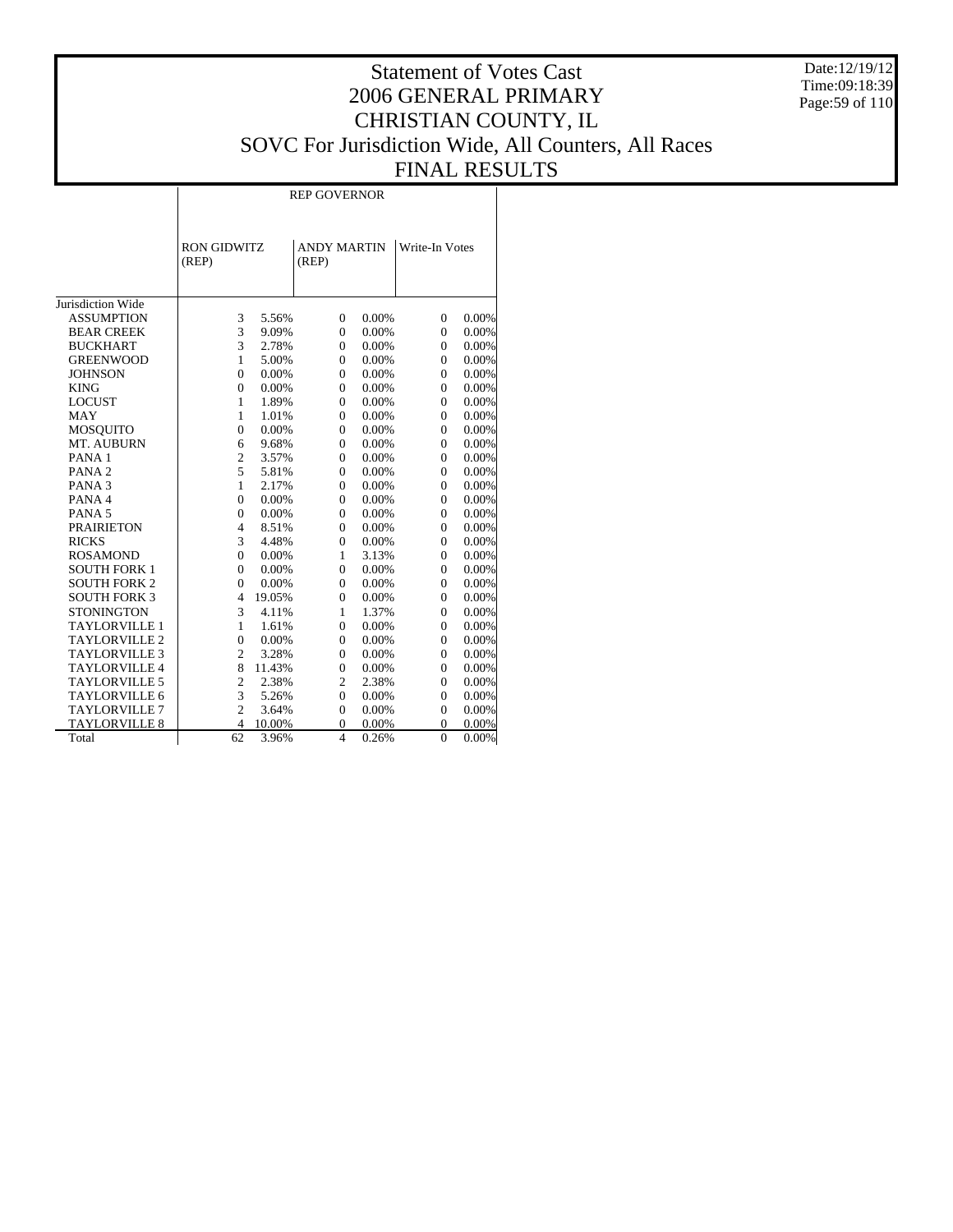Date:12/19/12 Time:09:18:39 Page:60 of 110

 $\overline{\phantom{a}}$ 

## Statement of Votes Cast 2006 GENERAL PRIMARY CHRISTIAN COUNTY, IL SOVC For Jurisdiction Wide, All Counters, All Races FINAL RESULTS

REP LIEUTENANT GOVERNOR

|                      | Reg. Voters | Times<br>Counted | <b>Total Votes</b> | <b>SANDY WEGMAN</b><br>(REP) |        | <b>JOE BIRKETT (REP)</b> |        | <b>LAWRENCE L.</b><br><b>BRUCKNER (REP)</b> |        |
|----------------------|-------------|------------------|--------------------|------------------------------|--------|--------------------------|--------|---------------------------------------------|--------|
| Jurisdiction Wide    |             |                  |                    |                              |        |                          |        |                                             |        |
| <b>ASSUMPTION</b>    | 1024        | 54               | 49                 | 3                            | 6.12%  | 28                       | 57.14% | 5                                           | 10.20% |
| <b>BEAR CREEK</b>    | 379         | 33               | 32                 | $\overline{4}$               | 12.50% | 20                       | 62.50% | 2                                           | 6.25%  |
| <b>BUCKHART</b>      | 1345        | 109              | 100                | 9                            | 9.00%  | 62                       | 62.00% | 3                                           | 3.00%  |
| <b>GREENWOOD</b>     | 164         | 20               | 14                 | 5                            | 35.71% | 7                        | 50.00% | 1                                           | 7.14%  |
| <b>JOHNSON</b>       | 503         | 47               | 40                 | 5                            | 12.50% | 23                       | 57.50% | 5                                           | 12.50% |
| <b>KING</b>          | 172         | 19               | 18                 | 5                            | 27.78% | 8                        | 44.44% | 2                                           | 11.11% |
| <b>LOCUST</b>        | 478         | 53               | 45                 | 9                            | 20.00% | 28                       | 62.22% | 2                                           | 4.44%  |
| <b>MAY</b>           | 1230        | 99               | 87                 | 16                           | 18.39% | 47                       | 54.02% | 8                                           | 9.20%  |
| <b>MOSQUITO</b>      | 287         | 39               | 37                 | 3                            | 8.11%  | 21                       | 56.76% | $\mathfrak{2}$                              | 5.41%  |
| MT. AUBURN           | 730         | 62               | 56                 | 5                            | 8.93%  | 34                       | 60.71% | 5                                           | 8.93%  |
| PANA <sub>1</sub>    | 715         | 56               | 48                 | 14                           | 29.17% | 21                       | 43.75% | 9                                           | 18.75% |
| PANA <sub>2</sub>    | 1370        | 87               | 81                 | 17                           | 20.99% | 43                       | 53.09% | 6                                           | 7.41%  |
| PANA <sub>3</sub>    | 799         | 48               | 39                 | 6                            | 15.38% | 26                       | 66.67% | 2                                           | 5.13%  |
| PANA 4               | 683         | 37               | 30                 | 2                            | 6.67%  | 17                       | 56.67% | 4                                           | 13.33% |
| PANA <sub>5</sub>    | 557         | 23               | 18                 | 5                            | 27.78% | 9                        | 50.00% | $\mathbf{0}$                                | 0.00%  |
| <b>PRAIRIETON</b>    | 325         | 47               | 42                 | 5                            | 11.90% | 26                       | 61.90% | $\overline{c}$                              | 4.76%  |
| <b>RICKS</b>         | 940         | 67               | 63                 | 7                            | 11.11% | 47                       | 74.60% | 5                                           | 7.94%  |
| <b>ROSAMOND</b>      | 276         | 32               | 28                 | 5                            | 17.86% | 17                       | 60.71% | 5                                           | 17.86% |
| <b>SOUTH FORK 1</b>  | 1029        | 34               | 33                 | $\overline{2}$               | 6.06%  | 25                       | 75.76% | 3                                           | 9.09%  |
| <b>SOUTH FORK 2</b>  | 477         | 26               | 26                 | 1                            | 3.85%  | 22                       | 84.62% | 1                                           | 3.85%  |
| <b>SOUTH FORK 3</b>  | 422         | 21               | 20                 | 3                            | 15.00% | 13                       | 65.00% | 1                                           | 5.00%  |
| <b>STONINGTON</b>    | 766         | 74               | 69                 | 13                           | 18.84% | 35                       | 50.72% | 6                                           | 8.70%  |
| <b>TAYLORVILLE 1</b> | 998         | 63               | 55                 | 7                            | 12.73% | 35                       | 63.64% | 5                                           | 9.09%  |
| <b>TAYLORVILLE 2</b> | 920         | 53               | 45                 | 6                            | 13.33% | 27                       | 60.00% | 3                                           | 6.67%  |
| <b>TAYLORVILLE 3</b> | 904         | 61               | 58                 | 10                           | 17.24% | 37                       | 63.79% | $\mathfrak{2}$                              | 3.45%  |
| <b>TAYLORVILLE 4</b> | 1353        | 70               | 64                 | 11                           | 17.19% | 34                       | 53.13% | 5                                           | 7.81%  |
| <b>TAYLORVILLE 5</b> | 1391        | 84               | 77                 | 12                           | 15.58% | 46                       | 59.74% | 8                                           | 10.39% |
| <b>TAYLORVILLE 6</b> | 997         | 57               | 51                 | 6                            | 11.76% | 28                       | 54.90% | 3                                           | 5.88%  |
| <b>TAYLORVILLE 7</b> | 938         | 55               | 49                 | 7                            | 14.29% | 32                       | 65.31% | $\mathfrak{2}$                              | 4.08%  |
| <b>TAYLORVILLE 8</b> | 998         | 40               | 34                 | 5                            | 14.71% | 15                       | 44.12% | $\overline{c}$                              | 5.88%  |
| Total                | 23170       | 1570             | 1408               | 208                          | 14.77% | 833                      | 59.16% | 109                                         | 7.74%  |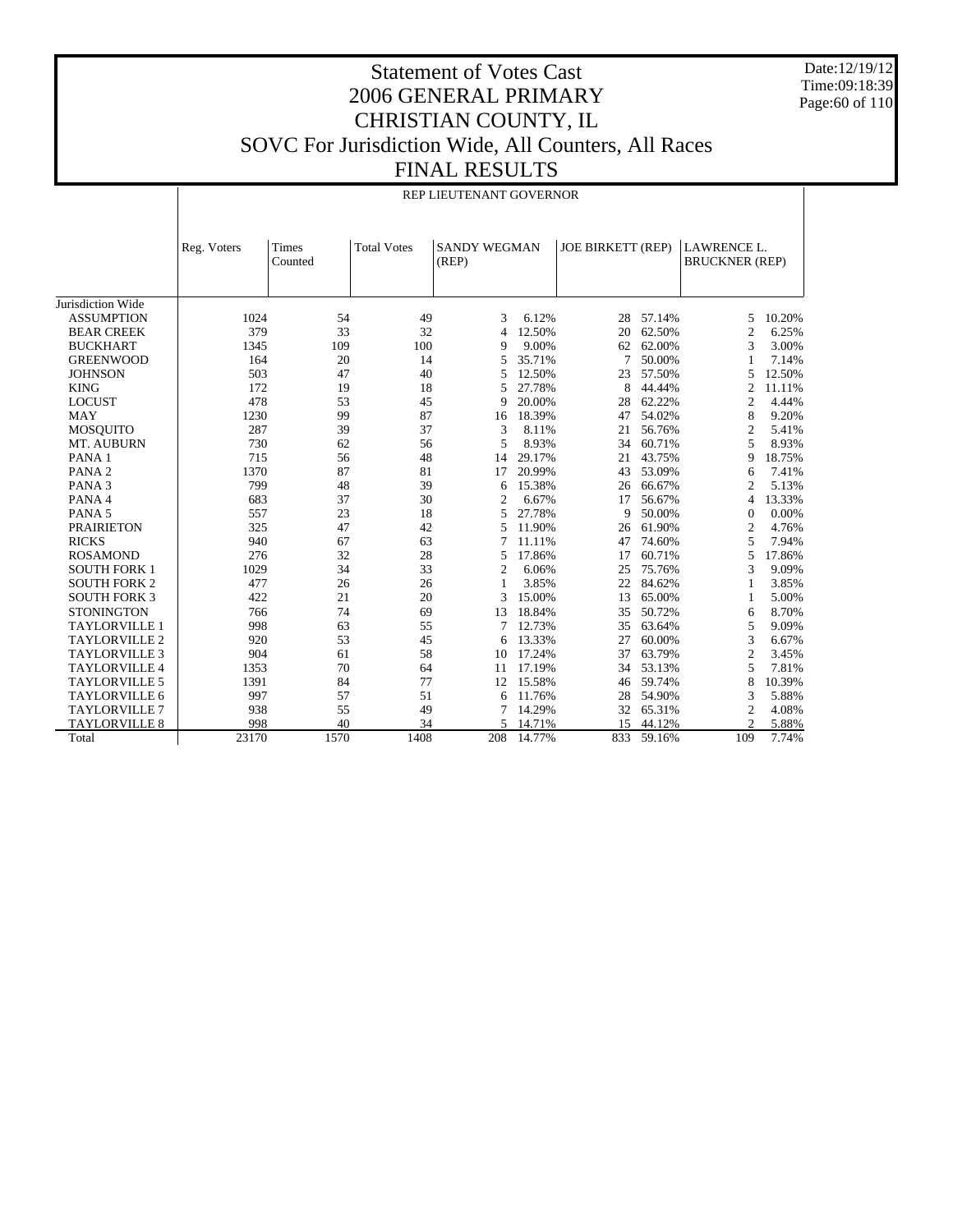Date:12/19/12 Time:09:18:39 Page:61 of 110

# Statement of Votes Cast 2006 GENERAL PRIMARY CHRISTIAN COUNTY, IL SOVC For Jurisdiction Wide, All Counters, All Races FINAL RESULTS

REP LIEUTENANT GOVERNOR

|                      | <b>STEVE</b><br><b>RAUSCHENBERGER</b><br>(REP) |        | <b>JEREMY COLE</b> |       | Write-In Votes |       |  |
|----------------------|------------------------------------------------|--------|--------------------|-------|----------------|-------|--|
| Jurisdiction Wide    |                                                |        |                    |       |                |       |  |
| <b>ASSUMPTION</b>    | 13                                             | 26.53% | $\mathbf{0}$       | 0.00% | $\mathbf{0}$   | 0.00% |  |
| <b>BEAR CREEK</b>    | 6                                              | 18.75% | $\overline{0}$     | 0.00% | $\theta$       | 0.00% |  |
| <b>BUCKHART</b>      | 26                                             | 26.00% | $\overline{0}$     | 0.00% | $\Omega$       | 0.00% |  |
| <b>GREENWOOD</b>     | $\mathbf{1}$                                   | 7.14%  | $\mathbf{0}$       | 0.00% | $\theta$       | 0.00% |  |
| <b>JOHNSON</b>       | 7                                              | 17.50% | $\overline{0}$     | 0.00% | $\theta$       | 0.00% |  |
| <b>KING</b>          | 3                                              | 16.67% | $\theta$           | 0.00% | $\Omega$       | 0.00% |  |
| <b>LOCUST</b>        | 6                                              | 13.33% | $\overline{0}$     | 0.00% | $\Omega$       | 0.00% |  |
| <b>MAY</b>           | 16                                             | 18.39% | $\overline{0}$     | 0.00% | $\Omega$       | 0.00% |  |
| MOSQUITO             | 11                                             | 29.73% | $\mathbf{0}$       | 0.00% | $\Omega$       | 0.00% |  |
| MT. AUBURN           | 12                                             | 21.43% | $\mathbf{0}$       | 0.00% | $\Omega$       | 0.00% |  |
| PANA <sub>1</sub>    | $\overline{4}$                                 | 8.33%  | $\Omega$           | 0.00% | $\Omega$       | 0.00% |  |
| PANA <sub>2</sub>    | 15                                             | 18.52% | $\mathbf{0}$       | 0.00% | $\Omega$       | 0.00% |  |
| PANA <sub>3</sub>    | 5                                              | 12.82% | $\Omega$           | 0.00% | $\Omega$       | 0.00% |  |
| PANA 4               | 7                                              | 23.33% | $\overline{0}$     | 0.00% | $\Omega$       | 0.00% |  |
| PANA <sub>5</sub>    | $\overline{4}$                                 | 22.22% | $\overline{0}$     | 0.00% | $\Omega$       | 0.00% |  |
| <b>PRAIRIETON</b>    | 9                                              | 21.43% | $\theta$           | 0.00% | $\theta$       | 0.00% |  |
| <b>RICKS</b>         | $\overline{4}$                                 | 6.35%  | $\overline{0}$     | 0.00% | $\theta$       | 0.00% |  |
| <b>ROSAMOND</b>      | $\mathbf{1}$                                   | 3.57%  | $\Omega$           | 0.00% | $\Omega$       | 0.00% |  |
| <b>SOUTH FORK 1</b>  | 3                                              | 9.09%  | $\theta$           | 0.00% | $\Omega$       | 0.00% |  |
| <b>SOUTH FORK 2</b>  | $\overline{c}$                                 | 7.69%  | $\Omega$           | 0.00% | $\Omega$       | 0.00% |  |
| <b>SOUTH FORK 3</b>  | 3                                              | 15.00% | $\theta$           | 0.00% | $\Omega$       | 0.00% |  |
| <b>STONINGTON</b>    | 15                                             | 21.74% | $\mathbf{0}$       | 0.00% | $\Omega$       | 0.00% |  |
| <b>TAYLORVILLE 1</b> | 8                                              | 14.55% | $\theta$           | 0.00% | $\Omega$       | 0.00% |  |
| <b>TAYLORVILLE 2</b> | 9                                              | 20.00% | $\theta$           | 0.00% | $\Omega$       | 0.00% |  |
| <b>TAYLORVILLE 3</b> | 8                                              | 13.79% | $\Omega$           | 0.00% | 1              | 1.72% |  |
| <b>TAYLORVILLE 4</b> | 14                                             | 21.88% | $\theta$           | 0.00% | $\theta$       | 0.00% |  |
| <b>TAYLORVILLE 5</b> | 11                                             | 14.29% | $\Omega$           | 0.00% | $\Omega$       | 0.00% |  |
| <b>TAYLORVILLE 6</b> | 14                                             | 27.45% | $\theta$           | 0.00% | $\theta$       | 0.00% |  |
| <b>TAYLORVILLE 7</b> | 8                                              | 16.33% | $\mathbf{0}$       | 0.00% | $\Omega$       | 0.00% |  |
| <b>TAYLORVILLE 8</b> | 12                                             | 35.29% | $\Omega$           | 0.00% | $\Omega$       | 0.00% |  |
| Total                | 257                                            | 18.25% | $\theta$           | 0.00% | $\mathbf{1}$   | 0.07% |  |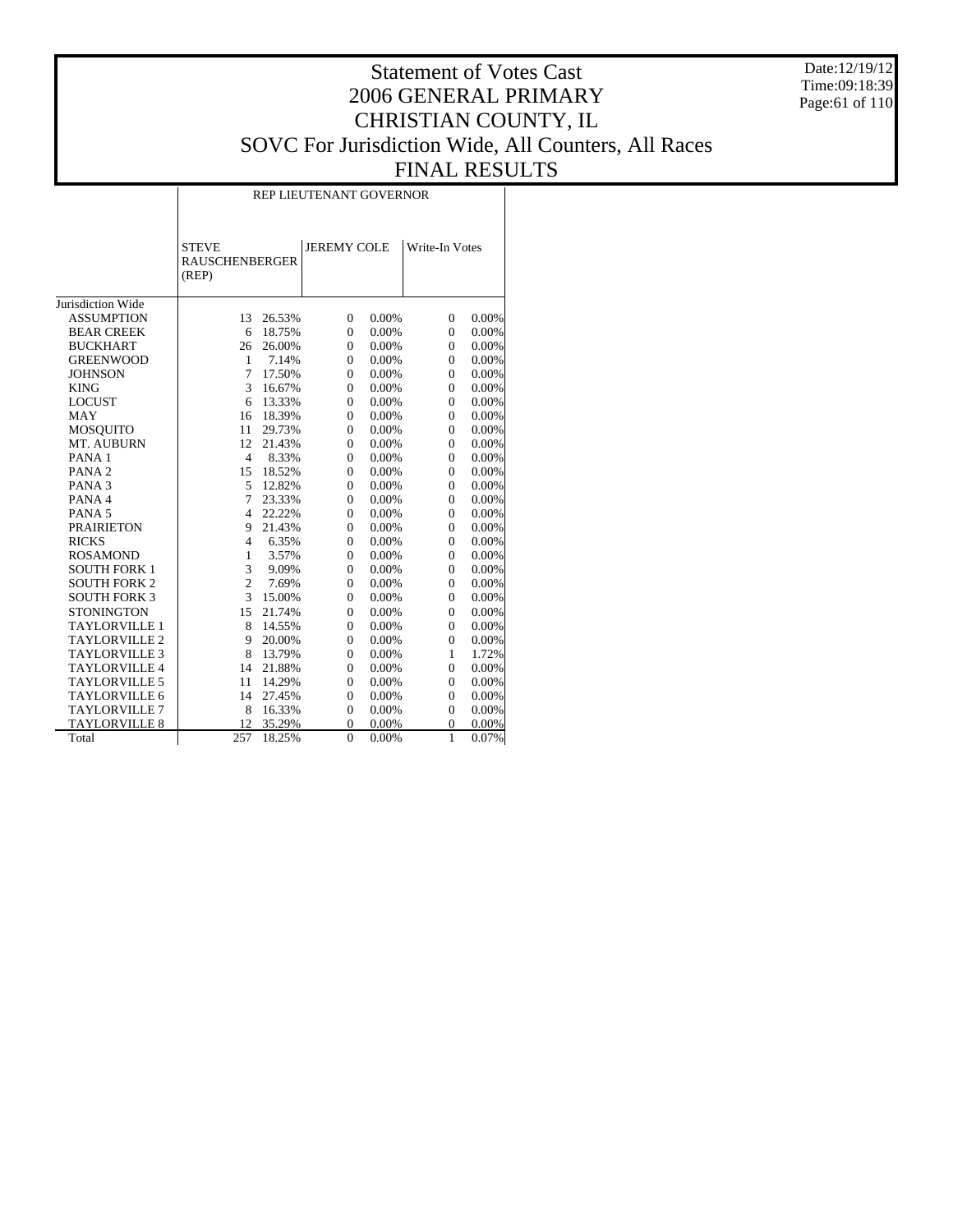Date:12/19/12 Time:09:18:39 Page:62 of 110

## Statement of Votes Cast 2006 GENERAL PRIMARY CHRISTIAN COUNTY, IL SOVC For Jurisdiction Wide, All Counters, All Races FINAL RESULTS

REP ATTORNEY GENERAL

|                      | Reg. Voters | Times<br>Counted | <b>Total Votes</b> | STEWART UMHOLTZ<br>(REP) | <b>JOANN</b><br><b>BRIEROGEL</b> | Write-In Votes          |
|----------------------|-------------|------------------|--------------------|--------------------------|----------------------------------|-------------------------|
| Jurisdiction Wide    |             |                  |                    |                          |                                  |                         |
| <b>ASSUMPTION</b>    | 1024        | 54               | 44                 | 44 100.00%               | 0.00%<br>$\Omega$                | 0.00%<br>$\Omega$       |
| <b>BEAR CREEK</b>    | 379         | 33               | 24                 | 24 100.00%               | 0.00%<br>$\theta$                | 0.00%<br>$\Omega$       |
| <b>BUCKHART</b>      | 1345        | 109              | 88                 | 88 100.00%               | 0.00%<br>$\theta$                | 0.00%<br>$\Omega$       |
| <b>GREENWOOD</b>     | 164         | 20               | 14                 | 14 100.00%               | 0.00%<br>$\theta$                | 0.00%<br>$\Omega$       |
| <b>JOHNSON</b>       | 503         | 47               | 37                 | 37 100.00%               | 0.00%<br>$\theta$                | 0.00%<br>$\Omega$       |
| <b>KING</b>          | 172         | 19               | 17                 | 17 100.00%               | 0.00%<br>$\theta$                | 0.00%<br>$\Omega$       |
| <b>LOCUST</b>        | 478         | 53               | 42                 | 42 100.00%               | 0.00%<br>$\theta$                | 0.00%<br>$\overline{0}$ |
| <b>MAY</b>           | 1230        | 99               | 82                 | 82 100.00%               | 0.00%<br>$\theta$                | 0.00%<br>$\mathbf{0}$   |
| <b>MOSOUITO</b>      | 287         | 39               | 29                 | 29 100.00%               | 0.00%<br>$\theta$                | 0.00%<br>$\overline{0}$ |
| MT. AUBURN           | 730         | 62               | 49                 | 49 100.00%               | 0.00%<br>$\theta$                | 0.00%<br>$\overline{0}$ |
| PANA <sub>1</sub>    | 715         | 56               | 45                 | 45 100.00%               | 0.00%<br>$\theta$                | 0.00%<br>$\overline{0}$ |
| PANA <sub>2</sub>    | 1370        | 87               | 62                 | 62 100.00%               | 0.00%<br>$\theta$                | 0.00%<br>$\overline{0}$ |
| PANA <sub>3</sub>    | 799         | 48               | 33                 | 33 100.00%               | 0.00%<br>$\Omega$                | 0.00%<br>$\Omega$       |
| PANA 4               | 683         | 37               | 27                 | 27 100.00%               | 0.00%<br>$\Omega$                | 0.00%<br>$\Omega$       |
| PANA <sub>5</sub>    | 557         | 23               | 11                 | 11 100.00%               | 0.00%<br>$\Omega$                | 0.00%<br>$\Omega$       |
| <b>PRAIRIETON</b>    | 325         | 47               | 37                 | 37 100.00%               | 0.00%<br>$\Omega$                | 0.00%<br>$\Omega$       |
| <b>RICKS</b>         | 940         | 67               | 54                 | 54 100.00%               | 0.00%<br>$\theta$                | 0.00%<br>$\Omega$       |
| <b>ROSAMOND</b>      | 276         | 32               | 24                 | 24 100.00%               | 0.00%<br>$\theta$                | 0.00%<br>$\Omega$       |
| <b>SOUTH FORK 1</b>  | 1029        | 34               | 26                 | 26 100.00%               | 0.00%<br>$\theta$                | 0.00%<br>$\Omega$       |
| <b>SOUTH FORK 2</b>  | 477         | 26               | 22                 | 22 100.00%               | 0.00%<br>$\theta$                | 0.00%<br>$\Omega$       |
| <b>SOUTH FORK 3</b>  | 422         | 21               | 16                 | 16 100.00%               | 0.00%<br>$\theta$                | 0.00%<br>$\Omega$       |
| <b>STONINGTON</b>    | 766         | 74               | 58                 | 58 100.00%               | 0.00%<br>$\theta$                | 0.00%<br>$\overline{0}$ |
| <b>TAYLORVILLE 1</b> | 998         | 63               | 47                 | 47 100.00%               | 0.00%<br>$\theta$                | $\overline{0}$<br>0.00% |
| <b>TAYLORVILLE 2</b> | 920         | 53               | 43                 | 43 100.00%               | 0.00%<br>$\theta$                | $\Omega$<br>0.00%       |
| <b>TAYLORVILLE 3</b> | 904         | 61               | 53                 | 52 98.11%                | 0.00%<br>$\theta$                | 1.89%<br>$\mathbf{1}$   |
| <b>TAYLORVILLE 4</b> | 1353        | 70               | 54                 | 54 100.00%               | 0.00%<br>$\theta$                | 0.00%<br>$\overline{0}$ |
| <b>TAYLORVILLE 5</b> | 1391        | 84               | 59                 | 57 96.61%                | 0.00%<br>$\Omega$                | 2<br>3.39%              |
| <b>TAYLORVILLE 6</b> | 997         | 57               | 41                 | 41 100.00%               | 0.00%<br>$\Omega$                | 0.00%<br>$\Omega$       |
| <b>TAYLORVILLE 7</b> | 938         | 55               | 41                 | 41 100.00%               | 0.00%<br>$\Omega$                | 0.00%<br>$\Omega$       |
| <b>TAYLORVILLE 8</b> | 998         | 40               | 32                 | 32 100.00%               | $\Omega$<br>0.00%                | 0.00%<br>$\Omega$       |
| Total                | 23170       | 1570             | 1211               | 1208 99.75%              | $\mathbf{0}$<br>0.00%            | 3<br>0.25%              |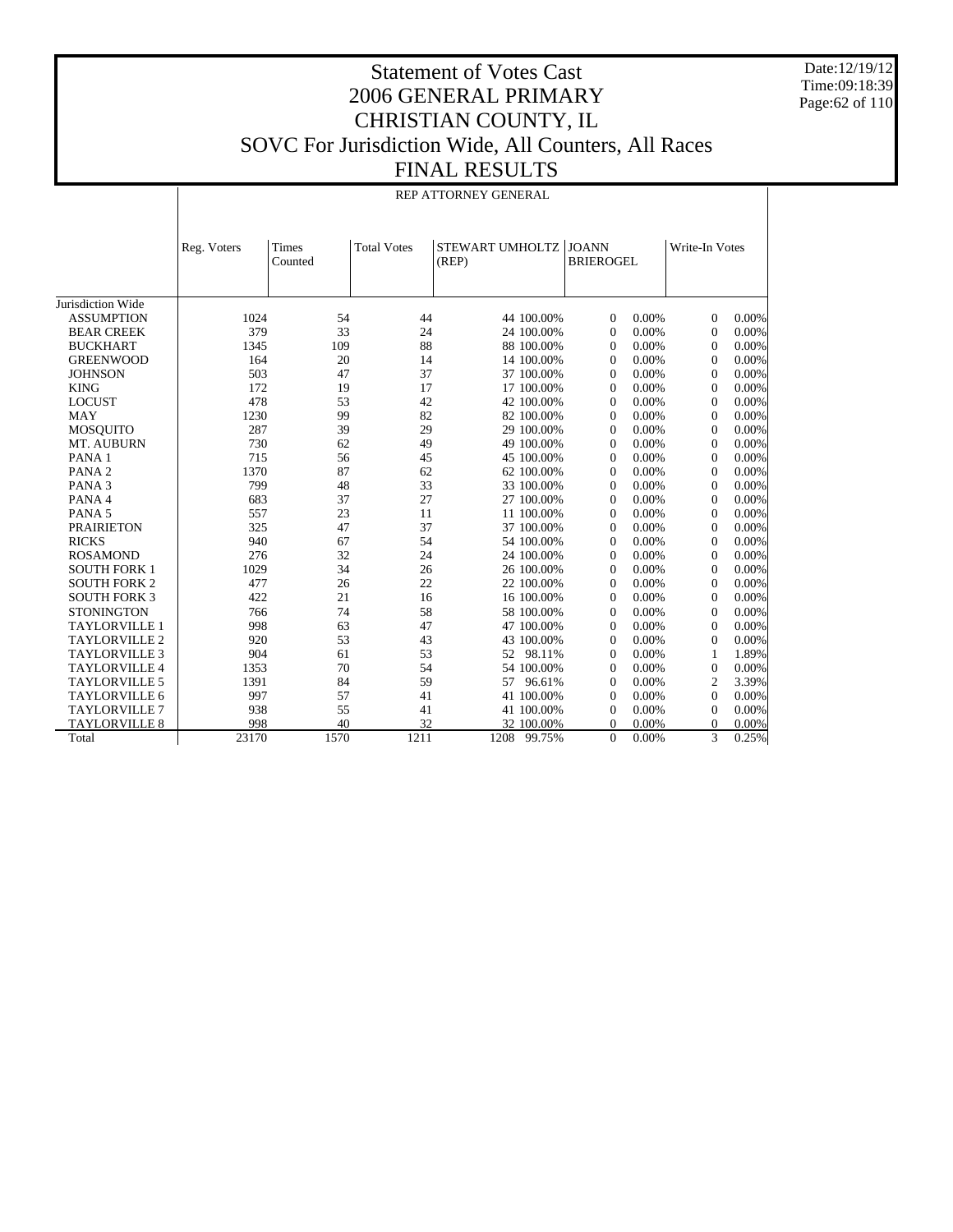Date:12/19/12 Time:09:18:39 Page:63 of 110

## Statement of Votes Cast 2006 GENERAL PRIMARY CHRISTIAN COUNTY, IL SOVC For Jurisdiction Wide, All Counters, All Races FINAL RESULTS

#### REP SECRETARY OF STATE

|                      | Reg. Voters | <b>Times</b><br>Counted | <b>Total Votes</b> | <b>DAN RUTHERFORD</b><br>(REP) | Write-In Votes |       |
|----------------------|-------------|-------------------------|--------------------|--------------------------------|----------------|-------|
| Jurisdiction Wide    |             |                         |                    |                                |                |       |
| <b>ASSUMPTION</b>    | 1024        | 54                      | 45                 | 45 100.00%                     | $\mathbf{0}$   | 0.00% |
| <b>BEAR CREEK</b>    | 379         | 33                      | 24                 | 24 100.00%                     | $\mathbf{0}$   | 0.00% |
| <b>BUCKHART</b>      | 1345        | 109                     | 92                 | 92 100.00%                     | $\mathbf{0}$   | 0.00% |
| <b>GREENWOOD</b>     | 164         | 20                      | 15                 | 15 100.00%                     | $\overline{0}$ | 0.00% |
| <b>JOHNSON</b>       | 503         | 47                      | 38                 | 37 97.37%                      | 1              | 2.63% |
| <b>KING</b>          | 172         | 19                      | 17                 | 17 100.00%                     | $\mathbf{0}$   | 0.00% |
| <b>LOCUST</b>        | 478         | 53                      | 43                 | 43 100.00%                     | $\overline{0}$ | 0.00% |
| <b>MAY</b>           | 1230        | 99                      | 85                 | 85 100.00%                     | $\mathbf{0}$   | 0.00% |
| <b>MOSQUITO</b>      | 287         | 39                      | 32                 | 32 100.00%                     | $\mathbf{0}$   | 0.00% |
| MT. AUBURN           | 730         | 62                      | 50                 | 50 100,00%                     | $\overline{0}$ | 0.00% |
| PANA <sub>1</sub>    | 715         | 56                      | 46                 | 46 100.00%                     | $\Omega$       | 0.00% |
| PANA <sub>2</sub>    | 1370        | 87                      | 64                 | 64 100.00%                     | $\overline{0}$ | 0.00% |
| PANA <sub>3</sub>    | 799         | 48                      | 36                 | 36 100.00%                     | $\overline{0}$ | 0.00% |
| PANA 4               | 683         | 37                      | 28                 | 28 100.00%                     | $\Omega$       | 0.00% |
| PANA <sub>5</sub>    | 557         | 23                      | 12                 | 12 100.00%                     | $\Omega$       | 0.00% |
| <b>PRAIRIETON</b>    | 325         | 47                      | 38                 | 38 100.00%                     | $\overline{0}$ | 0.00% |
| <b>RICKS</b>         | 940         | 67                      | 61                 | 61 100.00%                     | $\Omega$       | 0.00% |
| <b>ROSAMOND</b>      | 276         | 32                      | 24                 | 24 100.00%                     | $\Omega$       | 0.00% |
| <b>SOUTH FORK 1</b>  | 1029        | 34                      | 29                 | 29 100.00%                     | $\Omega$       | 0.00% |
| <b>SOUTH FORK 2</b>  | 477         | 26                      | 24                 | 24 100.00%                     | $\mathbf{0}$   | 0.00% |
| <b>SOUTH FORK 3</b>  | 422         | 21                      | 17                 | 17 100.00%                     | $\Omega$       | 0.00% |
| <b>STONINGTON</b>    | 766         | 74                      | 62                 | 62 100.00%                     | $\overline{0}$ | 0.00% |
| <b>TAYLORVILLE 1</b> | 998         | 63                      | 50                 | 50 100,00%                     | $\mathbf{0}$   | 0.00% |
| <b>TAYLORVILLE 2</b> | 920         | 53                      | 45                 | 45 100.00%                     | $\theta$       | 0.00% |
| <b>TAYLORVILLE 3</b> | 904         | 61                      | 56                 | 56 100.00%                     | $\theta$       | 0.00% |
| <b>TAYLORVILLE 4</b> | 1353        | 70                      | 55                 | 55 100.00%                     | $\mathbf{0}$   | 0.00% |
| <b>TAYLORVILLE 5</b> | 1391        | 84                      | 63                 | 63 100.00%                     | $\Omega$       | 0.00% |
| <b>TAYLORVILLE 6</b> | 997         | 57                      | 44                 | 44 100.00%                     | $\mathbf{0}$   | 0.00% |
| <b>TAYLORVILLE 7</b> | 938         | 55                      | 41                 | 41 100.00%                     | $\mathbf{0}$   | 0.00% |
| <b>TAYLORVILLE 8</b> | 998         | 40                      | 34                 | 34 100.00%                     | $\Omega$       | 0.00% |
| Total                | 23170       | 1570                    | 1270               | 1269<br>99.92%                 | $\mathbf{1}$   | 0.08% |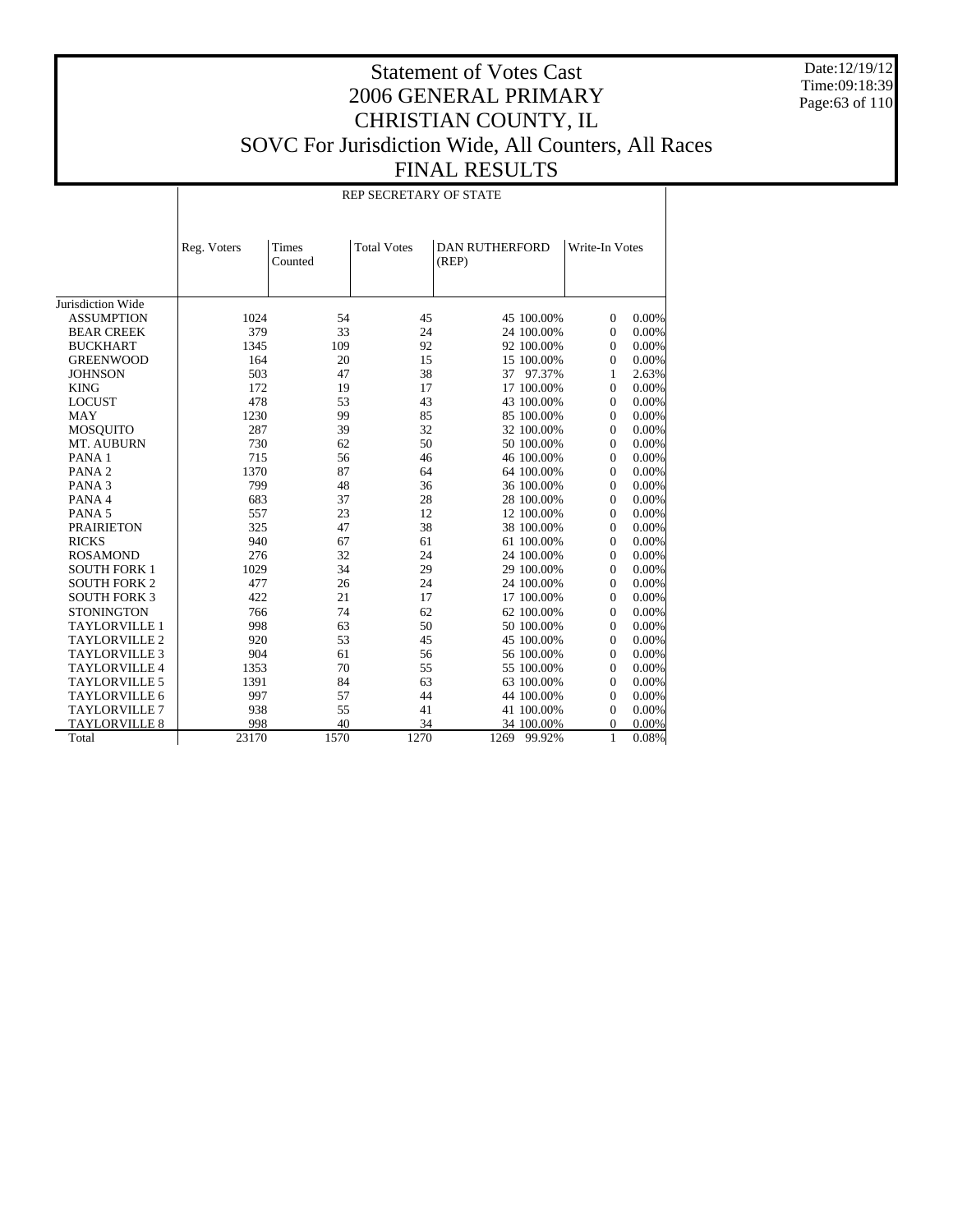Date:12/19/12 Time:09:18:39 Page:64 of 110

## Statement of Votes Cast 2006 GENERAL PRIMARY CHRISTIAN COUNTY, IL SOVC For Jurisdiction Wide, All Counters, All Races FINAL RESULTS

REP COMPTROLLER

|                      | Reg. Voters | Times<br>Counted | <b>Total Votes</b> | <b>CAROLE PANKAU</b><br>(REP) | Write-In Votes             |
|----------------------|-------------|------------------|--------------------|-------------------------------|----------------------------|
| Jurisdiction Wide    |             |                  |                    |                               |                            |
| <b>ASSUMPTION</b>    | 1024        | 54               | 44                 | 44 100.00%                    | 0.00%<br>$\Omega$          |
| <b>BEAR CREEK</b>    | 379         | 33               | 22                 | 22 100.00%                    | $\mathbf{0}$<br>$0.00\%$   |
| <b>BUCKHART</b>      | 1345        | 109              | 85                 | 85 100.00%                    | $\overline{0}$<br>$0.00\%$ |
| <b>GREENWOOD</b>     | 164         | 20               | 13                 | 13 100.00%                    | $\mathbf{0}$<br>$0.00\%$   |
| <b>JOHNSON</b>       | 503         | 47               | 35                 | 35 100.00%                    | $\mathbf{0}$<br>0.00%      |
| <b>KING</b>          | 172         | 19               | 15                 | 15 100.00%                    | 0.00%<br>$\overline{0}$    |
| <b>LOCUST</b>        | 478         | 53               | 41                 | 41 100.00%                    | 0.00%<br>$\overline{0}$    |
| <b>MAY</b>           | 1230        | 99               | 84                 | 84 100.00%                    | $\overline{0}$<br>0.00%    |
| <b>MOSQUITO</b>      | 287         | 39               | 28                 | 28 100.00%                    | 0.00%<br>$\overline{0}$    |
| MT. AUBURN           | 730         | 62               | 47                 | 47 100.00%                    | 0.00%<br>$\overline{0}$    |
| PANA <sub>1</sub>    | 715         | 56               | 43                 | 43 100.00%                    | 0.00%<br>$\overline{0}$    |
| PANA <sub>2</sub>    | 1370        | 87               | 63                 | 63 100.00%                    | 0.00%<br>$\Omega$          |
| PANA <sub>3</sub>    | 799         | 48               | 35                 | 35 100.00%                    | $\overline{0}$<br>0.00%    |
| PANA 4               | 683         | 37               | 27                 | 27 100.00%                    | 0.00%<br>$\overline{0}$    |
| PANA <sub>5</sub>    | 557         | 23               | 10                 | 10 100.00%                    | $\mathbf{0}$<br>0.00%      |
| <b>PRAIRIETON</b>    | 325         | 47               | 35                 | 35 100.00%                    | 0.00%<br>$\mathbf{0}$      |
| <b>RICKS</b>         | 940         | 67               | 54                 | 54 100.00%                    | 0.00%<br>$\mathbf{0}$      |
| <b>ROSAMOND</b>      | 276         | 32               | 24                 | 24 100.00%                    | 0.00%<br>$\mathbf{0}$      |
| <b>SOUTH FORK 1</b>  | 1029        | 34               | 29                 | 29 100.00%                    | 0.00%<br>$\mathbf{0}$      |
| <b>SOUTH FORK 2</b>  | 477         | 26               | 23                 | 23 100.00%                    | 0.00%<br>$\mathbf{0}$      |
| <b>SOUTH FORK 3</b>  | 422         | 21               | 16                 | 16 100.00%                    | 0.00%<br>$\mathbf{0}$      |
| <b>STONINGTON</b>    | 766         | 74               | 57                 | 57 100.00%                    | 0.00%<br>$\overline{0}$    |
| <b>TAYLORVILLE 1</b> | 998         | 63               | 48                 | 48 100.00%                    | 0.00%<br>$\mathbf{0}$      |
| <b>TAYLORVILLE 2</b> | 920         | 53               | 42                 | 42 100.00%                    | $\overline{0}$<br>0.00%    |
| <b>TAYLORVILLE 3</b> | 904         | 61               | 54                 | 54 100.00%                    | $\overline{0}$<br>$0.00\%$ |
| <b>TAYLORVILLE 4</b> | 1353        | 70               | 52                 | 52 100.00%                    | $\mathbf{0}$<br>0.00%      |
| <b>TAYLORVILLE 5</b> | 1391        | 84               | 58                 | 98.28%<br>57                  | 1.72%<br>1                 |
| <b>TAYLORVILLE 6</b> | 997         | 57               | 40                 | 40 100.00%                    | $\overline{0}$<br>$0.00\%$ |
| <b>TAYLORVILLE 7</b> | 938         | 55               | 38                 | 38 100.00%                    | $0.00\%$<br>$\overline{0}$ |
| <b>TAYLORVILLE 8</b> | 998         | 40               | 33                 | 33 100.00%                    | 0.00%<br>0                 |
| Total                | 23170       | 1570             | 1195               | 1194<br>99.92%                | 0.08%<br>$\mathbf{1}$      |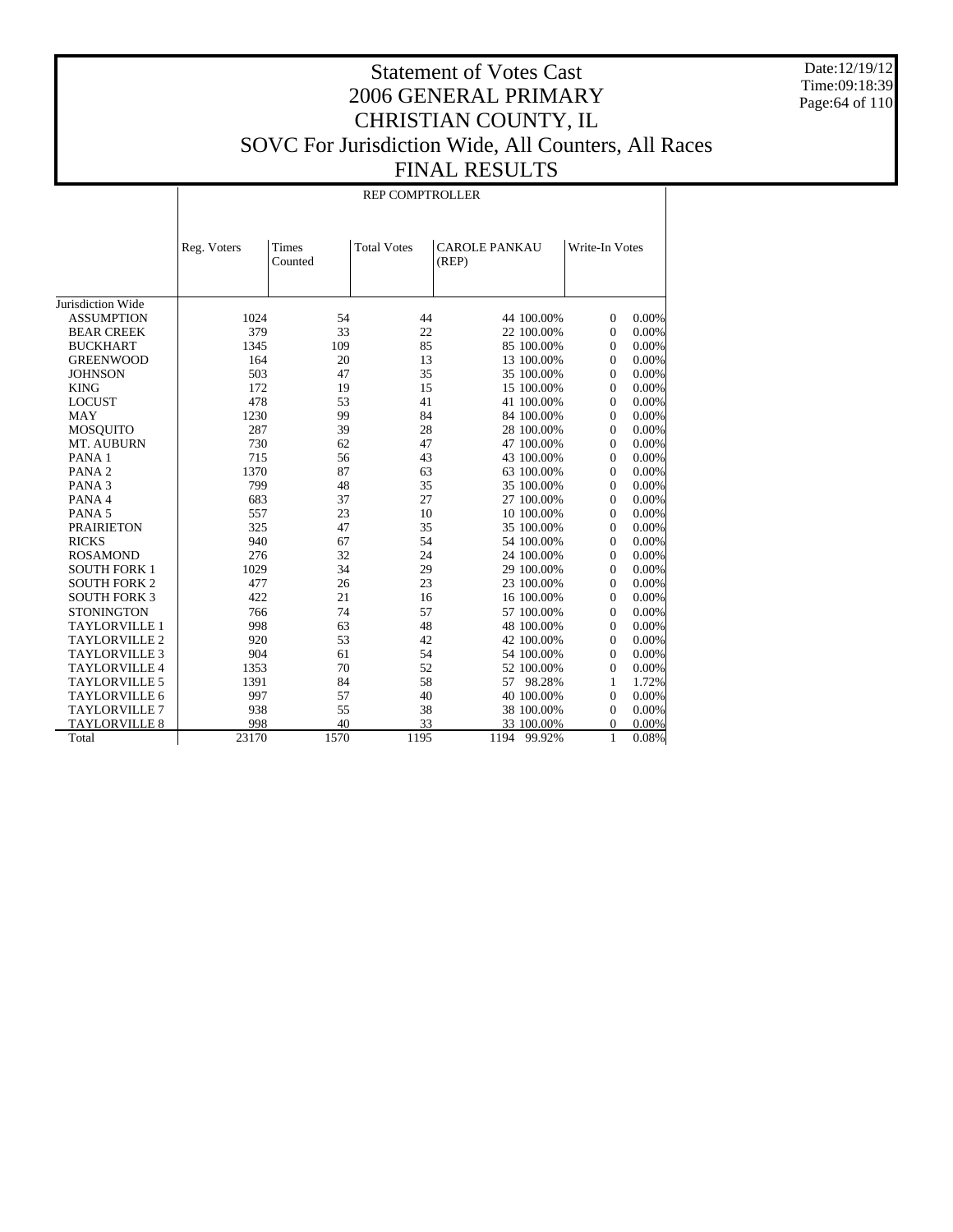Date:12/19/12 Time:09:18:39 Page:65 of 110

## Statement of Votes Cast 2006 GENERAL PRIMARY CHRISTIAN COUNTY, IL SOVC For Jurisdiction Wide, All Counters, All Races FINAL RESULTS

REP STATE TREASURER

|                      | Reg. Voters | Times<br>Counted | <b>Total Votes</b> | <b>CHRISTINE</b> | RADOGNO (REP) |                | Write-In Votes |
|----------------------|-------------|------------------|--------------------|------------------|---------------|----------------|----------------|
| Jurisdiction Wide    |             |                  |                    |                  |               |                |                |
| <b>ASSUMPTION</b>    | 1024        | 54               | 44                 |                  | 44 100.00%    | $\mathbf{0}$   | 0.00%          |
| <b>BEAR CREEK</b>    | 379         | 33               | 21                 |                  | 21 100.00%    | 0              | 0.00%          |
| <b>BUCKHART</b>      | 1345        | 109              | 85                 |                  | 85 100.00%    | $\mathbf{0}$   | 0.00%          |
| <b>GREENWOOD</b>     | 164         | 20               | 14                 |                  | 14 100.00%    | $\Omega$       | 0.00%          |
| <b>JOHNSON</b>       | 503         | 47               | 34                 |                  | 34 100.00%    | $\Omega$       | 0.00%          |
| <b>KING</b>          | 172         | 19               | 15                 |                  | 15 100.00%    | $\mathbf{0}$   | 0.00%          |
| <b>LOCUST</b>        | 478         | 53               | 42                 |                  | 42 100.00%    | $\mathbf{0}$   | 0.00%          |
| <b>MAY</b>           | 1230        | 99               | 82                 |                  | 82 100.00%    | $\mathbf{0}$   | 0.00%          |
| <b>MOSQUITO</b>      | 287         | 39               | 28                 |                  | 28 100.00%    | $\mathbf{0}$   | 0.00%          |
| MT. AUBURN           | 730         | 62               | 47                 |                  | 47 100.00%    | $\Omega$       | 0.00%          |
| PANA <sub>1</sub>    | 715         | 56               | 43                 |                  | 43 100.00%    | $\mathbf{0}$   | 0.00%          |
| PANA <sub>2</sub>    | 1370        | 87               | 62                 |                  | 62 100.00%    | $\mathbf{0}$   | 0.00%          |
| PANA <sub>3</sub>    | 799         | 48               | 35                 |                  | 35 100.00%    | $\mathbf{0}$   | 0.00%          |
| PANA 4               | 683         | 37               | 27                 |                  | 27 100.00%    | $\mathbf{0}$   | 0.00%          |
| PANA <sub>5</sub>    | 557         | 23               | 12                 |                  | 12 100.00%    | $\Omega$       | 0.00%          |
| <b>PRAIRIETON</b>    | 325         | 47               | 35                 |                  | 35 100.00%    | $\Omega$       | 0.00%          |
| <b>RICKS</b>         | 940         | 67               | 56                 |                  | 56 100.00%    | $\mathbf{0}$   | 0.00%          |
| <b>ROSAMOND</b>      | 276         | 32               | 24                 |                  | 24 100.00%    | $\mathbf{0}$   | 0.00%          |
| <b>SOUTH FORK 1</b>  | 1029        | 34               | 29                 |                  | 29 100.00%    | $\mathbf{0}$   | 0.00%          |
| <b>SOUTH FORK 2</b>  | 477         | 26               | 23                 |                  | 23 100.00%    | $\mathbf{0}$   | 0.00%          |
| <b>SOUTH FORK 3</b>  | 422         | 21               | 16                 |                  | 16 100.00%    | $\overline{0}$ | 0.00%          |
| <b>STONINGTON</b>    | 766         | 74               | 60                 |                  | 60 100.00%    | $\overline{0}$ | 0.00%          |
| <b>TAYLORVILLE 1</b> | 998         | 63               | 49                 |                  | 49 100.00%    | $\mathbf{0}$   | 0.00%          |
| TAYLORVILLE 2        | 920         | 53               | 43                 |                  | 43 100.00%    | $\mathbf{0}$   | 0.00%          |
| <b>TAYLORVILLE 3</b> | 904         | 61               | 56                 |                  | 56 100.00%    | $\mathbf{0}$   | 0.00%          |
| <b>TAYLORVILLE 4</b> | 1353        | 70               | 54                 |                  | 54 100.00%    | $\mathbf{0}$   | 0.00%          |
| <b>TAYLORVILLE 5</b> | 1391        | 84               | 58                 |                  | 58 100.00%    | $\mathbf{0}$   | 0.00%          |
| <b>TAYLORVILLE 6</b> | 997         | 57               | 41                 |                  | 41 100.00%    | $\mathbf{0}$   | 0.00%          |
| TAYLORVILLE 7        | 938         | 55               | 39                 |                  | 39 100.00%    | $\mathbf{0}$   | 0.00%          |
| <b>TAYLORVILLE 8</b> | 998         | 40               | 34                 |                  | 34 100.00%    | 0              | 0.00%          |
| Total                | 23170       | 1570             | 1208               |                  | 1208 100.00%  | $\overline{0}$ | $0.00\%$       |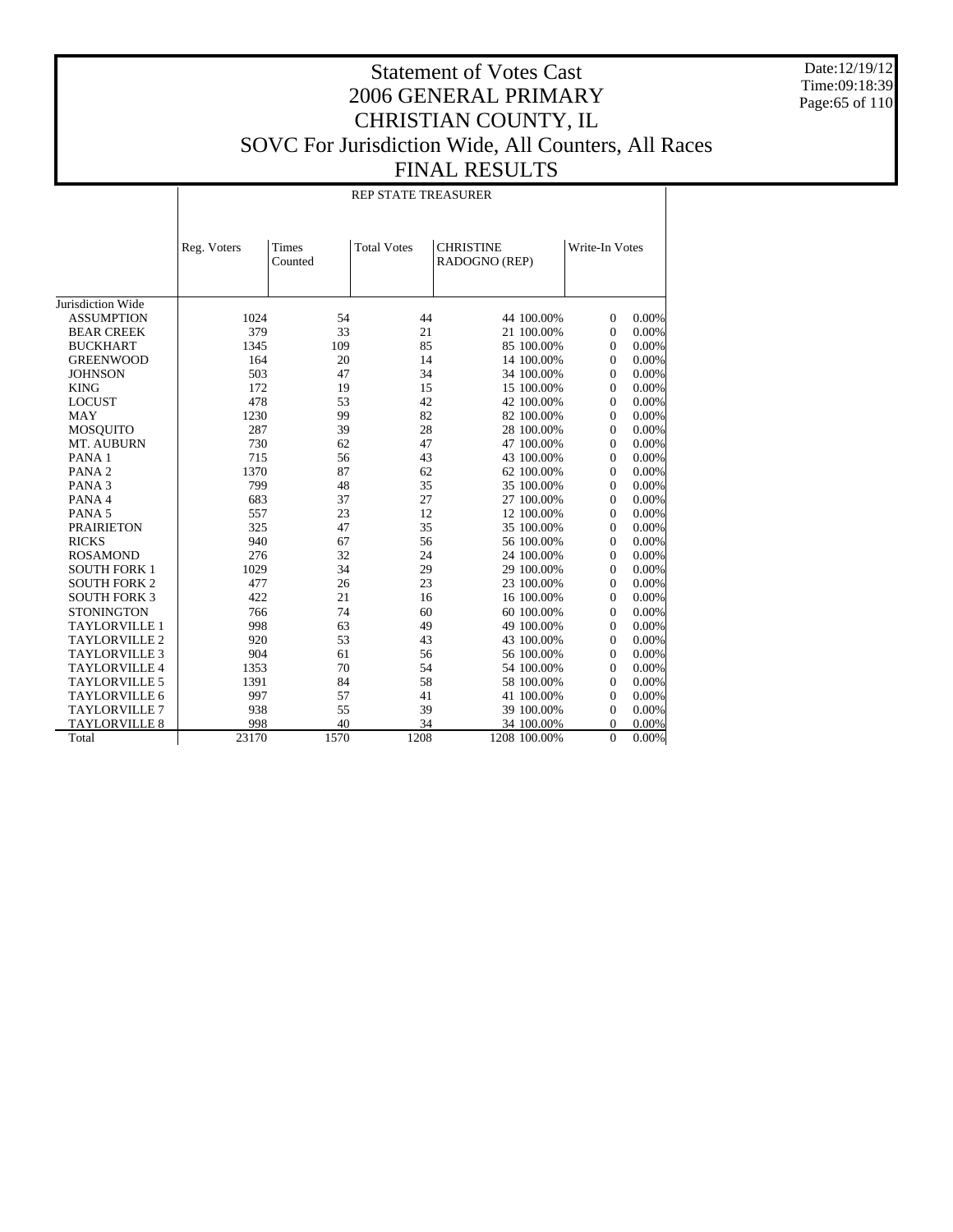Date:12/19/12 Time:09:18:39 Page:66 of 110

## Statement of Votes Cast 2006 GENERAL PRIMARY CHRISTIAN COUNTY, IL SOVC For Jurisdiction Wide, All Counters, All Races FINAL RESULTS

|                      | REP D17 REPRESENTATIVE |         |                    |                        |        |                        |        |                     |        |                          |          |
|----------------------|------------------------|---------|--------------------|------------------------|--------|------------------------|--------|---------------------|--------|--------------------------|----------|
|                      |                        |         |                    |                        |        |                        |        |                     |        |                          |          |
|                      |                        |         |                    |                        |        |                        |        |                     |        |                          |          |
|                      | Reg. Voters            | Times   | <b>Total Votes</b> | <b>JIM MOWEN (REP)</b> |        | <b>BRIAN S.</b>        |        | <b>ANDREA ZINGA</b> |        | Write-In Votes           |          |
|                      |                        | Counted |                    |                        |        | <b>GILLILAND (REP)</b> |        | (REP)               |        |                          |          |
|                      |                        |         |                    |                        |        |                        |        |                     |        |                          |          |
|                      |                        |         |                    |                        |        |                        |        |                     |        |                          |          |
| Jurisdiction Wide    |                        |         |                    |                        |        |                        |        |                     |        |                          |          |
| <b>ASSUMPTION</b>    |                        |         |                    |                        |        |                        |        |                     |        |                          |          |
| <b>BEAR CREEK</b>    |                        |         |                    |                        |        |                        |        |                     |        |                          |          |
| <b>BUCKHART</b>      |                        |         |                    |                        |        |                        |        |                     |        |                          |          |
| <b>GREENWOOD</b>     |                        |         |                    |                        |        |                        |        |                     |        | ۰                        |          |
| <b>JOHNSON</b>       |                        |         |                    |                        |        |                        |        |                     |        |                          |          |
| <b>KING</b>          |                        |         |                    |                        |        |                        |        |                     |        |                          |          |
| <b>LOCUST</b>        |                        |         |                    |                        |        |                        |        |                     |        |                          |          |
| <b>MAY</b>           |                        |         |                    |                        |        |                        |        |                     |        |                          |          |
| <b>MOSQUITO</b>      |                        |         |                    |                        |        |                        |        |                     |        |                          |          |
| MT. AUBURN           |                        |         |                    |                        |        |                        |        |                     |        |                          |          |
| PANA <sub>1</sub>    | 715                    | 56      | 43                 | 19                     | 44.19% | 11                     | 25.58% | 13                  | 30.23% | $\overline{0}$           | 0.00%    |
| PANA <sub>2</sub>    | 1370                   | 87      | 71                 | 18                     | 25.35% | 25                     | 35.21% | 28                  | 39.44% | $\mathbf{0}$             | 0.00%    |
| PANA <sub>3</sub>    | 799                    | 48      | 37                 | 11                     | 29.73% | 13                     | 35.14% | 13                  | 35.14% | $\mathbf{0}$             | 0.00%    |
| PANA 4               | 683                    | 37      | 28                 | 12                     | 42.86% | 5                      | 17.86% | 11                  | 39.29% | $\overline{0}$           | 0.00%    |
| PANA <sub>5</sub>    | 557                    | 23      | 16                 | 11                     | 68.75% | $\overline{c}$         | 12.50% | 3                   | 18.75% | $\overline{0}$           | 0.00%    |
| <b>PRAIRIETON</b>    |                        | ٠       | ٠                  |                        |        |                        |        |                     |        |                          |          |
| <b>RICKS</b>         |                        |         |                    |                        |        |                        |        |                     |        |                          |          |
| <b>ROSAMOND</b>      |                        |         |                    |                        |        |                        |        |                     |        | $\overline{\phantom{a}}$ |          |
| <b>SOUTH FORK 1</b>  |                        |         |                    |                        |        |                        |        |                     |        |                          |          |
| <b>SOUTH FORK 2</b>  |                        |         |                    |                        |        |                        |        |                     |        |                          |          |
| <b>SOUTH FORK 3</b>  |                        |         |                    |                        |        |                        |        |                     |        |                          |          |
| <b>STONINGTON</b>    |                        |         |                    |                        |        |                        |        |                     |        | ٠                        |          |
| TAYLORVILLE 1        |                        |         |                    |                        |        |                        |        |                     |        | ۰                        |          |
| TAYLORVILLE 2        |                        |         |                    |                        |        |                        |        |                     |        |                          |          |
| <b>TAYLORVILLE 3</b> |                        |         |                    |                        |        |                        |        |                     |        | ۰                        |          |
| TAYLORVILLE 4        |                        |         |                    |                        |        |                        |        |                     |        |                          |          |
| <b>TAYLORVILLE 5</b> |                        |         |                    |                        |        |                        |        |                     |        |                          |          |
| TAYLORVILLE 6        |                        |         |                    |                        |        |                        |        |                     |        |                          |          |
| <b>TAYLORVILLE 7</b> |                        |         |                    |                        |        |                        |        |                     |        |                          |          |
| TAYLORVILLE 8        |                        |         |                    |                        |        |                        |        |                     |        |                          |          |
| Total                | 4124                   | 251     | 195                | 71                     | 36.41% | 56                     | 28.72% | 68                  | 34.87% | $\overline{0}$           | $0.00\%$ |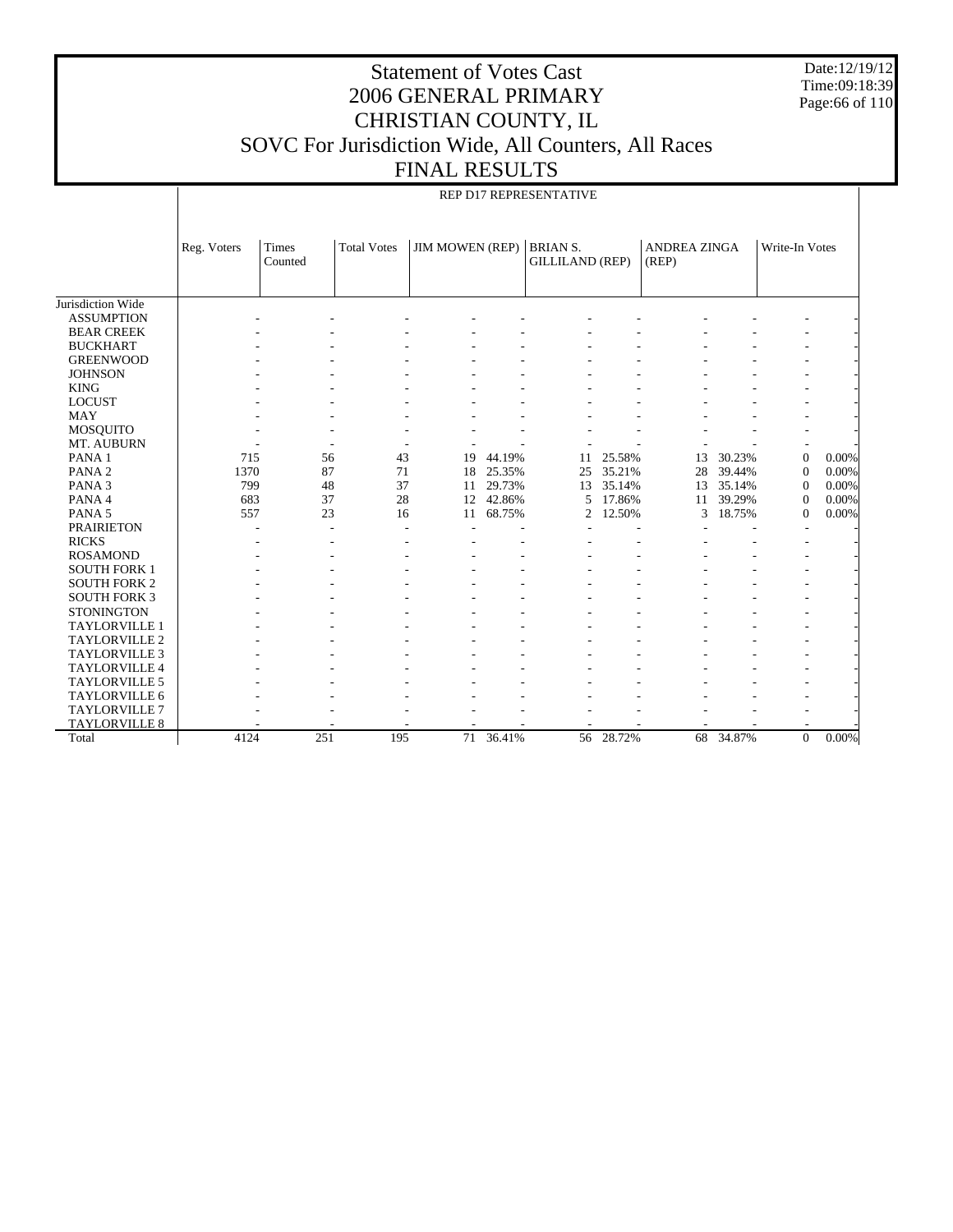Date:12/19/12 Time:09:18:39 Page:67 of 110

#### Statement of Votes Cast 2006 GENERAL PRIMARY CHRISTIAN COUNTY, IL SOVC For Jurisdiction Wide, All Counters, All Races FINAL RESULTS

#### REP D19 REPRESENTATIVE

|                      | Reg. Voters    | Times<br>Counted | <b>Total Votes</b> | JOHN M. SHIMKUS<br>(REP) |            | <b>DON GRIMES</b> |       | Write-In Votes |          |
|----------------------|----------------|------------------|--------------------|--------------------------|------------|-------------------|-------|----------------|----------|
|                      |                |                  |                    |                          |            |                   |       |                |          |
|                      |                |                  |                    |                          |            |                   |       |                |          |
| Jurisdiction Wide    |                |                  |                    |                          |            |                   |       |                |          |
| <b>ASSUMPTION</b>    | 1024           | 54               | 50                 |                          | 50 100.00% | $\Omega$          | 0.00% | $\Omega$       | 0.00%    |
| <b>BEAR CREEK</b>    | 379            | 33               | 28                 |                          | 28 100.00% | $\overline{0}$    | 0.00% | $\overline{0}$ | 0.00%    |
| <b>BUCKHART</b>      | 1345           | 109              | 98                 |                          | 98 100.00% | $\Omega$          | 0.00% | $\mathbf{0}$   | 0.00%    |
| <b>GREENWOOD</b>     | 164            | 20               | 17                 |                          | 17 100.00% | $\Omega$          | 0.00% | $\mathbf{0}$   | 0.00%    |
| <b>JOHNSON</b>       | 503            | 47               | 44                 |                          | 44 100.00% | $\Omega$          | 0.00% | $\mathbf{0}$   | 0.00%    |
| <b>KING</b>          | 172            | 19               | 19                 |                          | 19 100.00% | $\Omega$          | 0.00% | $\mathbf{0}$   | 0.00%    |
| <b>LOCUST</b>        | 478            | 53               | 47                 |                          | 47 100.00% | $\Omega$          | 0.00% | $\mathbf{0}$   | 0.00%    |
| <b>MAY</b>           | 1230           | 99               | 90                 |                          | 90 100.00% | $\Omega$          | 0.00% | $\mathbf{0}$   | 0.00%    |
| <b>MOSQUITO</b>      | 287            | 39               | 35                 |                          | 35 100.00% | $\Omega$          | 0.00% | $\Omega$       | 0.00%    |
| MT. AUBURN           | 730            | 62               | 54                 |                          | 54 100.00% | $\mathbf{0}$      | 0.00% | $\Omega$       | 0.00%    |
| PANA <sub>1</sub>    | $\overline{a}$ |                  | ۰                  |                          |            |                   |       |                |          |
| PANA <sub>2</sub>    |                | ٠                | ۰                  |                          |            |                   |       |                |          |
| PANA <sub>3</sub>    |                |                  |                    |                          |            |                   |       |                |          |
| PANA 4               |                |                  |                    |                          |            |                   |       |                |          |
| PANA <sub>5</sub>    |                |                  |                    |                          |            |                   |       |                |          |
| <b>PRAIRIETON</b>    | 325            | 47               | 40                 |                          | 40 100.00% | $\mathbf{0}$      | 0.00% | $\mathbf{0}$   | 0.00%    |
| <b>RICKS</b>         | 940            | 67               | 63                 |                          | 63 100.00% | $\overline{0}$    | 0.00% | $\mathbf{0}$   | 0.00%    |
| <b>ROSAMOND</b>      | 276            | 32               | 31                 |                          | 31 100.00% | $\Omega$          | 0.00% | $\mathbf{0}$   | 0.00%    |
| <b>SOUTH FORK 1</b>  | 1029           | 34               | 30                 |                          | 30 100.00% | $\Omega$          | 0.00% | $\mathbf{0}$   | 0.00%    |
| <b>SOUTH FORK 2</b>  | 477            | 26               | 25                 |                          | 25 100.00% | $\Omega$          | 0.00% | $\mathbf{0}$   | 0.00%    |
| <b>SOUTH FORK 3</b>  | 422            | 21               | 19                 |                          | 19 100.00% | $\Omega$          | 0.00% | $\mathbf{0}$   | 0.00%    |
| <b>STONINGTON</b>    | 766            | 74               | 67                 |                          | 67 100.00% | $\Omega$          | 0.00% | $\mathbf{0}$   | 0.00%    |
| <b>TAYLORVILLE 1</b> | 998            | 63               | 58                 |                          | 58 100.00% | $\Omega$          | 0.00% | $\mathbf{0}$   | 0.00%    |
| <b>TAYLORVILLE 2</b> | 920            | 53               | 47                 |                          | 46 97.87%  | 1                 | 2.13% | $\mathbf{0}$   | 0.00%    |
| <b>TAYLORVILLE 3</b> | 904            | 61               | 57                 |                          | 57 100.00% | $\Omega$          | 0.00% | $\mathbf{0}$   | 0.00%    |
| <b>TAYLORVILLE 4</b> | 1353           | 70               | 67                 |                          | 67 100.00% | $\overline{0}$    | 0.00% | $\mathbf{0}$   | 0.00%    |
| <b>TAYLORVILLE 5</b> | 1391           | 84               | 74                 |                          | 72 97.30%  | 2                 | 2.70% | $\mathbf{0}$   | 0.00%    |
| <b>TAYLORVILLE 6</b> | 997            | 57               | 53                 |                          | 53 100.00% | $\Omega$          | 0.00% | $\mathbf{0}$   | 0.00%    |
| <b>TAYLORVILLE 7</b> | 938            | 56               | 48                 |                          | 48 100.00% | $\Omega$          | 0.00% | $\mathbf{0}$   | 0.00%    |
| <b>TAYLORVILLE 8</b> | 998            | 40               | 37                 |                          | 37 100.00% | $\theta$          | 0.00% | $\Omega$       | 0.00%    |
| Total                | 19046          | 1320             | 1198               | 1195 99.75%              |            | 3                 | 0.25% | $\overline{0}$ | $0.00\%$ |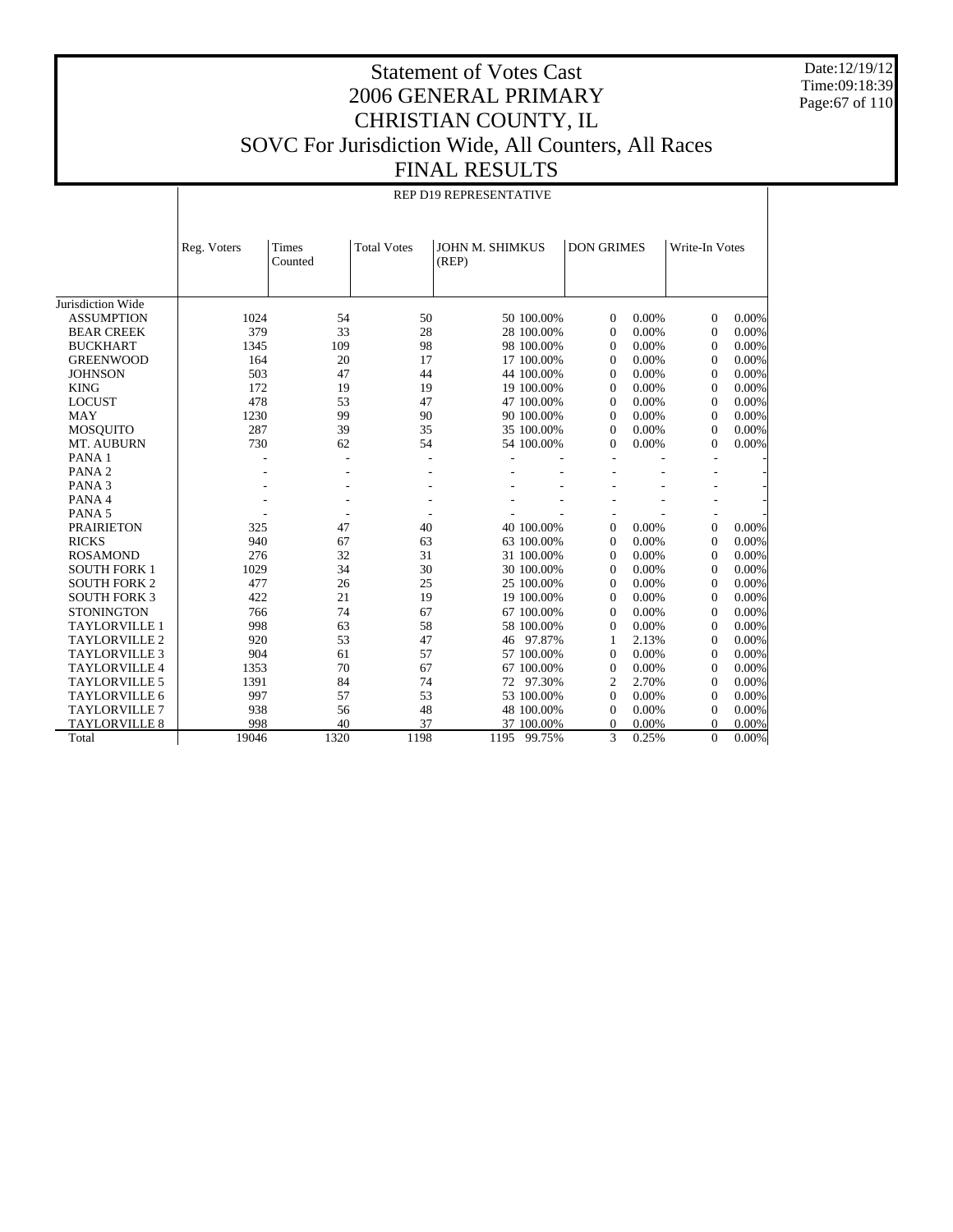Date:12/19/12 Time:09:18:39 Page:68 of 110

## Statement of Votes Cast 2006 GENERAL PRIMARY CHRISTIAN COUNTY, IL SOVC For Jurisdiction Wide, All Counters, All Races FINAL RESULTS

REP D49 STATE SENATOR

|                      | Reg. Voters | <b>Times</b><br>Counted | <b>Total Votes</b> | JEFF RICHEY (REP) |             | Write-In Votes           |       |
|----------------------|-------------|-------------------------|--------------------|-------------------|-------------|--------------------------|-------|
| Jurisdiction Wide    |             |                         |                    |                   |             |                          |       |
| <b>ASSUMPTION</b>    | 1024        | 54                      | 44                 |                   | 44 100.00%  | $\mathbf{0}$             | 0.00% |
| <b>BEAR CREEK</b>    | 379         | 33                      | 23                 |                   | 23 100.00%  | $\mathbf{0}$             | 0.00% |
| <b>BUCKHART</b>      |             |                         | ÷,                 | ÷.                |             |                          |       |
| <b>GREENWOOD</b>     | 164         | 20                      | 15                 |                   | 15 100.00%  | $\mathbf{0}$             | 0.00% |
| <b>JOHNSON</b>       | 503         | 47                      | 44                 |                   | 44 100.00%  | $\mathbf{0}$             | 0.00% |
| <b>KING</b>          | 172         | 19                      | 18                 |                   | 18 100.00%  | $\mathbf{0}$             | 0.00% |
| <b>LOCUST</b>        | 478         | 53                      | 46                 |                   | 46 100.00%  | $\mathbf{0}$             | 0.00% |
| <b>MAY</b>           | 143         | 2                       | $\overline{c}$     |                   | 2 100.00%   | 0                        | 0.00% |
| <b>MOSQUITO</b>      |             |                         |                    |                   |             |                          |       |
| MT. AUBURN           |             |                         |                    |                   |             | $\overline{\phantom{m}}$ |       |
| PANA <sub>1</sub>    | 715         | 56                      | 42                 |                   | 42 100.00%  | $\overline{0}$           | 0.00% |
| PANA <sub>2</sub>    | 1370        | 87                      | 60                 |                   | 60 100,00%  | $\mathbf{0}$             | 0.00% |
| PANA <sub>3</sub>    | 799         | 48                      | 36                 |                   | 36 100.00%  | $\mathbf{0}$             | 0.00% |
| PANA 4               | 683         | 37                      | 26                 |                   | 26 100.00%  | $\mathbf{0}$             | 0.00% |
| PANA <sub>5</sub>    | 557         | 23                      | 11                 |                   | 11 100.00%  | $\Omega$                 | 0.00% |
| <b>PRAIRIETON</b>    |             |                         | ÷,                 |                   |             |                          |       |
| <b>RICKS</b>         | 940         | 67                      | 61                 |                   | 61 100.00%  | $\mathbf{0}$             | 0.00% |
| <b>ROSAMOND</b>      | 276         | 32                      | 26                 |                   | 26 100.00%  | $\mathbf{0}$             | 0.00% |
| <b>SOUTH FORK 1</b>  | 1029        | 34                      | 29                 |                   | 29 100.00%  | $\mathbf{0}$             | 0.00% |
| <b>SOUTH FORK 2</b>  | 477         | 26                      | 24                 |                   | 24 100.00%  | $\mathbf{0}$             | 0.00% |
| <b>SOUTH FORK 3</b>  | 422         | 21                      | 16                 |                   | 16 100.00%  | $\mathbf{0}$             | 0.00% |
| <b>STONINGTON</b>    |             |                         |                    |                   |             |                          |       |
| <b>TAYLORVILLE 1</b> | 998         | 63                      | 54                 |                   | 54 100.00%  | $\mathbf{0}$             | 0.00% |
| <b>TAYLORVILLE 2</b> | 920         | 53                      | 48                 |                   | 48 100.00%  | $\mathbf{0}$             | 0.00% |
| <b>TAYLORVILLE 3</b> | 904         | 61                      | 55                 |                   | 55 100.00%  | $\Omega$                 | 0.00% |
| <b>TAYLORVILLE 4</b> | 1353        | 70                      | 61                 |                   | 61 100.00%  | $\Omega$                 | 0.00% |
| <b>TAYLORVILLE 5</b> | 1391        | 84                      | 68                 |                   | 68 100.00%  | $\mathbf{0}$             | 0.00% |
| <b>TAYLORVILLE 6</b> | 997         | 57                      | 44                 |                   | 44 100.00%  | $\Omega$                 | 0.00% |
| <b>TAYLORVILLE 7</b> | 938         | 55                      | 47                 |                   | 47 100.00%  | $\Omega$                 | 0.00% |
| <b>TAYLORVILLE 8</b> | 975         | 40                      | 37                 |                   | 37 100.00%  | $\mathbf{0}$             | 0.00% |
| Total                | 18607       | 1142                    | 937                |                   | 937 100.00% | $\mathbf{0}$             | 0.00% |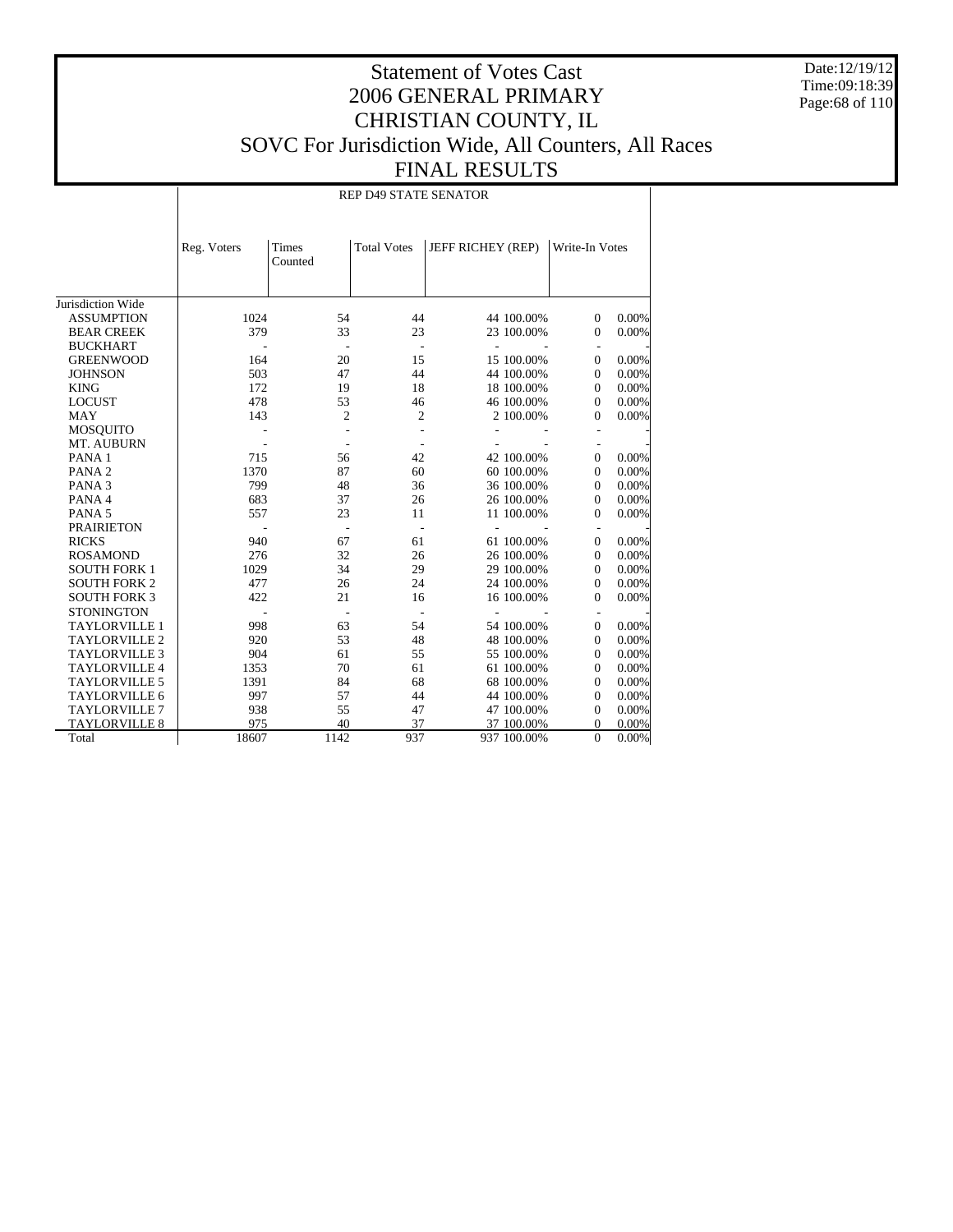Date:12/19/12 Time:09:18:39 Page:69 of 110

## Statement of Votes Cast 2006 GENERAL PRIMARY CHRISTIAN COUNTY, IL SOVC For Jurisdiction Wide, All Counters, All Races FINAL RESULTS

REP D87 REP GEN ASMBLY

|                      | Reg. Voters | Times<br>Counted | <b>Total Votes</b> | <b>BILL MITCHELL</b><br>(REP) |             | Write-In Votes |       |
|----------------------|-------------|------------------|--------------------|-------------------------------|-------------|----------------|-------|
| Jurisdiction Wide    |             |                  |                    |                               |             |                |       |
| <b>ASSUMPTION</b>    |             |                  |                    |                               |             |                |       |
| <b>BEAR CREEK</b>    |             |                  |                    |                               |             |                |       |
| <b>BUCKHART</b>      | 1345        | 109              | 98                 |                               | 98 100.00%  | $\Omega$       | 0.00% |
| <b>GREENWOOD</b>     |             |                  |                    |                               |             |                |       |
| <b>JOHNSON</b>       |             |                  |                    |                               |             |                |       |
| <b>KING</b>          |             |                  |                    |                               |             |                |       |
| <b>LOCUST</b>        |             |                  |                    |                               |             |                |       |
| <b>MAY</b>           | 1087        | 97               | 89                 |                               | 89 100.00%  | $\Omega$       | 0.00% |
| <b>MOSQUITO</b>      | 287         | 39               | 32                 |                               | 32 100.00%  | $\Omega$       | 0.00% |
| MT. AUBURN           | 730         | 62               | 52                 |                               | 52 100.00%  | $\Omega$       | 0.00% |
| PANA <sub>1</sub>    |             |                  |                    |                               |             |                |       |
| PANA <sub>2</sub>    |             |                  |                    |                               |             |                |       |
| PANA <sub>3</sub>    |             |                  |                    |                               |             |                |       |
| PANA 4               |             |                  |                    |                               |             |                |       |
| PANA <sub>5</sub>    |             |                  |                    |                               |             |                |       |
| <b>PRAIRIETON</b>    | 325         | 47               | 42                 |                               | 42 100.00%  | $\theta$       | 0.00% |
| <b>RICKS</b>         |             |                  |                    |                               |             |                |       |
| <b>ROSAMOND</b>      |             |                  |                    |                               |             |                |       |
| <b>SOUTH FORK 1</b>  |             |                  |                    |                               |             |                |       |
| <b>SOUTH FORK 2</b>  |             |                  |                    |                               |             |                |       |
| <b>SOUTH FORK 3</b>  |             |                  |                    |                               |             |                |       |
| <b>STONINGTON</b>    | 766         | 74               | 66                 |                               | 66 100.00%  | $\theta$       | 0.00% |
| <b>TAYLORVILLE 1</b> |             |                  |                    |                               |             |                |       |
| <b>TAYLORVILLE 2</b> |             |                  |                    |                               |             |                |       |
| <b>TAYLORVILLE 3</b> |             |                  |                    |                               |             |                |       |
| <b>TAYLORVILLE 4</b> |             |                  |                    |                               |             |                |       |
| <b>TAYLORVILLE 5</b> |             |                  |                    |                               |             |                |       |
| <b>TAYLORVILLE 6</b> |             |                  |                    |                               |             |                |       |
| <b>TAYLORVILLE 7</b> |             |                  |                    |                               |             |                |       |
| <b>TAYLORVILLE 8</b> | 23          | 0                | 0                  | 0                             |             | 0              |       |
| Total                | 4563        | 428              | 379                |                               | 379 100.00% | $\theta$       | 0.00% |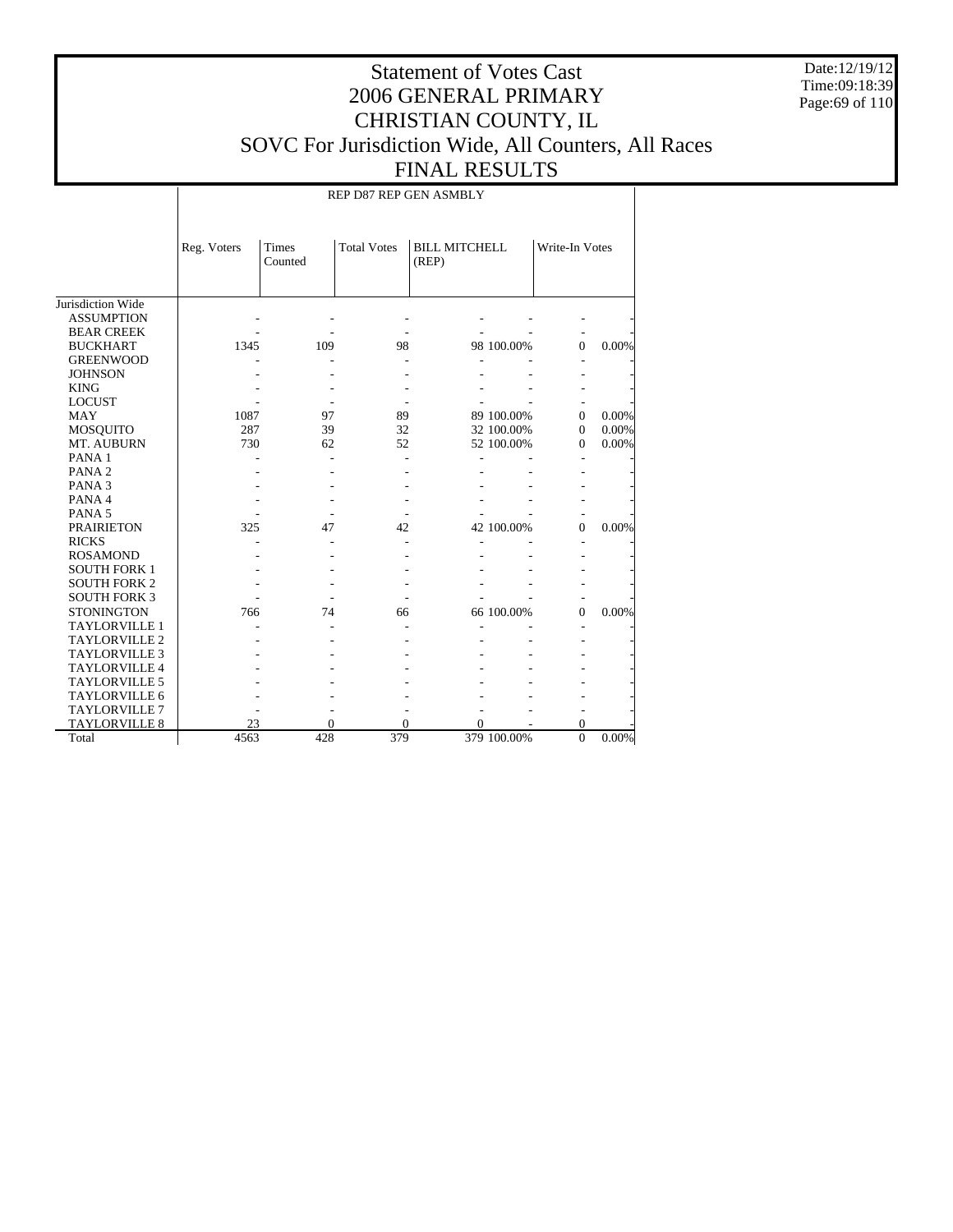Date:12/19/12 Time:09:18:39 Page:70 of 110

# Statement of Votes Cast 2006 GENERAL PRIMARY CHRISTIAN COUNTY, IL SOVC For Jurisdiction Wide, All Counters, All Races

FINAL RESULTS

REP D98 REP GEN ASMBLY

REP CHRISTIAN CLERK

|                      | Reg. Voters | Times<br>Counted         |                  | Total Votes   Write-In Votes | Reg. Voters | <b>Times</b><br>Counted | Total<br>Votes | Write-In Votes |
|----------------------|-------------|--------------------------|------------------|------------------------------|-------------|-------------------------|----------------|----------------|
|                      |             |                          |                  |                              |             |                         |                |                |
| Jurisdiction Wide    |             |                          |                  |                              |             |                         |                |                |
| <b>ASSUMPTION</b>    | 1024        | 54                       | $\boldsymbol{0}$ | $\mathbf{0}$                 | 1024        | 54                      | $\mathbf{0}$   | $\overline{0}$ |
| <b>BEAR CREEK</b>    | 379         | 33                       | $\theta$         | $\overline{0}$               | 379         | 33                      | $\mathbf{0}$   | $\Omega$       |
| <b>BUCKHART</b>      |             |                          |                  |                              | 1345        | 109                     | 1              | 100.00%<br>1   |
| <b>GREENWOOD</b>     | 164         | 20                       | $\theta$         | $\overline{0}$               | 164         | 20                      | $\mathbf{0}$   | $\theta$       |
| <b>JOHNSON</b>       | 503         | 47                       | $\Omega$         | $\theta$                     | 503         | 47                      | $\theta$       | $\theta$       |
| <b>KING</b>          | 172         | 19                       | 0                | $\Omega$                     | 172         | 19                      | $\theta$       | $\theta$       |
| <b>LOCUST</b>        | 478         | 53                       |                  | 1 100,00%                    | 478         | 53                      | $\mathbf{0}$   | $\Omega$       |
| <b>MAY</b>           | 143         | $\overline{2}$           | $\theta$         | $\Omega$                     | 1230        | 99                      | $\overline{2}$ | 2 100,00%      |
| <b>MOSQUITO</b>      |             |                          |                  |                              | 287         | 39                      | 1              | 1 100,00%      |
| MT. AUBURN           |             |                          |                  |                              | 730         | 62                      | 1              | 1 100.00%      |
| PANA <sub>1</sub>    | 715         | 56                       | 2                | 2 100,00%                    | 715         | 56                      |                | 1 100,00%      |
| PANA <sub>2</sub>    | 1370        | 87                       | $\Omega$         | $\theta$                     | 1370        | 87                      | $\theta$       | $\Omega$       |
| PANA <sub>3</sub>    | 799         | 48                       | 0                | $\theta$                     | 799         | 48                      | $\theta$       | $\theta$       |
| PANA 4               | 683         | 37                       | 0                | $\Omega$                     | 683         | 37                      | $\theta$       | $\theta$       |
| PANA <sub>5</sub>    | 557         | 23                       |                  | 1 100,00%                    | 557         | 23                      |                | 100.00%<br>1   |
| <b>PRAIRIETON</b>    |             | $\overline{\phantom{a}}$ |                  |                              | 325         | 47                      | $\Omega$       | $\Omega$       |
| <b>RICKS</b>         | 940         | 67                       | $\theta$         | $\overline{0}$               | 940         | 67                      | $\Omega$       | $\theta$       |
| <b>ROSAMOND</b>      | 276         | 32                       | $\Omega$         | $\theta$                     | 276         | 32                      | $\Omega$       | $\theta$       |
| <b>SOUTH FORK 1</b>  | 1029        | 34                       | $\Omega$         | $\theta$                     | 1029        | 34                      | $\Omega$       | $\theta$       |
| <b>SOUTH FORK 2</b>  | 477         | 26                       | $\Omega$         | $\theta$                     | 477         | 26                      | $\Omega$       | $\theta$       |
| <b>SOUTH FORK 3</b>  | 422         | 21                       | $\Omega$         | $\Omega$                     | 422         | 21                      | $\Omega$       | $\theta$       |
| <b>STONINGTON</b>    |             | $\overline{\phantom{a}}$ |                  |                              | 766         | 74                      | $\Omega$       | $\theta$       |
| <b>TAYLORVILLE 1</b> | 998         | 63                       | $\theta$         | $\theta$                     | 998         | 63                      | $\Omega$       | $\theta$       |
| <b>TAYLORVILLE 2</b> | 920         | 53                       | 2                | 2 100,00%                    | 920         | 53                      | $\Omega$       | $\theta$       |
| <b>TAYLORVILLE 3</b> | 904         | 61                       | $\mathbf{0}$     | $\theta$                     | 904         | 61                      | $\Omega$       | $\theta$       |
| TAYLORVILLE 4        | 1353        | 70                       |                  | 1 100.00%                    | 1353        | 70                      | $\mathbf{0}$   | $\theta$       |
| <b>TAYLORVILLE 5</b> | 1391        | 84                       | 3                | 3 100.00%                    | 1391        | 84                      |                | 1 100.00%      |
| <b>TAYLORVILLE 6</b> | 997         | 57                       | $\overline{2}$   | 2 100.00%                    | 997         | 57                      | $\mathbf{1}$   | 1 100.00%      |
| <b>TAYLORVILLE 7</b> | 938         | 55                       |                  | 1 100.00%                    | 938         | 55                      | $\theta$       | $\mathbf{0}$   |
| <b>TAYLORVILLE 8</b> | 975         | 40                       | $\Omega$         | $\theta$                     | 998         | 40                      | $\theta$       |                |
| Total                | 18607       | 1142                     | $\overline{13}$  | 13 100.00%                   | 23170       | 1570                    | 9              | 9 100.00%      |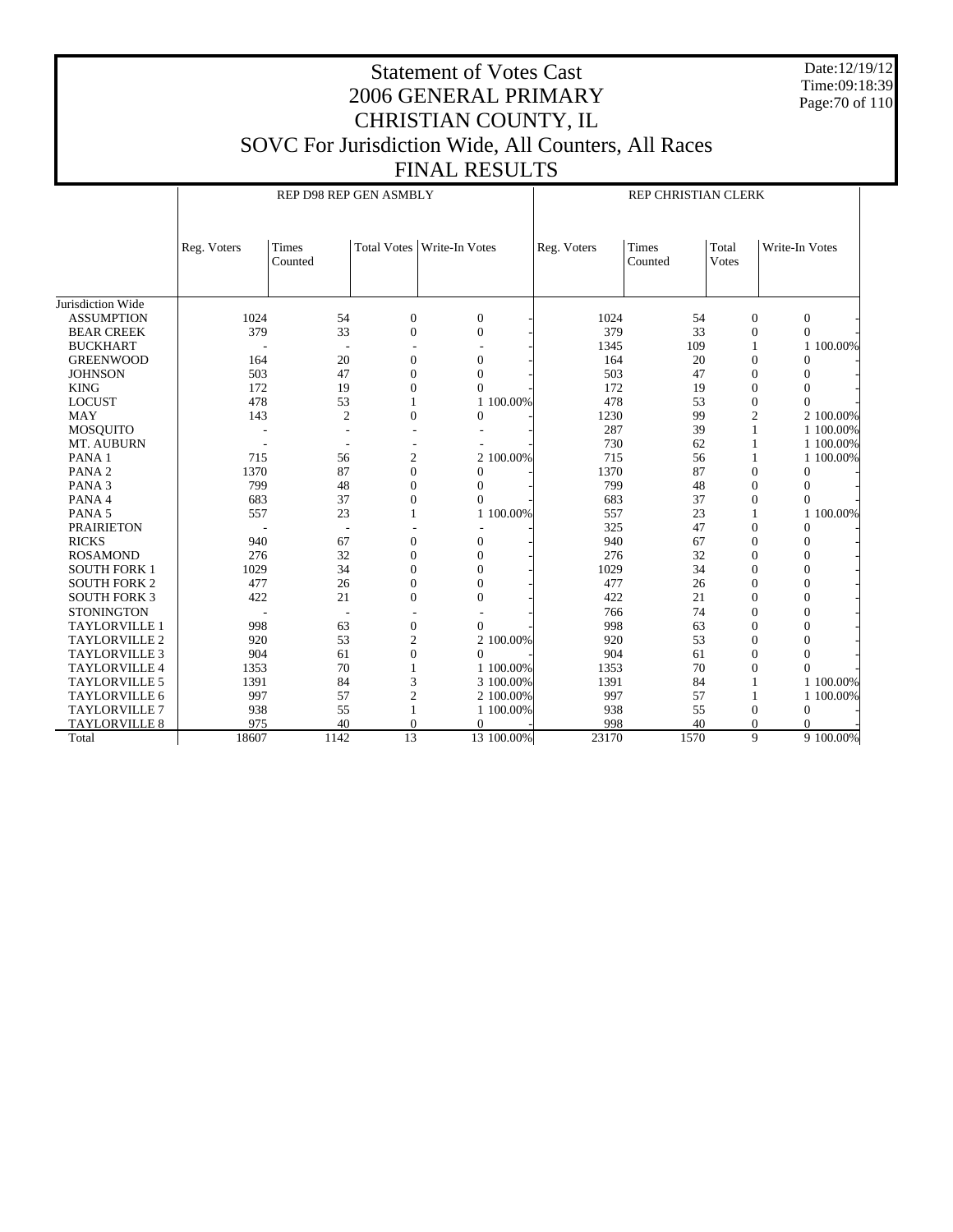Date:12/19/12 Time:09:18:39 Page:71 of 110

# Statement of Votes Cast 2006 GENERAL PRIMARY CHRISTIAN COUNTY, IL SOVC For Jurisdiction Wide, All Counters, All Races

FINAL RESULTS Jurisdiction Wide ASSUMPTION BEAR CREEK BUCKHART GREENWOOD JOHNSON KING LOCUST MAY MOSQUITO MT. AUBURN PANA 1 PANA 2 PANA 3 PANA 4 PANA 5 PRAIRIETON RICKS ROSAMOND SOUTH FORK 1 SOUTH FORK 2 SOUTH FORK 3 **STONINGTON**  TAYLORVILLE 1 TAYLORVILLE 2 TAYLORVILLE 3 TAYLORVILLE 4 TAYLORVILLE 5 TAYLORVILLE 6 TAYLORVILLE 7 TAYLORVILLE 8 Total Reg. Voters | Times Counted Total Votes Write-In Votes REP CHRISTIAN TREASURER Reg. Voters | Times Counted Total Votes | Write-In Votes REP CHRISTIAN SHERIFF 1024 54 0 0 - 1024 54 0 0 -379 33 0 0 - 379 33 0 0 - 1345 109 0 0 - 1345 109 1 1100.00% 164 20 0 0 - 164 20 0 0 - $503$  47 0 0  $-$  503 47 0 0  $-$ 172 19 0 0 - 172 19 0 0 -478 53 0 0  $-1$  478 53 1 1 100.00% 1230 99 1 1 100.00% 1230 99 0 0 -287 39 1 1 100.00% 287 39 1 1 100.00% 730 62 1 1 100.00% 730 62 1 1 100.00% 715 56 1 1 100.00% 715 56 1 1 100.00% 1370 87 0 0 - 1370 87 0 0 -799 48 0 0 - 799 48 0 0 - 683 37 0 0 - 683 37 0 0 - 557 23 1 1 100.00% 557 23 1 1 100.00%  $325$  47 0 0  $325$  47 0 0  $-$ 940 67 0 0 - 940 67 0 0 -276 32 0 0 - 276 32 0 0 -1029 34 0 0 - 1029 34 0 0 -477 26 0 0 - 477 26 0 0 - $422$  21 0 0  $422$  21 0 0  $-$ 766 74 0 0 - 766 74 0 0 - 998 63 0 0 - 998 63 1 1 100.00%  $920$  53 0 0  $920$  53 0 0  $-$ 904 61 0 0 - 904 61 0 0 -1353 70 0 0 - 1353 70 1 1100.00% 1391 84 2 2 100.00% 1391 84 3 3 100.00% 997 57 1 1 100.00% 997 57 1 1 100.00% 938 55 0 0 - 938 55 0 0 - 998 40 0 0 <del>|</del> 998 40 0 0 -23170 1570 8 8 100.00% 23170 1570 12 12 100.00%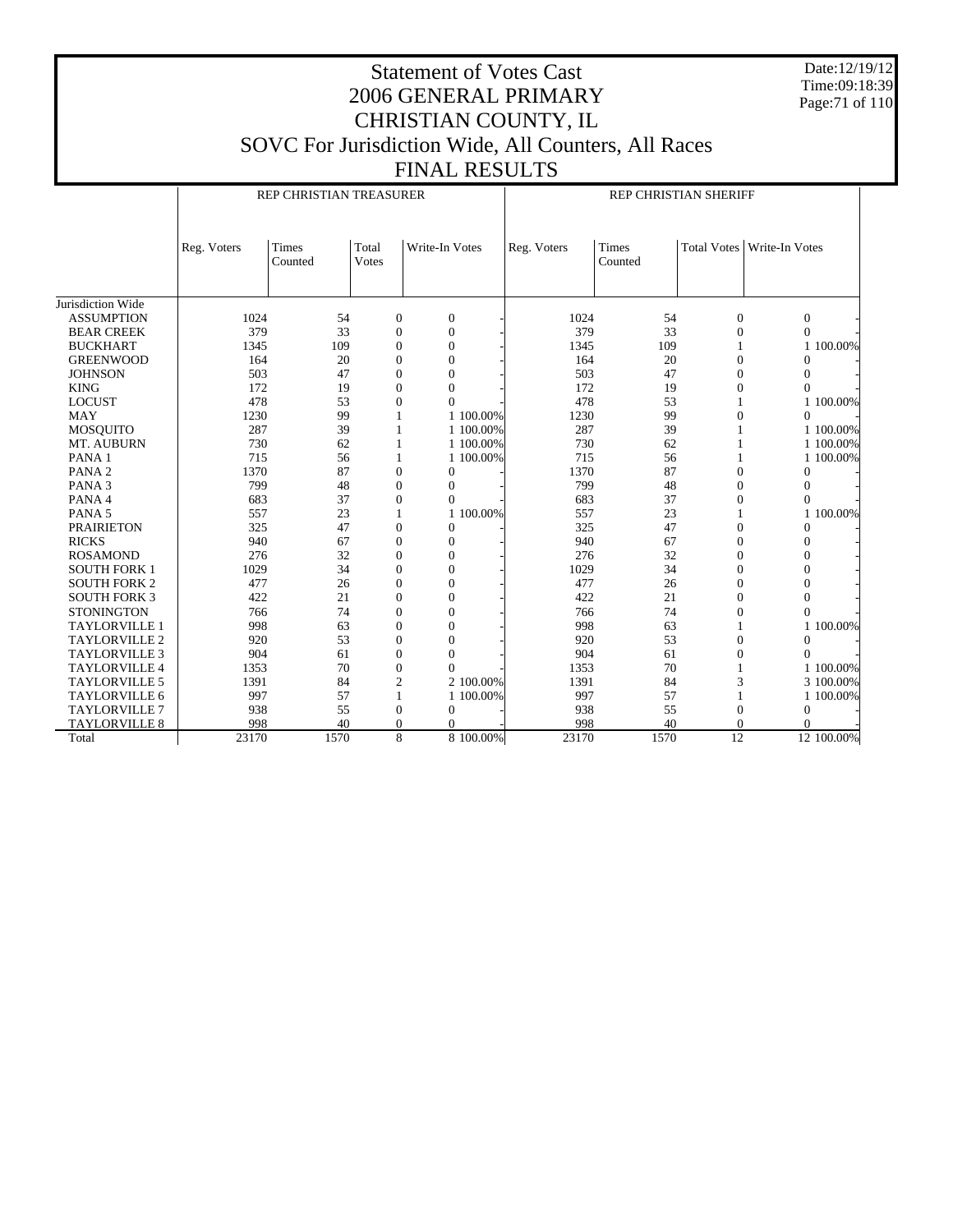Date:12/19/12 Time:09:18:40 Page:72 of 110

## Statement of Votes Cast 2006 GENERAL PRIMARY CHRISTIAN COUNTY, IL SOVC For Jurisdiction Wide, All Counters, All Races FINAL RESULTS

|                      |             | REP CHRISTIAN SPVR ASMNT |                |                  |           |                | REP ESR (CHRISTIAN) |                       |                |
|----------------------|-------------|--------------------------|----------------|------------------|-----------|----------------|---------------------|-----------------------|----------------|
|                      | Reg. Voters | Times<br>Counted         | Total<br>Votes | Write-In Votes   |           | Reg. Voters    | Times<br>Counted    | Total<br><b>Votes</b> | Write-In Votes |
| Jurisdiction Wide    |             |                          |                |                  |           |                |                     |                       |                |
| <b>ASSUMPTION</b>    | 1024        | 54                       | $\mathbf{0}$   | $\mathbf{0}$     |           | $\overline{0}$ | $\mathbf{0}$        | $\mathbf{0}$          | $\mathbf{0}$   |
| <b>BEAR CREEK</b>    | 379         | 33                       | $\mathbf{0}$   | $\overline{0}$   |           | 379            | 33                  | $\mathbf{0}$          | $\Omega$       |
| <b>BUCKHART</b>      | 1345        | 109                      | $\Omega$       | $\mathbf{0}$     |           | 1343           | 109                 | $\mathbf{0}$          | $\Omega$       |
| <b>GREENWOOD</b>     | 164         | 20                       | $\mathbf{0}$   | $\overline{0}$   |           | 164            | 20                  | $\mathbf{0}$          | $\mathbf{0}$   |
| <b>JOHNSON</b>       | 503         | 47                       | $\mathbf{0}$   | $\mathbf{0}$     |           | 503            | 47                  | $\mathbf{0}$          | $\theta$       |
| <b>KING</b>          | 172         | 19                       | $\overline{0}$ | $\overline{0}$   |           | 172            | 19                  | $\overline{0}$        | $\overline{0}$ |
| <b>LOCUST</b>        | 478         | 53                       | $\Omega$       | $\mathbf{0}$     |           | 460            | 53                  | $\mathbf{0}$          | 0              |
| <b>MAY</b>           | 1230        | 99                       | $\mathbf{0}$   | $\theta$         |           | 1215           | 99                  | $\overline{0}$        | $\theta$       |
| <b>MOSOUITO</b>      | 287         | 39                       | 1              |                  | 1 100,00% | 161            | 22                  |                       | 1 100,00%      |
| MT. AUBURN           | 730         | 62                       | 1              |                  | 1 100,00% | 616            | 50                  | 1                     | 1 100.00%      |
| PANA 1               | 715         | 56                       | $\mathbf{0}$   | $\boldsymbol{0}$ |           | 715            | 56                  | $\mathbf{0}$          | $\mathbf{0}$   |
| PANA <sub>2</sub>    | 1370        | 87                       | $\mathbf{0}$   | $\Omega$         |           | 1370           | 87                  | $\mathbf{0}$          | $\mathbf{0}$   |
| PANA <sub>3</sub>    | 799         | 48                       | $\mathbf{1}$   |                  | 1 100,00% | 799            | 48                  | $\overline{0}$        | $\theta$       |
| PANA 4               | 683         | 37                       | $\mathbf{0}$   | $\Omega$         |           | 671            | 37                  | $\mathbf{0}$          | $\Omega$       |
| PANA <sub>5</sub>    | 557         | 23                       | 1              |                  | 1 100,00% | 546            | 21                  |                       | 100.00%<br>1   |
| <b>PRAIRIETON</b>    | 325         | 47                       | $\Omega$       | $\mathbf{0}$     |           | 41             | 6                   | $\mathbf{0}$          | $\Omega$       |
| <b>RICKS</b>         | 940         | 67                       | $\mathbf{0}$   | $\mathbf{0}$     |           | 940            | 67                  | $\mathbf{0}$          | $\theta$       |
| <b>ROSAMOND</b>      | 276         | 32                       | $\mathbf{0}$   | $\overline{0}$   |           | 276            | 32                  | 1                     | 1 100.00%      |
| <b>SOUTH FORK 1</b>  | 1029        | 34                       | $\mathbf{0}$   | $\mathbf{0}$     |           | 1029           | 34                  | $\mathbf{0}$          | $\Omega$       |
| <b>SOUTH FORK 2</b>  | 477         | 26                       | $\mathbf{0}$   | $\overline{0}$   |           | 428            | 24                  | $\overline{0}$        | $\Omega$       |
| <b>SOUTH FORK 3</b>  | 422         | 21                       | $\Omega$       | $\Omega$         |           | 422            | 21                  | $\mathbf{0}$          | $\Omega$       |
| <b>STONINGTON</b>    | 766         | 74                       | $\Omega$       | $\mathbf{0}$     |           | 765            | 73                  |                       | 1 100.00%      |
| <b>TAYLORVILLE 1</b> | 998         | 63                       | $\Omega$       | $\overline{0}$   |           | 998            | 63                  | $\Omega$              | $\Omega$       |
| TAYLORVILLE 2        | 920         | 53                       | $\mathbf{0}$   | $\mathbf{0}$     |           | 920            | 53                  | $\mathbf{0}$          | $\Omega$       |
| <b>TAYLORVILLE 3</b> | 904         | 61                       | $\mathbf{0}$   | $\overline{0}$   |           | 904            | 61                  | $\overline{0}$        | $\overline{0}$ |
| <b>TAYLORVILLE 4</b> | 1353        | 70                       | $\mathbf{0}$   | $\Omega$         |           | 1353           | 70                  | $\overline{0}$        | $\theta$       |
| <b>TAYLORVILLE 5</b> | 1391        | 84                       | $\overline{2}$ |                  | 2 100,00% | 1391           | 84                  | 1                     | 1 100.00%      |
| <b>TAYLORVILLE 6</b> | 997         | 57                       | 1              |                  | 1 100,00% | 997            | 57                  |                       | 1 100.00%      |
| <b>TAYLORVILLE 7</b> | 938         | 55                       | $\mathbf{0}$   | $\mathbf{0}$     |           | 938            | 55                  | $\mathbf{0}$          | $\mathbf{0}$   |
| <b>TAYLORVILLE 8</b> | 998         | 40                       | $\mathbf{0}$   | $\theta$         |           | 998            | 40                  | $\theta$              | $\theta$       |
| Total                | 23170       | 1570                     | $\overline{7}$ |                  | 7 100,00% | 21514          | 1441                | $\overline{7}$        | 7 100,00%      |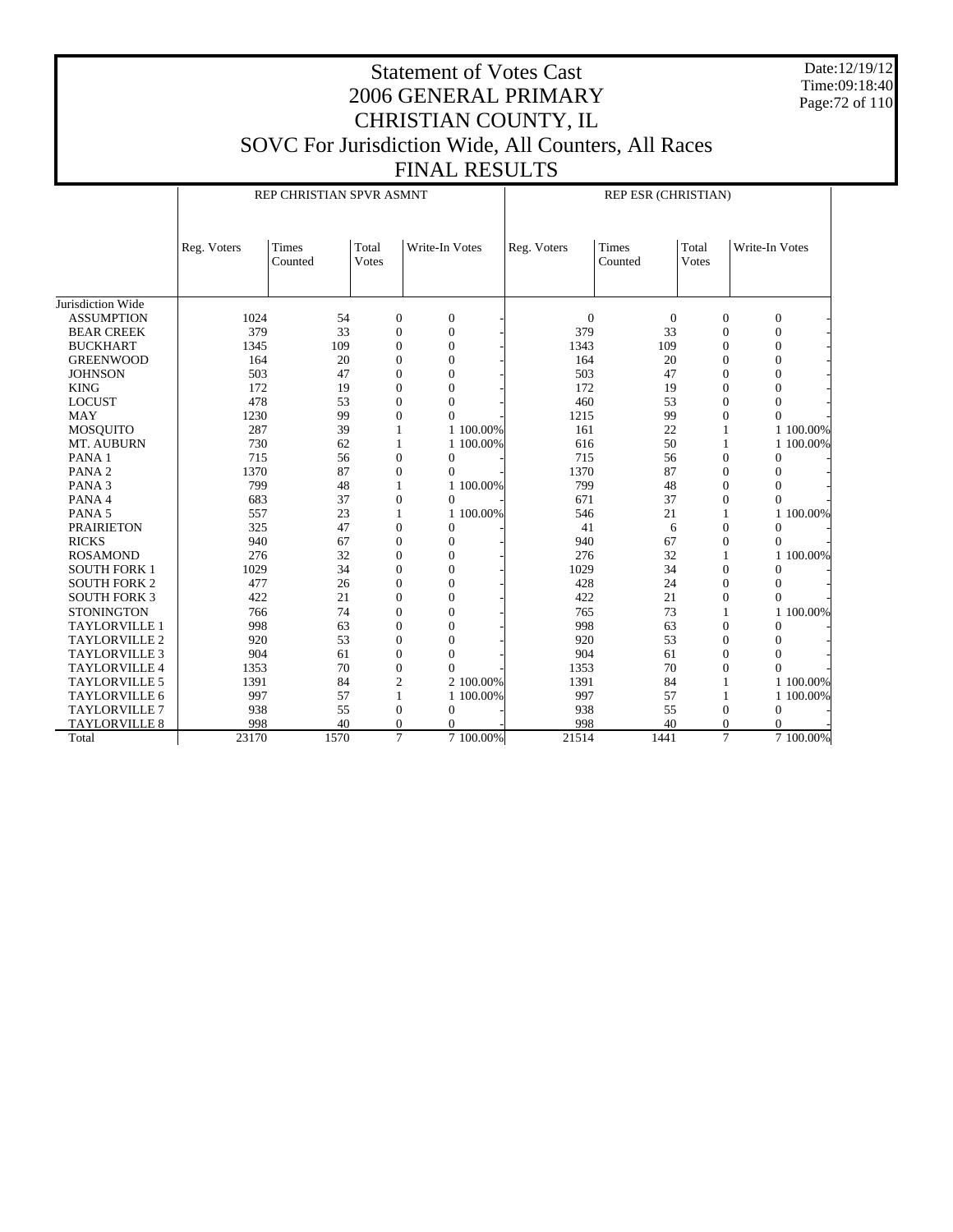Date:12/19/12 Time:09:18:40 Page:73 of 110

### Statement of Votes Cast 2006 GENERAL PRIMARY CHRISTIAN COUNTY, IL SOVC For Jurisdiction Wide, All Counters, All Races FINAL RESULTS

REP ESR (SHELBY)

|                      | Reg. Voters | Times<br>Counted |          | Total Votes   LINDO JAMES<br>SMITH (REP) |            | Write-In Votes |       |
|----------------------|-------------|------------------|----------|------------------------------------------|------------|----------------|-------|
| Jurisdiction Wide    |             |                  |          |                                          |            |                |       |
| <b>ASSUMPTION</b>    | 1024        | 54               | 39       |                                          | 39 100.00% | $\Omega$       | 0.00% |
| <b>BEAR CREEK</b>    |             |                  |          |                                          |            |                |       |
| <b>BUCKHART</b>      |             |                  |          |                                          |            |                |       |
| <b>GREENWOOD</b>     |             |                  |          |                                          |            |                |       |
| <b>JOHNSON</b>       |             |                  |          |                                          |            |                |       |
| <b>KING</b>          |             |                  |          |                                          |            |                |       |
| <b>LOCUST</b>        | 18          | $\Omega$         | $\Omega$ | 0                                        |            | $\Omega$       |       |
| <b>MAY</b>           | 15          | $\Omega$         | 0        | $\Omega$                                 |            | 0              |       |
| MOSQUITO             |             |                  |          |                                          |            |                |       |
| MT. AUBURN           |             |                  |          |                                          |            |                |       |
| PANA <sub>1</sub>    |             |                  |          |                                          |            |                |       |
| PANA <sub>2</sub>    |             |                  |          |                                          |            |                |       |
| PANA <sub>3</sub>    |             |                  |          |                                          |            |                |       |
| PANA 4               | 12          | $\Omega$         | $\Omega$ | $\Omega$                                 |            | $\Omega$       |       |
| PANA <sub>5</sub>    | 11          | $\overline{c}$   | 1        |                                          | 1 100.00%  | $\Omega$       | 0.00% |
| <b>PRAIRIETON</b>    | 280         | 40               | 30       |                                          | 30 100.00% | 0              | 0.00% |
| <b>RICKS</b>         |             |                  |          |                                          |            |                |       |
| <b>ROSAMOND</b>      |             |                  |          |                                          |            |                |       |
| <b>SOUTH FORK 1</b>  |             |                  |          |                                          |            |                |       |
| <b>SOUTH FORK 2</b>  |             |                  |          |                                          |            |                |       |
| <b>SOUTH FORK 3</b>  |             |                  |          |                                          |            |                |       |
| <b>STONINGTON</b>    |             |                  |          |                                          |            |                |       |
| <b>TAYLORVILLE 1</b> |             |                  |          |                                          |            |                |       |
| <b>TAYLORVILLE 2</b> |             |                  |          |                                          |            |                |       |
| <b>TAYLORVILLE 3</b> |             |                  |          |                                          |            |                |       |
| <b>TAYLORVILLE 4</b> |             |                  |          |                                          |            |                |       |
| <b>TAYLORVILLE 5</b> |             |                  |          |                                          |            |                |       |
| <b>TAYLORVILLE 6</b> |             |                  |          |                                          |            |                |       |
| <b>TAYLORVILLE 7</b> |             |                  |          |                                          |            |                |       |
| <b>TAYLORVILLE 8</b> |             |                  |          |                                          |            |                |       |
| Total                | 1360        | 96               | 70       |                                          | 70 100.00% | $\mathbf{0}$   | 0.00% |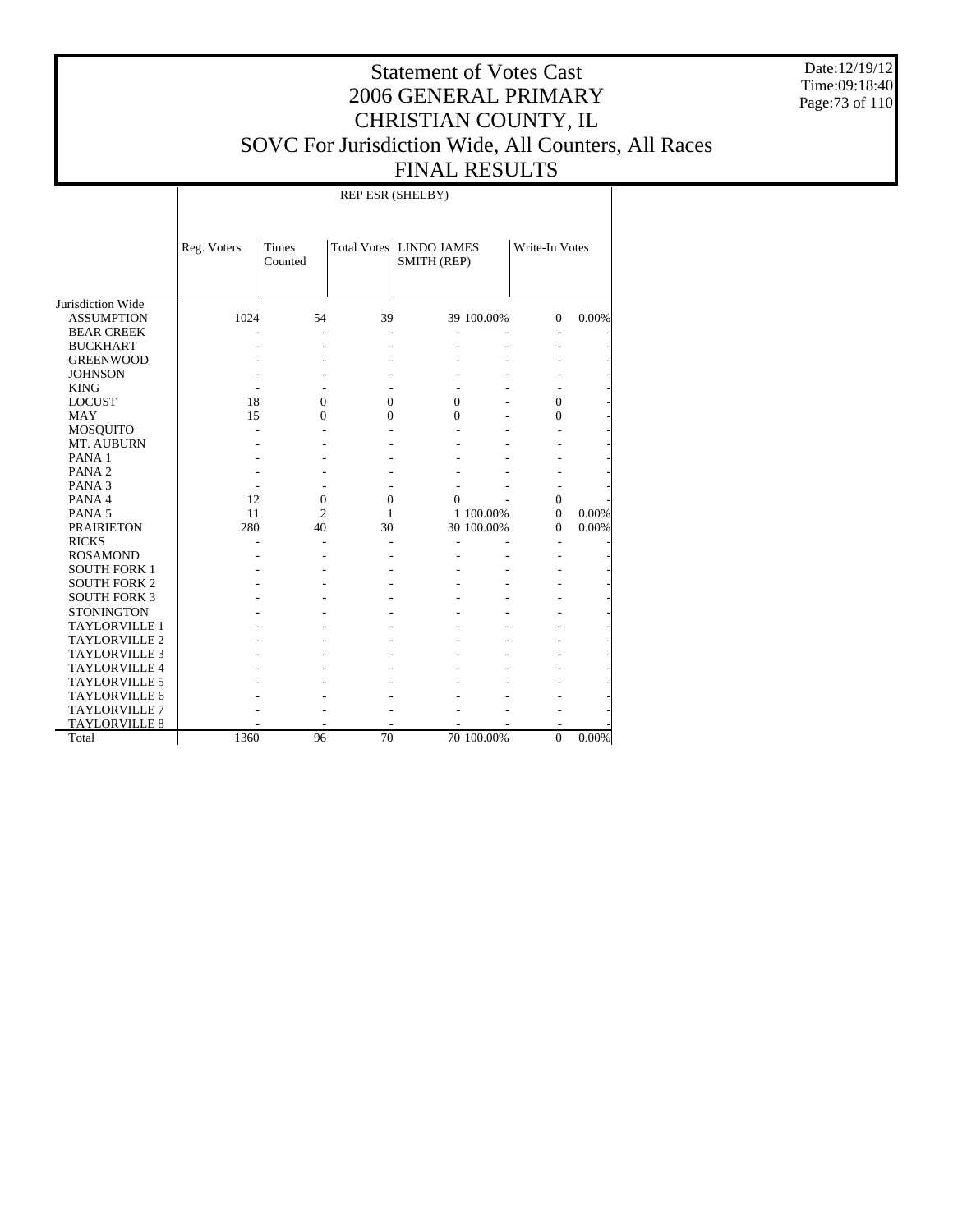Date:12/19/12 Time:09:18:40 Page:74 of 110

### Statement of Votes Cast 2006 GENERAL PRIMARY CHRISTIAN COUNTY, IL SOVC For Jurisdiction Wide, All Counters, All Races FINAL RESULTS

REP ESR (MACON)

|                      | Reg. Voters | <b>Times</b><br>Counted |          | (REP)    |            | Total Votes   RICHARD SHELBY   Write-In Votes |       |
|----------------------|-------------|-------------------------|----------|----------|------------|-----------------------------------------------|-------|
| Jurisdiction Wide    |             |                         |          |          |            |                                               |       |
| <b>ASSUMPTION</b>    |             |                         |          |          |            |                                               |       |
| <b>BEAR CREEK</b>    |             |                         |          |          |            |                                               |       |
| <b>BUCKHART</b>      |             |                         |          |          |            |                                               |       |
| <b>GREENWOOD</b>     |             |                         |          |          |            |                                               |       |
| <b>JOHNSON</b>       |             |                         |          |          |            |                                               |       |
| <b>KING</b>          |             |                         |          |          |            |                                               |       |
| <b>LOCUST</b>        |             |                         |          |          |            |                                               |       |
| <b>MAY</b>           |             |                         |          |          |            |                                               |       |
| <b>MOSQUITO</b>      | 126         | 17                      | 13       |          | 13 100.00% | $\theta$                                      | 0.00% |
| MT. AUBURN           |             |                         |          |          |            |                                               |       |
| PANA <sub>1</sub>    |             |                         |          |          |            |                                               |       |
| PANA <sub>2</sub>    |             |                         |          |          |            |                                               |       |
| PANA <sub>3</sub>    |             |                         |          |          |            |                                               |       |
| PANA4                |             |                         |          |          |            |                                               |       |
| PANA <sub>5</sub>    |             |                         |          |          |            |                                               |       |
| <b>PRAIRIETON</b>    | 4           | 1                       | $\Omega$ | $\Omega$ |            | $\theta$                                      |       |
| <b>RICKS</b>         |             |                         |          |          |            |                                               |       |
| <b>ROSAMOND</b>      |             |                         |          |          |            |                                               |       |
| <b>SOUTH FORK 1</b>  |             |                         |          |          |            |                                               |       |
| <b>SOUTH FORK 2</b>  |             |                         |          |          |            |                                               |       |
| <b>SOUTH FORK 3</b>  |             |                         |          |          |            |                                               |       |
| <b>STONINGTON</b>    |             | 1                       | 1        |          | 1 100.00%  | $\Omega$                                      | 0.00% |
| <b>TAYLORVILLE 1</b> |             |                         |          |          |            |                                               |       |
| TAYLORVILLE 2        |             |                         |          |          |            |                                               |       |
| <b>TAYLORVILLE 3</b> |             |                         |          |          |            |                                               |       |
| <b>TAYLORVILLE 4</b> |             |                         |          |          |            |                                               |       |
| TAYLORVILLE 5        |             |                         |          |          |            |                                               |       |
| <b>TAYLORVILLE 6</b> |             |                         |          |          |            |                                               |       |
| <b>TAYLORVILLE 7</b> |             |                         |          |          |            |                                               |       |
| <b>TAYLORVILLE 8</b> |             |                         |          |          |            |                                               |       |
| Total                | 131         | 19                      | 14       |          | 14 100.00% | $\Omega$                                      | 0.00% |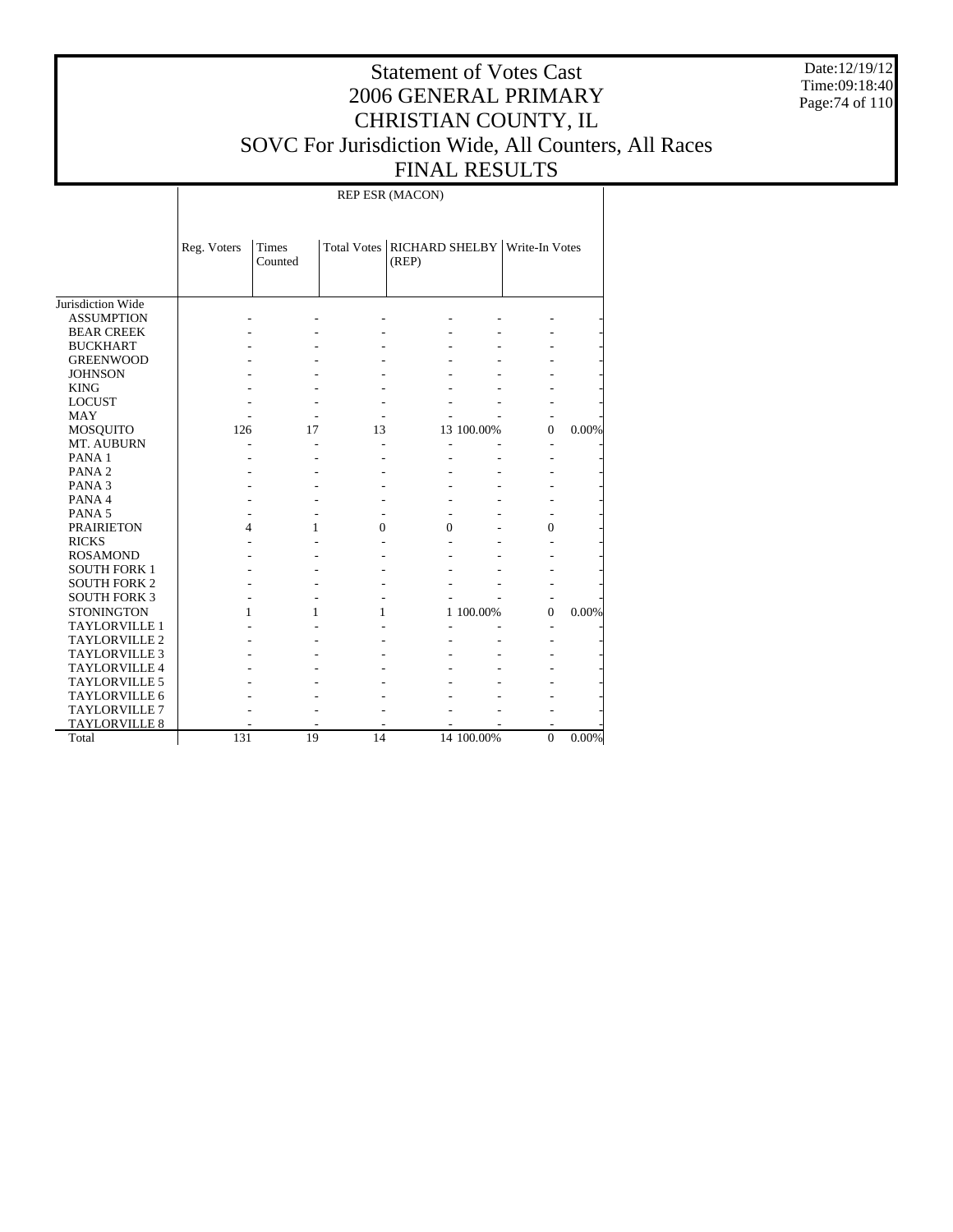Date:12/19/12 Time:09:18:40 Page:75 of 110

### Statement of Votes Cast 2006 GENERAL PRIMARY CHRISTIAN COUNTY, IL SOVC For Jurisdiction Wide, All Counters, All Races FINAL RESULTS

REP ESR (SANGAMON)

|                      | Reg. Voters | <b>Times</b><br>Counted |              | <b>Total Votes   HELEN TOLAN</b><br>(REP) |            | Write-In Votes |       |
|----------------------|-------------|-------------------------|--------------|-------------------------------------------|------------|----------------|-------|
| Jurisdiction Wide    |             |                         |              |                                           |            |                |       |
| <b>ASSUMPTION</b>    |             |                         |              |                                           |            |                |       |
| <b>BEAR CREEK</b>    |             |                         |              |                                           |            |                |       |
| <b>BUCKHART</b>      | 2           | $\Omega$                | $\mathbf{0}$ | 0                                         |            | $\theta$       |       |
| <b>GREENWOOD</b>     |             |                         |              |                                           |            |                |       |
| <b>JOHNSON</b>       |             |                         |              |                                           |            |                |       |
| <b>KING</b>          | 0           | $\Omega$                | $\Omega$     | 0                                         |            | 0              |       |
| <b>LOCUST</b>        |             |                         |              |                                           |            |                |       |
| <b>MAY</b>           |             |                         |              |                                           |            |                |       |
| MOSQUITO             |             |                         |              |                                           |            |                |       |
| MT. AUBURN           | 114         | 12                      | 10           |                                           | 10 100.00% | $\mathbf{0}$   | 0.00% |
| PANA <sub>1</sub>    |             | ÷,                      |              |                                           |            |                |       |
| PANA <sub>2</sub>    |             |                         |              |                                           |            |                |       |
| PANA <sub>3</sub>    |             |                         |              |                                           |            |                |       |
| PANA <sub>4</sub>    |             |                         |              |                                           |            |                |       |
| PANA <sub>5</sub>    |             |                         |              |                                           |            |                |       |
| <b>PRAIRIETON</b>    |             |                         |              |                                           |            |                |       |
| <b>RICKS</b>         |             |                         |              |                                           |            |                |       |
| <b>ROSAMOND</b>      |             |                         |              |                                           |            |                |       |
| <b>SOUTH FORK 1</b>  |             |                         |              |                                           |            |                |       |
| <b>SOUTH FORK 2</b>  | 49          | $\overline{c}$          | 2            |                                           | 2 100.00%  | $\Omega$       | 0.00% |
| <b>SOUTH FORK 3</b>  |             |                         |              |                                           |            |                |       |
| <b>STONINGTON</b>    |             |                         |              |                                           |            |                |       |
| <b>TAYLORVILLE 1</b> |             |                         |              |                                           |            |                |       |
| <b>TAYLORVILLE 2</b> |             |                         |              |                                           |            |                |       |
| <b>TAYLORVILLE 3</b> |             |                         |              |                                           |            |                |       |
| <b>TAYLORVILLE 4</b> |             |                         |              |                                           |            |                |       |
| <b>TAYLORVILLE 5</b> |             |                         |              |                                           |            |                |       |
| <b>TAYLORVILLE 6</b> |             |                         |              |                                           |            |                |       |
| <b>TAYLORVILLE 7</b> |             |                         |              |                                           |            |                |       |
| <b>TAYLORVILLE 8</b> |             |                         |              |                                           |            |                |       |
| Total                | 165         | 14                      | 12           |                                           | 12 100.00% | $\mathbf{0}$   | 0.00% |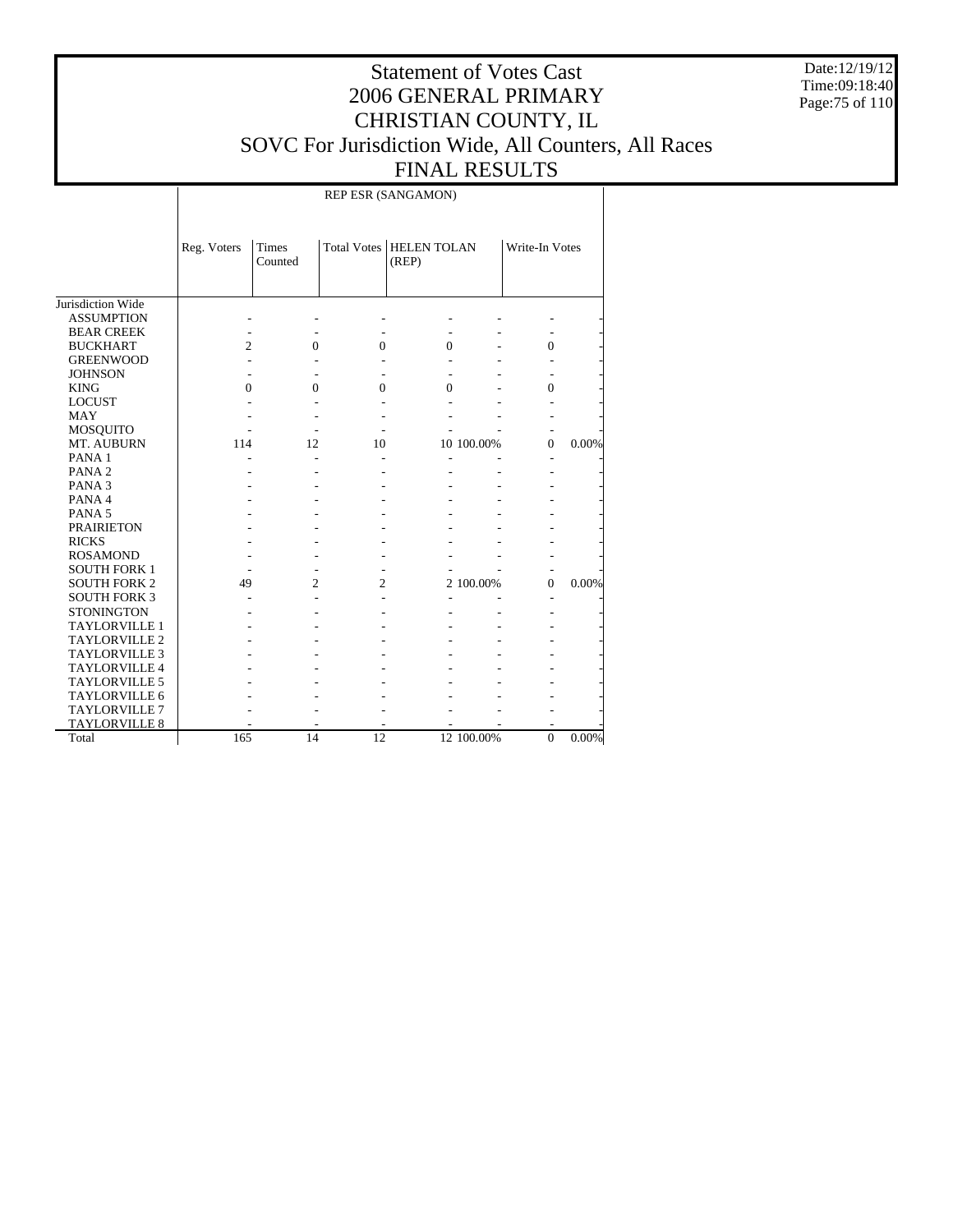Date:12/19/12 Time:09:18:40 Page:76 of 110

### Statement of Votes Cast 2006 GENERAL PRIMARY CHRISTIAN COUNTY, IL SOVC For Jurisdiction Wide, All Counters, All Races FINAL RESULTS

REP D1 BOARD MEMBERS

|                      | Reg. Voters | Times<br>Counted | <b>Total Votes</b> | TIMOTHY J.<br>CARLSON (REP) |            | Write-In Votes |        |
|----------------------|-------------|------------------|--------------------|-----------------------------|------------|----------------|--------|
| Jurisdiction Wide    |             |                  |                    |                             |            |                |        |
| <b>ASSUMPTION</b>    | 1024        | 54               | 43                 |                             | 43 100.00% | $\Omega$       | 0.00%  |
| <b>BEAR CREEK</b>    |             |                  |                    |                             |            |                |        |
| <b>BUCKHART</b>      |             |                  |                    |                             |            |                |        |
| <b>GREENWOOD</b>     |             |                  |                    |                             |            |                |        |
| <b>JOHNSON</b>       |             |                  |                    |                             |            |                |        |
| <b>KING</b>          |             |                  |                    |                             |            |                |        |
| <b>LOCUST</b>        |             |                  |                    |                             |            |                |        |
| <b>MAY</b>           | 1230        | 99               | 80                 | 78                          | 97.50%     | 2              | 2.50%  |
| <b>MOSQUITO</b>      | 287         | 39               | 30                 |                             | 30 100.00% | $\Omega$       | 0.00%  |
| MT. AUBURN           | 730         | 62               | 48                 |                             | 48 100.00% | $\Omega$       | 0.00%  |
| PANA <sub>1</sub>    |             |                  |                    |                             |            |                |        |
| PANA <sub>2</sub>    |             |                  |                    |                             |            |                |        |
| PANA <sub>3</sub>    |             |                  |                    |                             |            |                |        |
| PANA 4               | 683         | 37               | 26                 |                             | 26 100.00% | $\Omega$       | 0.00%  |
| PANA <sub>5</sub>    | 557         | 23               | 15                 |                             | 13 86.67%  | 2              | 13.33% |
| <b>PRAIRIETON</b>    | 325         | 47               | 40                 |                             | 40 100.00% | $\Omega$       | 0.00%  |
| <b>RICKS</b>         |             |                  |                    |                             |            |                |        |
| <b>ROSAMOND</b>      |             |                  |                    |                             |            |                |        |
| <b>SOUTH FORK 1</b>  |             |                  |                    |                             |            |                |        |
| <b>SOUTH FORK 2</b>  |             |                  |                    |                             |            |                |        |
| <b>SOUTH FORK 3</b>  |             |                  |                    |                             |            |                |        |
| <b>STONINGTON</b>    | 766         | 74               | 68                 |                             | 68 100.00% | $\Omega$       | 0.00%  |
| <b>TAYLORVILLE 1</b> |             |                  |                    |                             |            |                |        |
| <b>TAYLORVILLE 2</b> |             |                  |                    |                             |            |                |        |
| <b>TAYLORVILLE 3</b> |             |                  |                    |                             |            |                |        |
| <b>TAYLORVILLE 4</b> |             |                  |                    |                             |            |                |        |
| <b>TAYLORVILLE 5</b> |             |                  |                    |                             |            |                |        |
| <b>TAYLORVILLE 6</b> |             |                  |                    |                             |            |                |        |
| <b>TAYLORVILLE 7</b> |             |                  |                    |                             |            |                |        |
| <b>TAYLORVILLE 8</b> |             |                  |                    |                             |            |                |        |
| Total                | 5602        | 435              | 350                | 346                         | 98.86%     | 4              | 1.14%  |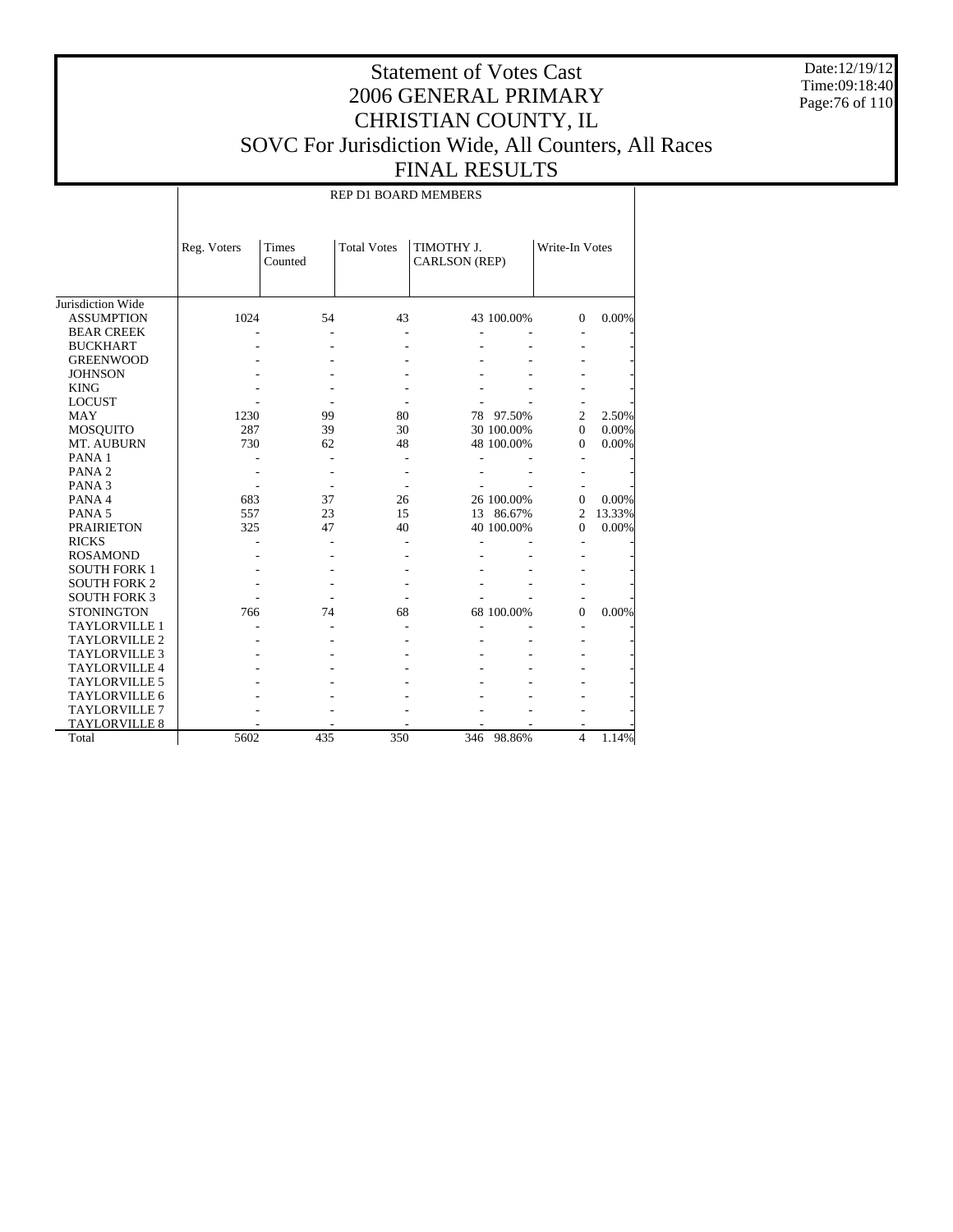Date:12/19/12 Time:09:18:40 Page:77 of 110

### Statement of Votes Cast 2006 GENERAL PRIMARY CHRISTIAN COUNTY, IL SOVC For Jurisdiction Wide, All Counters, All Races FINAL RESULTS

| <b>REP D2 BOARD MEMBERS</b> |  |
|-----------------------------|--|
|                             |  |

|                      | Reg. Voters | <b>Times</b><br>Counted | Total<br><b>V</b> otes | Write-In Votes |           |
|----------------------|-------------|-------------------------|------------------------|----------------|-----------|
| Jurisdiction Wide    |             |                         |                        |                |           |
| <b>ASSUMPTION</b>    |             |                         |                        |                |           |
| <b>BEAR CREEK</b>    |             |                         |                        |                |           |
| <b>BUCKHART</b>      | 1345        | 109                     | $\overline{c}$         |                | 2 100.00% |
| <b>GREENWOOD</b>     |             |                         |                        |                |           |
| <b>JOHNSON</b>       |             |                         |                        |                |           |
| <b>KING</b>          | 172         | 19                      | $\Omega$               | 0              |           |
| <b>LOCUST</b>        |             |                         |                        |                |           |
| <b>MAY</b>           |             |                         |                        |                |           |
| <b>MOSQUITO</b>      |             |                         |                        |                |           |
| MT. AUBURN           |             |                         |                        |                |           |
| PANA <sub>1</sub>    |             |                         |                        |                |           |
| PANA <sub>2</sub>    |             |                         |                        |                |           |
| PANA <sub>3</sub>    |             |                         |                        |                |           |
| PANA 4               |             |                         |                        |                |           |
| PANA <sub>5</sub>    |             |                         |                        |                |           |
| <b>PRAIRIETON</b>    |             |                         |                        |                |           |
| <b>RICKS</b>         |             |                         |                        |                |           |
| <b>ROSAMOND</b>      |             |                         |                        |                |           |
| <b>SOUTH FORK 1</b>  | 1029        | 34                      | $\Omega$               | 0              |           |
| <b>SOUTH FORK 2</b>  | 477         | 26                      | 1                      |                | 1 100.00% |
| <b>SOUTH FORK 3</b>  | 422         | 21                      | 0                      | $\theta$       |           |
| <b>STONINGTON</b>    |             |                         |                        |                |           |
| <b>TAYLORVILLE 1</b> |             |                         |                        |                |           |
| <b>TAYLORVILLE 2</b> |             |                         |                        |                |           |
| TAYLORVILLE 3        |             |                         |                        |                |           |
| <b>TAYLORVILLE 4</b> | 1353        | 70                      | $\theta$               | 0              |           |
| <b>TAYLORVILLE 5</b> | 1391        | 84                      | 1                      |                | 1 100.00% |
| <b>TAYLORVILLE 6</b> |             |                         |                        |                |           |
| <b>TAYLORVILLE 7</b> |             |                         |                        |                |           |
| <b>TAYLORVILLE 8</b> |             |                         |                        |                |           |
| Total                | 6189        | 363                     | $\overline{4}$         |                | 4 100.00% |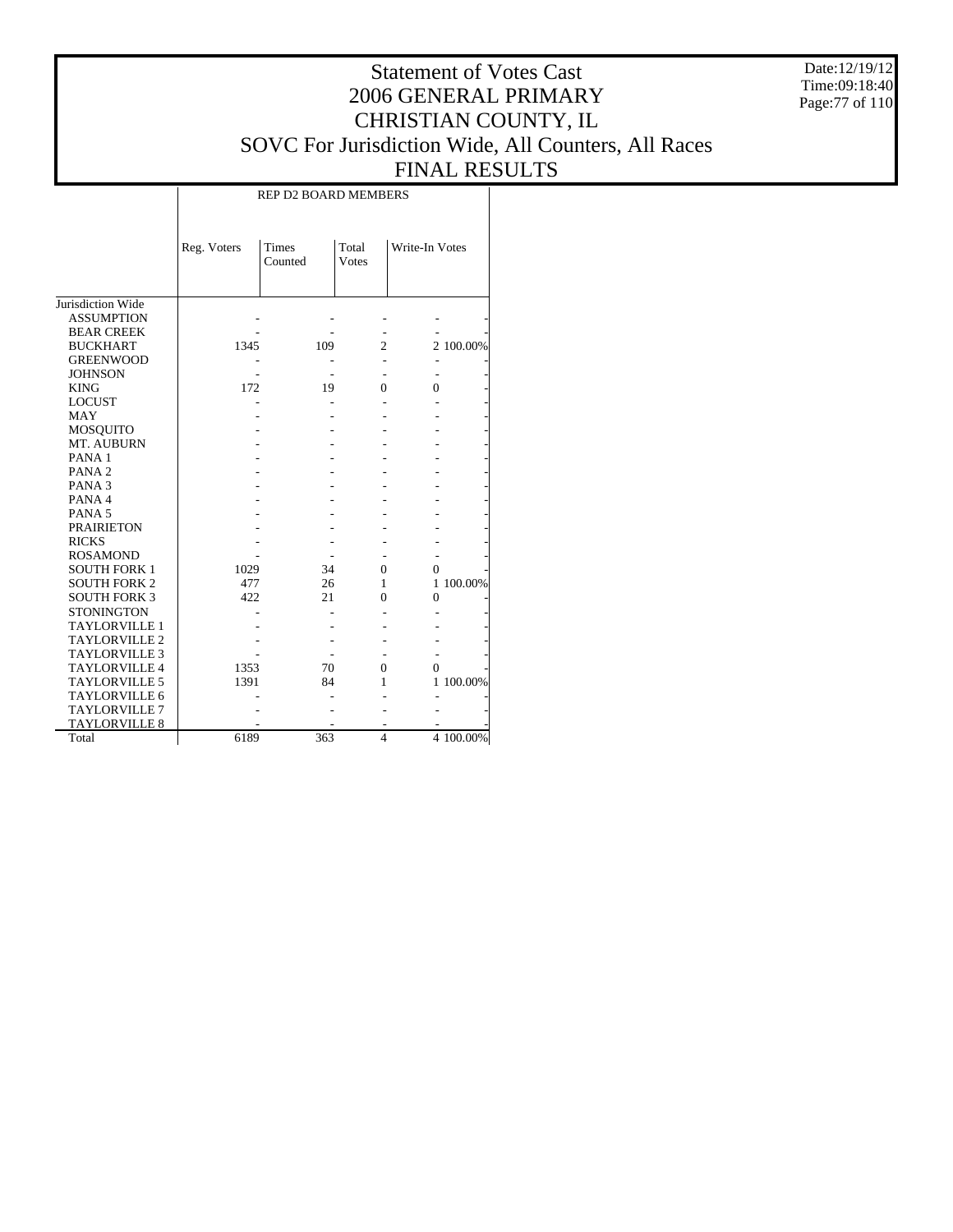Date:12/19/12 Time:09:18:40 Page:78 of 110

### Statement of Votes Cast 2006 GENERAL PRIMARY CHRISTIAN COUNTY, IL SOVC For Jurisdiction Wide, All Counters, All Races FINAL RESULTS

REP D2 BOARD MEMBER UNEXPIRED

|                      | Reg. Voters | Times<br>Counted | <b>Total Votes</b> | LEO THOMAS (REP) Write-In Votes |              |       |
|----------------------|-------------|------------------|--------------------|---------------------------------|--------------|-------|
| Jurisdiction Wide    |             |                  |                    |                                 |              |       |
| <b>ASSUMPTION</b>    |             |                  |                    |                                 |              |       |
| <b>BEAR CREEK</b>    |             |                  |                    |                                 |              |       |
| <b>BUCKHART</b>      | 1345        | 109              | 92                 | 92 100.00%                      | $\Omega$     | 0.00% |
| <b>GREENWOOD</b>     |             |                  |                    |                                 |              |       |
| <b>JOHNSON</b>       |             |                  |                    |                                 |              |       |
| <b>KING</b>          | 172         | 19               | 15                 | 15 100.00%                      | $\Omega$     | 0.00% |
| <b>LOCUST</b>        |             |                  |                    |                                 |              |       |
| <b>MAY</b>           |             |                  |                    |                                 |              |       |
| MOSQUITO             |             |                  |                    |                                 |              |       |
| MT. AUBURN           |             |                  |                    |                                 |              |       |
| PANA <sub>1</sub>    |             |                  |                    |                                 |              |       |
| PANA <sub>2</sub>    |             |                  |                    |                                 |              |       |
| PANA <sub>3</sub>    |             |                  |                    |                                 |              |       |
| PANA 4               |             |                  |                    |                                 |              |       |
| PANA <sub>5</sub>    |             |                  |                    |                                 |              |       |
| <b>PRAIRIETON</b>    |             |                  |                    |                                 |              |       |
| <b>RICKS</b>         |             |                  |                    |                                 |              |       |
| <b>ROSAMOND</b>      |             |                  |                    |                                 |              |       |
| <b>SOUTH FORK 1</b>  | 1029        | 34               | 28                 | 28 100.00%                      | $\Omega$     | 0.00% |
| <b>SOUTH FORK 2</b>  | 477         | 26               | 24                 | 24 100.00%                      | $\Omega$     | 0.00% |
| <b>SOUTH FORK 3</b>  | 422         | 21               | 18                 | 18 100.00%                      | $\Omega$     | 0.00% |
| <b>STONINGTON</b>    |             |                  |                    |                                 |              |       |
| <b>TAYLORVILLE 1</b> |             |                  |                    |                                 |              |       |
| <b>TAYLORVILLE 2</b> |             |                  |                    |                                 |              |       |
| <b>TAYLORVILLE 3</b> |             |                  |                    |                                 |              |       |
| <b>TAYLORVILLE 4</b> | 1353        | 70               | 54                 | 54 100.00%                      | $\Omega$     | 0.00% |
| <b>TAYLORVILLE 5</b> | 1391        | 84               | 53                 | 53 100.00%                      | $\Omega$     | 0.00% |
| TAYLORVILLE 6        |             |                  |                    |                                 |              |       |
| <b>TAYLORVILLE 7</b> |             |                  |                    |                                 |              |       |
| <b>TAYLORVILLE 8</b> |             |                  |                    |                                 |              |       |
| Total                | 6189        | 363              | 284                | 284 100.00%                     | $\mathbf{0}$ | 0.00% |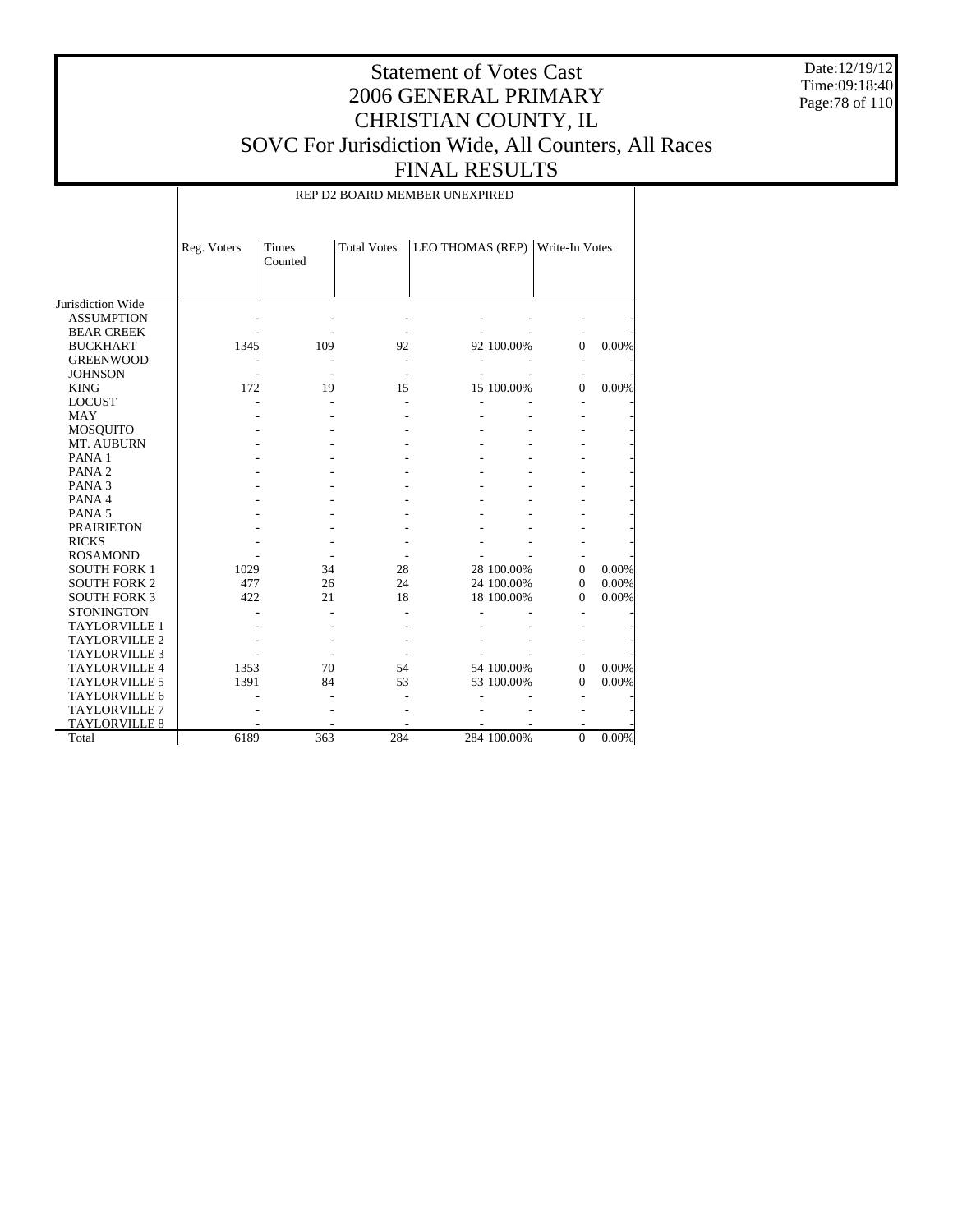Date:12/19/12 Time:09:18:40 Page:79 of 110

### Statement of Votes Cast 2006 GENERAL PRIMARY CHRISTIAN COUNTY, IL SOVC For Jurisdiction Wide, All Counters, All Races FINAL RESULTS

Τ

|                      |             | <b>REP D3 BOARD MEMBERS</b> |                |                |           |
|----------------------|-------------|-----------------------------|----------------|----------------|-----------|
|                      | Reg. Voters | Times<br>Counted            | Total<br>Votes | Write-In Votes |           |
| Jurisdiction Wide    |             |                             |                |                |           |
| <b>ASSUMPTION</b>    |             |                             |                |                |           |
| <b>BEAR CREEK</b>    |             |                             |                |                |           |
| <b>BUCKHART</b>      |             |                             |                |                |           |
| <b>GREENWOOD</b>     |             |                             |                |                |           |
| <b>JOHNSON</b>       |             |                             |                |                |           |
| <b>KING</b>          |             |                             |                |                |           |
| <b>LOCUST</b>        |             |                             |                |                |           |
| <b>MAY</b>           |             |                             |                |                |           |
| <b>MOSQUITO</b>      |             |                             |                |                |           |
| MT. AUBURN           |             |                             |                |                |           |
| PANA <sub>1</sub>    |             |                             |                |                |           |
| PANA <sub>2</sub>    |             |                             |                |                |           |
| PANA <sub>3</sub>    |             |                             |                |                |           |
| PANA 4               |             |                             |                |                |           |
| PANA <sub>5</sub>    |             |                             |                |                |           |
| <b>PRAIRIETON</b>    |             |                             |                |                |           |
| <b>RICKS</b>         |             |                             |                |                |           |
| <b>ROSAMOND</b>      |             |                             |                |                |           |
| <b>SOUTH FORK 1</b>  |             |                             |                |                |           |
| <b>SOUTH FORK 2</b>  |             |                             |                |                |           |
| <b>SOUTH FORK 3</b>  |             |                             |                |                |           |
| <b>STONINGTON</b>    |             |                             |                |                |           |
| <b>TAYLORVILLE 1</b> | 998         | 63                          | $\Omega$       | $\theta$       |           |
| <b>TAYLORVILLE 2</b> | 920         | 53                          | $\theta$       | $\overline{0}$ |           |
| <b>TAYLORVILLE 3</b> | 904         | 61                          | 0              | $\theta$       |           |
| <b>TAYLORVILLE 4</b> |             |                             |                |                |           |
| <b>TAYLORVILLE 5</b> |             |                             |                |                |           |
| <b>TAYLORVILLE 6</b> | 997         | 57                          | 1              |                | 1 100.00% |
| <b>TAYLORVILLE 7</b> | 938         | 55                          | $\overline{0}$ | $\overline{0}$ |           |
| <b>TAYLORVILLE 8</b> | 998         | 40                          | $\overline{0}$ | 0              |           |
| Total                | 5755        | 329                         | 1              |                | 1 100.00% |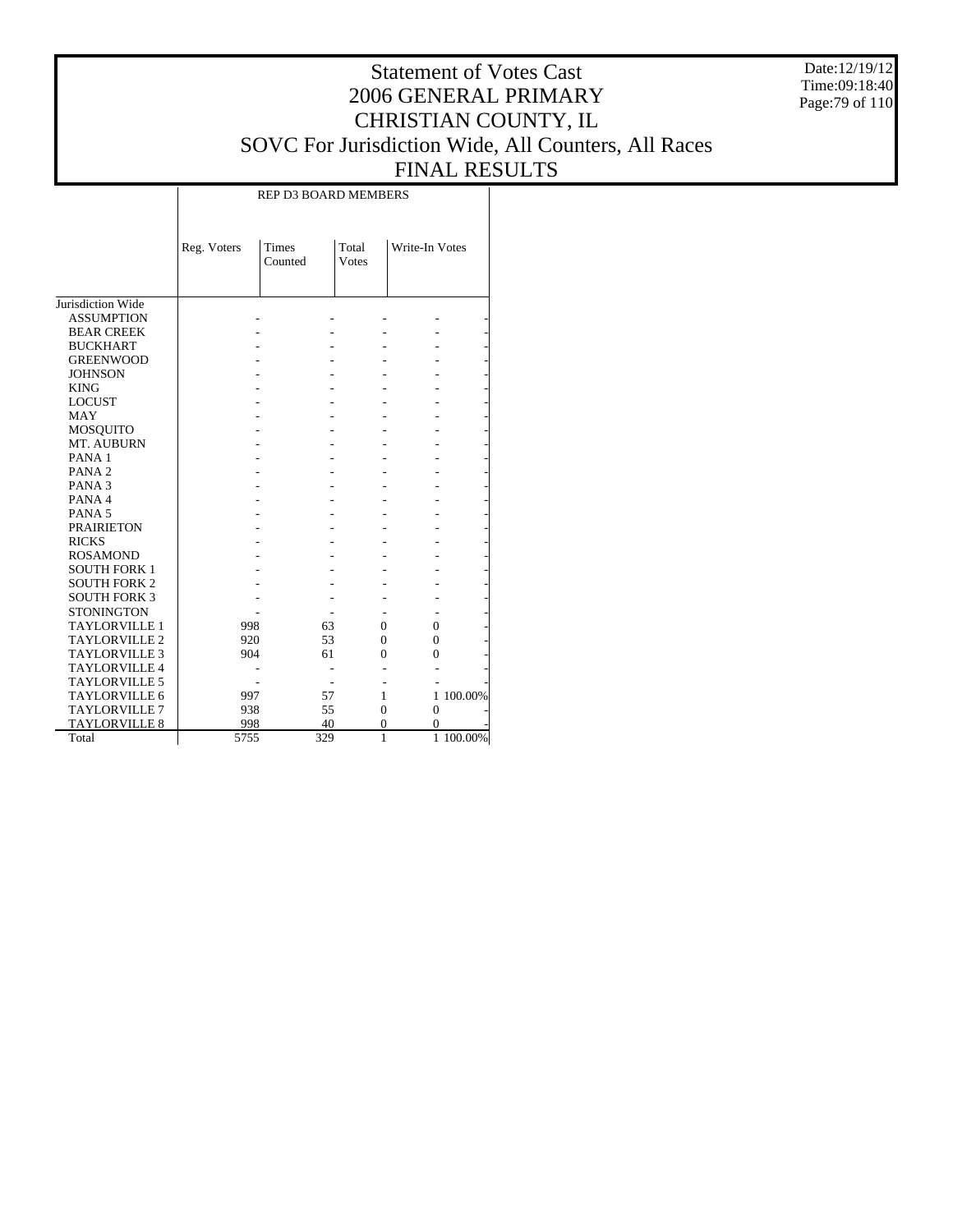Date:12/19/12 Time:09:18:40 Page:80 of 110

### Statement of Votes Cast 2006 GENERAL PRIMARY CHRISTIAN COUNTY, IL SOVC For Jurisdiction Wide, All Counters, All Races FINAL RESULTS

REP D4 BOARD MEMBERS

|                      | Reg. Voters | Times<br>Counted | <b>Total Votes</b> | LLOYD S.                 | <b>WASHBURN (REP)</b> |          | Write-In Votes |
|----------------------|-------------|------------------|--------------------|--------------------------|-----------------------|----------|----------------|
| Jurisdiction Wide    |             |                  |                    |                          |                       |          |                |
| <b>ASSUMPTION</b>    |             |                  |                    |                          |                       |          |                |
| <b>BEAR CREEK</b>    | 379         | 33               | 23                 |                          | 23 100.00%            | $\Omega$ | 0.00%          |
| <b>BUCKHART</b>      |             |                  | $\overline{a}$     | $\overline{\phantom{a}}$ |                       |          |                |
| <b>GREENWOOD</b>     | 164         | 20               | 16                 |                          | 16 100.00%            | $\Omega$ | 0.00%          |
| <b>JOHNSON</b>       | 503         | 47               | 42                 |                          | 42 100.00%            | $\Omega$ | 0.00%          |
| <b>KING</b>          |             |                  |                    | $\overline{a}$           |                       |          |                |
| <b>LOCUST</b>        | 478         | 53               | 43                 |                          | 43 100.00%            | $\Omega$ | 0.00%          |
| MAY                  |             |                  |                    |                          |                       |          |                |
| MOSQUITO             |             |                  |                    |                          |                       |          |                |
| MT. AUBURN           |             |                  |                    |                          |                       |          |                |
| PANA <sub>1</sub>    | 715         | 56               | 41                 |                          | 41 100.00%            | $\Omega$ | 0.00%          |
| PANA <sub>2</sub>    | 1370        | 87               | 62                 |                          | 62 100.00%            | $\Omega$ | 0.00%          |
| PANA <sub>3</sub>    | 799         | 48               | 38                 | 37                       | 97.37%                | 1.       | 2.63%          |
| PANA 4               |             |                  |                    |                          |                       |          |                |
| PANA <sub>5</sub>    |             |                  |                    |                          |                       |          |                |
| <b>PRAIRIETON</b>    |             |                  |                    |                          |                       |          |                |
| <b>RICKS</b>         | 940         | 67               | 55                 |                          | 55 100.00%            | $\Omega$ | 0.00%          |
| <b>ROSAMOND</b>      | 276         | 32               | 29                 |                          | 29 100.00%            | $\Omega$ | 0.00%          |
| <b>SOUTH FORK 1</b>  |             |                  |                    |                          |                       |          |                |
| <b>SOUTH FORK 2</b>  |             |                  |                    |                          |                       |          |                |
| <b>SOUTH FORK 3</b>  |             |                  |                    |                          |                       |          |                |
| <b>STONINGTON</b>    |             |                  |                    |                          |                       |          |                |
| <b>TAYLORVILLE 1</b> |             |                  |                    |                          |                       |          |                |
| <b>TAYLORVILLE 2</b> |             |                  |                    |                          |                       |          |                |
| <b>TAYLORVILLE 3</b> |             |                  |                    |                          |                       |          |                |
| <b>TAYLORVILLE 4</b> |             |                  |                    |                          |                       |          |                |
| <b>TAYLORVILLE 5</b> |             |                  |                    |                          |                       |          |                |
| TAYLORVILLE 6        |             |                  |                    |                          |                       |          |                |
| <b>TAYLORVILLE 7</b> |             |                  |                    |                          |                       |          |                |
| <b>TAYLORVILLE 8</b> |             |                  |                    |                          |                       |          |                |
| Total                | 5624        | 443              | 349                |                          | 348 99.71%            | 1        | 0.29%          |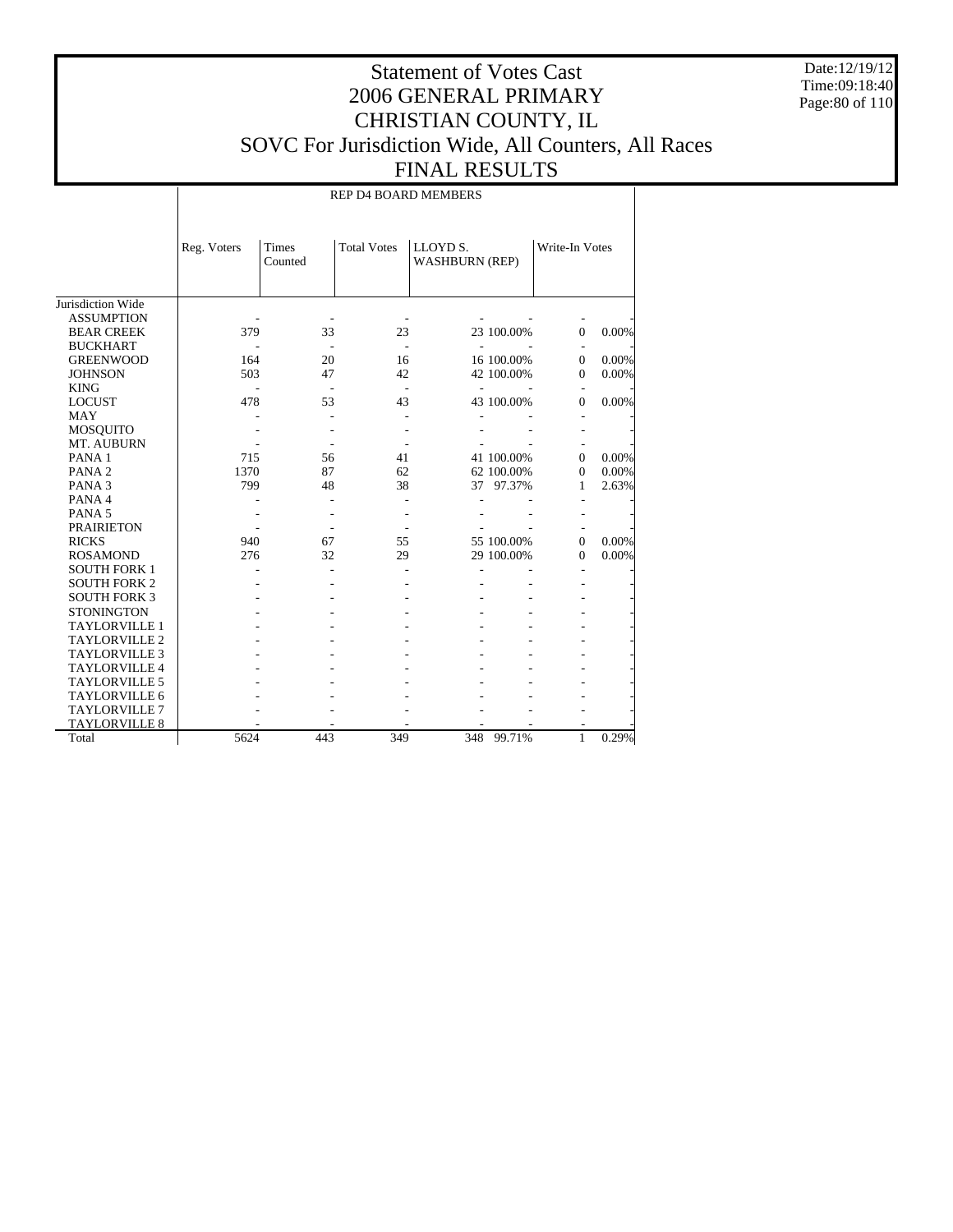Date:12/19/12 Time:09:18:40 Page:81 of 110

### Statement of Votes Cast 2006 GENERAL PRIMARY CHRISTIAN COUNTY, IL SOVC For Jurisdiction Wide, All Counters, All Races FINAL RESULTS

REP 5TH JDAP VAC (Maag)

|                      | Reg. Voters | <b>Times</b><br>Counted | <b>Total Votes</b> | <b>STEPHEN P.</b><br>MCGLYNN (REP) | Write-In Votes             |  |
|----------------------|-------------|-------------------------|--------------------|------------------------------------|----------------------------|--|
| Jurisdiction Wide    |             |                         |                    |                                    |                            |  |
| <b>ASSUMPTION</b>    | 1024        | 54                      | 41                 | 41 100.00%                         | 0.00%<br>$\overline{0}$    |  |
| <b>BEAR CREEK</b>    | 379         | 33                      | 23                 | 23 100.00%                         | $0.00\%$<br>$\Omega$       |  |
| <b>BUCKHART</b>      | 1345        | 109                     | 86                 | 86 100.00%                         | 0.00%<br>$\Omega$          |  |
| <b>GREENWOOD</b>     | 164         | 20                      | 11                 | 11 100.00%                         | 0.00%<br>$\mathbf{0}$      |  |
| <b>JOHNSON</b>       | 503         | 47                      | 37                 | 37 100.00%                         | $0.00\%$<br>$\overline{0}$ |  |
| <b>KING</b>          | 172         | 19                      | 15                 | 15 100.00%                         | $\overline{0}$<br>$0.00\%$ |  |
| <b>LOCUST</b>        | 478         | 53                      | 41                 | 41 100.00%                         | $\overline{0}$<br>$0.00\%$ |  |
| <b>MAY</b>           | 1230        | 99                      | 71                 | 71 100.00%                         | $\overline{0}$<br>$0.00\%$ |  |
| <b>MOSQUITO</b>      | 287         | 39                      | 24                 | 24 100.00%                         | $\theta$<br>$0.00\%$       |  |
| MT. AUBURN           | 730         | 62                      | 43                 | 43 100.00%                         | $\theta$<br>$0.00\%$       |  |
| PANA <sub>1</sub>    | 715         | 56                      | 33                 | 33 100.00%                         | $0.00\%$<br>$\mathbf{0}$   |  |
| PANA <sub>2</sub>    | 1370        | 87                      | 58                 | 58 100.00%                         | $0.00\%$<br>$\mathbf{0}$   |  |
| PANA <sub>3</sub>    | 799         | 48                      | 28                 | 28 100.00%                         | $0.00\%$<br>$\mathbf{0}$   |  |
| PANA 4               | 683         | 37                      | 26                 | 26 100.00%                         | 0.00%<br>$\mathbf{0}$      |  |
| PANA <sub>5</sub>    | 557         | 23                      | 10                 | 10 100.00%                         | $\mathbf{0}$<br>0.00%      |  |
| <b>PRAIRIETON</b>    | 325         | 47                      | 32                 | 32 100.00%                         | $\overline{0}$<br>0.00%    |  |
| <b>RICKS</b>         | 940         | 67                      | 49                 | 49 100.00%                         | $\overline{0}$<br>0.00%    |  |
| <b>ROSAMOND</b>      | 276         | 32                      | 22                 | 22 100.00%                         | 0.00%<br>$\mathbf{0}$      |  |
| <b>SOUTH FORK 1</b>  | 1029        | 34                      | 29                 | 29 100.00%                         | 0.00%<br>$\mathbf{0}$      |  |
| <b>SOUTH FORK 2</b>  | 477         | 26                      | 24                 | 24 100.00%                         | 0.00%<br>$\mathbf{0}$      |  |
| <b>SOUTH FORK 3</b>  | 422         | 21                      | 15                 | 15 100.00%                         | 0.00%<br>$\mathbf{0}$      |  |
| <b>STONINGTON</b>    | 766         | 74                      | 57                 | 57 100.00%                         | 0.00%<br>$\mathbf{0}$      |  |
| <b>TAYLORVILLE 1</b> | 998         | 63                      | 46                 | 46 100.00%                         | $\theta$<br>0.00%          |  |
| <b>TAYLORVILLE 2</b> | 920         | 53                      | 38                 | 38 100.00%                         | 0.00%<br>$\Omega$          |  |
| <b>TAYLORVILLE 3</b> | 904         | 61                      | 51                 | 51 100.00%                         | 0.00%<br>$\Omega$          |  |
| <b>TAYLORVILLE 4</b> | 1353        | 70                      | 52                 | 52 100.00%                         | 0.00%<br>$\mathbf{0}$      |  |
| <b>TAYLORVILLE 5</b> | 1391        | 84                      | 54                 | 54 100.00%                         | 0.00%<br>$\mathbf{0}$      |  |
| <b>TAYLORVILLE 6</b> | 997         | 57                      | 33                 | 33 100.00%                         | 0<br>0.00%                 |  |
| <b>TAYLORVILLE 7</b> | 938         | 55                      | 35                 | 35 100.00%                         | $\mathbf{0}$<br>0.00%      |  |
| <b>TAYLORVILLE 8</b> | 998         | 40                      | 21                 | 21 100.00%                         | 0.00%<br>0                 |  |
| Total                | 23170       | 1570                    | 1105               | 1105 100.00%                       | $\theta$<br>$0.00\%$       |  |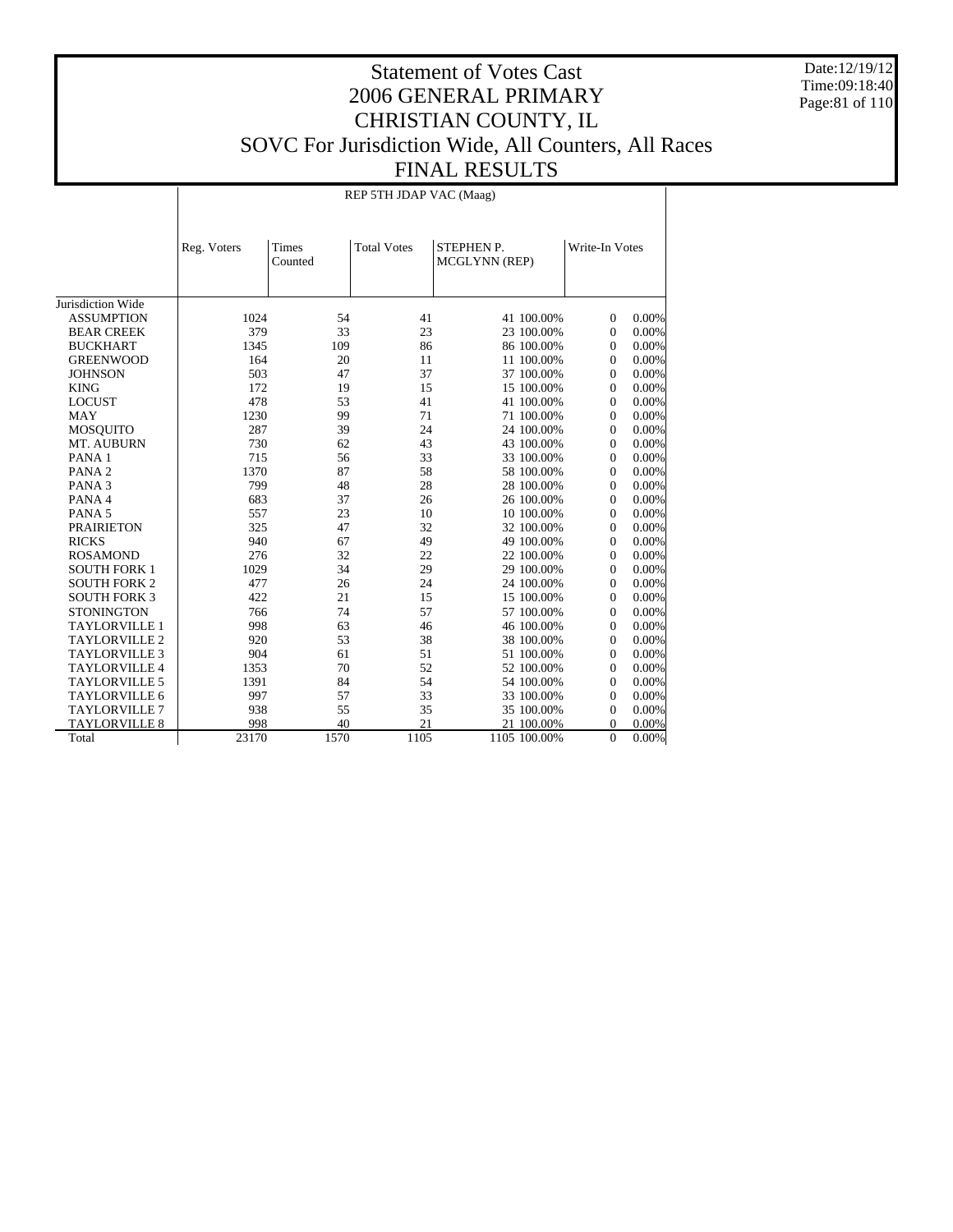Date:12/19/12 Time:09:18:40 Page:82 of 110

### Statement of Votes Cast 2006 GENERAL PRIMARY CHRISTIAN COUNTY, IL SOVC For Jurisdiction Wide, All Counters, All Races FINAL RESULTS

T

|                      |             | REP ASSUMPTION COMMITT |                |                |  |
|----------------------|-------------|------------------------|----------------|----------------|--|
|                      | Reg. Voters | Times<br>Counted       | Total<br>Votes | Write-In Votes |  |
| Jurisdiction Wide    |             |                        |                |                |  |
| <b>ASSUMPTION</b>    | 1024        | 54                     | $\mathbf{0}$   | $\mathbf{0}$   |  |
| <b>BEAR CREEK</b>    |             |                        |                |                |  |
| <b>BUCKHART</b>      |             |                        |                |                |  |
| <b>GREENWOOD</b>     |             |                        |                |                |  |
| <b>JOHNSON</b>       |             |                        |                |                |  |
| <b>KING</b>          |             |                        |                |                |  |
| <b>LOCUST</b>        |             |                        |                |                |  |
| <b>MAY</b>           |             |                        |                |                |  |
| MOSQUITO             |             |                        |                |                |  |
| MT. AUBURN           |             |                        |                |                |  |
| PANA <sub>1</sub>    |             |                        |                |                |  |
| PANA <sub>2</sub>    |             |                        |                |                |  |
| PANA <sub>3</sub>    |             |                        |                |                |  |
| PANA 4               |             |                        |                |                |  |
| PANA <sub>5</sub>    |             |                        |                |                |  |
| <b>PRAIRIETON</b>    |             |                        |                |                |  |
| <b>RICKS</b>         |             |                        |                |                |  |
| <b>ROSAMOND</b>      |             |                        |                |                |  |
| <b>SOUTH FORK 1</b>  |             |                        |                |                |  |
| <b>SOUTH FORK 2</b>  |             |                        |                |                |  |
| <b>SOUTH FORK 3</b>  |             |                        |                |                |  |
| <b>STONINGTON</b>    |             |                        |                |                |  |
| <b>TAYLORVILLE 1</b> |             |                        |                |                |  |
| <b>TAYLORVILLE 2</b> |             |                        |                |                |  |
| <b>TAYLORVILLE 3</b> |             |                        |                |                |  |
| <b>TAYLORVILLE 4</b> |             |                        |                |                |  |
| <b>TAYLORVILLE 5</b> |             |                        |                |                |  |
| <b>TAYLORVILLE 6</b> |             |                        |                |                |  |
| <b>TAYLORVILLE 7</b> |             |                        |                |                |  |
| <b>TAYLORVILLE 8</b> |             |                        |                |                |  |
| Total                | 1024        | 54                     | $\theta$       | $\theta$       |  |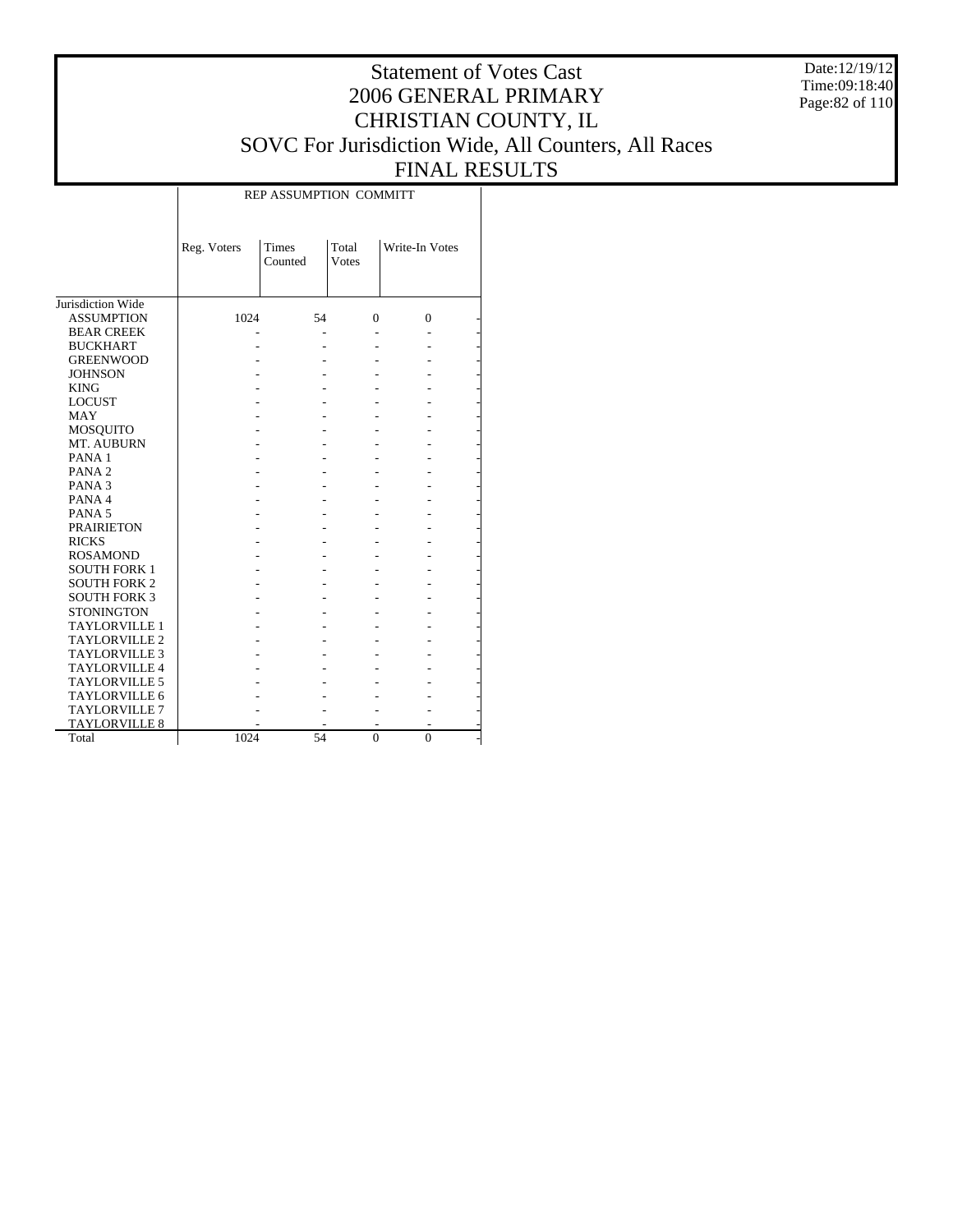Date:12/19/12 Time:09:18:40 Page:83 of 110

### Statement of Votes Cast 2006 GENERAL PRIMARY CHRISTIAN COUNTY, IL SOVC For Jurisdiction Wide, All Counters, All Races FINAL RESULTS

REP BEAR CREEK COMMITTE

|                      | Reg. Voters | Times<br>Counted |    | Total Votes   GREGORY C. | <b>SULLIVAN (REP)</b> |          | Write-In Votes |  |
|----------------------|-------------|------------------|----|--------------------------|-----------------------|----------|----------------|--|
| Jurisdiction Wide    |             |                  |    |                          |                       |          |                |  |
| <b>ASSUMPTION</b>    |             |                  |    |                          |                       |          |                |  |
| <b>BEAR CREEK</b>    | 379         | 33               | 27 |                          | 27 100.00%            | $\Omega$ | 0.00%          |  |
| <b>BUCKHART</b>      |             |                  |    |                          |                       |          |                |  |
| <b>GREENWOOD</b>     |             |                  |    |                          |                       |          |                |  |
| <b>JOHNSON</b>       |             |                  |    |                          |                       |          |                |  |
| <b>KING</b>          |             |                  |    |                          |                       |          |                |  |
| <b>LOCUST</b>        |             |                  |    |                          |                       |          |                |  |
| <b>MAY</b>           |             |                  |    |                          |                       |          |                |  |
| <b>MOSQUITO</b>      |             |                  |    |                          |                       |          |                |  |
| MT. AUBURN           |             |                  |    |                          |                       |          |                |  |
| PANA <sub>1</sub>    |             |                  |    |                          |                       |          |                |  |
| PANA <sub>2</sub>    |             |                  |    |                          |                       |          |                |  |
| PANA <sub>3</sub>    |             |                  |    |                          |                       |          |                |  |
| PANA 4               |             |                  |    |                          |                       |          |                |  |
| PANA <sub>5</sub>    |             |                  |    |                          |                       |          |                |  |
| <b>PRAIRIETON</b>    |             |                  |    |                          |                       |          |                |  |
| <b>RICKS</b>         |             |                  |    |                          |                       |          |                |  |
| <b>ROSAMOND</b>      |             |                  |    |                          |                       |          |                |  |
| <b>SOUTH FORK 1</b>  |             |                  |    |                          |                       |          |                |  |
| <b>SOUTH FORK 2</b>  |             |                  |    |                          |                       |          |                |  |
| <b>SOUTH FORK 3</b>  |             |                  |    |                          |                       |          |                |  |
| <b>STONINGTON</b>    |             |                  |    |                          |                       |          |                |  |
| <b>TAYLORVILLE 1</b> |             |                  |    |                          |                       |          |                |  |
| <b>TAYLORVILLE 2</b> |             |                  |    |                          |                       |          |                |  |
| <b>TAYLORVILLE 3</b> |             |                  |    |                          |                       |          |                |  |
| <b>TAYLORVILLE 4</b> |             |                  |    |                          |                       |          |                |  |
| <b>TAYLORVILLE 5</b> |             |                  |    |                          |                       |          |                |  |
| <b>TAYLORVILLE 6</b> |             |                  |    |                          |                       |          |                |  |
| TAYLORVILLE 7        |             |                  |    |                          |                       |          |                |  |
| <b>TAYLORVILLE 8</b> |             |                  |    |                          |                       |          |                |  |
| Total                | 379         | 33               | 27 |                          | 27 100.00%            | $\Omega$ | 0.00%          |  |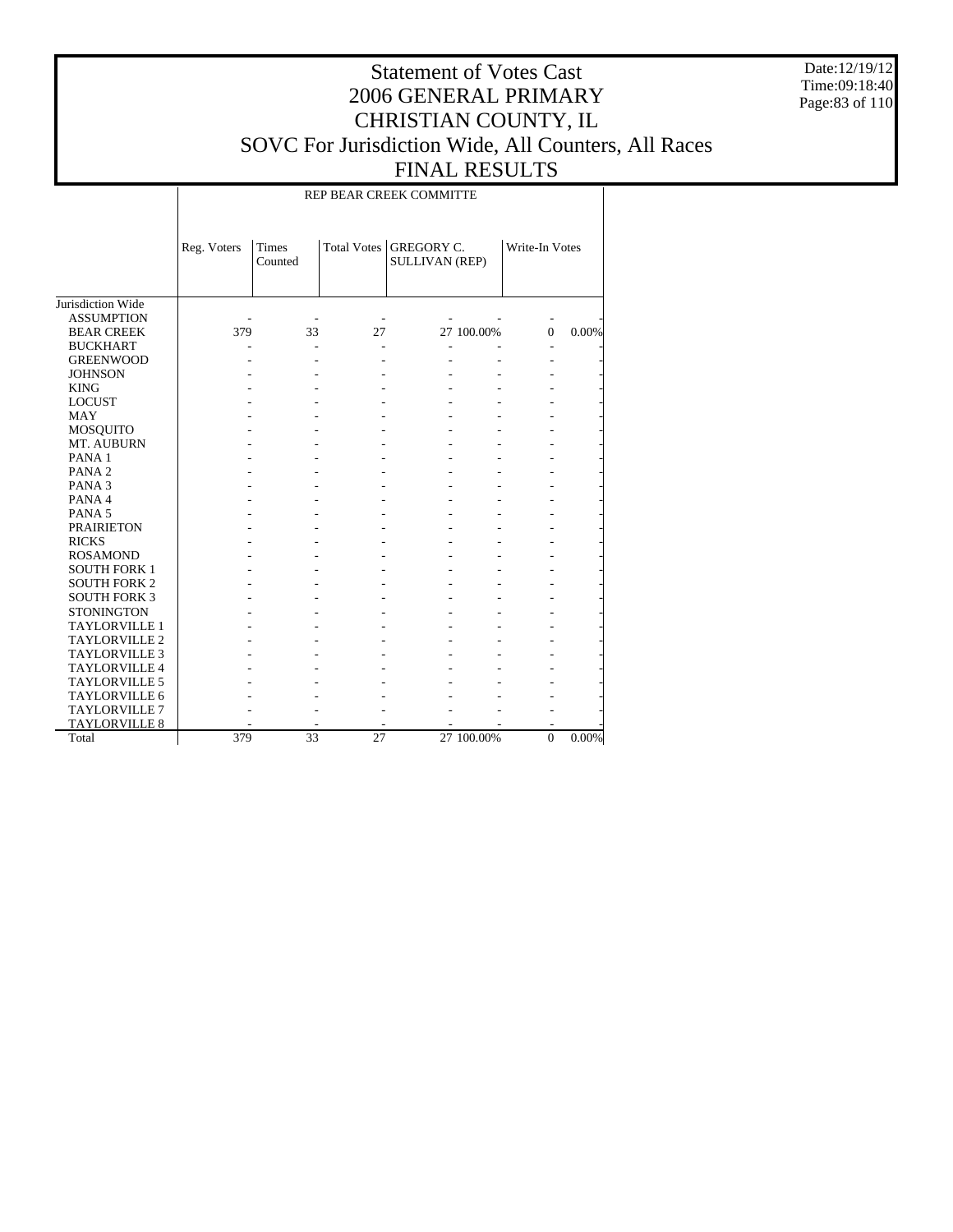Date:12/19/12 Time:09:18:40 Page:84 of 110

## Statement of Votes Cast 2006 GENERAL PRIMARY CHRISTIAN COUNTY, IL SOVC For Jurisdiction Wide, All Counters, All Races

| <b>FINAL RESULTS</b>    |                         |
|-------------------------|-------------------------|
| REP BUCKHART COMMITTEEM | REP GREENWOOD COMMITTEE |

|                      | Reg. Voters | Times   | Total         | Write-In Votes |           | Reg. Voters | Times   | Total            | Write-In Votes   |  |
|----------------------|-------------|---------|---------------|----------------|-----------|-------------|---------|------------------|------------------|--|
|                      |             | Counted | <b>V</b> otes |                |           |             | Counted | <b>Votes</b>     |                  |  |
|                      |             |         |               |                |           |             |         |                  |                  |  |
|                      |             |         |               |                |           |             |         |                  |                  |  |
| Jurisdiction Wide    |             |         |               |                |           |             |         |                  |                  |  |
| <b>ASSUMPTION</b>    |             |         |               |                |           |             |         |                  |                  |  |
| <b>BEAR CREEK</b>    |             |         |               |                |           |             |         |                  |                  |  |
| <b>BUCKHART</b>      | 1345        | 109     | 1             |                | 1 100.00% |             |         |                  |                  |  |
| <b>GREENWOOD</b>     |             |         |               |                |           | 164         | 20      | $\boldsymbol{0}$ | $\boldsymbol{0}$ |  |
| <b>JOHNSON</b>       |             |         |               |                |           |             |         |                  | ÷.               |  |
| <b>KING</b>          |             |         |               |                |           |             |         |                  |                  |  |
| <b>LOCUST</b>        |             |         |               |                |           |             |         |                  |                  |  |
| <b>MAY</b>           |             |         |               |                |           |             |         |                  |                  |  |
| <b>MOSQUITO</b>      |             |         |               |                |           |             |         |                  |                  |  |
| MT. AUBURN           |             |         |               |                |           |             |         |                  |                  |  |
| PANA <sub>1</sub>    |             |         |               |                |           |             |         |                  |                  |  |
| PANA <sub>2</sub>    |             |         |               |                |           |             |         |                  |                  |  |
| PANA <sub>3</sub>    |             |         |               |                |           |             |         |                  |                  |  |
| PANA 4               |             |         |               |                |           |             |         |                  |                  |  |
| PANA <sub>5</sub>    |             |         |               |                |           |             |         |                  |                  |  |
| <b>PRAIRIETON</b>    |             |         |               |                |           |             |         |                  |                  |  |
| <b>RICKS</b>         |             |         |               |                |           |             |         |                  |                  |  |
| <b>ROSAMOND</b>      |             |         |               |                |           |             |         |                  |                  |  |
| <b>SOUTH FORK 1</b>  |             |         |               |                |           |             |         |                  |                  |  |
| <b>SOUTH FORK 2</b>  |             |         |               |                |           |             |         |                  |                  |  |
| <b>SOUTH FORK 3</b>  |             |         |               |                |           |             |         |                  |                  |  |
| <b>STONINGTON</b>    |             |         |               |                |           |             |         |                  |                  |  |
| TAYLORVILLE 1        |             |         |               |                |           |             |         |                  |                  |  |
| TAYLORVILLE 2        |             |         |               |                |           |             |         |                  |                  |  |
| <b>TAYLORVILLE 3</b> |             |         |               |                |           |             |         |                  |                  |  |
| TAYLORVILLE 4        |             |         |               |                |           |             |         |                  |                  |  |
| TAYLORVILLE 5        |             |         |               |                |           |             |         |                  |                  |  |
| TAYLORVILLE 6        |             |         |               |                |           |             |         |                  |                  |  |
| <b>TAYLORVILLE 7</b> |             |         |               |                |           |             |         |                  |                  |  |
| <b>TAYLORVILLE 8</b> |             |         | ٠             |                |           |             |         | ٠                |                  |  |
| Total                | 1345        | 109     | 1             |                | 1 100.00% | 164         | 20      | $\mathbf{0}$     | $\mathbf{0}$     |  |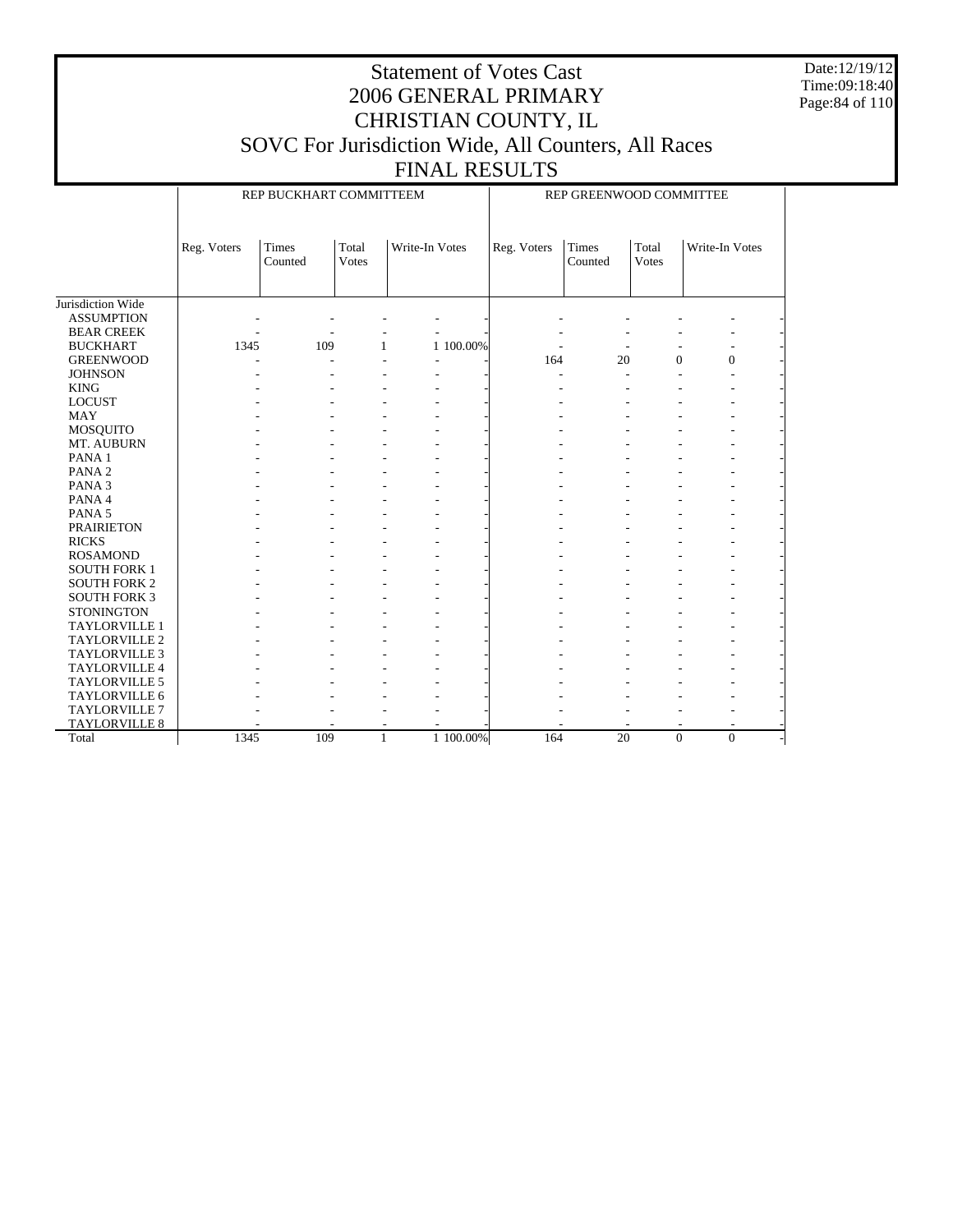Date:12/19/12 Time:09:18:40 Page:85 of 110

### Statement of Votes Cast 2006 GENERAL PRIMARY CHRISTIAN COUNTY, IL SOVC For Jurisdiction Wide, All Counters, All Races FINAL RESULTS

#### REP JOHNSON COMMITTEEMA

|                          | Reg. Voters | <b>Times</b><br>Counted | Total Votes   MICHAEL | <b>COLLINGWOOD</b><br>(REP) |            | Write-In Votes |       |
|--------------------------|-------------|-------------------------|-----------------------|-----------------------------|------------|----------------|-------|
| Jurisdiction Wide        |             |                         |                       |                             |            |                |       |
| <b>ASSUMPTION</b>        |             |                         |                       |                             |            |                |       |
| <b>BEAR CREEK</b>        |             |                         |                       |                             |            |                |       |
| <b>BUCKHART</b>          |             |                         |                       |                             |            |                |       |
| <b>GREENWOOD</b>         |             |                         |                       |                             |            |                |       |
| <b>JOHNSON</b>           | 503         | 47                      | 39                    |                             | 39 100.00% | $\theta$       | 0.00% |
| <b>KING</b>              |             |                         |                       |                             |            |                |       |
| <b>LOCUST</b>            |             |                         |                       |                             |            |                |       |
| <b>MAY</b>               |             |                         |                       |                             |            |                |       |
| <b>MOSQUITO</b>          |             |                         |                       |                             |            |                |       |
| MT. AUBURN               |             |                         |                       |                             |            |                |       |
| PANA <sub>1</sub>        |             |                         |                       |                             |            |                |       |
| PANA <sub>2</sub>        |             |                         |                       |                             |            |                |       |
| PANA <sub>3</sub>        |             |                         |                       |                             |            |                |       |
| PANA4                    |             |                         |                       |                             |            |                |       |
| PANA <sub>5</sub>        |             |                         |                       |                             |            |                |       |
| <b>PRAIRIETON</b>        |             |                         |                       |                             |            |                |       |
| <b>RICKS</b>             |             |                         |                       |                             |            |                |       |
| <b>ROSAMOND</b>          |             |                         |                       |                             |            |                |       |
| <b>SOUTH FORK 1</b>      |             |                         |                       |                             |            |                |       |
| <b>SOUTH FORK 2</b>      |             |                         |                       |                             |            |                |       |
| <b>SOUTH FORK 3</b>      |             |                         |                       |                             |            |                |       |
| <b>STONINGTON</b>        |             |                         |                       |                             |            |                |       |
| <b>TAYLORVILLE 1</b>     |             |                         |                       |                             |            |                |       |
| TAYLORVILLE <sub>2</sub> |             |                         |                       |                             |            |                |       |
| <b>TAYLORVILLE 3</b>     |             |                         |                       |                             |            |                |       |
| <b>TAYLORVILLE 4</b>     |             |                         |                       |                             |            |                |       |
| <b>TAYLORVILLE 5</b>     |             |                         |                       |                             |            |                |       |
| <b>TAYLORVILLE 6</b>     |             |                         |                       |                             |            |                |       |
| <b>TAYLORVILLE 7</b>     |             |                         |                       |                             |            |                |       |
| <b>TAYLORVILLE 8</b>     |             |                         |                       |                             |            |                |       |
| Total                    | 503         | 47                      | 39                    |                             | 39 100.00% | $\mathbf{0}$   | 0.00% |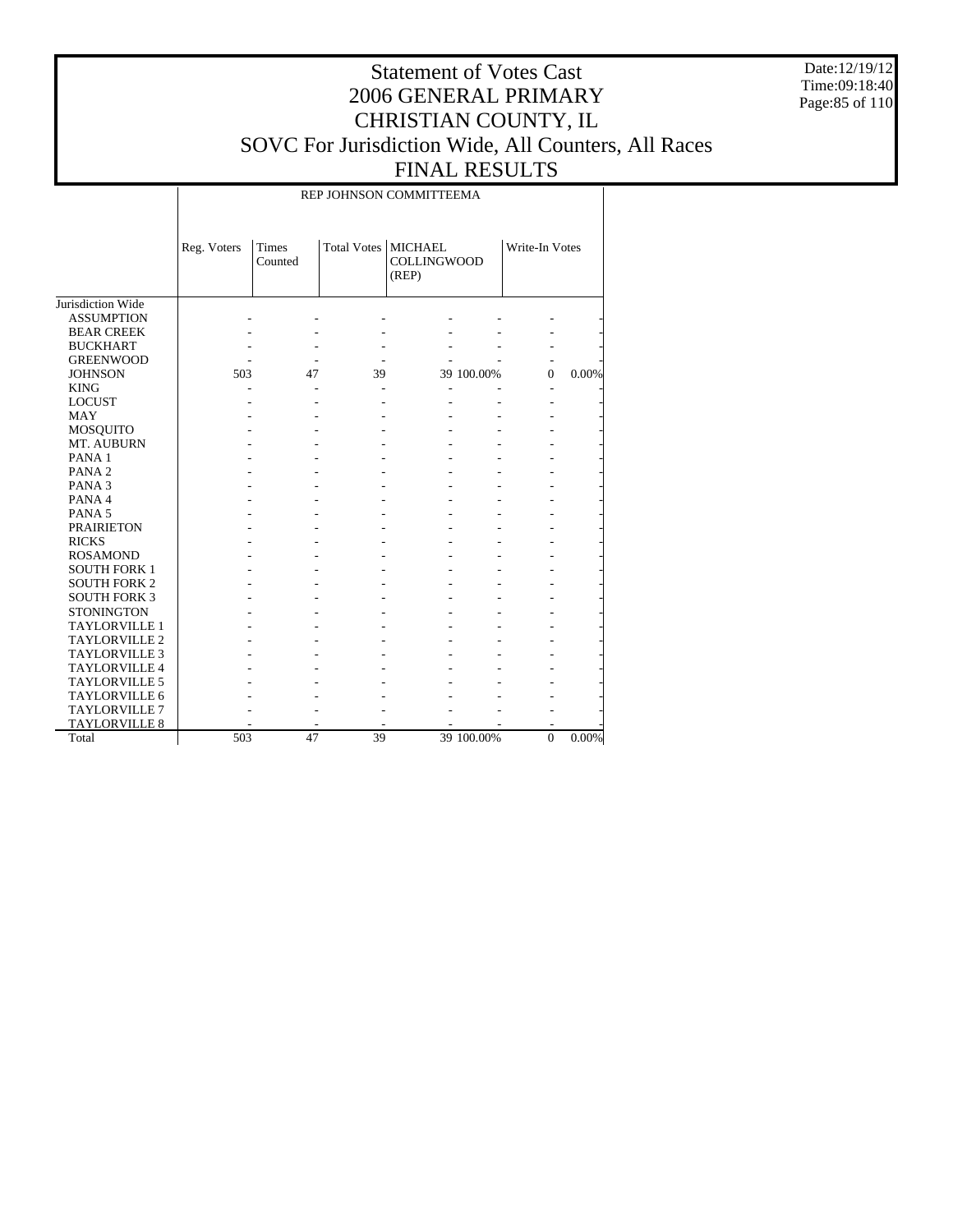Date:12/19/12 Time:09:18:40 Page:86 of 110

# Statement of Votes Cast 2006 GENERAL PRIMARY CHRISTIAN COUNTY, IL SOVC For Jurisdiction Wide, All Counters, All Races FINAL RESULTS

|                      |             | KET KING COMMITTEEMAN   |                       |                |  |
|----------------------|-------------|-------------------------|-----------------------|----------------|--|
|                      | Reg. Voters | <b>Times</b><br>Counted | Total<br><b>Votes</b> | Write-In Votes |  |
| Jurisdiction Wide    |             |                         |                       |                |  |
| <b>ASSUMPTION</b>    |             |                         |                       |                |  |
| <b>BEAR CREEK</b>    |             |                         |                       |                |  |
| <b>BUCKHART</b>      |             |                         |                       |                |  |
| <b>GREENWOOD</b>     |             |                         |                       |                |  |
| <b>JOHNSON</b>       |             |                         |                       |                |  |
| <b>KING</b>          | 172         | 19                      | 0                     | 0              |  |
| <b>LOCUST</b>        |             |                         |                       |                |  |
| <b>MAY</b>           |             |                         |                       |                |  |
| MOSQUITO             |             |                         |                       |                |  |
| MT. AUBURN           |             |                         |                       |                |  |
| PANA <sub>1</sub>    |             |                         |                       |                |  |
| PANA <sub>2</sub>    |             |                         |                       |                |  |
| PANA <sub>3</sub>    |             |                         |                       |                |  |
| PANA 4               |             |                         |                       |                |  |
| PANA <sub>5</sub>    |             |                         |                       |                |  |
| <b>PRAIRIETON</b>    |             |                         |                       |                |  |
| <b>RICKS</b>         |             |                         |                       |                |  |
| <b>ROSAMOND</b>      |             |                         |                       |                |  |
| <b>SOUTH FORK 1</b>  |             |                         |                       |                |  |
| <b>SOUTH FORK 2</b>  |             |                         |                       |                |  |
| <b>SOUTH FORK 3</b>  |             |                         |                       |                |  |
| <b>STONINGTON</b>    |             |                         |                       |                |  |
| <b>TAYLORVILLE 1</b> |             |                         |                       |                |  |
| TAYLORVILLE 2        |             |                         |                       |                |  |
| <b>TAYLORVILLE 3</b> |             |                         |                       |                |  |
| <b>TAYLORVILLE 4</b> |             |                         |                       |                |  |
| <b>TAYLORVILLE 5</b> |             |                         |                       |                |  |
| <b>TAYLORVILLE 6</b> |             |                         |                       |                |  |
| <b>TAYLORVILLE 7</b> |             |                         |                       |                |  |
| TAYLORVILLE 8        |             |                         |                       |                |  |
| Total                | 172         | 19                      | $\Omega$              | $\theta$       |  |

REP KING COMMITTEEMAN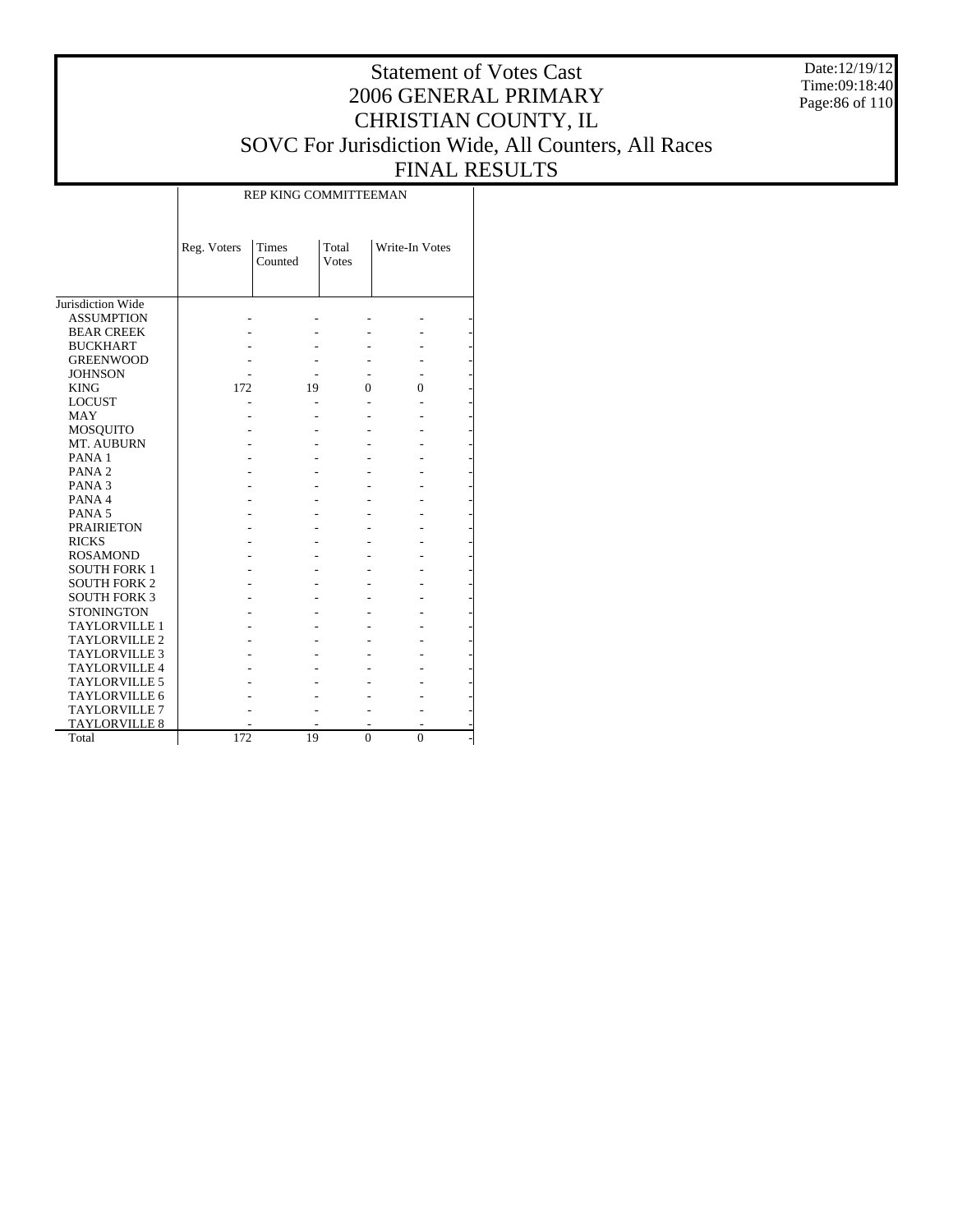Date:12/19/12 Time:09:18:40 Page:87 of 110

### Statement of Votes Cast 2006 GENERAL PRIMARY CHRISTIAN COUNTY, IL SOVC For Jurisdiction Wide, All Counters, All Races FINAL RESULTS

REP LOCUST COMMITTEEMAN

|                      | Reg. Voters | <b>Times</b><br>Counted |    | Total Votes   CHRIS YUCANEER   Write-In Votes<br>(REP) |            |          |       |
|----------------------|-------------|-------------------------|----|--------------------------------------------------------|------------|----------|-------|
| Jurisdiction Wide    |             |                         |    |                                                        |            |          |       |
| <b>ASSUMPTION</b>    |             |                         |    |                                                        |            |          |       |
| <b>BEAR CREEK</b>    |             |                         |    |                                                        |            |          |       |
| <b>BUCKHART</b>      |             |                         |    |                                                        |            |          |       |
| <b>GREENWOOD</b>     |             |                         |    |                                                        |            |          |       |
| <b>JOHNSON</b>       |             |                         |    |                                                        |            |          |       |
| <b>KING</b>          |             |                         |    |                                                        |            |          |       |
| <b>LOCUST</b>        | 478         | 53                      | 43 |                                                        | 43 100.00% | $\Omega$ | 0.00% |
| <b>MAY</b>           |             | ٠                       |    |                                                        |            |          |       |
| MOSQUITO             |             |                         |    |                                                        |            |          |       |
| MT. AUBURN           |             |                         |    |                                                        |            |          |       |
| PANA <sub>1</sub>    |             |                         |    |                                                        |            |          |       |
| PANA <sub>2</sub>    |             |                         |    |                                                        |            |          |       |
| PANA <sub>3</sub>    |             |                         |    |                                                        |            |          |       |
| PANA 4               |             |                         |    |                                                        |            |          |       |
| PANA <sub>5</sub>    |             |                         |    |                                                        |            |          |       |
| <b>PRAIRIETON</b>    |             |                         |    |                                                        |            |          |       |
| <b>RICKS</b>         |             |                         |    |                                                        |            |          |       |
| <b>ROSAMOND</b>      |             |                         |    |                                                        |            |          |       |
| <b>SOUTH FORK 1</b>  |             |                         |    |                                                        |            |          |       |
| <b>SOUTH FORK 2</b>  |             |                         |    |                                                        |            |          |       |
| <b>SOUTH FORK 3</b>  |             |                         |    |                                                        |            |          |       |
| <b>STONINGTON</b>    |             |                         |    |                                                        |            |          |       |
| <b>TAYLORVILLE 1</b> |             |                         |    |                                                        |            |          |       |
| <b>TAYLORVILLE 2</b> |             |                         |    |                                                        |            |          |       |
| <b>TAYLORVILLE 3</b> |             |                         |    |                                                        |            |          |       |
| <b>TAYLORVILLE 4</b> |             |                         |    |                                                        |            |          |       |
| <b>TAYLORVILLE 5</b> |             |                         |    |                                                        |            |          |       |
| <b>TAYLORVILLE 6</b> |             |                         |    |                                                        |            |          |       |
| <b>TAYLORVILLE 7</b> |             |                         |    |                                                        |            |          |       |
| <b>TAYLORVILLE 8</b> |             |                         |    |                                                        |            |          |       |
| Total                | 478         | 53                      | 43 |                                                        | 43 100.00% | $\Omega$ | 0.00% |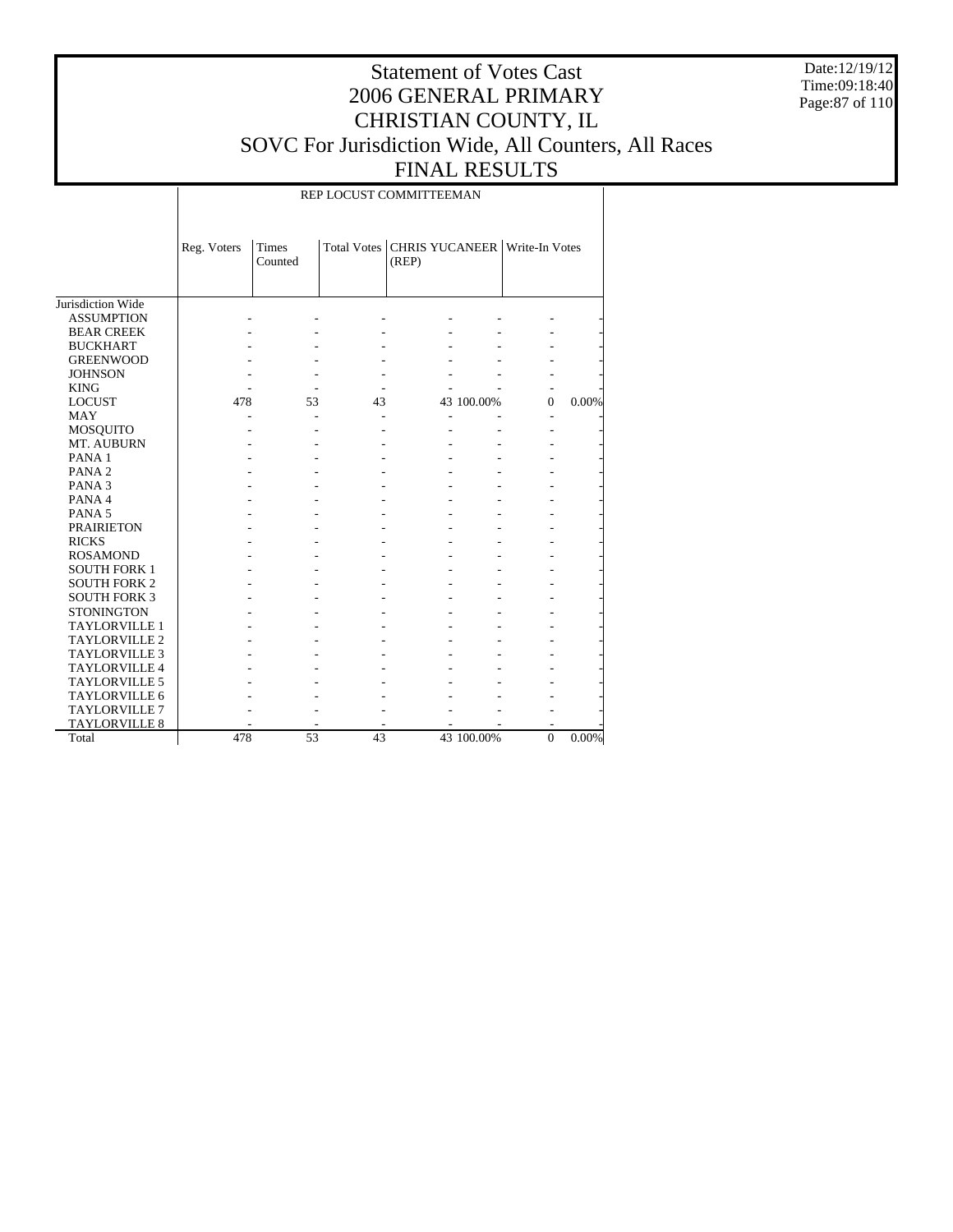Date:12/19/12 Time:09:18:40 Page:88 of 110

### Statement of Votes Cast 2006 GENERAL PRIMARY CHRISTIAN COUNTY, IL SOVC For Jurisdiction Wide, All Counters, All Races FINAL RESULTS

REP MAY COMMITTEEMAN

|                      | Reg. Voters | <b>Times</b><br>Counted |    | Total Votes   ERIC L. HALL<br>(REP) |            | Write-In Votes |          |
|----------------------|-------------|-------------------------|----|-------------------------------------|------------|----------------|----------|
| Jurisdiction Wide    |             |                         |    |                                     |            |                |          |
| <b>ASSUMPTION</b>    |             |                         |    |                                     |            |                |          |
| <b>BEAR CREEK</b>    |             |                         |    |                                     |            |                |          |
| <b>BUCKHART</b>      |             |                         |    |                                     |            |                |          |
| <b>GREENWOOD</b>     |             |                         |    |                                     |            |                |          |
| <b>JOHNSON</b>       |             |                         |    |                                     |            |                |          |
| <b>KING</b>          |             |                         |    |                                     |            |                |          |
| <b>LOCUST</b>        |             |                         |    |                                     |            |                |          |
| <b>MAY</b>           | 1230        | 99                      | 83 |                                     | 83 100.00% | $\Omega$       | 0.00%    |
| <b>MOSQUITO</b>      |             |                         |    |                                     |            |                |          |
| MT. AUBURN           |             |                         |    |                                     |            |                |          |
| PANA <sub>1</sub>    |             |                         |    |                                     |            |                |          |
| PANA <sub>2</sub>    |             |                         |    |                                     |            |                |          |
| PANA <sub>3</sub>    |             |                         |    |                                     |            |                |          |
| PANA 4               |             |                         |    |                                     |            |                |          |
| PANA <sub>5</sub>    |             |                         |    |                                     |            |                |          |
| <b>PRAIRIETON</b>    |             |                         |    |                                     |            |                |          |
| <b>RICKS</b>         |             |                         |    |                                     |            |                |          |
| <b>ROSAMOND</b>      |             |                         |    |                                     |            |                |          |
| <b>SOUTH FORK 1</b>  |             |                         |    |                                     |            |                |          |
| <b>SOUTH FORK 2</b>  |             |                         |    |                                     |            |                |          |
| <b>SOUTH FORK 3</b>  |             |                         |    |                                     |            |                |          |
| <b>STONINGTON</b>    |             |                         |    |                                     |            |                |          |
| <b>TAYLORVILLE 1</b> |             |                         |    |                                     |            |                |          |
| <b>TAYLORVILLE 2</b> |             |                         |    |                                     |            |                |          |
| <b>TAYLORVILLE 3</b> |             |                         |    |                                     |            |                |          |
| <b>TAYLORVILLE 4</b> |             |                         |    |                                     |            |                |          |
| <b>TAYLORVILLE 5</b> |             |                         |    |                                     |            |                |          |
| <b>TAYLORVILLE 6</b> |             |                         |    |                                     |            |                |          |
| <b>TAYLORVILLE 7</b> |             |                         |    |                                     |            |                |          |
| <b>TAYLORVILLE 8</b> |             |                         |    |                                     |            |                |          |
| Total                | 1230        | 99                      | 83 |                                     | 83 100.00% | $\Omega$       | $0.00\%$ |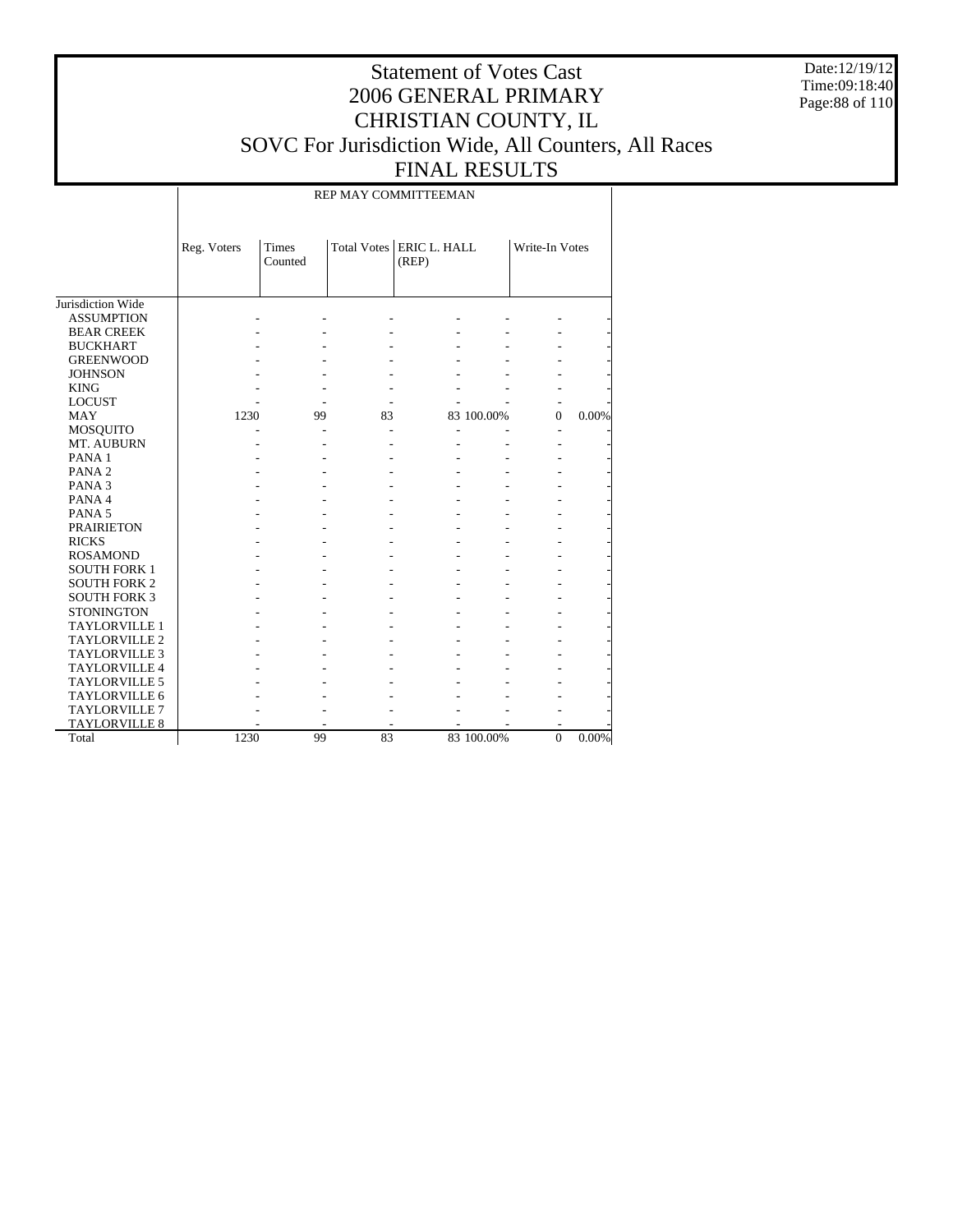Date:12/19/12 Time:09:18:40 Page:89 of 110

### Statement of Votes Cast 2006 GENERAL PRIMARY CHRISTIAN COUNTY, IL SOVC For Jurisdiction Wide, All Counters, All Races FINAL RESULTS

REP MT. AUBURN COMMITTE

|                      | Reg. Voters | Times<br>Counted |    | Total Votes   ANTOINETTE<br><b>CALCARA</b> |        | Write-In Votes |        |
|----------------------|-------------|------------------|----|--------------------------------------------|--------|----------------|--------|
| Jurisdiction Wide    |             |                  |    |                                            |        |                |        |
| <b>ASSUMPTION</b>    |             |                  |    |                                            |        |                |        |
| <b>BEAR CREEK</b>    |             |                  |    |                                            |        |                |        |
| <b>BUCKHART</b>      |             |                  |    |                                            |        |                |        |
| <b>GREENWOOD</b>     |             |                  |    |                                            |        |                |        |
| <b>JOHNSON</b>       |             |                  |    |                                            |        |                |        |
| <b>KING</b>          |             |                  |    |                                            |        |                |        |
| <b>LOCUST</b>        |             |                  |    |                                            |        |                |        |
| MAY                  |             |                  |    |                                            |        |                |        |
| MOSQUITO             |             |                  |    |                                            |        |                |        |
| MT. AUBURN           | 730         | 62               | 12 | 10                                         | 83.33% | $\overline{2}$ | 16.67% |
| PANA <sub>1</sub>    |             |                  |    |                                            |        |                |        |
| PANA <sub>2</sub>    |             |                  |    |                                            |        |                |        |
| PANA <sub>3</sub>    |             |                  |    |                                            |        |                |        |
| PANA <sub>4</sub>    |             |                  |    |                                            |        |                |        |
| PANA <sub>5</sub>    |             |                  |    |                                            |        |                |        |
| <b>PRAIRIETON</b>    |             |                  |    |                                            |        |                |        |
| <b>RICKS</b>         |             |                  |    |                                            |        |                |        |
| <b>ROSAMOND</b>      |             |                  |    |                                            |        |                |        |
| <b>SOUTH FORK 1</b>  |             |                  |    |                                            |        |                |        |
| <b>SOUTH FORK 2</b>  |             |                  |    |                                            |        |                |        |
| <b>SOUTH FORK 3</b>  |             |                  |    |                                            |        |                |        |
| <b>STONINGTON</b>    |             |                  |    |                                            |        |                |        |
| <b>TAYLORVILLE 1</b> |             |                  |    |                                            |        |                |        |
| <b>TAYLORVILLE 2</b> |             |                  |    |                                            |        |                |        |
| <b>TAYLORVILLE 3</b> |             |                  |    |                                            |        |                |        |
| <b>TAYLORVILLE 4</b> |             |                  |    |                                            |        |                |        |
| <b>TAYLORVILLE 5</b> |             |                  |    |                                            |        |                |        |
| TAYLORVILLE 6        |             |                  |    |                                            |        |                |        |
| <b>TAYLORVILLE 7</b> |             |                  |    |                                            |        |                |        |
| <b>TAYLORVILLE 8</b> |             |                  |    |                                            |        |                |        |
| Total                | 730         | 62               | 12 | 10                                         | 83.33% | $\overline{2}$ | 16.67% |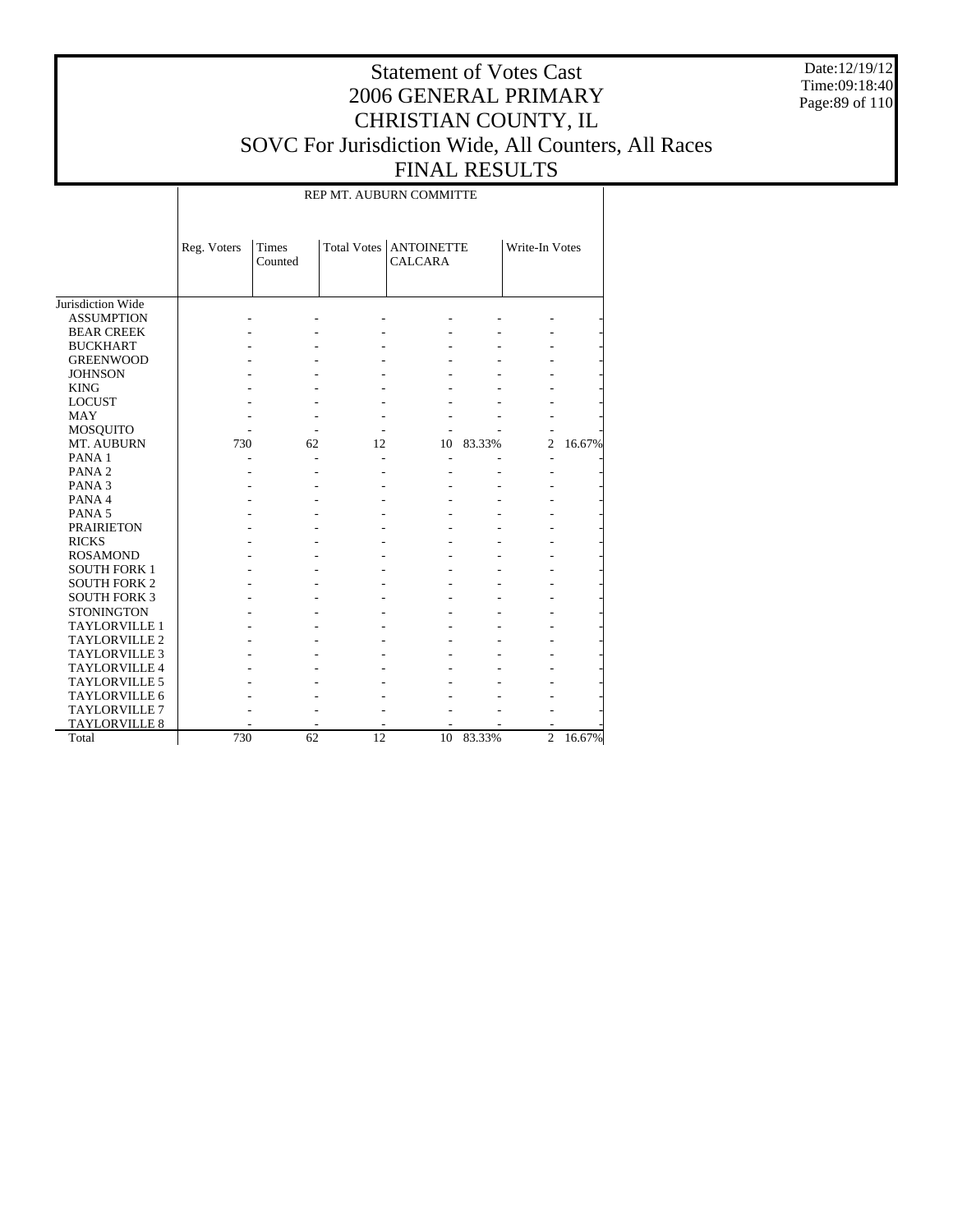Date:12/19/12 Time:09:18:40 Page:90 of 110

## Statement of Votes Cast 2006 GENERAL PRIMARY CHRISTIAN COUNTY, IL SOVC For Jurisdiction Wide, All Counters, All Races

|                      |             | REP MOSQUITO COMMITTEEM | REP PANA 1 COMMITTEEMAN |                          |           |             |                  |                |                |           |
|----------------------|-------------|-------------------------|-------------------------|--------------------------|-----------|-------------|------------------|----------------|----------------|-----------|
|                      | Reg. Voters | Times<br>Counted        | Total<br><b>Votes</b>   | Write-In Votes           |           | Reg. Voters | Times<br>Counted | Total<br>Votes | Write-In Votes |           |
| Jurisdiction Wide    |             |                         |                         |                          |           |             |                  |                |                |           |
| <b>ASSUMPTION</b>    |             |                         |                         |                          |           |             |                  |                |                |           |
| <b>BEAR CREEK</b>    |             |                         |                         |                          |           |             |                  |                |                |           |
| <b>BUCKHART</b>      |             |                         |                         |                          |           |             |                  |                |                |           |
| <b>GREENWOOD</b>     |             |                         |                         |                          |           |             |                  |                |                |           |
| <b>JOHNSON</b>       |             |                         |                         |                          |           |             |                  |                |                |           |
| <b>KING</b>          |             |                         |                         |                          |           |             |                  |                |                |           |
| <b>LOCUST</b>        |             |                         |                         |                          |           |             |                  |                |                |           |
| <b>MAY</b>           |             |                         |                         | $\overline{\phantom{a}}$ |           |             |                  |                |                |           |
| MOSQUITO             | 287         | 39                      | $\overline{4}$          |                          | 4 100.00% |             |                  |                |                |           |
| MT. AUBURN           |             |                         |                         | ٠                        |           |             |                  |                |                |           |
| PANA <sub>1</sub>    |             |                         |                         |                          |           | 715         | 56               | 1              |                | 1 100.00% |
| PANA <sub>2</sub>    |             |                         |                         |                          |           |             |                  |                |                |           |
| PANA <sub>3</sub>    |             |                         |                         |                          |           |             |                  |                |                |           |
| PANA 4               |             |                         |                         |                          |           |             |                  |                |                |           |
| PANA 5               |             |                         |                         |                          |           |             |                  |                |                |           |
| <b>PRAIRIETON</b>    |             |                         |                         |                          |           |             |                  |                |                |           |
| <b>RICKS</b>         |             |                         |                         |                          |           |             |                  |                |                |           |
| <b>ROSAMOND</b>      |             |                         |                         |                          |           |             |                  |                |                |           |
| <b>SOUTH FORK 1</b>  |             |                         |                         |                          |           |             |                  |                |                |           |
| <b>SOUTH FORK 2</b>  |             |                         |                         |                          |           |             |                  |                |                |           |
| <b>SOUTH FORK 3</b>  |             |                         |                         |                          |           |             |                  |                |                |           |
| <b>STONINGTON</b>    |             |                         |                         |                          |           |             |                  |                |                |           |
| <b>TAYLORVILLE 1</b> |             |                         |                         |                          |           |             |                  |                |                |           |
| TAYLORVILLE 2        |             |                         |                         |                          |           |             |                  |                |                |           |
| TAYLORVILLE 3        |             |                         |                         |                          |           |             |                  |                |                |           |
| TAYLORVILLE 4        |             |                         |                         |                          |           |             |                  |                |                |           |
| TAYLORVILLE 5        |             |                         |                         |                          |           |             |                  |                |                |           |
| TAYLORVILLE 6        |             |                         |                         |                          |           |             |                  |                |                |           |
| TAYLORVILLE 7        |             |                         |                         |                          |           |             |                  |                |                |           |
| TAYLORVILLE 8        |             |                         |                         |                          |           |             |                  |                |                |           |
| Total                | 287         | 39                      | $\overline{4}$          |                          | 4 100.00% | 715         | $\overline{56}$  | $\mathbf{1}$   |                | 1 100.00% |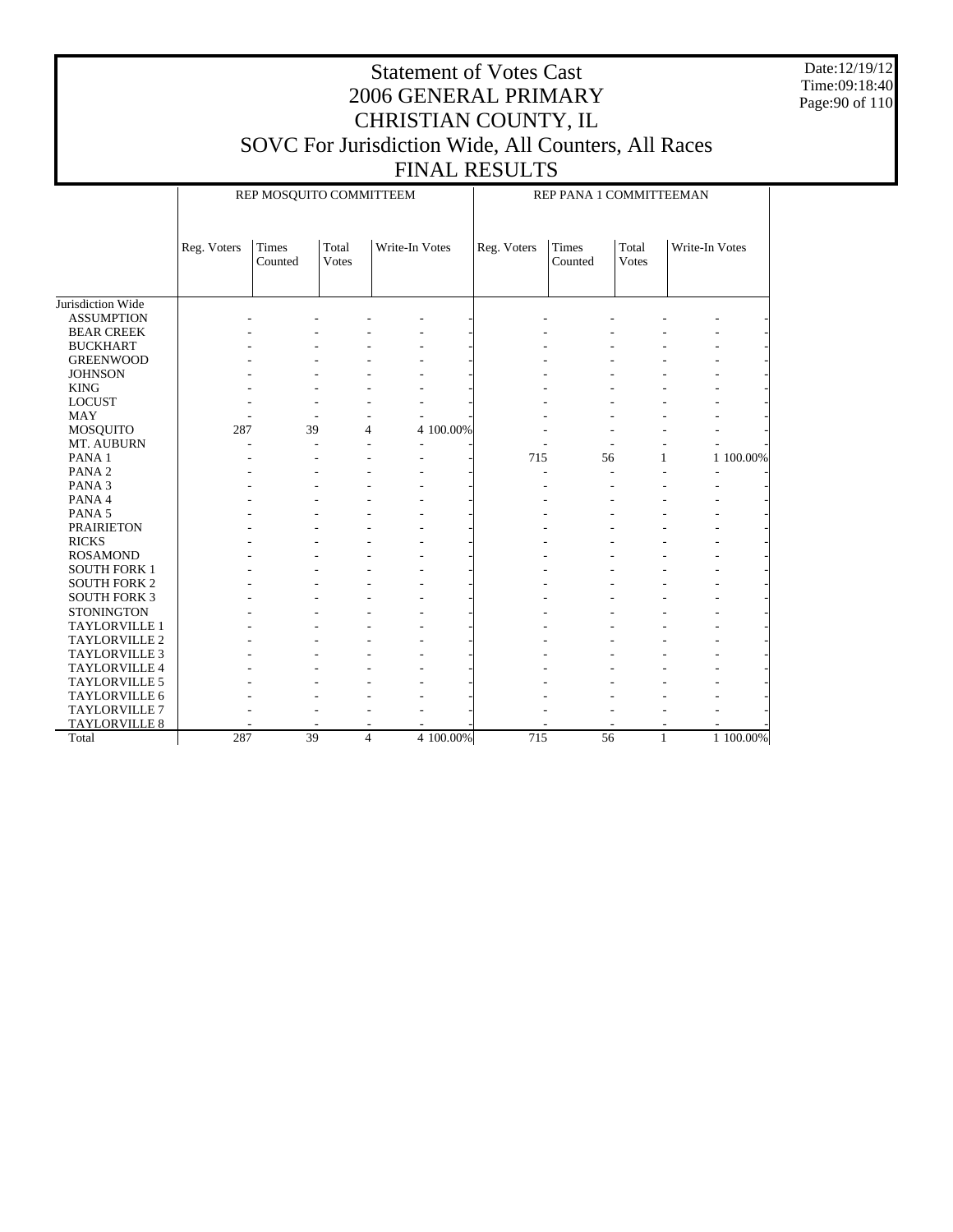Date:12/19/12 Time:09:18:40 Page:91 of 110

### Statement of Votes Cast 2006 GENERAL PRIMARY CHRISTIAN COUNTY, IL SOVC For Jurisdiction Wide, All Counters, All Races

FINAL RESULTS

|                      |             | REP PANA 2 COMMITTEEMAN |                       |                |           | REP PANA 3 COMMITTEEMAN |                         |                       |                |           |
|----------------------|-------------|-------------------------|-----------------------|----------------|-----------|-------------------------|-------------------------|-----------------------|----------------|-----------|
|                      | Reg. Voters | <b>Times</b><br>Counted | Total<br><b>Votes</b> | Write-In Votes |           | Reg. Voters             | <b>Times</b><br>Counted | Total<br><b>Votes</b> | Write-In Votes |           |
| Jurisdiction Wide    |             |                         |                       |                |           |                         |                         |                       |                |           |
| <b>ASSUMPTION</b>    |             |                         |                       |                |           |                         |                         |                       |                |           |
| <b>BEAR CREEK</b>    |             |                         |                       |                |           |                         |                         |                       |                |           |
| <b>BUCKHART</b>      |             |                         |                       |                |           |                         |                         |                       |                |           |
| <b>GREENWOOD</b>     |             |                         |                       |                |           |                         |                         |                       |                |           |
| <b>JOHNSON</b>       |             |                         |                       |                |           |                         |                         |                       |                |           |
| <b>KING</b>          |             |                         |                       |                |           |                         |                         |                       |                |           |
| <b>LOCUST</b>        |             |                         |                       |                |           |                         |                         |                       |                |           |
| MAY                  |             |                         |                       |                |           |                         |                         |                       |                |           |
| MOSQUITO             |             |                         |                       |                |           |                         |                         |                       |                |           |
| MT. AUBURN           |             |                         |                       |                |           |                         |                         |                       |                |           |
| PANA <sub>1</sub>    |             |                         |                       |                |           |                         |                         |                       |                |           |
| PANA <sub>2</sub>    | 1370        | 87                      | 1                     |                | 1 100.00% |                         |                         |                       |                |           |
| PANA <sub>3</sub>    |             | ٠                       |                       |                |           | 799                     | 48                      | $\mathfrak{2}$        |                | 2 100.00% |
| PANA 4               |             |                         |                       |                |           |                         |                         |                       |                | L,        |
| PANA <sub>5</sub>    |             |                         |                       |                |           |                         |                         |                       |                |           |
| <b>PRAIRIETON</b>    |             |                         |                       |                |           |                         |                         |                       |                |           |
| <b>RICKS</b>         |             |                         |                       |                |           |                         |                         |                       |                |           |
| <b>ROSAMOND</b>      |             |                         |                       |                |           |                         |                         |                       |                |           |
| <b>SOUTH FORK 1</b>  |             |                         |                       |                |           |                         |                         |                       |                |           |
| <b>SOUTH FORK 2</b>  |             |                         |                       |                |           |                         |                         |                       |                |           |
| <b>SOUTH FORK 3</b>  |             |                         |                       |                |           |                         |                         |                       |                |           |
| <b>STONINGTON</b>    |             |                         |                       |                |           |                         |                         |                       |                |           |
| <b>TAYLORVILLE 1</b> |             |                         |                       |                |           |                         |                         |                       |                |           |
| <b>TAYLORVILLE 2</b> |             |                         |                       |                |           |                         |                         |                       |                |           |
| <b>TAYLORVILLE 3</b> |             |                         |                       |                |           |                         |                         |                       |                |           |
| TAYLORVILLE 4        |             |                         |                       |                |           |                         |                         |                       |                |           |
| TAYLORVILLE 5        |             |                         |                       |                |           |                         |                         |                       |                |           |
| TAYLORVILLE 6        |             |                         |                       |                |           |                         |                         |                       |                |           |
| TAYLORVILLE 7        |             |                         |                       |                |           |                         |                         |                       |                |           |
| TAYLORVILLE 8        |             |                         |                       |                |           |                         |                         |                       |                |           |
| Total                | 1370        | 87                      | $\mathbf{1}$          |                | 1 100.00% | 799                     | 48                      | $\overline{2}$        |                | 2 100.00% |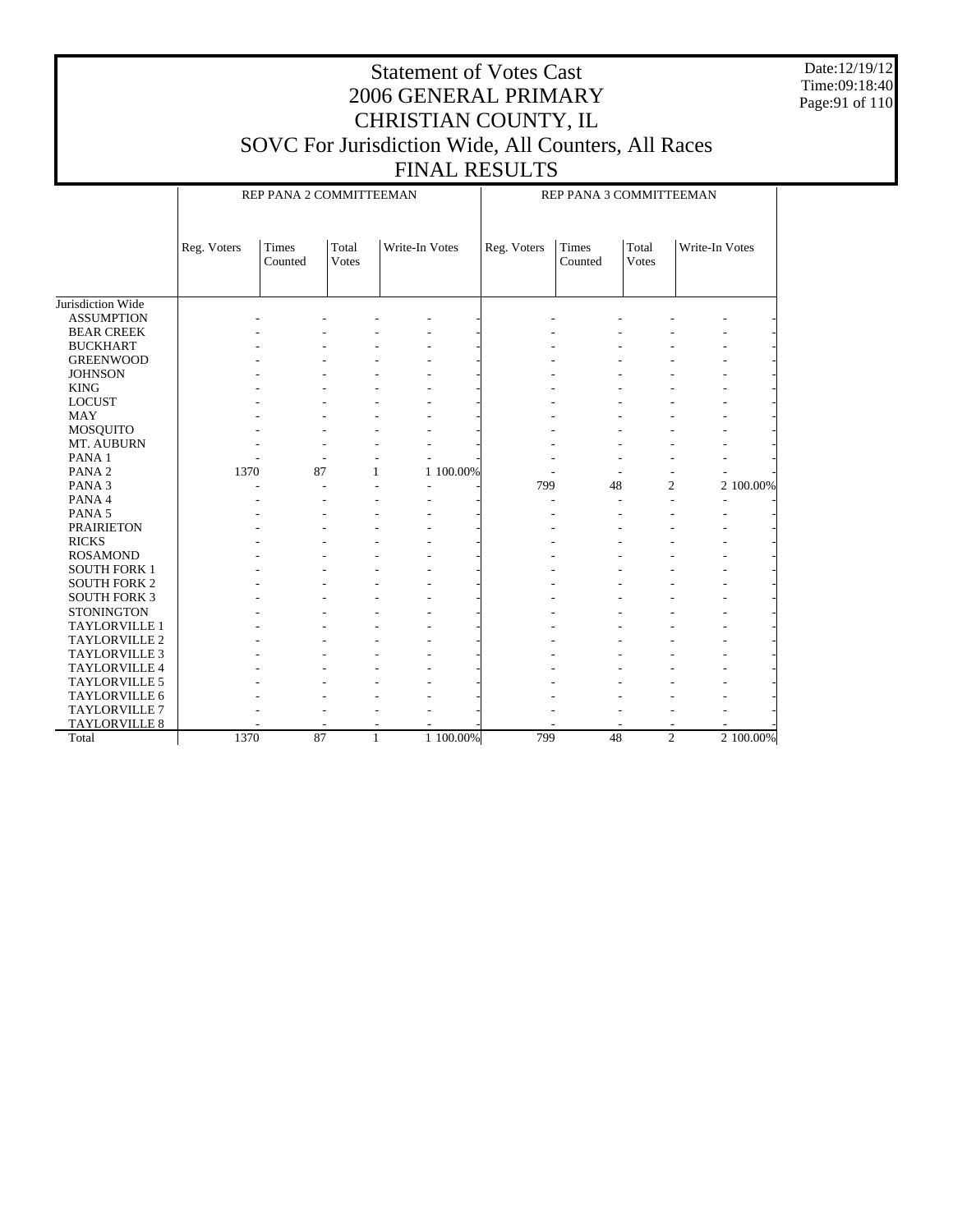Date:12/19/12 Time:09:18:40 Page:92 of 110

### Statement of Votes Cast 2006 GENERAL PRIMARY CHRISTIAN COUNTY, IL SOVC For Jurisdiction Wide, All Counters, All Races

FINAL RESULTS

|                      |             | REP PANA 4 COMMITTEEMAN |                  | REP PANA 5 COMMITTEEMAN  |  |             |                  |                |                |           |
|----------------------|-------------|-------------------------|------------------|--------------------------|--|-------------|------------------|----------------|----------------|-----------|
|                      | Reg. Voters | Times<br>Counted        | Total<br>Votes   | Write-In Votes           |  | Reg. Voters | Times<br>Counted | Total<br>Votes | Write-In Votes |           |
| Jurisdiction Wide    |             |                         |                  |                          |  |             |                  |                |                |           |
| <b>ASSUMPTION</b>    |             |                         |                  |                          |  |             |                  |                |                |           |
| <b>BEAR CREEK</b>    |             |                         |                  |                          |  |             |                  |                |                |           |
| <b>BUCKHART</b>      |             |                         |                  |                          |  |             |                  |                |                |           |
| <b>GREENWOOD</b>     |             |                         |                  |                          |  |             |                  |                |                |           |
| <b>JOHNSON</b>       |             |                         |                  |                          |  |             |                  |                |                |           |
| <b>KING</b>          |             |                         |                  |                          |  |             |                  |                |                |           |
| <b>LOCUST</b>        |             |                         |                  |                          |  |             |                  |                |                |           |
| <b>MAY</b>           |             |                         |                  |                          |  |             |                  |                |                |           |
| <b>MOSQUITO</b>      |             |                         |                  |                          |  |             |                  |                |                |           |
| MT. AUBURN           |             |                         |                  |                          |  |             |                  |                |                |           |
| PANA <sub>1</sub>    |             |                         |                  |                          |  |             |                  |                |                |           |
| PANA <sub>2</sub>    |             |                         |                  |                          |  |             |                  |                |                |           |
| PANA <sub>3</sub>    |             |                         |                  | $\overline{\phantom{a}}$ |  |             |                  |                |                |           |
| PANA 4               | 683         | 37                      | $\boldsymbol{0}$ | $\boldsymbol{0}$         |  |             |                  |                |                |           |
| PANA 5               |             |                         |                  | $\overline{a}$           |  | 557         | 23               |                | 1              | 1 100.00% |
| <b>PRAIRIETON</b>    |             |                         |                  |                          |  |             |                  |                |                |           |
| <b>RICKS</b>         |             |                         |                  |                          |  |             |                  |                |                |           |
| <b>ROSAMOND</b>      |             |                         |                  |                          |  |             |                  |                |                |           |
| <b>SOUTH FORK 1</b>  |             |                         |                  |                          |  |             |                  |                |                |           |
| <b>SOUTH FORK 2</b>  |             |                         |                  |                          |  |             |                  |                |                |           |
| <b>SOUTH FORK 3</b>  |             |                         |                  |                          |  |             |                  |                |                |           |
| <b>STONINGTON</b>    |             |                         |                  |                          |  |             |                  |                |                |           |
| <b>TAYLORVILLE 1</b> |             |                         |                  |                          |  |             |                  |                |                |           |
| TAYLORVILLE 2        |             |                         |                  |                          |  |             |                  |                |                |           |
| TAYLORVILLE 3        |             |                         |                  |                          |  |             |                  |                |                |           |
| TAYLORVILLE 4        |             |                         |                  |                          |  |             |                  |                |                |           |
| TAYLORVILLE 5        |             |                         |                  |                          |  |             |                  |                |                |           |
| TAYLORVILLE 6        |             |                         |                  |                          |  |             |                  |                |                |           |
| TAYLORVILLE 7        |             |                         |                  |                          |  |             |                  |                |                |           |
| <b>TAYLORVILLE 8</b> |             |                         |                  | $\overline{\phantom{a}}$ |  |             |                  |                |                |           |
| Total                | 683         | $\overline{37}$         | $\theta$         | $\Omega$                 |  | 557         | 23               |                | $\mathbf{1}$   | 1 100.00% |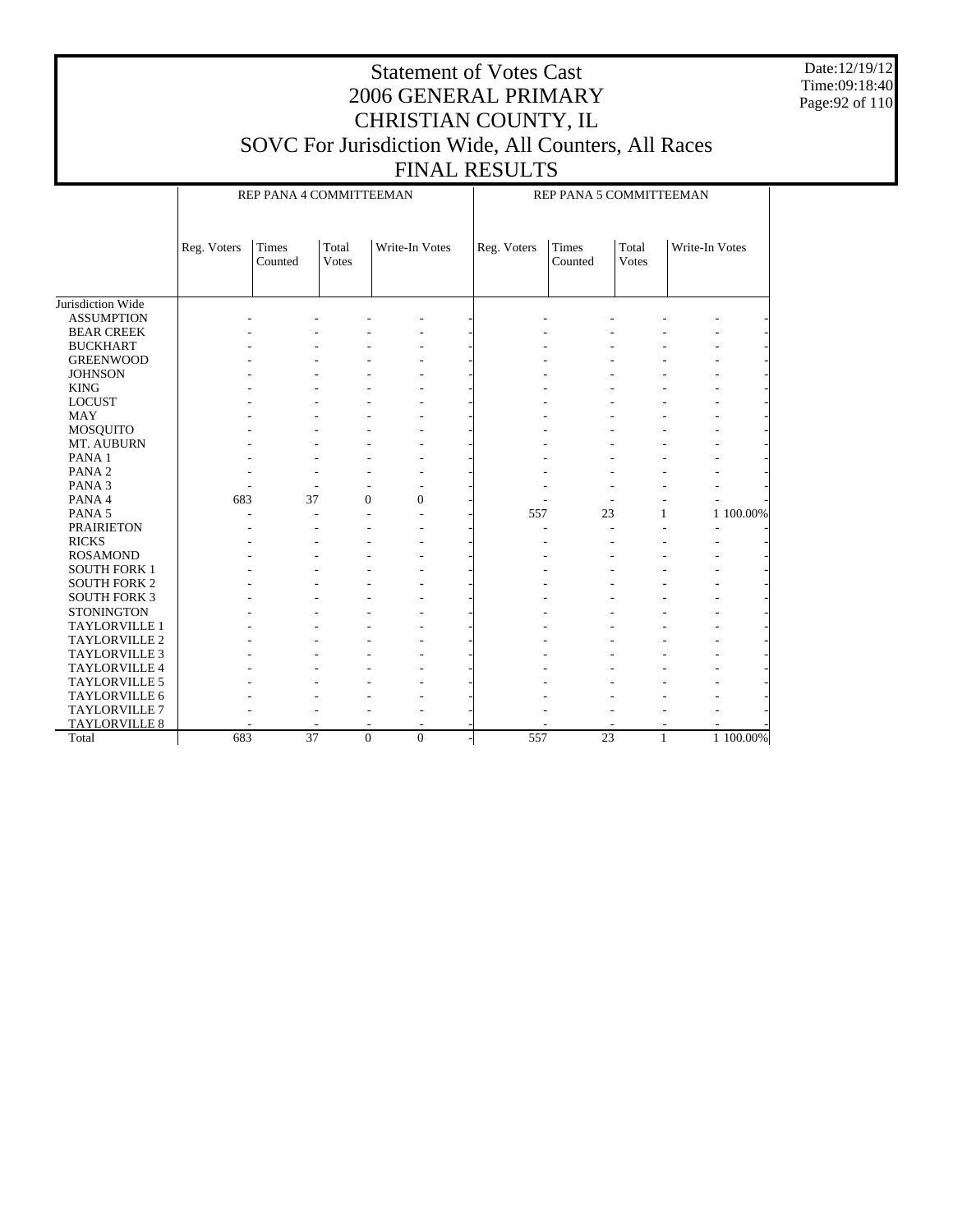Date:12/19/12 Time:09:18:40 Page:93 of 110

### Statement of Votes Cast 2006 GENERAL PRIMARY CHRISTIAN COUNTY, IL SOVC For Jurisdiction Wide, All Counters, All Races FINAL RESULTS

REP PRAIRIETON COMMITTE

|                      | Reg. Voters | <b>Times</b><br>Counted | Total Votes   ROBERT | <b>VATTHAUER</b><br>(REP) |            | Write-In Votes |       |
|----------------------|-------------|-------------------------|----------------------|---------------------------|------------|----------------|-------|
| Jurisdiction Wide    |             |                         |                      |                           |            |                |       |
| <b>ASSUMPTION</b>    |             |                         |                      |                           |            |                |       |
| <b>BEAR CREEK</b>    |             |                         |                      |                           |            |                |       |
| <b>BUCKHART</b>      |             |                         |                      |                           |            |                |       |
| <b>GREENWOOD</b>     |             |                         |                      |                           |            |                |       |
| <b>JOHNSON</b>       |             |                         |                      |                           |            |                |       |
| <b>KING</b>          |             |                         |                      |                           |            |                |       |
| <b>LOCUST</b>        |             |                         |                      |                           |            |                |       |
| <b>MAY</b>           |             |                         |                      |                           |            |                |       |
| <b>MOSQUITO</b>      |             |                         |                      |                           |            |                |       |
| MT. AUBURN           |             |                         |                      |                           |            |                |       |
| PANA <sub>1</sub>    |             |                         |                      |                           |            |                |       |
| PANA <sub>2</sub>    |             |                         |                      |                           |            |                |       |
| PANA <sub>3</sub>    |             |                         |                      |                           |            |                |       |
| PANA 4               |             |                         |                      |                           |            |                |       |
| PANA <sub>5</sub>    |             |                         |                      |                           |            |                |       |
| <b>PRAIRIETON</b>    | 325         | 47                      | 43                   |                           | 43 100.00% | $\Omega$       | 0.00% |
| <b>RICKS</b>         |             |                         |                      |                           |            |                |       |
| <b>ROSAMOND</b>      |             |                         |                      |                           |            |                |       |
| <b>SOUTH FORK 1</b>  |             |                         |                      |                           |            |                |       |
| <b>SOUTH FORK 2</b>  |             |                         |                      |                           |            |                |       |
| <b>SOUTH FORK 3</b>  |             |                         |                      |                           |            |                |       |
| <b>STONINGTON</b>    |             |                         |                      |                           |            |                |       |
| <b>TAYLORVILLE 1</b> |             |                         |                      |                           |            |                |       |
| <b>TAYLORVILLE 2</b> |             |                         |                      |                           |            |                |       |
| <b>TAYLORVILLE 3</b> |             |                         |                      |                           |            |                |       |
| <b>TAYLORVILLE 4</b> |             |                         |                      |                           |            |                |       |
| <b>TAYLORVILLE 5</b> |             |                         |                      |                           |            |                |       |
| <b>TAYLORVILLE 6</b> |             |                         |                      |                           |            |                |       |
| <b>TAYLORVILLE 7</b> |             |                         |                      |                           |            |                |       |
| <b>TAYLORVILLE 8</b> |             |                         |                      |                           |            | ۰              |       |
| Total                | 325         | 47                      | 43                   |                           | 43 100.00% | $\Omega$       | 0.00% |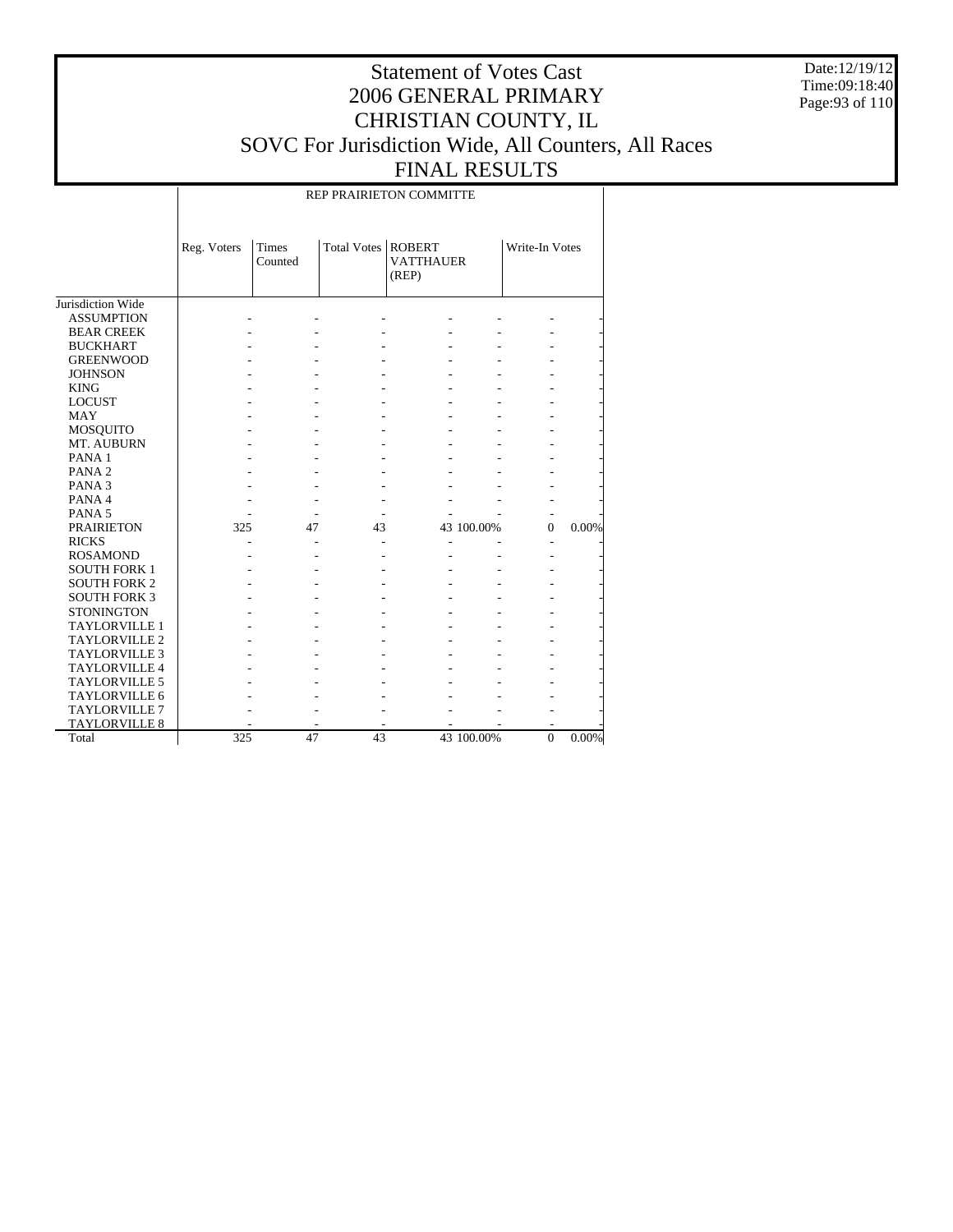Date:12/19/12 Time:09:18:40 Page:94 of 110

# Statement of Votes Cast 2006 GENERAL PRIMARY CHRISTIAN COUNTY, IL SOVC For Jurisdiction Wide, All Counters, All Races FINAL RESULTS

|                      | Reg. Voters | Times<br>Counted | Total<br><b>Votes</b> | Write-In Votes |           |
|----------------------|-------------|------------------|-----------------------|----------------|-----------|
| Jurisdiction Wide    |             |                  |                       |                |           |
| <b>ASSUMPTION</b>    |             |                  |                       |                |           |
| <b>BEAR CREEK</b>    |             |                  |                       |                |           |
| <b>BUCKHART</b>      |             |                  |                       |                |           |
| <b>GREENWOOD</b>     |             |                  |                       |                |           |
| <b>JOHNSON</b>       |             |                  |                       |                |           |
| <b>KING</b>          |             |                  |                       |                |           |
| <b>LOCUST</b>        |             |                  |                       |                |           |
| <b>MAY</b>           |             |                  |                       |                |           |
| MOSQUITO             |             |                  |                       |                |           |
| MT. AUBURN           |             |                  |                       |                |           |
| PANA <sub>1</sub>    |             |                  |                       |                |           |
| PANA <sub>2</sub>    |             |                  |                       |                |           |
| PANA <sub>3</sub>    |             |                  |                       |                |           |
| PANA 4               |             |                  |                       |                |           |
| PANA <sub>5</sub>    |             |                  |                       |                |           |
| <b>PRAIRIETON</b>    |             |                  |                       |                |           |
| <b>RICKS</b>         | 940         | 67               | 2                     |                | 2 100.00% |
| <b>ROSAMOND</b>      |             |                  |                       |                |           |
| <b>SOUTH FORK 1</b>  |             |                  |                       |                |           |
| <b>SOUTH FORK 2</b>  |             |                  |                       |                |           |
| <b>SOUTH FORK 3</b>  |             |                  |                       |                |           |
| <b>STONINGTON</b>    |             |                  |                       |                |           |
| <b>TAYLORVILLE 1</b> |             |                  |                       |                |           |
| <b>TAYLORVILLE 2</b> |             |                  |                       |                |           |
| <b>TAYLORVILLE 3</b> |             |                  |                       |                |           |
| <b>TAYLORVILLE 4</b> |             |                  |                       |                |           |
| <b>TAYLORVILLE 5</b> |             |                  |                       |                |           |
| <b>TAYLORVILLE 6</b> |             |                  |                       |                |           |
| <b>TAYLORVILLE 7</b> |             |                  |                       |                |           |
| <b>TAYLORVILLE 8</b> |             |                  |                       |                |           |
| Total                | 940         | 67               | $\overline{c}$        |                | 2 100.00% |

#### REP RICKS COMMITTEEMAN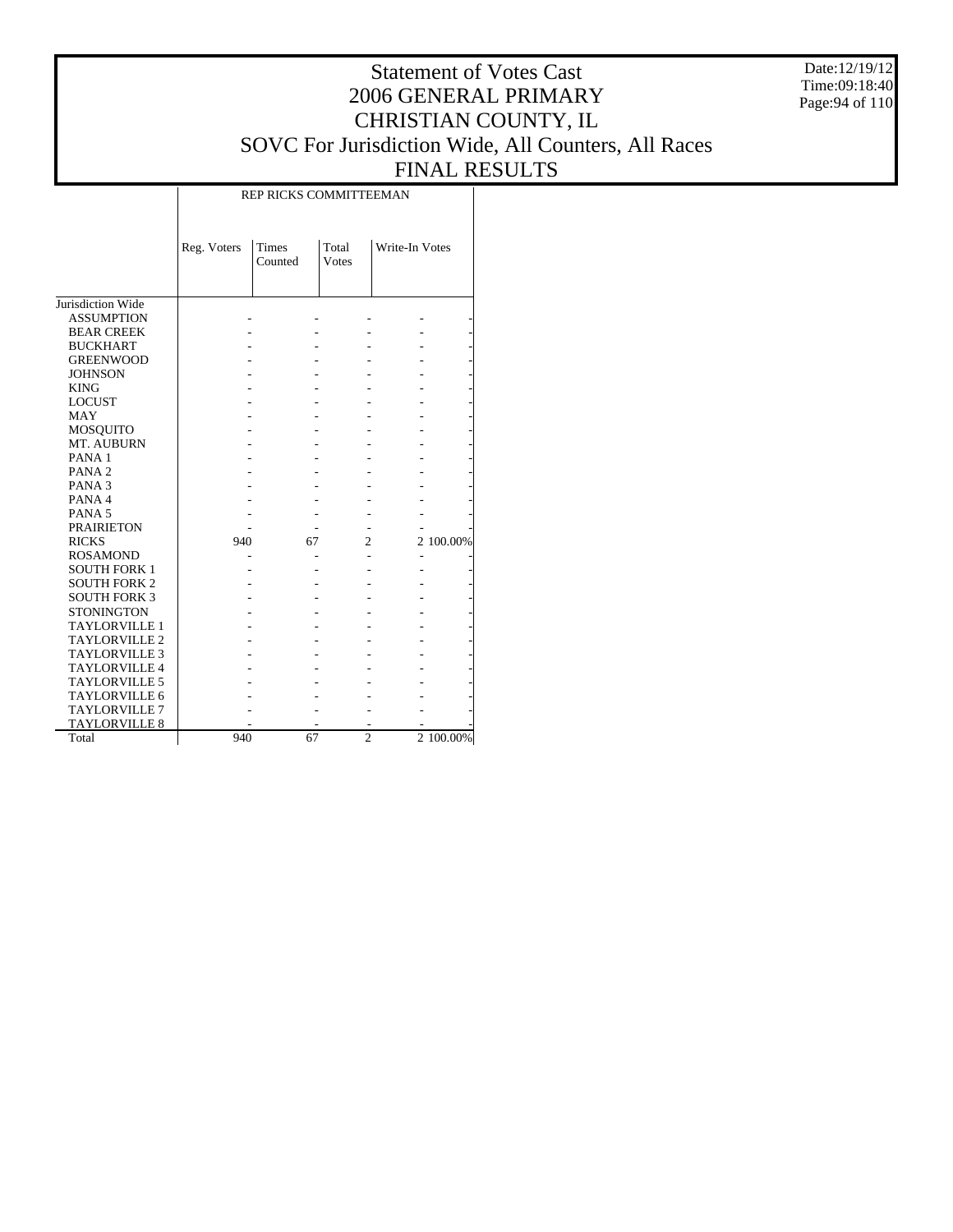Date:12/19/12 Time:09:18:40 Page:95 of 110

### Statement of Votes Cast 2006 GENERAL PRIMARY CHRISTIAN COUNTY, IL SOVC For Jurisdiction Wide, All Counters, All Races FINAL RESULTS

REP ROSAMOND COMMITTEEM

|                      | Reg. Voters | Times<br>Counted | Total Votes   KEITH A. | SATTERLEE (REP) |            | Write-In Votes |       |
|----------------------|-------------|------------------|------------------------|-----------------|------------|----------------|-------|
| Jurisdiction Wide    |             |                  |                        |                 |            |                |       |
| <b>ASSUMPTION</b>    |             |                  |                        |                 |            |                |       |
| <b>BEAR CREEK</b>    |             |                  |                        |                 |            |                |       |
| <b>BUCKHART</b>      |             |                  |                        |                 |            |                |       |
| <b>GREENWOOD</b>     |             |                  |                        |                 |            |                |       |
| <b>JOHNSON</b>       |             |                  |                        |                 |            |                |       |
| <b>KING</b>          |             |                  |                        |                 |            |                |       |
| <b>LOCUST</b>        |             |                  |                        |                 |            |                |       |
| <b>MAY</b>           |             |                  |                        |                 |            |                |       |
| MOSQUITO             |             |                  |                        |                 |            |                |       |
| MT. AUBURN           |             |                  |                        |                 |            |                |       |
| PANA <sub>1</sub>    |             |                  |                        |                 |            |                |       |
| PANA <sub>2</sub>    |             |                  |                        |                 |            |                |       |
| PANA <sub>3</sub>    |             |                  |                        |                 |            |                |       |
| PANA 4               |             |                  |                        |                 |            |                |       |
| PANA <sub>5</sub>    |             |                  |                        |                 |            |                |       |
| <b>PRAIRIETON</b>    |             |                  |                        |                 |            |                |       |
| <b>RICKS</b>         |             |                  |                        |                 |            |                |       |
| <b>ROSAMOND</b>      | 276         | 32               | 31                     |                 | 31 100.00% | $\mathbf{0}$   | 0.00% |
| <b>SOUTH FORK 1</b>  |             |                  |                        |                 |            |                |       |
| <b>SOUTH FORK 2</b>  |             |                  |                        |                 |            |                |       |
| <b>SOUTH FORK 3</b>  |             |                  |                        |                 |            |                |       |
| <b>STONINGTON</b>    |             |                  |                        |                 |            |                |       |
| <b>TAYLORVILLE 1</b> |             |                  |                        |                 |            |                |       |
| <b>TAYLORVILLE 2</b> |             |                  |                        |                 |            |                |       |
| <b>TAYLORVILLE 3</b> |             |                  |                        |                 |            |                |       |
| <b>TAYLORVILLE 4</b> |             |                  |                        |                 |            |                |       |
| <b>TAYLORVILLE 5</b> |             |                  |                        |                 |            |                |       |
| TAYLORVILLE 6        |             |                  |                        |                 |            |                |       |
| <b>TAYLORVILLE 7</b> |             |                  |                        |                 |            |                |       |
| <b>TAYLORVILLE 8</b> |             |                  |                        |                 |            |                |       |
| Total                | 276         | 32               | 31                     |                 | 31 100.00% | $\mathbf{0}$   | 0.00% |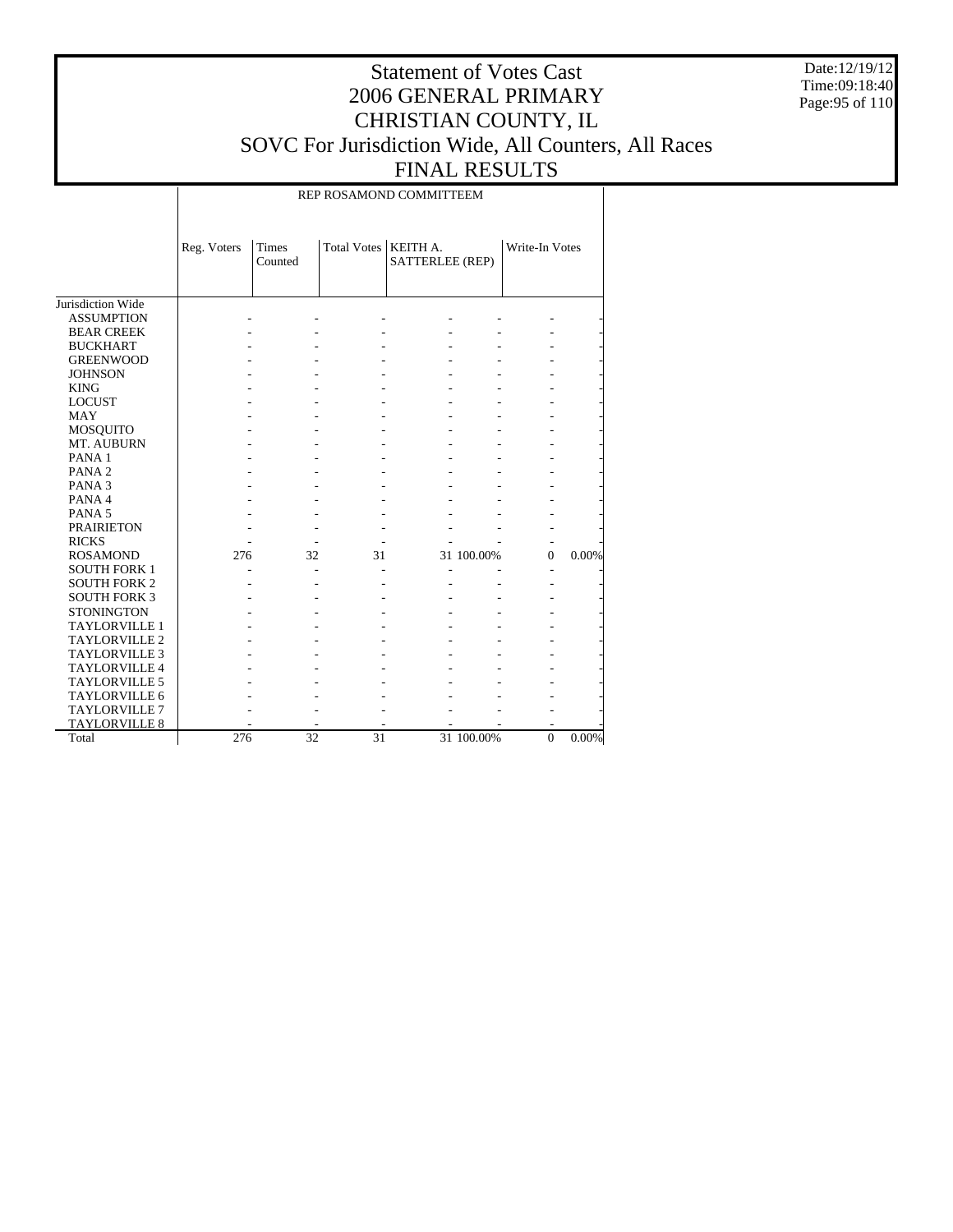Date:12/19/12 Time:09:18:40 Page:96 of 110

### Statement of Votes Cast 2006 GENERAL PRIMARY CHRISTIAN COUNTY, IL SOVC For Jurisdiction Wide, All Counters, All Races FINAL RESULTS

REP SOUTH FORK 1 COMMIT

|                      | Reg. Voters | Times<br>Counted |    | Total Votes   MARY BALLARD<br>(REP) |            | Write-In Votes |          |
|----------------------|-------------|------------------|----|-------------------------------------|------------|----------------|----------|
| Jurisdiction Wide    |             |                  |    |                                     |            |                |          |
| <b>ASSUMPTION</b>    |             |                  |    |                                     |            |                |          |
| <b>BEAR CREEK</b>    |             |                  |    |                                     |            |                |          |
| <b>BUCKHART</b>      |             |                  |    |                                     |            |                |          |
| <b>GREENWOOD</b>     |             |                  |    |                                     |            |                |          |
| <b>JOHNSON</b>       |             |                  |    |                                     |            |                |          |
| <b>KING</b>          |             |                  |    |                                     |            |                |          |
| <b>LOCUST</b>        |             |                  |    |                                     |            |                |          |
| <b>MAY</b>           |             |                  |    |                                     |            |                |          |
| MOSQUITO             |             |                  |    |                                     |            |                |          |
| MT. AUBURN           |             |                  |    |                                     |            |                |          |
| PANA <sub>1</sub>    |             |                  |    |                                     |            |                |          |
| PANA <sub>2</sub>    |             |                  |    |                                     |            |                |          |
| PANA <sub>3</sub>    |             |                  |    |                                     |            |                |          |
| PANA 4               |             |                  |    |                                     |            |                |          |
| PANA <sub>5</sub>    |             |                  |    |                                     |            |                |          |
| <b>PRAIRIETON</b>    |             |                  |    |                                     |            |                |          |
| <b>RICKS</b>         |             |                  |    |                                     |            |                |          |
| <b>ROSAMOND</b>      |             |                  |    |                                     |            |                |          |
| <b>SOUTH FORK 1</b>  | 1029        | 34               | 28 |                                     | 28 100.00% | $\Omega$       | 0.00%    |
| <b>SOUTH FORK 2</b>  |             |                  |    |                                     |            |                |          |
| <b>SOUTH FORK 3</b>  |             |                  |    |                                     |            |                |          |
| <b>STONINGTON</b>    |             |                  |    |                                     |            |                |          |
| <b>TAYLORVILLE 1</b> |             |                  |    |                                     |            |                |          |
| <b>TAYLORVILLE 2</b> |             |                  |    |                                     |            |                |          |
| <b>TAYLORVILLE 3</b> |             |                  |    |                                     |            |                |          |
| <b>TAYLORVILLE 4</b> |             |                  |    |                                     |            |                |          |
| <b>TAYLORVILLE 5</b> |             |                  |    |                                     |            |                |          |
| <b>TAYLORVILLE 6</b> |             |                  |    |                                     |            |                |          |
| TAYLORVILLE 7        |             |                  |    |                                     |            |                |          |
| <b>TAYLORVILLE 8</b> |             |                  |    |                                     |            |                |          |
| Total                | 1029        | 34               | 28 |                                     | 28 100.00% | $\Omega$       | $0.00\%$ |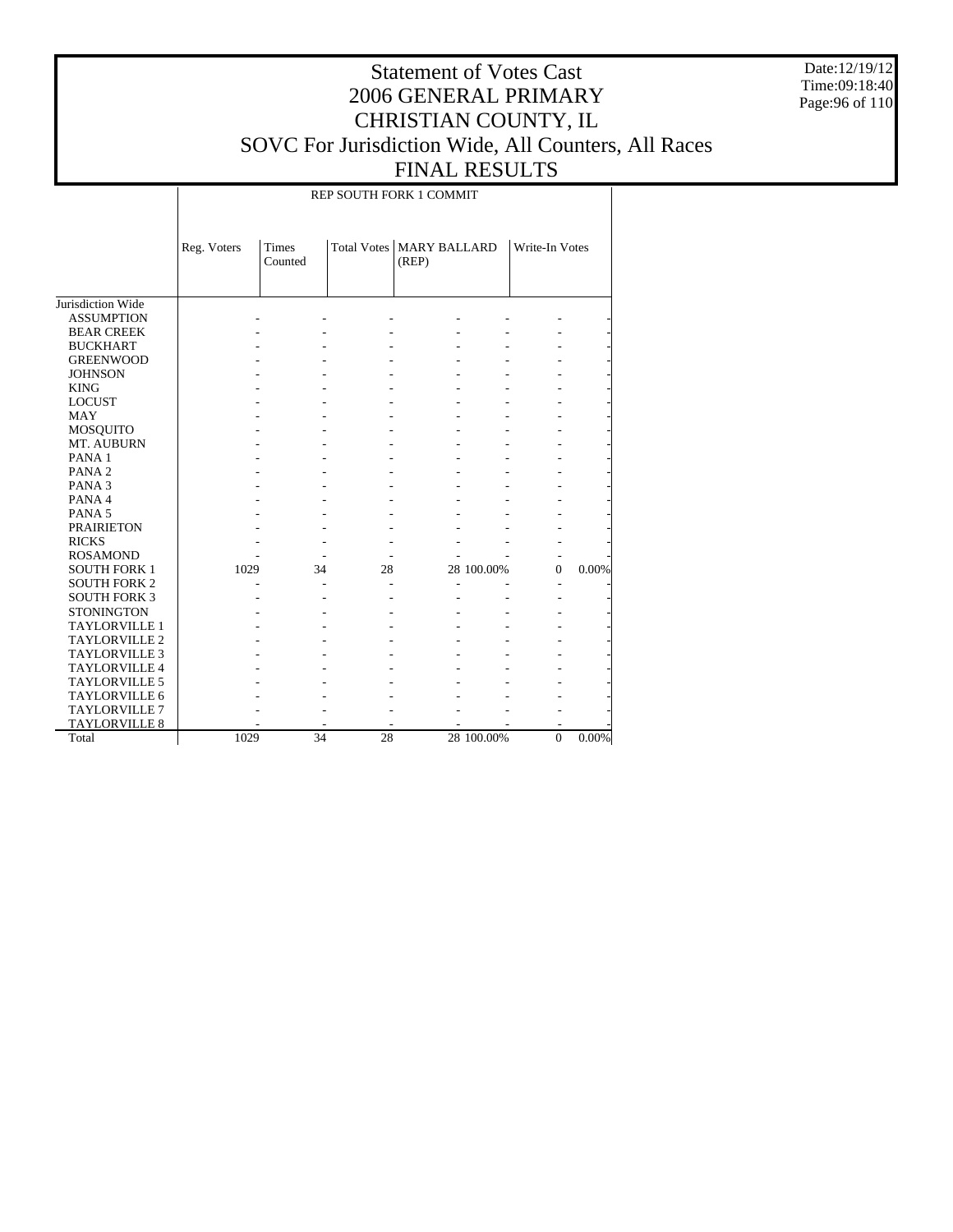Date:12/19/12 Time:09:18:40 Page:97 of 110

### Statement of Votes Cast 2006 GENERAL PRIMARY CHRISTIAN COUNTY, IL SOVC For Jurisdiction Wide, All Counters, All Races FINAL RESULTS

REP SOUTH FORK 2 COMMIT

|                      | Reg. Voters | <b>Times</b><br>Counted |    | Total Votes   JO ANN M. WAITE<br>(REP) |            | Write-In Votes |       |
|----------------------|-------------|-------------------------|----|----------------------------------------|------------|----------------|-------|
| Jurisdiction Wide    |             |                         |    |                                        |            |                |       |
| <b>ASSUMPTION</b>    |             |                         |    |                                        |            |                |       |
| <b>BEAR CREEK</b>    |             |                         |    |                                        |            |                |       |
| <b>BUCKHART</b>      |             |                         |    |                                        |            |                |       |
| <b>GREENWOOD</b>     |             |                         |    |                                        |            |                |       |
| <b>JOHNSON</b>       |             |                         |    |                                        |            |                |       |
| <b>KING</b>          |             |                         |    |                                        |            |                |       |
| <b>LOCUST</b>        |             |                         |    |                                        |            |                |       |
| <b>MAY</b>           |             |                         |    |                                        |            |                |       |
| MOSQUITO             |             |                         |    |                                        |            |                |       |
| MT. AUBURN           |             |                         |    |                                        |            |                |       |
| PANA <sub>1</sub>    |             |                         |    |                                        |            |                |       |
| PANA <sub>2</sub>    |             |                         |    |                                        |            |                |       |
| PANA <sub>3</sub>    |             |                         |    |                                        |            |                |       |
| PANA 4               |             |                         |    |                                        |            |                |       |
| PANA <sub>5</sub>    |             |                         |    |                                        |            |                |       |
| <b>PRAIRIETON</b>    |             |                         |    |                                        |            |                |       |
| <b>RICKS</b>         |             |                         |    |                                        |            |                |       |
| <b>ROSAMOND</b>      |             |                         |    |                                        |            |                |       |
| <b>SOUTH FORK 1</b>  |             |                         |    |                                        |            |                |       |
| <b>SOUTH FORK 2</b>  | 477         | 26                      | 25 |                                        | 25 100.00% | $\Omega$       | 0.00% |
| <b>SOUTH FORK 3</b>  |             |                         |    |                                        |            |                |       |
| <b>STONINGTON</b>    |             |                         |    |                                        |            |                |       |
| <b>TAYLORVILLE 1</b> |             |                         |    |                                        |            |                |       |
| <b>TAYLORVILLE 2</b> |             |                         |    |                                        |            |                |       |
| <b>TAYLORVILLE 3</b> |             |                         |    |                                        |            |                |       |
| <b>TAYLORVILLE 4</b> |             |                         |    |                                        |            |                |       |
| <b>TAYLORVILLE 5</b> |             |                         |    |                                        |            |                |       |
| <b>TAYLORVILLE 6</b> |             |                         |    |                                        |            |                |       |
| <b>TAYLORVILLE 7</b> |             |                         |    |                                        |            |                |       |
| <b>TAYLORVILLE 8</b> |             |                         |    |                                        |            |                |       |
| Total                | 477         | 26                      | 25 |                                        | 25 100.00% | $\Omega$       | 0.00% |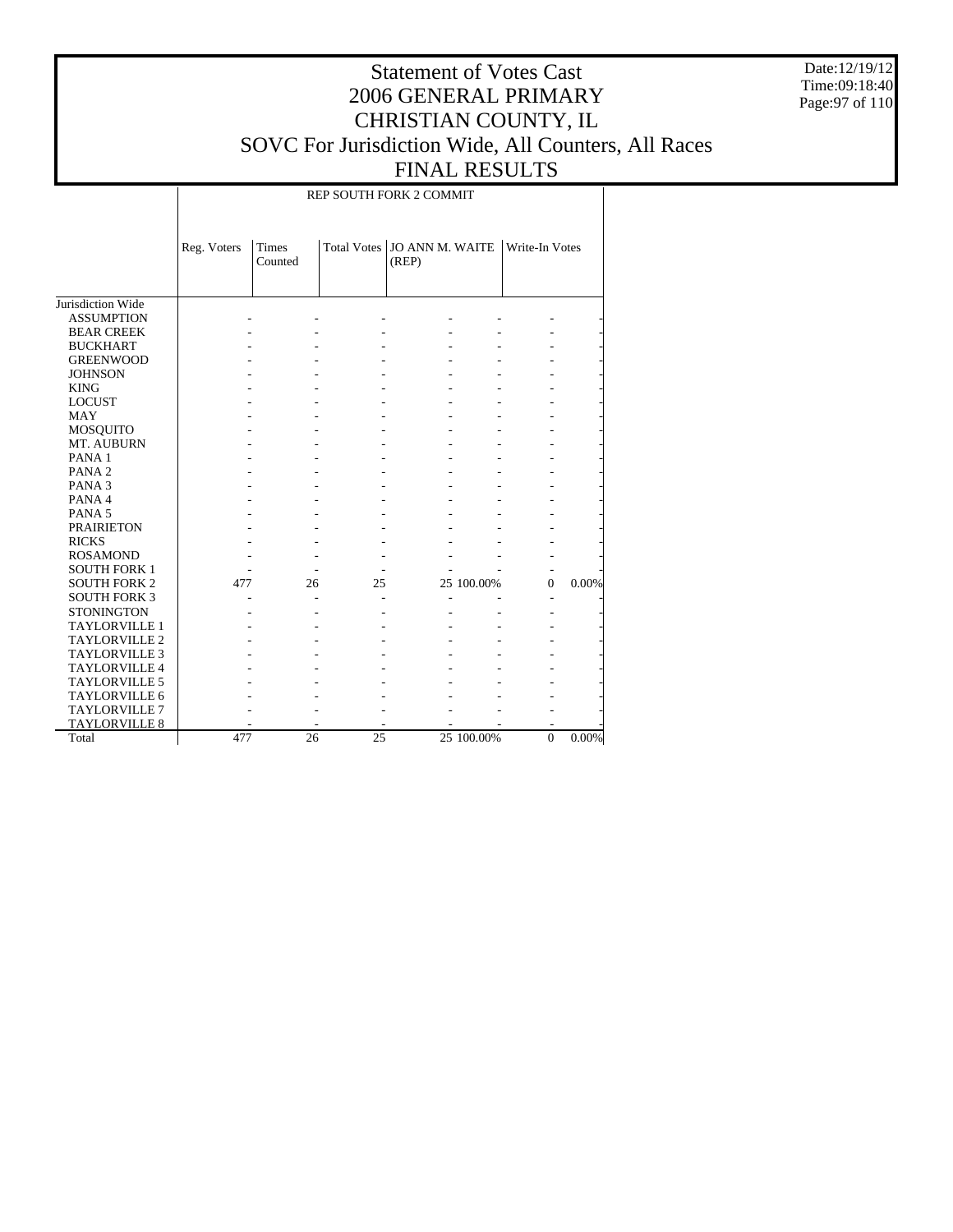Date:12/19/12 Time:09:18:40 Page:98 of 110

# Statement of Votes Cast 2006 GENERAL PRIMARY CHRISTIAN COUNTY, IL SOVC For Jurisdiction Wide, All Counters, All Races FINAL RESULTS

|                      |             | REP SOUTH FORK 3 COMMIT |                       |                |           |  |  |  |  |  |
|----------------------|-------------|-------------------------|-----------------------|----------------|-----------|--|--|--|--|--|
|                      | Reg. Voters | Times<br>Counted        | Total<br><b>Votes</b> | Write-In Votes |           |  |  |  |  |  |
| Jurisdiction Wide    |             |                         |                       |                |           |  |  |  |  |  |
| <b>ASSUMPTION</b>    |             |                         |                       |                |           |  |  |  |  |  |
| <b>BEAR CREEK</b>    |             |                         |                       |                |           |  |  |  |  |  |
| <b>BUCKHART</b>      |             |                         |                       |                |           |  |  |  |  |  |
| <b>GREENWOOD</b>     |             |                         |                       |                |           |  |  |  |  |  |
| <b>JOHNSON</b>       |             |                         |                       |                |           |  |  |  |  |  |
| <b>KING</b>          |             |                         |                       |                |           |  |  |  |  |  |
| <b>LOCUST</b>        |             |                         |                       |                |           |  |  |  |  |  |
| <b>MAY</b>           |             |                         |                       |                |           |  |  |  |  |  |
| MOSQUITO             |             |                         |                       |                |           |  |  |  |  |  |
| MT. AUBURN           |             |                         |                       |                |           |  |  |  |  |  |
| PANA <sub>1</sub>    |             |                         |                       |                |           |  |  |  |  |  |
| PANA <sub>2</sub>    |             |                         |                       |                |           |  |  |  |  |  |
| PANA <sub>3</sub>    |             |                         |                       |                |           |  |  |  |  |  |
| PANA 4               |             |                         |                       |                |           |  |  |  |  |  |
| PANA <sub>5</sub>    |             |                         |                       |                |           |  |  |  |  |  |
| <b>PRAIRIETON</b>    |             |                         |                       |                |           |  |  |  |  |  |
| <b>RICKS</b>         |             |                         |                       |                |           |  |  |  |  |  |
| <b>ROSAMOND</b>      |             |                         |                       |                |           |  |  |  |  |  |
| <b>SOUTH FORK 1</b>  |             |                         |                       |                |           |  |  |  |  |  |
| <b>SOUTH FORK 2</b>  |             |                         |                       |                |           |  |  |  |  |  |
| <b>SOUTH FORK 3</b>  | 422         | 21                      | 2                     |                | 2 100.00% |  |  |  |  |  |
| <b>STONINGTON</b>    |             |                         |                       |                |           |  |  |  |  |  |
| <b>TAYLORVILLE 1</b> |             |                         |                       |                |           |  |  |  |  |  |
| <b>TAYLORVILLE 2</b> |             |                         |                       |                |           |  |  |  |  |  |
| <b>TAYLORVILLE 3</b> |             |                         |                       |                |           |  |  |  |  |  |
| <b>TAYLORVILLE 4</b> |             |                         |                       |                |           |  |  |  |  |  |
| <b>TAYLORVILLE 5</b> |             |                         |                       |                |           |  |  |  |  |  |
| TAYLORVILLE 6        |             |                         |                       |                |           |  |  |  |  |  |
| <b>TAYLORVILLE 7</b> |             |                         |                       |                |           |  |  |  |  |  |
| TAYLORVILLE 8        |             |                         |                       |                |           |  |  |  |  |  |
| Total                | 422         | 21                      | $\overline{c}$        |                | 2 100.00% |  |  |  |  |  |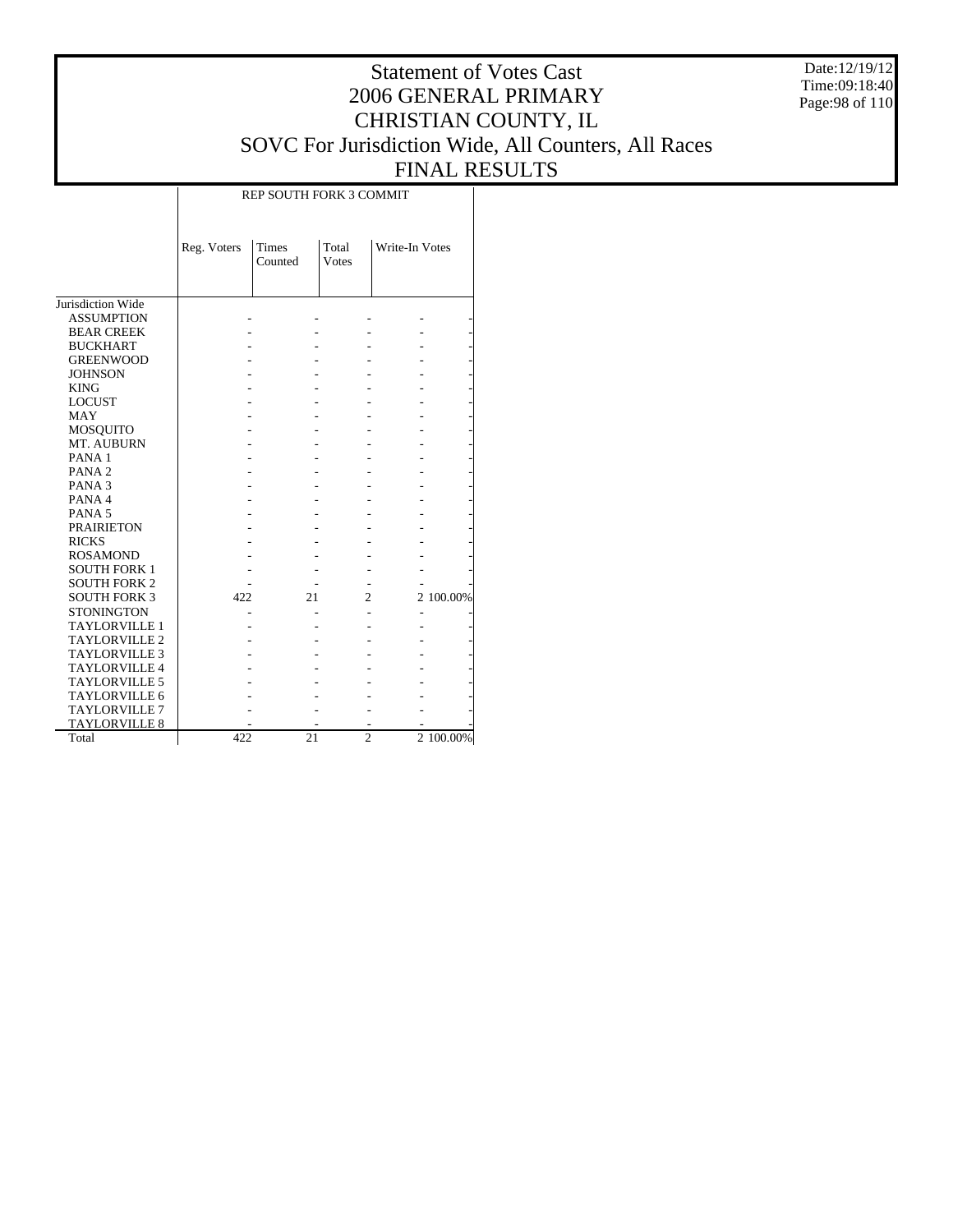Date:12/19/12 Time:09:18:40 Page:99 of 110

### Statement of Votes Cast 2006 GENERAL PRIMARY CHRISTIAN COUNTY, IL SOVC For Jurisdiction Wide, All Counters, All Races FINAL RESULTS

REP STONINGTON COMMITTE

|                      | Reg. Voters | <b>Times</b><br>Counted |    | Total Votes   WILLIAM BILL<br>COOK (REP) |            | Write-In Votes |       |
|----------------------|-------------|-------------------------|----|------------------------------------------|------------|----------------|-------|
| Jurisdiction Wide    |             |                         |    |                                          |            |                |       |
| <b>ASSUMPTION</b>    |             |                         |    |                                          |            |                |       |
| <b>BEAR CREEK</b>    |             |                         |    |                                          |            |                |       |
| <b>BUCKHART</b>      |             |                         |    |                                          |            |                |       |
| <b>GREENWOOD</b>     |             |                         |    |                                          |            |                |       |
| <b>JOHNSON</b>       |             |                         |    |                                          |            |                |       |
| <b>KING</b>          |             |                         |    |                                          |            |                |       |
| <b>LOCUST</b>        |             |                         |    |                                          |            |                |       |
| MAY                  |             |                         |    |                                          |            |                |       |
| <b>MOSQUITO</b>      |             |                         |    |                                          |            |                |       |
| MT. AUBURN           |             |                         |    |                                          |            |                |       |
| PANA <sub>1</sub>    |             |                         |    |                                          |            |                |       |
| PANA <sub>2</sub>    |             |                         |    |                                          |            |                |       |
| PANA <sub>3</sub>    |             |                         |    |                                          |            |                |       |
| PANA4                |             |                         |    |                                          |            |                |       |
| PANA <sub>5</sub>    |             |                         |    |                                          |            |                |       |
| <b>PRAIRIETON</b>    |             |                         |    |                                          |            |                |       |
| <b>RICKS</b>         |             |                         |    |                                          |            |                |       |
| <b>ROSAMOND</b>      |             |                         |    |                                          |            |                |       |
| <b>SOUTH FORK 1</b>  |             |                         |    |                                          |            |                |       |
| <b>SOUTH FORK 2</b>  |             |                         |    |                                          |            |                |       |
| <b>SOUTH FORK 3</b>  |             |                         |    |                                          |            |                |       |
| <b>STONINGTON</b>    | 766         | 74                      | 68 |                                          | 68 100.00% | $\Omega$       | 0.00% |
| <b>TAYLORVILLE 1</b> |             |                         |    |                                          |            |                |       |
| <b>TAYLORVILLE 2</b> |             |                         |    |                                          |            |                |       |
| <b>TAYLORVILLE 3</b> |             |                         |    |                                          |            |                |       |
| <b>TAYLORVILLE 4</b> |             |                         |    |                                          |            |                |       |
| <b>TAYLORVILLE 5</b> |             |                         |    |                                          |            |                |       |
| <b>TAYLORVILLE 6</b> |             |                         |    |                                          |            |                |       |
| <b>TAYLORVILLE 7</b> |             |                         |    |                                          |            |                |       |
| <b>TAYLORVILLE 8</b> |             |                         |    |                                          |            | ۰              |       |
| Total                | 766         | 74                      | 68 |                                          | 68 100.00% | $\theta$       | 0.00% |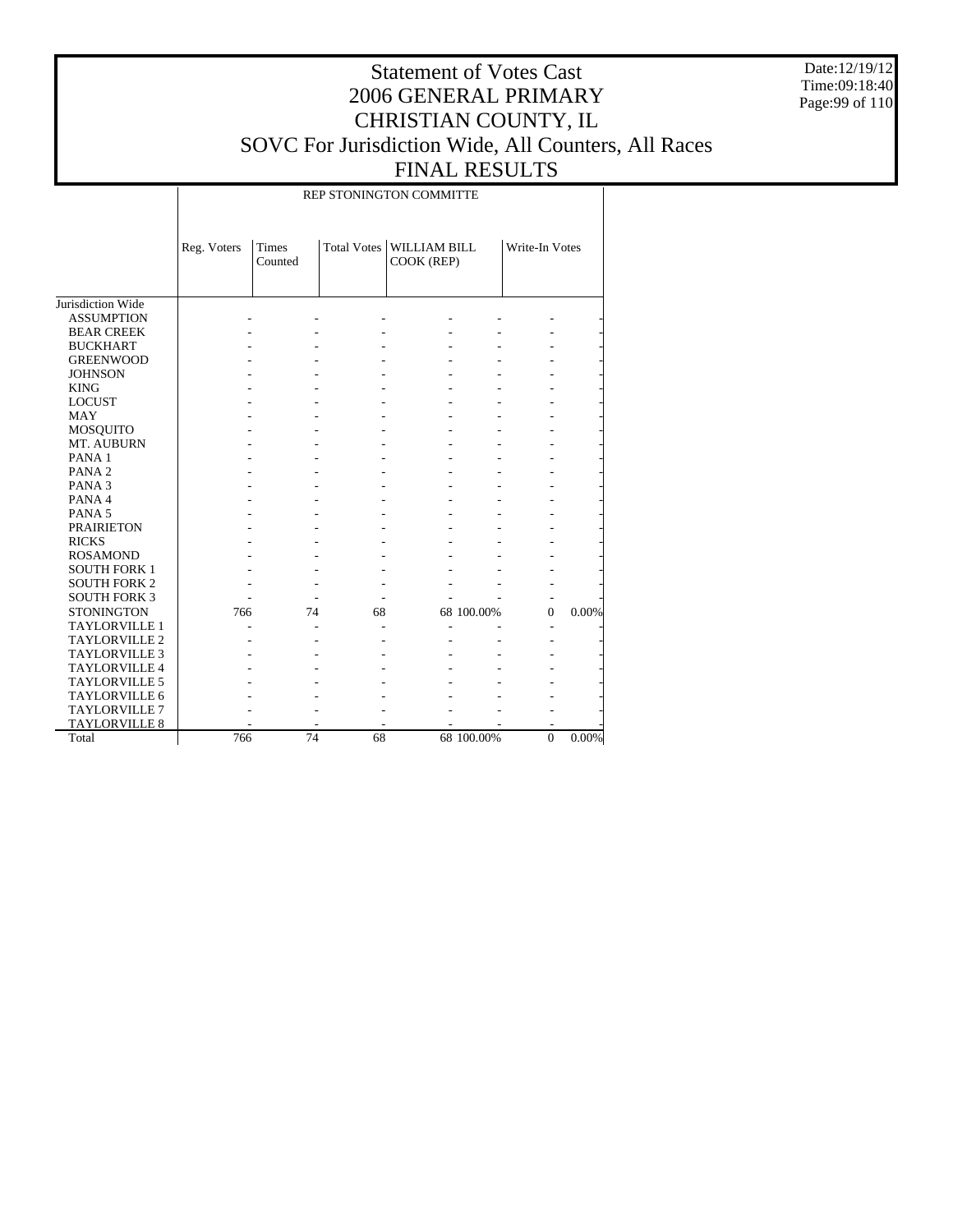Date:12/19/12 Time:09:18:40 Page:100 of 110

### Statement of Votes Cast 2006 GENERAL PRIMARY CHRISTIAN COUNTY, IL SOVC For Jurisdiction Wide, All Counters, All Races FINAL RESULTS

REP TAYLORVILLE 1 COMMI

|                      | Reg. Voters | <b>Times</b><br>Counted |    | Total Votes   JAMES M. MCCOY<br>(REP) |            | Write-In Votes |       |
|----------------------|-------------|-------------------------|----|---------------------------------------|------------|----------------|-------|
| Jurisdiction Wide    |             |                         |    |                                       |            |                |       |
| <b>ASSUMPTION</b>    |             |                         |    |                                       |            |                |       |
| <b>BEAR CREEK</b>    |             |                         |    |                                       |            |                |       |
| <b>BUCKHART</b>      |             |                         |    |                                       |            |                |       |
| <b>GREENWOOD</b>     |             |                         |    |                                       |            |                |       |
| <b>JOHNSON</b>       |             |                         |    |                                       |            |                |       |
| <b>KING</b>          |             |                         |    |                                       |            |                |       |
| <b>LOCUST</b>        |             |                         |    |                                       |            |                |       |
| <b>MAY</b>           |             |                         |    |                                       |            |                |       |
| <b>MOSQUITO</b>      |             |                         |    |                                       |            |                |       |
| MT. AUBURN           |             |                         |    |                                       |            |                |       |
| PANA <sub>1</sub>    |             |                         |    |                                       |            |                |       |
| PANA <sub>2</sub>    |             |                         |    |                                       |            |                |       |
| PANA <sub>3</sub>    |             |                         |    |                                       |            |                |       |
| PANA 4               |             |                         |    |                                       |            |                |       |
| PANA <sub>5</sub>    |             |                         |    |                                       |            |                |       |
| <b>PRAIRIETON</b>    |             |                         |    |                                       |            |                |       |
| <b>RICKS</b>         |             |                         |    |                                       |            |                |       |
| <b>ROSAMOND</b>      |             |                         |    |                                       |            |                |       |
| <b>SOUTH FORK 1</b>  |             |                         |    |                                       |            |                |       |
| <b>SOUTH FORK 2</b>  |             |                         |    |                                       |            |                |       |
| <b>SOUTH FORK 3</b>  |             |                         |    |                                       |            |                |       |
| <b>STONINGTON</b>    |             |                         |    |                                       |            |                |       |
| <b>TAYLORVILLE 1</b> | 998         | 63                      | 52 |                                       | 52 100.00% | $\Omega$       | 0.00% |
| <b>TAYLORVILLE 2</b> |             |                         |    |                                       |            |                |       |
| <b>TAYLORVILLE 3</b> |             |                         |    |                                       |            |                |       |
| <b>TAYLORVILLE 4</b> |             |                         |    |                                       |            |                |       |
| <b>TAYLORVILLE 5</b> |             |                         |    |                                       |            |                |       |
| <b>TAYLORVILLE 6</b> |             |                         |    |                                       |            |                |       |
| TAYLORVILLE 7        |             |                         |    |                                       |            |                |       |
| <b>TAYLORVILLE 8</b> |             |                         |    |                                       |            |                |       |
| Total                | 998         | 63                      | 52 |                                       | 52 100.00% | $\Omega$       | 0.00% |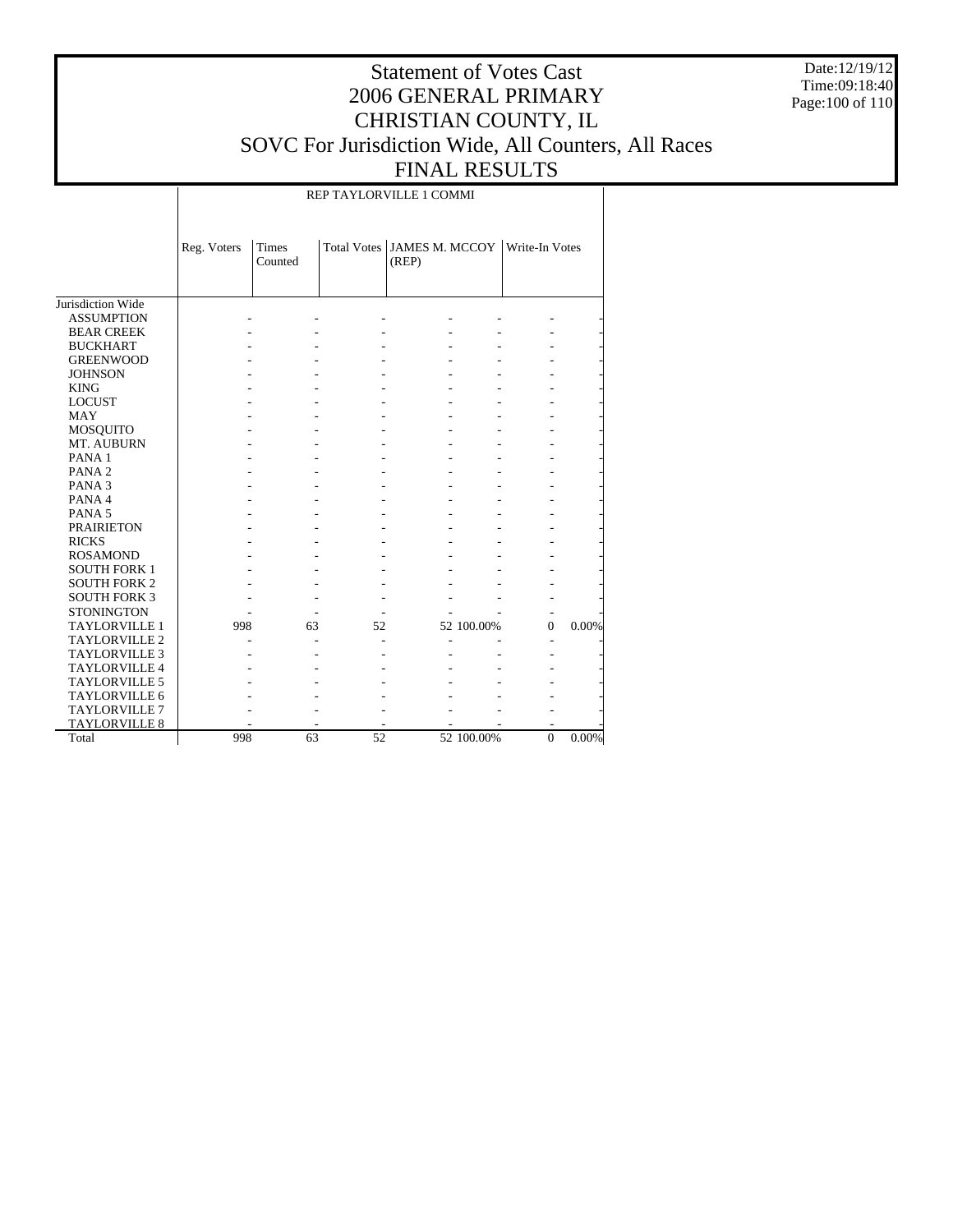Date:12/19/12 Time:09:18:40 Page:101 of 110

### Statement of Votes Cast 2006 GENERAL PRIMARY CHRISTIAN COUNTY, IL SOVC For Jurisdiction Wide, All Counters, All Races FINAL RESULTS

REP TAYLORVILLE 2 COMMI

|                      | Reg. Voters | Times<br>Counted | Total<br><b>Votes</b> |                |           | <b>GARY MERKER</b> Write-In Votes |       |
|----------------------|-------------|------------------|-----------------------|----------------|-----------|-----------------------------------|-------|
| Jurisdiction Wide    |             |                  |                       |                |           |                                   |       |
| <b>ASSUMPTION</b>    |             |                  |                       |                |           |                                   |       |
| <b>BEAR CREEK</b>    |             |                  |                       |                |           |                                   |       |
| <b>BUCKHART</b>      |             |                  |                       |                |           |                                   |       |
| <b>GREENWOOD</b>     |             |                  |                       |                |           |                                   |       |
| <b>JOHNSON</b>       |             |                  |                       |                |           |                                   |       |
| <b>KING</b>          |             |                  |                       |                |           |                                   |       |
| <b>LOCUST</b>        |             |                  |                       |                |           |                                   |       |
| <b>MAY</b>           |             |                  |                       |                |           |                                   |       |
| MOSQUITO             |             |                  |                       |                |           |                                   |       |
| MT. AUBURN           |             |                  |                       |                |           |                                   |       |
| PANA <sub>1</sub>    |             |                  |                       |                |           |                                   |       |
| PANA <sub>2</sub>    |             |                  |                       |                |           |                                   |       |
| PANA <sub>3</sub>    |             |                  |                       |                |           |                                   |       |
| PANA 4               |             |                  |                       |                |           |                                   |       |
| PANA <sub>5</sub>    |             |                  |                       |                |           |                                   |       |
| <b>PRAIRIETON</b>    |             |                  |                       |                |           |                                   |       |
| <b>RICKS</b>         |             |                  |                       |                |           |                                   |       |
| <b>ROSAMOND</b>      |             |                  |                       |                |           |                                   |       |
| <b>SOUTH FORK 1</b>  |             |                  |                       |                |           |                                   |       |
| <b>SOUTH FORK 2</b>  |             |                  |                       |                |           |                                   |       |
| <b>SOUTH FORK 3</b>  |             |                  |                       |                |           |                                   |       |
| <b>STONINGTON</b>    |             |                  |                       |                |           |                                   |       |
| <b>TAYLORVILLE 1</b> |             |                  |                       |                |           |                                   |       |
| <b>TAYLORVILLE 2</b> | 920         |                  | 53                    | 4              | 4 100.00% | $\overline{0}$                    | 0.00% |
| <b>TAYLORVILLE 3</b> |             |                  |                       |                |           |                                   |       |
| <b>TAYLORVILLE 4</b> |             |                  |                       |                |           |                                   |       |
| <b>TAYLORVILLE 5</b> |             |                  |                       |                |           |                                   |       |
| TAYLORVILLE 6        |             |                  |                       |                |           |                                   |       |
| <b>TAYLORVILLE 7</b> |             |                  |                       |                |           |                                   |       |
| <b>TAYLORVILLE 8</b> |             |                  |                       |                |           |                                   |       |
| Total                | 920         |                  | 53                    | $\overline{4}$ | 4 100.00% | $\overline{0}$                    | 0.00% |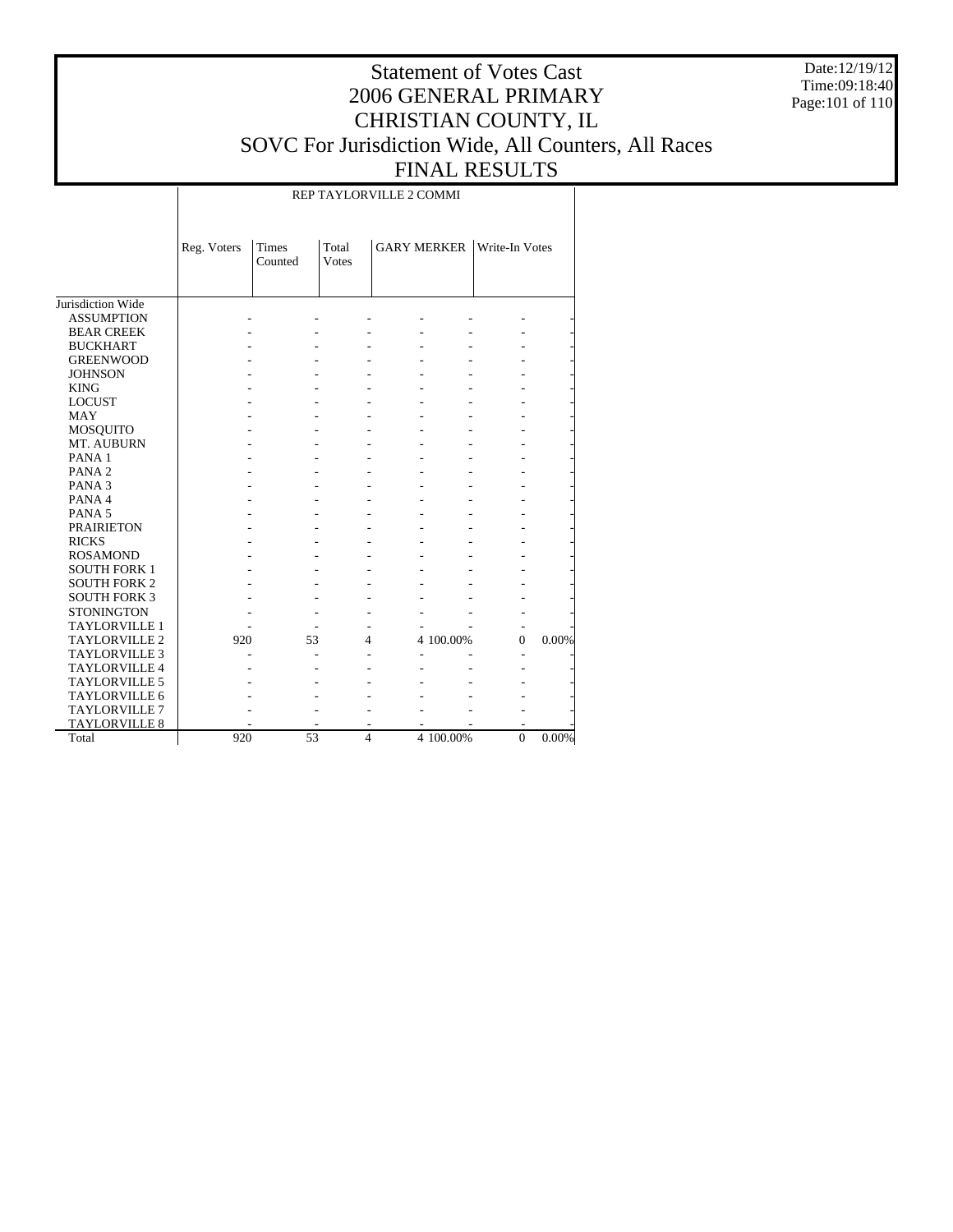Date:12/19/12 Time:09:18:41 Page:102 of 110

### Statement of Votes Cast 2006 GENERAL PRIMARY CHRISTIAN COUNTY, IL SOVC For Jurisdiction Wide, All Counters, All Races FINAL RESULTS

REP TAYLORVILLE 3 COMMI

|                      | Reg. Voters | <b>Times</b><br>Counted |    | Total Votes   JACK PEARCE, JR.<br>(REP) |            | Write-In Votes |       |
|----------------------|-------------|-------------------------|----|-----------------------------------------|------------|----------------|-------|
| Jurisdiction Wide    |             |                         |    |                                         |            |                |       |
| <b>ASSUMPTION</b>    |             |                         |    |                                         |            |                |       |
| <b>BEAR CREEK</b>    |             |                         |    |                                         |            |                |       |
| <b>BUCKHART</b>      |             |                         |    |                                         |            |                |       |
| <b>GREENWOOD</b>     |             |                         |    |                                         |            |                |       |
| <b>JOHNSON</b>       |             |                         |    |                                         |            |                |       |
| <b>KING</b>          |             |                         |    |                                         |            |                |       |
| <b>LOCUST</b>        |             |                         |    |                                         |            |                |       |
| <b>MAY</b>           |             |                         |    |                                         |            |                |       |
| <b>MOSQUITO</b>      |             |                         |    |                                         |            |                |       |
| MT. AUBURN           |             |                         |    |                                         |            |                |       |
| PANA <sub>1</sub>    |             |                         |    |                                         |            |                |       |
| PANA <sub>2</sub>    |             |                         |    |                                         |            |                |       |
| PANA <sub>3</sub>    |             |                         |    |                                         |            |                |       |
| PANA 4               |             |                         |    |                                         |            |                |       |
| PANA <sub>5</sub>    |             |                         |    |                                         |            |                |       |
| <b>PRAIRIETON</b>    |             |                         |    |                                         |            |                |       |
| <b>RICKS</b>         |             |                         |    |                                         |            |                |       |
| <b>ROSAMOND</b>      |             |                         |    |                                         |            |                |       |
| <b>SOUTH FORK 1</b>  |             |                         |    |                                         |            |                |       |
| <b>SOUTH FORK 2</b>  |             |                         |    |                                         |            |                |       |
| <b>SOUTH FORK 3</b>  |             |                         |    |                                         |            |                |       |
| <b>STONINGTON</b>    |             |                         |    |                                         |            |                |       |
| <b>TAYLORVILLE 1</b> |             |                         |    |                                         |            |                |       |
| <b>TAYLORVILLE 2</b> |             |                         |    |                                         |            |                |       |
| <b>TAYLORVILLE 3</b> | 904         | 61                      | 54 |                                         | 54 100.00% | $\Omega$       | 0.00% |
| <b>TAYLORVILLE 4</b> |             |                         |    |                                         |            |                |       |
| <b>TAYLORVILLE 5</b> |             |                         |    |                                         |            |                |       |
| TAYLORVILLE 6        |             |                         |    |                                         |            |                |       |
| TAYLORVILLE 7        |             |                         |    |                                         |            |                |       |
| <b>TAYLORVILLE 8</b> |             |                         |    |                                         |            |                |       |
| Total                | 904         | 61                      | 54 |                                         | 54 100.00% | $\mathbf{0}$   | 0.00% |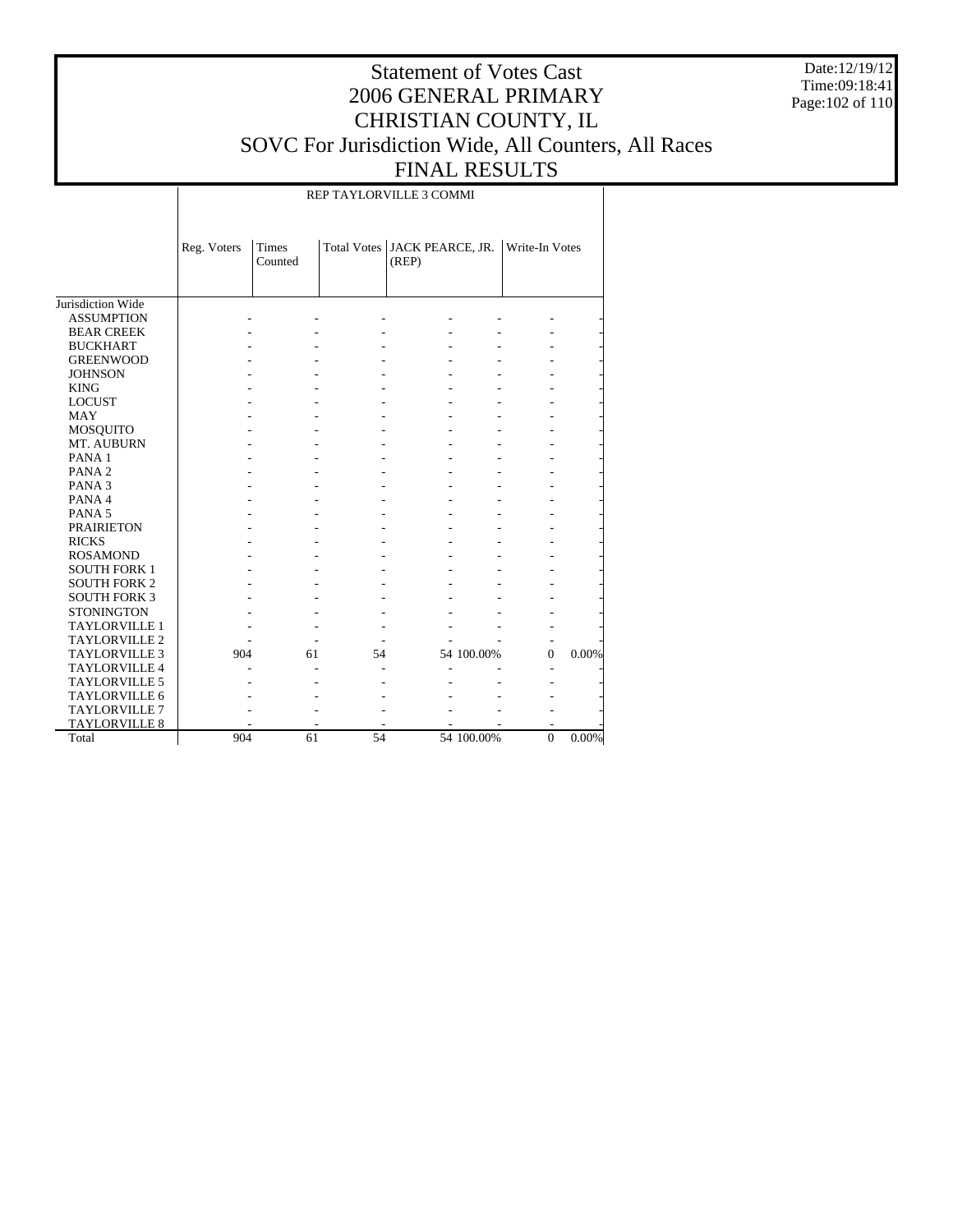Date:12/19/12 Time:09:18:41 Page:103 of 110

### Statement of Votes Cast 2006 GENERAL PRIMARY CHRISTIAN COUNTY, IL SOVC For Jurisdiction Wide, All Counters, All Races FINAL RESULTS

REP TAYLORVILLE 4 COMMI

|                      | Reg. Voters | Times<br>Counted |    | Total Votes   THOMAS R.<br>SNYDER (REP) |            | Write-In Votes |       |
|----------------------|-------------|------------------|----|-----------------------------------------|------------|----------------|-------|
| Jurisdiction Wide    |             |                  |    |                                         |            |                |       |
| <b>ASSUMPTION</b>    |             |                  |    |                                         |            |                |       |
| <b>BEAR CREEK</b>    |             |                  |    |                                         |            |                |       |
| <b>BUCKHART</b>      |             |                  |    |                                         |            |                |       |
| <b>GREENWOOD</b>     |             |                  |    |                                         |            |                |       |
| <b>JOHNSON</b>       |             |                  |    |                                         |            |                |       |
| <b>KING</b>          |             |                  |    |                                         |            |                |       |
| <b>LOCUST</b>        |             |                  |    |                                         |            |                |       |
| <b>MAY</b>           |             |                  |    |                                         |            |                |       |
| MOSQUITO             |             |                  |    |                                         |            |                |       |
| MT. AUBURN           |             |                  |    |                                         |            |                |       |
| PANA <sub>1</sub>    |             |                  |    |                                         |            |                |       |
| PANA <sub>2</sub>    |             |                  |    |                                         |            |                |       |
| PANA <sub>3</sub>    |             |                  |    |                                         |            |                |       |
| PANA <sub>4</sub>    |             |                  |    |                                         |            |                |       |
| PANA <sub>5</sub>    |             |                  |    |                                         |            |                |       |
| <b>PRAIRIETON</b>    |             |                  |    |                                         |            |                |       |
| <b>RICKS</b>         |             |                  |    |                                         |            |                |       |
| <b>ROSAMOND</b>      |             |                  |    |                                         |            |                |       |
| <b>SOUTH FORK 1</b>  |             |                  |    |                                         |            |                |       |
| <b>SOUTH FORK 2</b>  |             |                  |    |                                         |            |                |       |
| <b>SOUTH FORK 3</b>  |             |                  |    |                                         |            |                |       |
| <b>STONINGTON</b>    |             |                  |    |                                         |            |                |       |
| <b>TAYLORVILLE 1</b> |             |                  |    |                                         |            |                |       |
| <b>TAYLORVILLE 2</b> |             |                  |    |                                         |            |                |       |
| <b>TAYLORVILLE 3</b> |             |                  |    |                                         |            |                |       |
| <b>TAYLORVILLE 4</b> | 1353        | 70               | 52 |                                         | 52 100.00% | $\Omega$       | 0.00% |
| <b>TAYLORVILLE 5</b> |             |                  |    |                                         |            |                |       |
| <b>TAYLORVILLE 6</b> |             |                  |    |                                         |            |                |       |
| <b>TAYLORVILLE 7</b> |             |                  |    |                                         |            |                |       |
| <b>TAYLORVILLE 8</b> |             |                  |    |                                         |            |                |       |
| Total                | 1353        | 70               | 52 |                                         | 52 100.00% | $\mathbf{0}$   | 0.00% |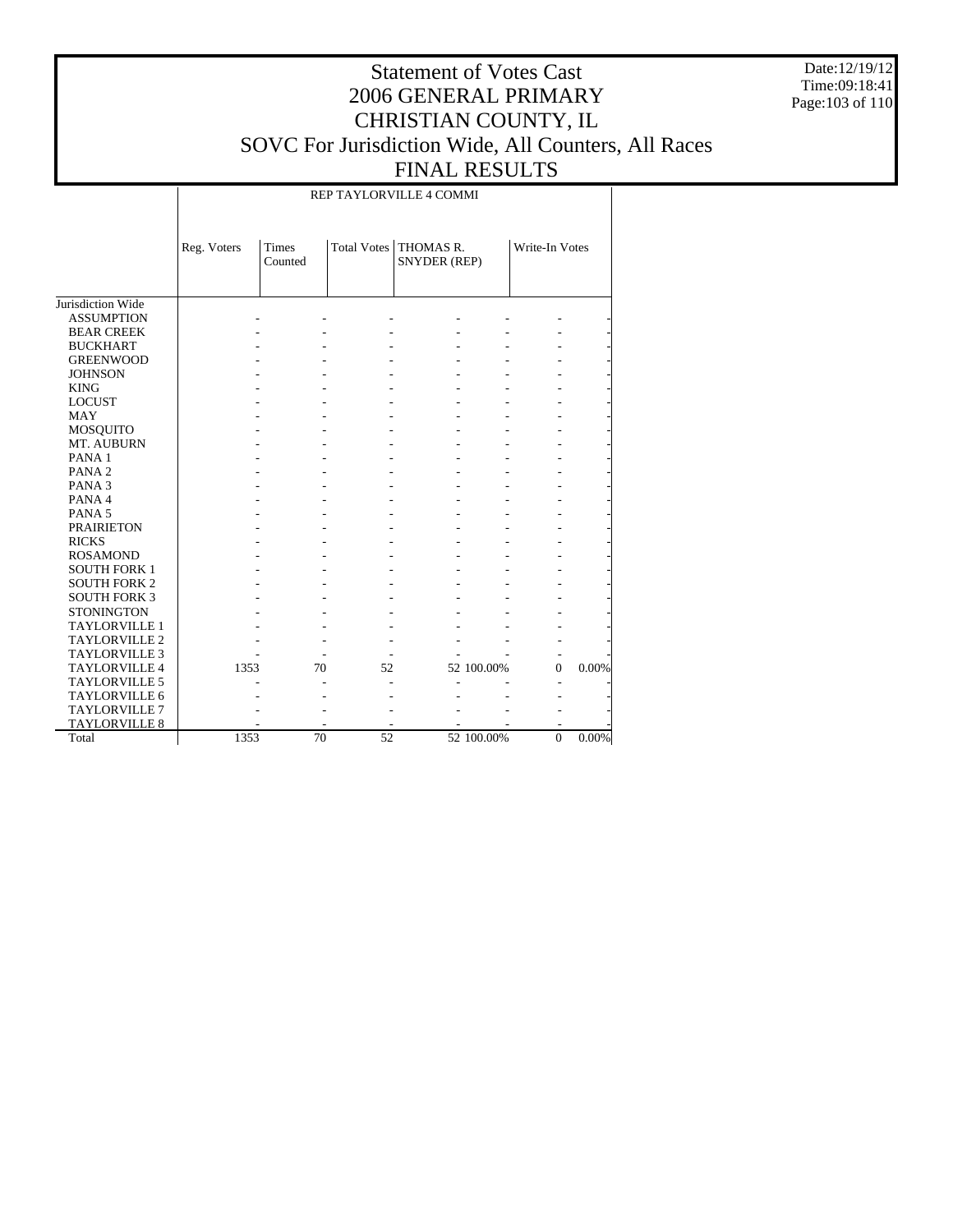Date:12/19/12 Time:09:18:41 Page:104 of 110

### Statement of Votes Cast 2006 GENERAL PRIMARY CHRISTIAN COUNTY, IL SOVC For Jurisdiction Wide, All Counters, All Races FINAL RESULTS

REP TAYLORVILLE 5 COMMI

|                      | Reg. Voters | Times<br>Counted |    | Total Votes   JAY C. PEARCE |        | Write-In Votes |        |
|----------------------|-------------|------------------|----|-----------------------------|--------|----------------|--------|
| Jurisdiction Wide    |             |                  |    |                             |        |                |        |
| <b>ASSUMPTION</b>    |             |                  |    |                             |        |                |        |
| <b>BEAR CREEK</b>    |             |                  |    |                             |        |                |        |
| <b>BUCKHART</b>      |             |                  |    |                             |        |                |        |
| <b>GREENWOOD</b>     |             |                  |    |                             |        |                |        |
| <b>JOHNSON</b>       |             |                  |    |                             |        |                |        |
| <b>KING</b>          |             |                  |    |                             |        |                |        |
| <b>LOCUST</b>        |             |                  |    |                             |        |                |        |
| <b>MAY</b>           |             |                  |    |                             |        |                |        |
| MOSQUITO             |             |                  |    |                             |        |                |        |
| MT. AUBURN           |             |                  |    |                             |        |                |        |
| PANA <sub>1</sub>    |             |                  |    |                             |        |                |        |
| PANA <sub>2</sub>    |             |                  |    |                             |        |                |        |
| PANA <sub>3</sub>    |             |                  |    |                             |        |                |        |
| PANA 4               |             |                  |    |                             |        |                |        |
| PANA <sub>5</sub>    |             |                  |    |                             |        |                |        |
| <b>PRAIRIETON</b>    |             |                  |    |                             |        |                |        |
| <b>RICKS</b>         |             |                  |    |                             |        |                |        |
| <b>ROSAMOND</b>      |             |                  |    |                             |        |                |        |
| <b>SOUTH FORK 1</b>  |             |                  |    |                             |        |                |        |
| <b>SOUTH FORK 2</b>  |             |                  |    |                             |        |                |        |
| <b>SOUTH FORK 3</b>  |             |                  |    |                             |        |                |        |
| <b>STONINGTON</b>    |             |                  |    |                             |        |                |        |
| <b>TAYLORVILLE 1</b> |             |                  |    |                             |        |                |        |
| <b>TAYLORVILLE 2</b> |             |                  |    |                             |        |                |        |
| <b>TAYLORVILLE 3</b> |             |                  |    |                             |        |                |        |
| <b>TAYLORVILLE 4</b> |             |                  |    |                             |        |                |        |
| <b>TAYLORVILLE 5</b> | 1391        | 84               | 12 | 10                          | 83.33% | 2              | 16.67% |
| <b>TAYLORVILLE 6</b> |             |                  |    |                             |        |                |        |
| <b>TAYLORVILLE 7</b> |             |                  |    |                             |        |                |        |
| <b>TAYLORVILLE 8</b> |             |                  |    |                             |        |                |        |
| Total                | 1391        | 84               | 12 | 10                          | 83.33% | $\overline{c}$ | 16.67% |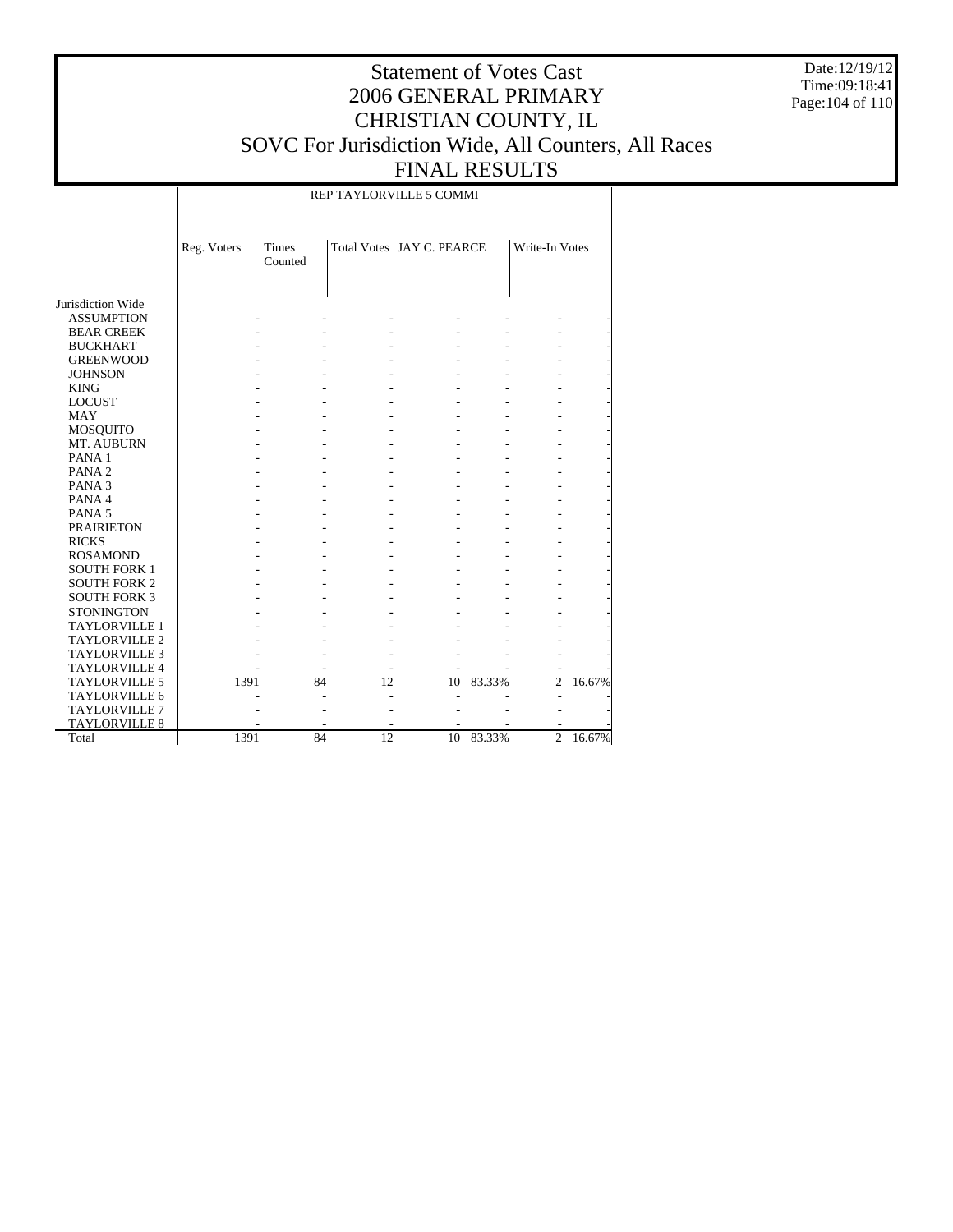Date:12/19/12 Time:09:18:41 Page:105 of 110

### Statement of Votes Cast 2006 GENERAL PRIMARY CHRISTIAN COUNTY, IL SOVC For Jurisdiction Wide, All Counters, All Races FINAL RESULTS

REP TAYLORVILLE 6 COMMI

|                      | Reg. Voters | <b>Times</b><br>Counted |    | Total Votes   JARRELL JC<br><b>CLARK P (REP)</b> |            | Write-In Votes |       |
|----------------------|-------------|-------------------------|----|--------------------------------------------------|------------|----------------|-------|
| Jurisdiction Wide    |             |                         |    |                                                  |            |                |       |
| <b>ASSUMPTION</b>    |             |                         |    |                                                  |            |                |       |
| <b>BEAR CREEK</b>    |             |                         |    |                                                  |            |                |       |
| <b>BUCKHART</b>      |             |                         |    |                                                  |            |                |       |
| <b>GREENWOOD</b>     |             |                         |    |                                                  |            |                |       |
| <b>JOHNSON</b>       |             |                         |    |                                                  |            |                |       |
| <b>KING</b>          |             |                         |    |                                                  |            |                |       |
| <b>LOCUST</b>        |             |                         |    |                                                  |            |                |       |
| MAY                  |             |                         |    |                                                  |            |                |       |
| MOSQUITO             |             |                         |    |                                                  |            |                |       |
| MT. AUBURN           |             |                         |    |                                                  |            |                |       |
| PANA <sub>1</sub>    |             |                         |    |                                                  |            |                |       |
| PANA <sub>2</sub>    |             |                         |    |                                                  |            |                |       |
| PANA <sub>3</sub>    |             |                         |    |                                                  |            |                |       |
| PANA 4               |             |                         |    |                                                  |            |                |       |
| PANA <sub>5</sub>    |             |                         |    |                                                  |            |                |       |
| <b>PRAIRIETON</b>    |             |                         |    |                                                  |            |                |       |
| <b>RICKS</b>         |             |                         |    |                                                  |            |                |       |
| <b>ROSAMOND</b>      |             |                         |    |                                                  |            |                |       |
| <b>SOUTH FORK 1</b>  |             |                         |    |                                                  |            |                |       |
| <b>SOUTH FORK 2</b>  |             |                         |    |                                                  |            |                |       |
| <b>SOUTH FORK 3</b>  |             |                         |    |                                                  |            |                |       |
| <b>STONINGTON</b>    |             |                         |    |                                                  |            |                |       |
| <b>TAYLORVILLE 1</b> |             |                         |    |                                                  |            |                |       |
| <b>TAYLORVILLE 2</b> |             |                         |    |                                                  |            |                |       |
| <b>TAYLORVILLE 3</b> |             |                         |    |                                                  |            |                |       |
| <b>TAYLORVILLE 4</b> |             |                         |    |                                                  |            |                |       |
| <b>TAYLORVILLE 5</b> |             |                         |    |                                                  |            |                |       |
| <b>TAYLORVILLE 6</b> | 997         | 57                      | 44 |                                                  | 44 100.00% | $\mathbf{0}$   | 0.00% |
| <b>TAYLORVILLE 7</b> |             |                         |    |                                                  |            |                |       |
| <b>TAYLORVILLE 8</b> |             |                         |    |                                                  |            |                |       |
| Total                | 997         | 57                      | 44 |                                                  | 44 100.00% | $\mathbf{0}$   | 0.00% |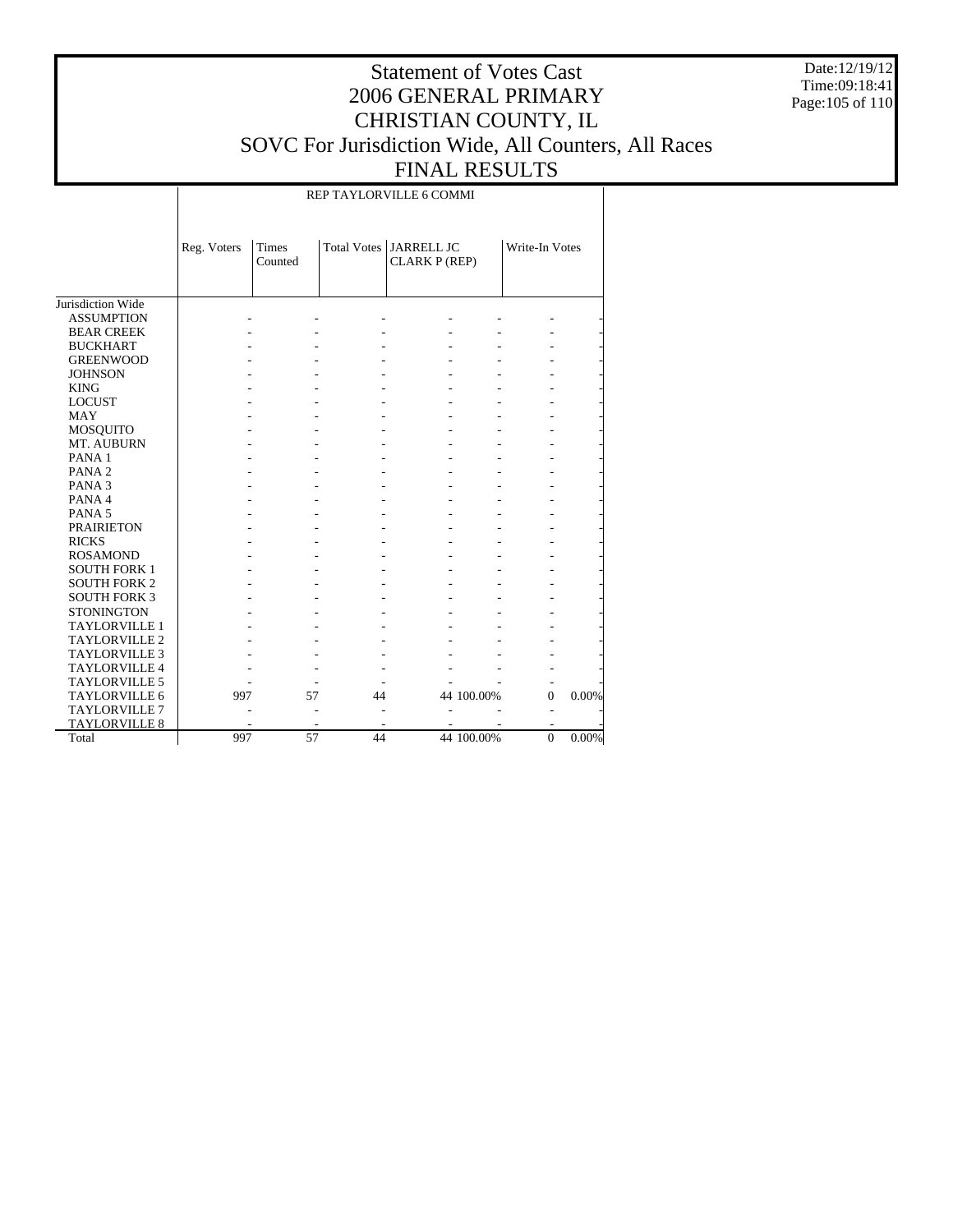Date:12/19/12 Time:09:18:41 Page:106 of 110

### Statement of Votes Cast 2006 GENERAL PRIMARY CHRISTIAN COUNTY, IL SOVC For Jurisdiction Wide, All Counters, All Races FINAL RESULTS

REP TAYLORVILLE 7 COMMI

|                      | Reg. Voters | <b>Times</b><br>Counted  |    | Total Votes   ROBERT W.<br><b>EVANS</b> (REP) |            | Write-In Votes           |       |
|----------------------|-------------|--------------------------|----|-----------------------------------------------|------------|--------------------------|-------|
| Jurisdiction Wide    |             |                          |    |                                               |            |                          |       |
| <b>ASSUMPTION</b>    |             |                          |    |                                               |            |                          |       |
| <b>BEAR CREEK</b>    |             |                          |    |                                               |            |                          |       |
| <b>BUCKHART</b>      |             |                          |    |                                               |            |                          |       |
| <b>GREENWOOD</b>     |             |                          |    |                                               |            |                          |       |
| <b>JOHNSON</b>       |             |                          |    |                                               |            |                          |       |
| <b>KING</b>          |             |                          |    |                                               |            |                          |       |
| <b>LOCUST</b>        |             |                          |    |                                               |            |                          |       |
| <b>MAY</b>           |             |                          |    |                                               |            |                          |       |
| <b>MOSQUITO</b>      |             |                          |    |                                               |            |                          |       |
| MT. AUBURN           |             |                          |    |                                               |            |                          |       |
| PANA <sub>1</sub>    |             |                          |    |                                               |            |                          |       |
| PANA <sub>2</sub>    |             |                          |    |                                               |            |                          |       |
| PANA <sub>3</sub>    |             |                          |    |                                               |            |                          |       |
| PANA 4               |             |                          |    |                                               |            |                          |       |
| PANA <sub>5</sub>    |             |                          |    |                                               |            |                          |       |
| <b>PRAIRIETON</b>    |             |                          |    |                                               |            |                          |       |
| <b>RICKS</b>         |             |                          |    |                                               |            |                          |       |
| <b>ROSAMOND</b>      |             |                          |    |                                               |            |                          |       |
| <b>SOUTH FORK 1</b>  |             |                          |    |                                               |            |                          |       |
| <b>SOUTH FORK 2</b>  |             |                          |    |                                               |            |                          |       |
| <b>SOUTH FORK 3</b>  |             |                          |    |                                               |            |                          |       |
| <b>STONINGTON</b>    |             |                          |    |                                               |            |                          |       |
| <b>TAYLORVILLE 1</b> |             |                          |    |                                               |            |                          |       |
| <b>TAYLORVILLE 2</b> |             |                          |    |                                               |            |                          |       |
| <b>TAYLORVILLE 3</b> |             |                          |    |                                               |            |                          |       |
| <b>TAYLORVILLE 4</b> |             |                          |    |                                               |            |                          |       |
| <b>TAYLORVILLE 5</b> |             |                          |    |                                               |            |                          |       |
| <b>TAYLORVILLE 6</b> |             |                          |    |                                               |            |                          |       |
| <b>TAYLORVILLE 7</b> | 938         | 55                       | 39 |                                               | 39 100.00% | $\Omega$                 | 0.00% |
| <b>TAYLORVILLE 8</b> |             | $\overline{\phantom{a}}$ |    | ٠                                             |            | $\overline{\phantom{a}}$ |       |
| Total                | 938         | 55                       | 39 |                                               | 39 100.00% | $\Omega$                 | 0.00% |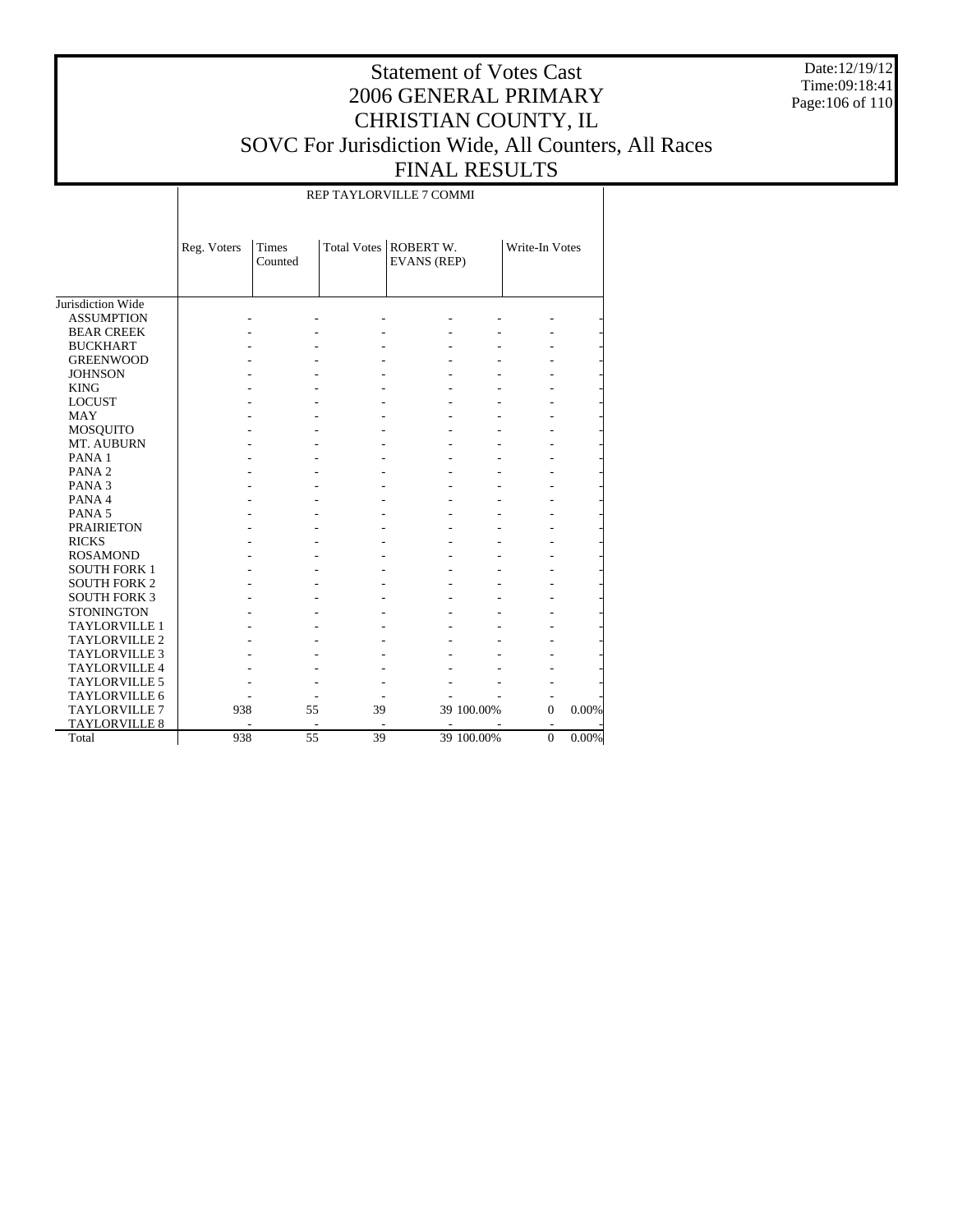Date:12/19/12 Time:09:18:41 Page:107 of 110

### Statement of Votes Cast 2006 GENERAL PRIMARY CHRISTIAN COUNTY, IL SOVC For Jurisdiction Wide, All Counters, All Races FINAL RESULTS

REP TAYLORVILLE 8 COMMI

|                      | Reg. Voters | Times<br>Counted |                 | Total Votes J. MICHAEL<br>WELGE (REP) |            | Write-In Votes |       |
|----------------------|-------------|------------------|-----------------|---------------------------------------|------------|----------------|-------|
| Jurisdiction Wide    |             |                  |                 |                                       |            |                |       |
| <b>ASSUMPTION</b>    |             |                  |                 |                                       |            |                |       |
| <b>BEAR CREEK</b>    |             |                  |                 |                                       |            |                |       |
| <b>BUCKHART</b>      |             |                  |                 |                                       |            |                |       |
| <b>GREENWOOD</b>     |             |                  |                 |                                       |            |                |       |
| <b>JOHNSON</b>       |             |                  |                 |                                       |            |                |       |
| <b>KING</b>          |             |                  |                 |                                       |            |                |       |
| <b>LOCUST</b>        |             |                  |                 |                                       |            |                |       |
| <b>MAY</b>           |             |                  |                 |                                       |            |                |       |
| <b>MOSQUITO</b>      |             |                  |                 |                                       |            |                |       |
| MT. AUBURN           |             |                  |                 |                                       |            |                |       |
| PANA <sub>1</sub>    |             |                  |                 |                                       |            |                |       |
| PANA <sub>2</sub>    |             |                  |                 |                                       |            |                |       |
| PANA <sub>3</sub>    |             |                  |                 |                                       |            |                |       |
| PANA 4               |             |                  |                 |                                       |            |                |       |
| PANA <sub>5</sub>    |             |                  |                 |                                       |            |                |       |
| <b>PRAIRIETON</b>    |             |                  |                 |                                       |            |                |       |
| <b>RICKS</b>         |             |                  |                 |                                       |            |                |       |
| <b>ROSAMOND</b>      |             |                  |                 |                                       |            |                |       |
| <b>SOUTH FORK 1</b>  |             |                  |                 |                                       |            |                |       |
| <b>SOUTH FORK 2</b>  |             |                  |                 |                                       |            |                |       |
| <b>SOUTH FORK 3</b>  |             |                  |                 |                                       |            |                |       |
| <b>STONINGTON</b>    |             |                  |                 |                                       |            |                |       |
| <b>TAYLORVILLE 1</b> |             |                  |                 |                                       |            |                |       |
| <b>TAYLORVILLE 2</b> |             |                  |                 |                                       |            |                |       |
| <b>TAYLORVILLE 3</b> |             |                  |                 |                                       |            |                |       |
| <b>TAYLORVILLE 4</b> |             |                  |                 |                                       |            |                |       |
| <b>TAYLORVILLE 5</b> |             |                  |                 |                                       |            |                |       |
| <b>TAYLORVILLE 6</b> |             |                  |                 |                                       |            |                |       |
| <b>TAYLORVILLE 7</b> |             |                  |                 |                                       |            |                |       |
| <b>TAYLORVILLE 8</b> | 998         | 40               | 25              |                                       | 25 100.00% | $\Omega$       | 0.00% |
| Total                | 998         | 40               | $\overline{25}$ |                                       | 25 100.00% | $\theta$       | 0.00% |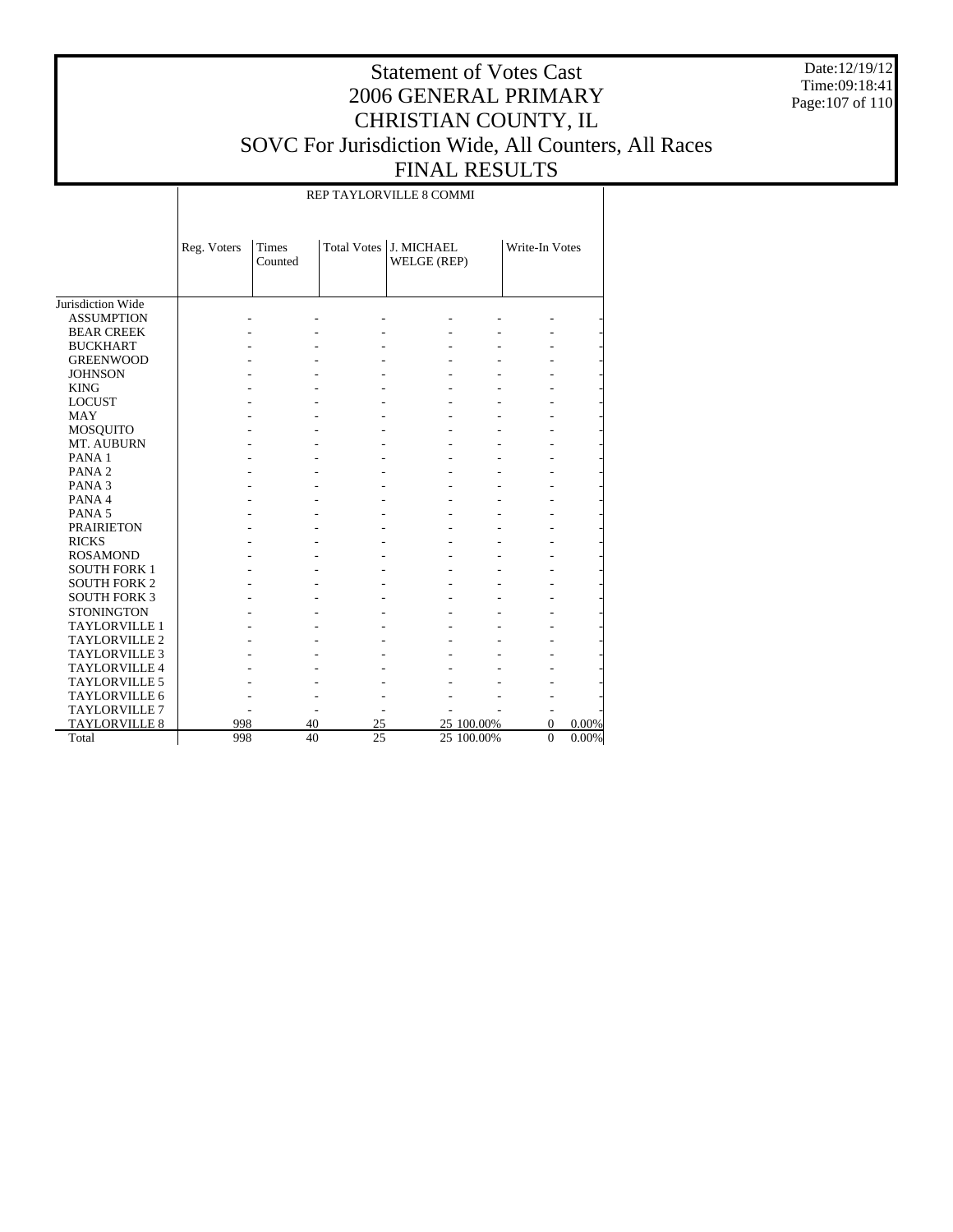Date:12/19/12 Time:09:18:41 Page:108 of 110

### Statement of Votes Cast 2006 GENERAL PRIMARY CHRISTIAN COUNTY, IL SOVC For Jurisdiction Wide, All Counters, All Races FINAL RESULTS

Return to Partisan Pana City Elections

|                      | Reg. Voters | Times   | <b>Total Votes</b> | <b>YES</b> |        | N <sub>O</sub> |        |
|----------------------|-------------|---------|--------------------|------------|--------|----------------|--------|
|                      |             | Counted |                    |            |        |                |        |
|                      |             |         |                    |            |        |                |        |
|                      |             |         |                    |            |        |                |        |
| Jurisdiction Wide    |             |         |                    |            |        |                |        |
| <b>ASSUMPTION</b>    |             |         |                    |            |        |                |        |
| <b>BEAR CREEK</b>    |             |         |                    |            |        |                |        |
| <b>BUCKHART</b>      |             |         |                    |            |        |                |        |
| <b>GREENWOOD</b>     |             |         |                    |            |        |                |        |
| <b>JOHNSON</b>       |             |         |                    |            |        |                |        |
| <b>KING</b>          |             |         |                    |            |        |                |        |
| <b>LOCUST</b>        |             |         |                    |            |        |                |        |
| <b>MAY</b>           |             |         |                    |            |        |                |        |
| <b>MOSQUITO</b>      |             |         |                    |            |        |                |        |
| MT. AUBURN           |             |         |                    |            |        |                |        |
| PANA <sub>1</sub>    | 679         | 123     | 119                | 37         | 31.09% | 82             | 68.91% |
| PANA <sub>2</sub>    | 1039        | 177     | 171                | 55         | 32.16% | 116            | 67.84% |
| PANA <sub>3</sub>    | 662         | 98      | 89                 | 37         | 41.57% | 52             | 58.43% |
| PANA4                | 490         | 81      | 76                 | 41         | 53.95% | 35             | 46.05% |
| PANA <sub>5</sub>    | 411         | 46      | 45                 | 29         | 64.44% | 16             | 35.56% |
| <b>PRAIRIETON</b>    |             |         |                    |            |        |                |        |
| <b>RICKS</b>         |             |         |                    |            |        |                |        |
| <b>ROSAMOND</b>      |             |         |                    |            |        |                |        |
| <b>SOUTH FORK 1</b>  |             |         |                    |            |        |                |        |
| <b>SOUTH FORK 2</b>  |             |         |                    |            |        |                |        |
| <b>SOUTH FORK 3</b>  |             |         |                    |            |        |                |        |
| <b>STONINGTON</b>    |             |         |                    |            |        |                |        |
| <b>TAYLORVILLE 1</b> |             |         |                    |            |        |                |        |
| TAYLORVILLE 2        |             |         |                    |            |        |                |        |
| <b>TAYLORVILLE 3</b> |             |         |                    |            |        |                |        |
| <b>TAYLORVILLE 4</b> |             |         |                    |            |        |                |        |
| TAYLORVILLE 5        |             |         |                    |            |        |                |        |
| TAYLORVILLE 6        |             |         |                    |            |        |                |        |
| <b>TAYLORVILLE 7</b> |             |         |                    |            |        |                |        |
| <b>TAYLORVILLE 8</b> |             |         |                    |            |        |                |        |
| Total                | 3281        | 525     | 500                | 199        | 39.80% | 301            | 60.20% |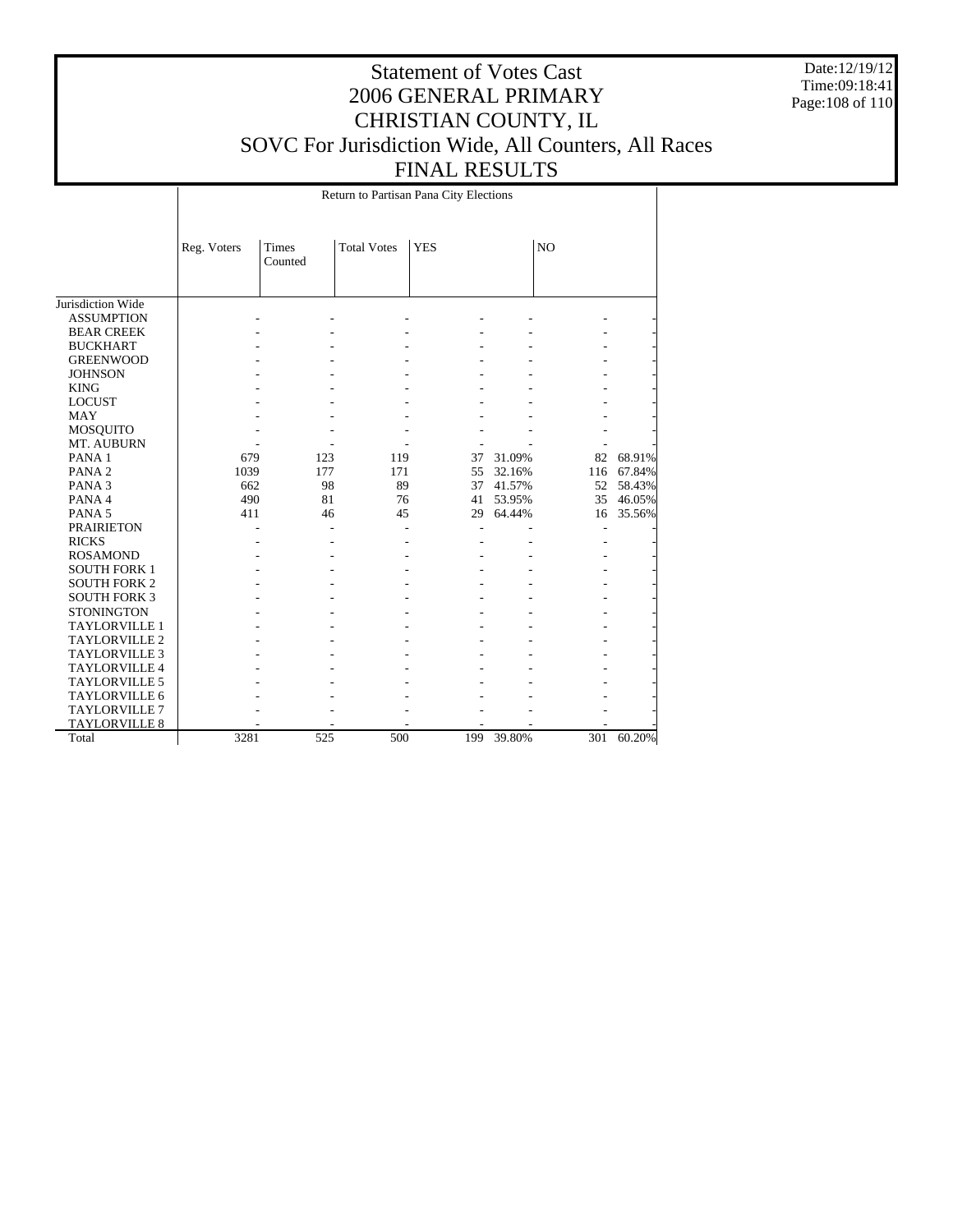Date:12/19/12 Time:09:18:41 Page:109 of 110

## Statement of Votes Cast 2006 GENERAL PRIMARY CHRISTIAN COUNTY, IL SOVC For Jurisdiction Wide, All Counters, All Races FINAL RESULTS

PRO MAXIMUM TAX INCREASE ROCHESTER FPD

|                      | Reg.<br>Voters | Times<br>Counted | Total<br>Votes | <b>YES</b> |           | N <sub>O</sub> |       |
|----------------------|----------------|------------------|----------------|------------|-----------|----------------|-------|
| Jurisdiction Wide    |                |                  |                |            |           |                |       |
| <b>ASSUMPTION</b>    |                |                  |                |            |           |                |       |
| <b>BEAR CREEK</b>    |                |                  |                |            |           |                |       |
| <b>BUCKHART</b>      | 2              | $\overline{c}$   | $\overline{c}$ |            | 2 100.00% | $\Omega$       | 0.00% |
| <b>GREENWOOD</b>     |                |                  |                |            |           |                |       |
| <b>JOHNSON</b>       |                |                  |                |            |           |                |       |
| <b>KING</b>          |                |                  |                |            |           |                |       |
| <b>LOCUST</b>        |                |                  |                |            |           |                |       |
| <b>MAY</b>           |                |                  |                |            |           |                |       |
| <b>MOSQUITO</b>      |                |                  |                |            |           |                |       |
| MT. AUBURN           |                |                  |                |            |           |                |       |
| PANA <sub>1</sub>    |                |                  |                |            |           |                |       |
| PANA <sub>2</sub>    |                |                  |                |            |           |                |       |
| PANA <sub>3</sub>    |                |                  |                |            |           |                |       |
| PANA 4               |                |                  |                |            |           |                |       |
| PANA <sub>5</sub>    |                |                  |                |            |           |                |       |
| <b>PRAIRIETON</b>    |                |                  |                |            |           |                |       |
| <b>RICKS</b>         |                |                  |                |            |           |                |       |
| <b>ROSAMOND</b>      |                |                  |                |            |           |                |       |
| <b>SOUTH FORK 1</b>  |                |                  |                |            |           |                |       |
| <b>SOUTH FORK 2</b>  |                |                  |                |            |           |                |       |
| <b>SOUTH FORK 3</b>  |                |                  |                |            |           |                |       |
| <b>STONINGTON</b>    |                |                  |                |            |           |                |       |
| <b>TAYLORVILLE 1</b> |                |                  |                |            |           |                |       |
| <b>TAYLORVILLE 2</b> |                |                  |                |            |           |                |       |
| <b>TAYLORVILLE 3</b> |                |                  |                |            |           |                |       |
| TAYLORVILLE 4        |                |                  |                |            |           |                |       |
| <b>TAYLORVILLE 5</b> |                |                  |                |            |           |                |       |
| TAYLORVILLE 6        |                |                  |                |            |           |                |       |
| <b>TAYLORVILLE 7</b> |                |                  |                |            |           |                |       |
| <b>TAYLORVILLE 8</b> |                |                  |                |            |           |                |       |
| Total                | $\overline{c}$ | $\overline{c}$   | $\overline{c}$ |            | 2 100.00% | $\overline{0}$ | 0.00% |